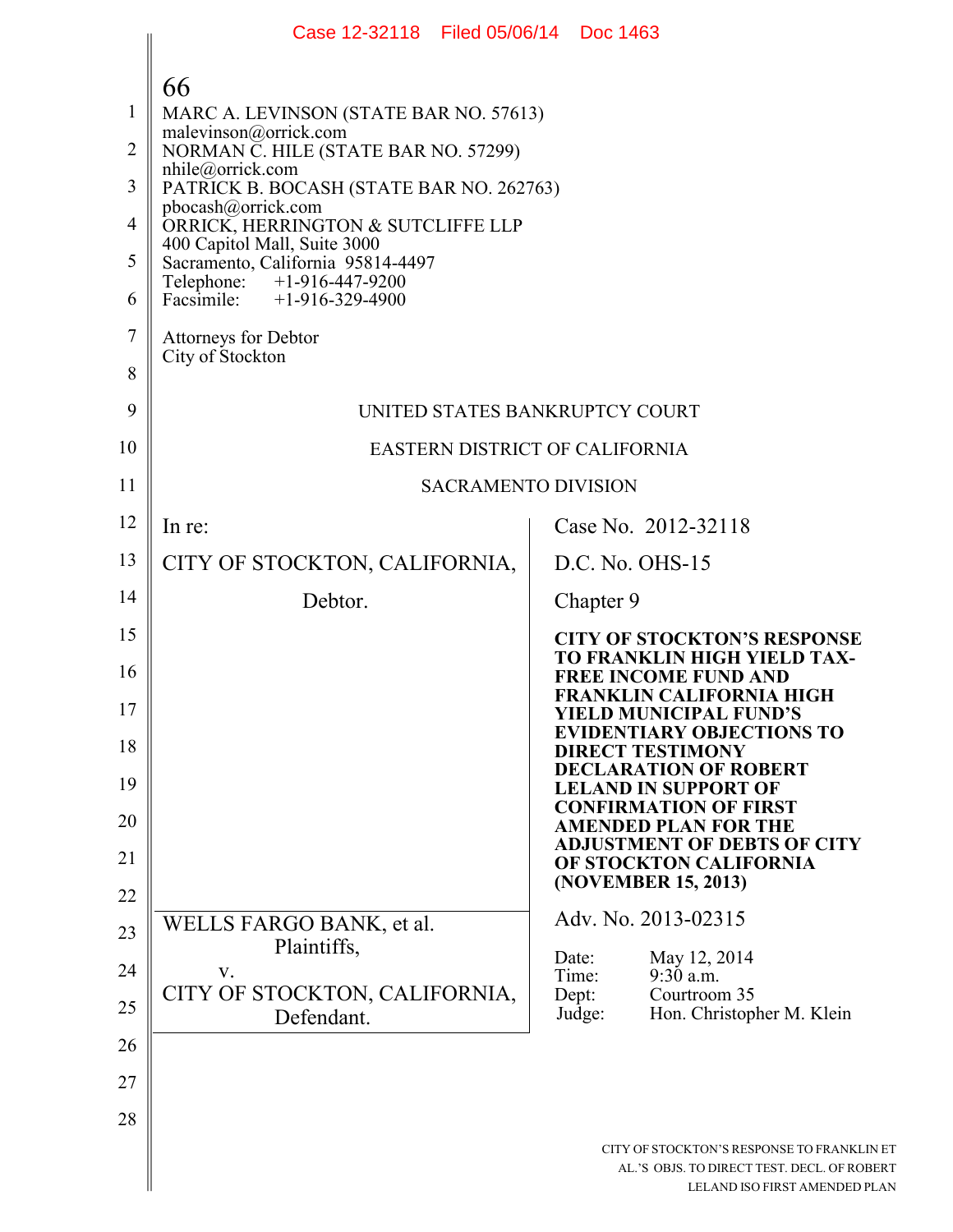| $\mathbf{1}$   | Pursuant to paragraph 44 of the Order Governing The Disclosure And Use Of Discovery                  |                                                                                                   |                                                                                           |
|----------------|------------------------------------------------------------------------------------------------------|---------------------------------------------------------------------------------------------------|-------------------------------------------------------------------------------------------|
| $\overline{2}$ | Information And Scheduling Dates, Etc. [Dkt. Nos. 1224 (Case), 16 (Proceeding)], as amended          |                                                                                                   |                                                                                           |
| 3              | by the Order Modifying Order Governing The Disclosure And Use Of Discovery Information               |                                                                                                   |                                                                                           |
| 4              |                                                                                                      | And Scheduling Dates, Etc. [Dkt. Nos. 1242 (Case), 18 (Proceeding)] (collectively, the "Orders"), |                                                                                           |
| 5              | the City of Stockton, California (the "City"), the debtor and defendant in the above-captioned       |                                                                                                   |                                                                                           |
| 6              |                                                                                                      | case and adversary proceeding, hereby submits the following responses to Franklin High Yield      |                                                                                           |
| $\overline{7}$ |                                                                                                      | Tax-Free Income Fund and Franklin California High Yield Municipal Fund's (collectively,           |                                                                                           |
| 8              |                                                                                                      | "Franklin's") Evidentiary Objections to Direct Testimony Declaration of Robert Leland In          |                                                                                           |
| 9              |                                                                                                      | Support Of Confirmation Of First Amended Plan For The Adjustment Of Debts Of City Of              |                                                                                           |
| 10             |                                                                                                      | Stockton California (November 15, 2013) [Dkt. Nos. 1418 (Case), 107 (Proceeding)].                |                                                                                           |
| 11             |                                                                                                      | The City disagrees with all of Franklin's objections to Mr. Leland's declaration and              |                                                                                           |
| 12             |                                                                                                      | submits that Franklin will have the opportunity to cross-examine Mr. Leland to address any        |                                                                                           |
| 13             | alleged deficiencies in his declaration. However, to the extent the Court determines that any of     |                                                                                                   |                                                                                           |
| 14             | Mr. Leland's statements in his declaration require clarification or additional foundational support, |                                                                                                   |                                                                                           |
|                | the City is prepared to provide live testimony at trial by Mr. Leland to clarify or lay any          |                                                                                                   |                                                                                           |
| 15             |                                                                                                      |                                                                                                   |                                                                                           |
| 16             | foundation the Court deems necessary.                                                                |                                                                                                   |                                                                                           |
| 17             |                                                                                                      | The City's responses to Franklin's specific objections follow:                                    |                                                                                           |
| 18             | <b>PARAGRAPH</b>                                                                                     | <b>GROUNDS FOR</b>                                                                                | <b>RESPONSE TO</b>                                                                        |
| 19             | <b>OBJECTED TO</b>                                                                                   | <b>OBJECTION</b>                                                                                  | <b>OBJECTION</b>                                                                          |
| 20             | 3.<br>In preparing the LRFP,                                                                         | Franklin objects to the<br>statements in this paragraph                                           | The statements in this<br>paragraph are sufficiently clear                                |
| 21             | the City considered as many<br>contingencies as possible in                                          | because they are vague and lack<br>foundation. FED. R. EVID. 602.                                 | and do not lack foundation<br>under FED. R. EVID. 602                                     |
| 22             | order to develop the most<br>realistic revenue and                                                   | Franklin further objects to the                                                                   | because they are based on the                                                             |
| 23             | expense projections that it<br>could to demonstrate                                                  | statements in this paragraph<br>because they consist of opinion                                   | fact that Mr. Leland was the<br>principal author of the Long-                             |
| 24             | solvency over a prolonged<br>period of time. Its revenue                                             | testimony that is inadmissible.<br>given that Mr. Leland's                                        | Range Financial Plan of the<br>City ("LRFP"), has been the                                |
| 25             | and expense projections are<br>conservative relative to the                                          | knowledge, skill, experience,<br>training and education do not                                    | City's consultant on the<br>creation of the long-range                                    |
| 26             | pre-recession magnitude of<br>estimates that got the City                                            | render him qualified as an expert<br>regarding the matters to which                               | budgeting forecast model since<br>March of 2012, and has 39                               |
| 27             | into trouble in the first place,<br>but grounded in post-                                            | he is testifying. FED. R. EVID.<br>702.                                                           | years of experience in state<br>and local government finance,                             |
| 28             | recession reality.                                                                                   |                                                                                                   | as more fully described in<br>$\P$ [1-2 of his declaration. To                            |
|                |                                                                                                      | $-2-$                                                                                             | CITY OF STOCKTON'S RESPONSE TO FRANKLIN ET<br>AL.'S OBJS. TO DIRECT TEST. DECL. OF ROBERT |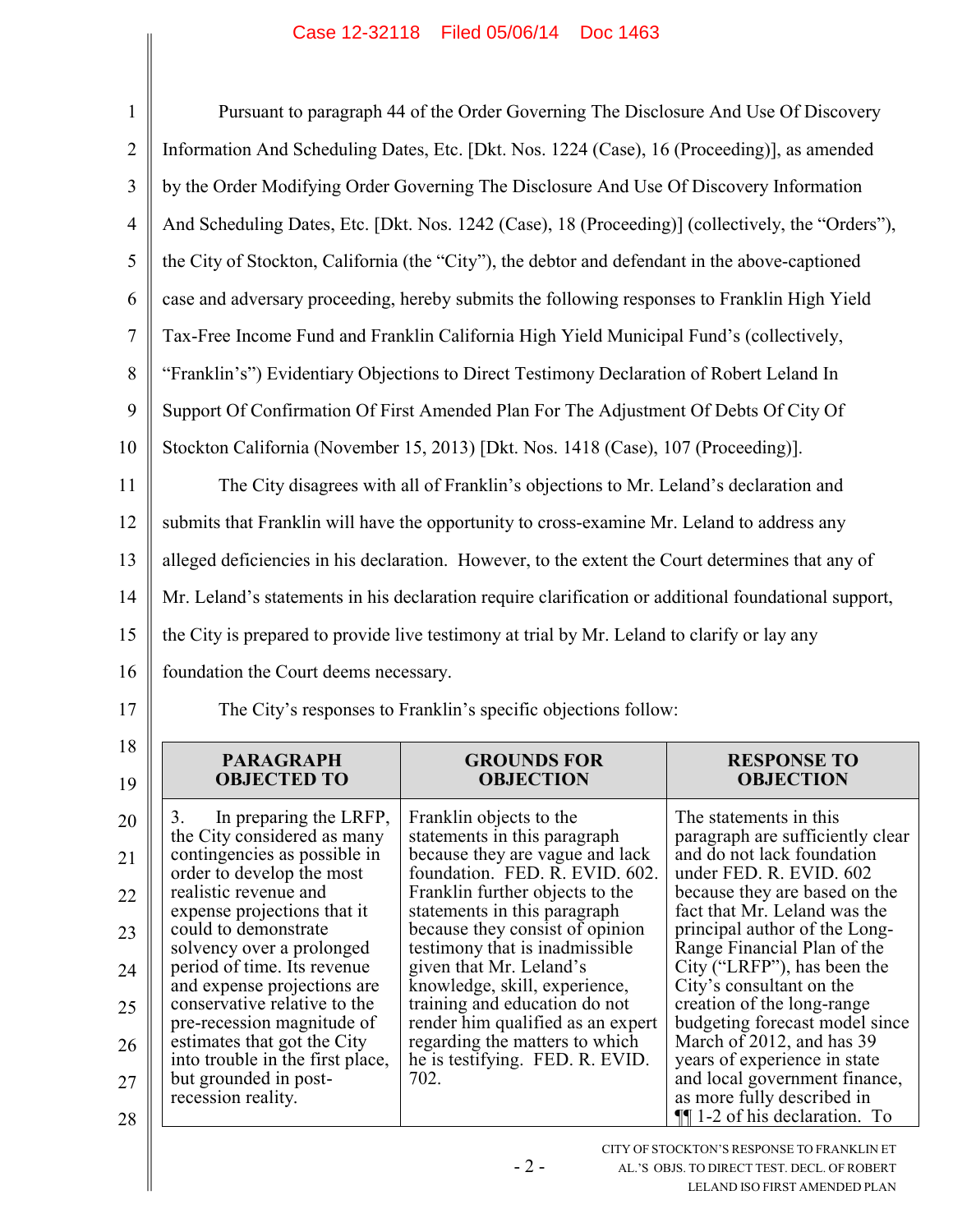| $\mathbf{1}$<br>2 | <b>PARAGRAPH</b><br><b>OBJECTED TO</b>                                         | <b>GROUNDS FOR</b><br><b>OBJECTION</b>                                                      | <b>RESPONSE TO</b><br><b>OBJECTION</b>                                                       |
|-------------------|--------------------------------------------------------------------------------|---------------------------------------------------------------------------------------------|----------------------------------------------------------------------------------------------|
| 3                 |                                                                                |                                                                                             | the extent necessary, the City<br>will make an offer of proof at<br>trial.                   |
| 4                 |                                                                                |                                                                                             | The statements in this                                                                       |
| 5                 |                                                                                |                                                                                             | paragraph are not expert<br>testimony under FED. R.<br>EVID. 702. To the extent              |
| 6                 |                                                                                |                                                                                             | Mr. Leland's testimony falls                                                                 |
| 7                 |                                                                                |                                                                                             | under FED. R. EVID. 702, he<br>is qualified to offer such                                    |
| 8<br>9            |                                                                                |                                                                                             | testimony because he was the<br>principal author of the Long-<br>Range Financial Plan of the |
| 10                |                                                                                |                                                                                             | City ("LRFP"), has been the<br>City's consultant on the<br>creation of the long-range        |
| 11                |                                                                                |                                                                                             | budgeting forecast model since<br>March of 2012, and has 39                                  |
| 12                |                                                                                |                                                                                             | years of experience in state<br>and local government finance                                 |
| 13                |                                                                                |                                                                                             | as more fully described in<br>$\P$ 1-2 of his declaration. To                                |
| 14                |                                                                                |                                                                                             | the extent necessary, the City<br>will make an offer of proof at                             |
| 15                |                                                                                |                                                                                             | trial.                                                                                       |
| 16                | The City's basis for its<br>4.<br>projections of revenues from                 | Franklin objects to the<br>statements in this paragraph                                     | The statements in this<br>paragraph do not violate FED.                                      |
| 17                | the property tax $(24\% \text{ of }$<br>projected FY 2014-15 total             | because Mr. Leland's<br>description of the HdL                                              | R. EVID. 1002 because they<br>are not secondary evidence                                     |
| 18                | revenues) and sales tax $(36\%$<br>of projected FY2014-15 total                | projections are not the best<br>evidence of those documents.                                | being offered to prove the<br>content of a writing. See                                      |
| 19                | revenues) begins with the<br>reports prepared by its                           | FED. R. EVID. 1002. Franklin<br>further objects to the underlined                           | United States v. Mayans, 17<br>F.3d 1174, 1184-85 (9th Cir.                                  |
| 20                | consultant and auditor, HdL.<br>True and correct copies of                     | statements in this paragraph<br>because they consist of opinion                             | 1994) (holding that the trial<br>court erred in sustaining best                              |
| 21                | the HdL projections of<br>property and sales tax<br>revenues that underpin the | testimony that is inadmissible.<br>given that Mr. Leland's<br>knowledge, skill, experience, | evidence objections to<br>questions regarding witnesses'<br>understanding of the terms of a  |
| 22                | LRFP are attached hereto as                                                    | training and education do not                                                               | written plea agreement). Even                                                                |
| 23                | <b>Exhibits A through K. The</b><br>City's property tax forecast               | render him qualified as an expert<br>regarding the matters to which                         | if they were, the City has<br>produced to Franklin all of the                                |
| 24                | goes on to project each of<br>the four elements                                | he is testifying. FED. R. EVID.<br>702. Franklin further objects to                         | documents on which<br>Mr. Leland's testimony is                                              |
| 25                | contributing to property tax<br>growth: estimated changes in                   | the italicized statements in this<br>paragraph because they are                             | based, and Franklin has not<br>raised a genuine issue as to the                              |
| 26                | ownership, new construction<br>based on projected                              | inadmissible hearsay. FED. R.<br>EVID. 801, 802.                                            | authenticity of any of these<br>documents.                                                   |
| 27                | development levels,<br>Proposition 8 increases                                 |                                                                                             | The underlined statements are.                                                               |
| 28                | based on the potential for                                                     |                                                                                             | not expert testimony under<br>FED. R. EVID. 702. To the                                      |
|                   |                                                                                |                                                                                             | CITY OF STOCKTON'S RESPONSE TO FRANKLIN ET                                                   |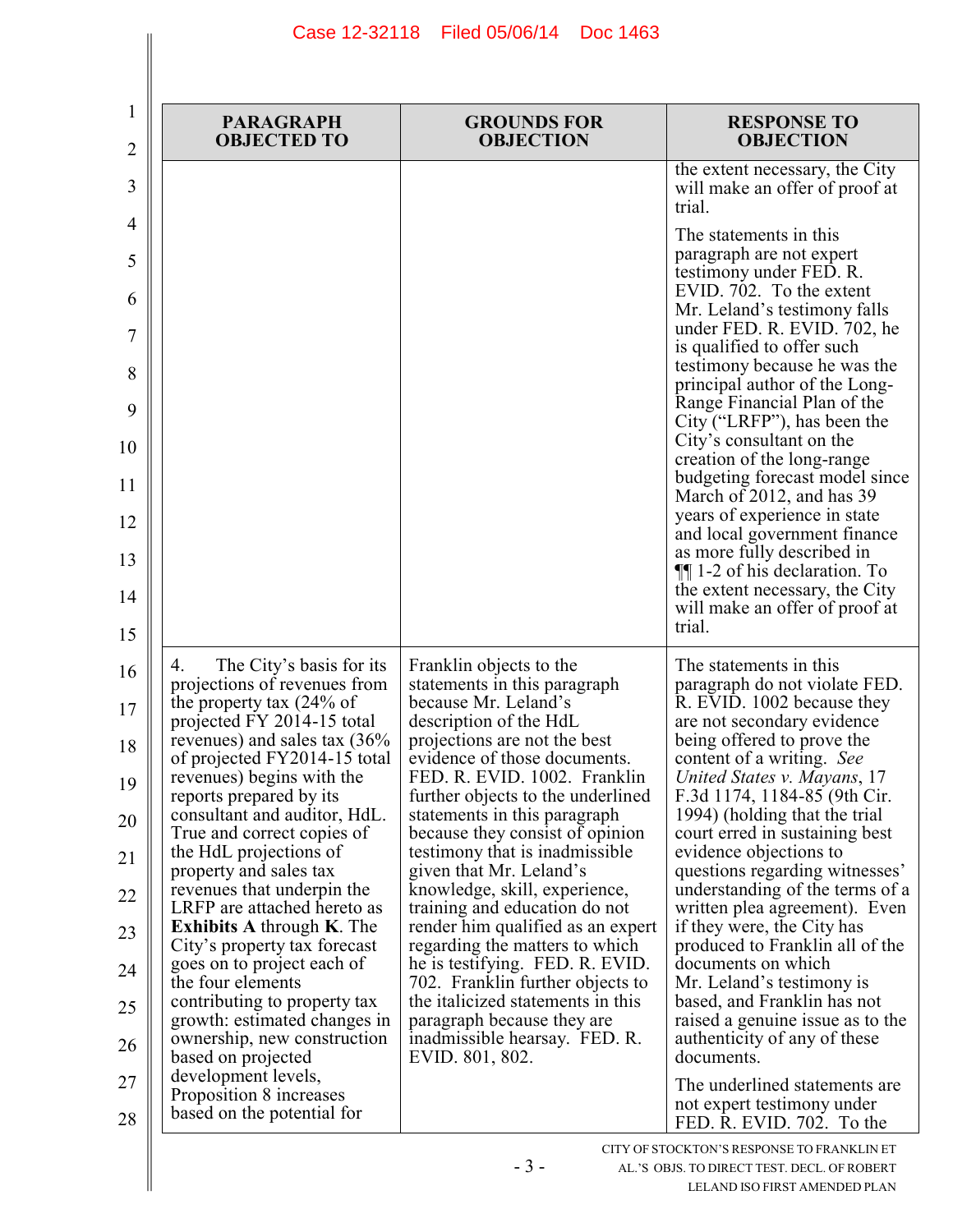| <b>PARAGRAPH</b><br><b>OBJECTED TO</b><br>$\overline{2}$                                                | <b>GROUNDS FOR</b><br><b>RESPONSE TO</b><br><b>OBJECTION</b><br><b>OBJECTION</b>          |
|---------------------------------------------------------------------------------------------------------|-------------------------------------------------------------------------------------------|
| valuation recoveries, and the<br>3<br>annual Proposition 13                                             | extent Mr. Leland's testimony<br>falls under FED. R. EVID.                                |
| inflator. This analysis<br>4<br>militates against                                                       | 702, he is qualified to offer<br>such testimony because he was                            |
| unwarranted optimism in the<br>5<br>expected growth of future<br>property tax revenues, which           | the principal author of the<br>LRFP, has been the City's<br>consultant on the creation of |
| under this forecast increases<br>6<br>an average of 3.9% annually                                       | the long-range budgeting<br>forecast model since March of                                 |
| 7<br>over the next 10 years.<br>Starting April 1, 2014, sales                                           | 2012, and has 39 years of<br>experience in state and local                                |
| 8<br>tax revenues will include<br>approximately \$28 million                                            | government finance as more<br>fully described in $\P$ 1-2 of his                          |
| 9<br>per year in new revenues as<br>a result of the passage of<br>10                                    | declaration. To the extent<br>necessary, the City will make                               |
| Measure A. On March 5,<br>2014, the City obtained<br>11<br>updated sales tax                            | an offer of proof at trial.<br>The italicized statements are                              |
| information from HdL for<br>12<br>the third quarter of 2013, but                                        | not hearsay. FED. R. EVID.<br>801.                                                        |
| based on subsequent<br>concerns raised by $H dL^2$ the<br>13                                            |                                                                                           |
| City determined that it was<br>14<br>premature to update its sales                                      |                                                                                           |
| tax projections from those in<br>15<br>the revised LRFP, which<br>currently grows by an                 |                                                                                           |
| 16<br>average of 3.4% annually<br>over the next 10 years.                                               |                                                                                           |
| 17<br>fn2: On March 14, 2014,<br>Lloyd deLlamas of HdL                                                  |                                                                                           |
| 18<br>provided the following<br>update: "Just as a heads up,<br>19                                      |                                                                                           |
| we just downloaded the<br>results of Stockton's holiday<br>20                                           |                                                                                           |
| quarter and the results<br>particularly in the pool<br>21                                               |                                                                                           |
| receipts were somewhat<br>lower than anticipated.<br>22<br>Although all of the pools for                |                                                                                           |
| the 58 counties were up $7.8\%$<br>23<br>over the same quarter a year                                   |                                                                                           |
| ago, Stockton's share of the<br>24<br>San Joaquin county pool was                                       |                                                                                           |
| only up 3.7%. Stockton's<br>25<br>Christmas quarter was                                                 |                                                                                           |
| surprisingly disappointing.<br>26<br>Although total receipts were                                       |                                                                                           |
| up 4.5% over last Christmas,<br>27<br>the revenues were inflated by<br>adjustments to make up for<br>28 |                                                                                           |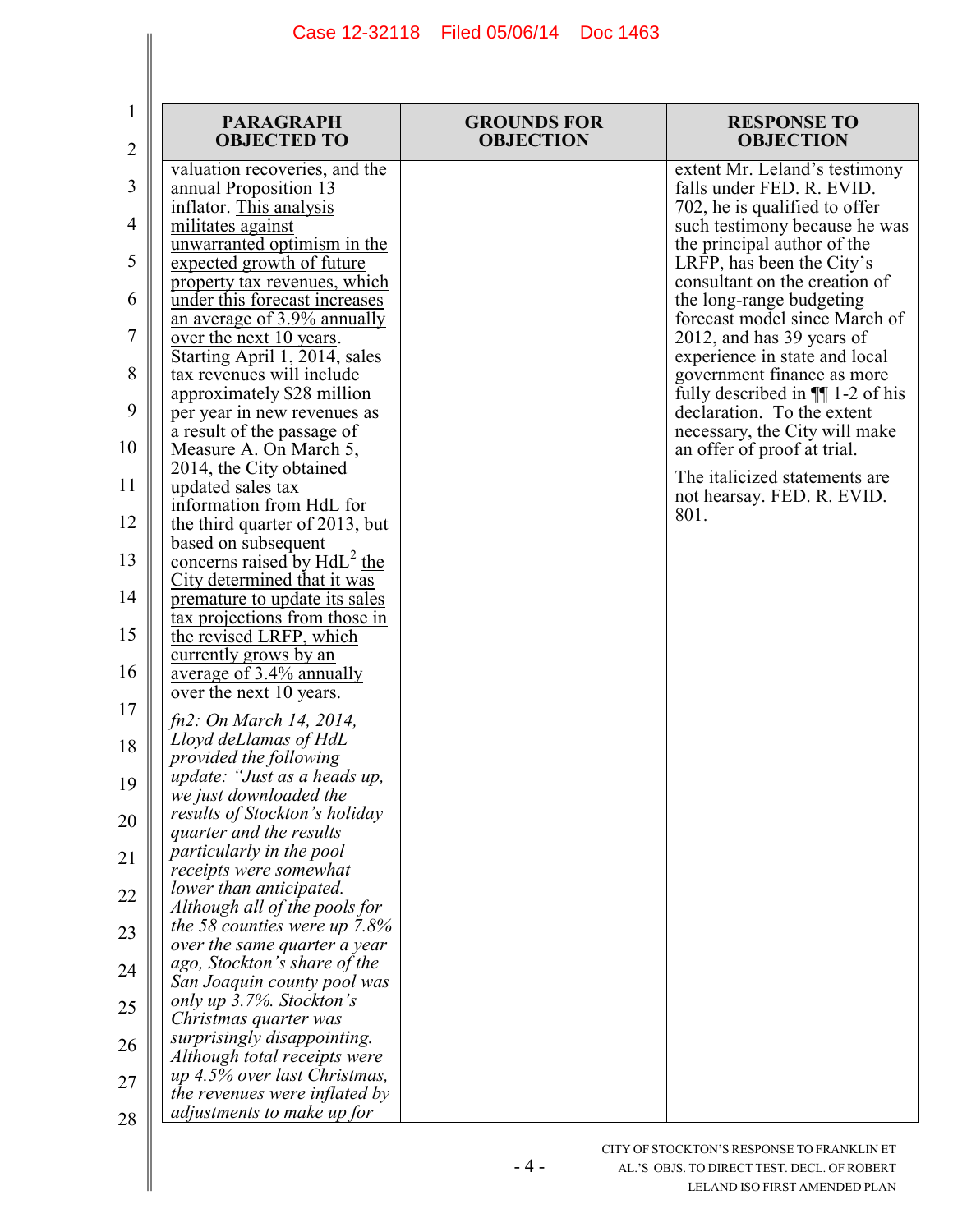| 1<br>2 | <b>PARAGRAPH</b><br><b>OBJECTED TO</b>                                                       | <b>GROUNDS FOR</b><br><b>OBJECTION</b>                                                       | <b>RESPONSE TO</b><br><b>OBJECTION</b>                                                 |
|--------|----------------------------------------------------------------------------------------------|----------------------------------------------------------------------------------------------|----------------------------------------------------------------------------------------|
| 3      | late payments last quarter.<br>The actual increase after all<br>aberrations are factored was |                                                                                              |                                                                                        |
| 4      | 1.7%. Given these numbers,<br>the growing concerns                                           |                                                                                              |                                                                                        |
| 5      | regarding a continuing<br>drought on the Central                                             |                                                                                              |                                                                                        |
| 6      | Valley's economy and recent                                                                  |                                                                                              |                                                                                        |
| 7      | speculation that Amazon may<br>convert their tax allocations                                 |                                                                                              |                                                                                        |
| 8      | from the county pools to the<br>three fulfillment centers, we                                |                                                                                              |                                                                                        |
| 9      | will be re-evaluating the<br>projections provided just a                                     |                                                                                              |                                                                                        |
| 10     | few weeks ago. The data is<br>still in raw form and it                                       |                                                                                              |                                                                                        |
| 11     | normally takes us three<br>weeks to identify and assess                                      |                                                                                              |                                                                                        |
| 12     | all of the variables that<br><i>impact each quarter's</i>                                    |                                                                                              |                                                                                        |
| 13     | allocation of sales and use<br>tax by the Board of                                           |                                                                                              |                                                                                        |
| 14     | Equalization, update our<br>quarterly economic forecasts                                     |                                                                                              |                                                                                        |
| 15     | and then focus in on<br>projections for individual                                           |                                                                                              |                                                                                        |
| 16     | clients. Brice Russell will be<br>performing this quarter's                                  |                                                                                              |                                                                                        |
| 17     | analysis for Stockton. He and<br>I will work together and                                    |                                                                                              |                                                                                        |
| 18     | provide you updated<br>projections by mid-April."                                            |                                                                                              |                                                                                        |
| 19     | 5.                                                                                           | Franklin objects to the                                                                      | The underlined statements are                                                          |
| 20     | The City's projections<br>of utility user tax ("UUT")                                        | underlined statements in this                                                                | sufficiently clear and are                                                             |
| 21     | are also realistic. The<br>foundation for these<br>projections is an analysis of             | paragraph because they are<br>vague, speculative, and lack<br>foundation. FED. R. EVID. 602. | neither speculative nor lack<br>foundation under FED. R.<br>EVID. 602 because they are |
| 22     | gas, electricity, cable, and                                                                 | Franklin further objects to the                                                              | based on the fact that                                                                 |
| 23     | telecommunication trends by<br>City consultant                                               | underlined statements in this<br>paragraph because they consist                              | Mr. Leland was the principal<br>author of the LRFP, has been                           |
|        | MuniServices, and staff<br>assessment of the tax on                                          | of opinion testimony that is<br>inadmissible given that Mr.                                  | the City's consultant on the<br>creation of the long-range                             |
| 24     | usage of its water utility.<br><u>Given the impact of water</u>                              | Leland's knowledge, skill,<br>experience, training and                                       | budgeting forecast model since<br>March of 2012, and has 39                            |
| 25     | and energy conservation<br>efforts by utility customers,                                     | education do not render him<br>qualified as an expert regarding                              | years of experience in state<br>and local government finance,                          |
| 26     | and changing technology<br>trends affecting usage of                                         | the matters to which he is<br>testifying. FED. R. EVID. 702.                                 | as more fully described in<br>$\P$ [1-2 of his declaration. To                         |
| 27     | telecommunications and<br>cable, it is unlikely the                                          |                                                                                              | the extent necessary, the City<br>will make an offer of proof at                       |
| 28     | <u>ongoing revenue growth will</u>                                                           |                                                                                              | CITY OF STOCKTON'S RESPONSE TO FRANKLIN ET                                             |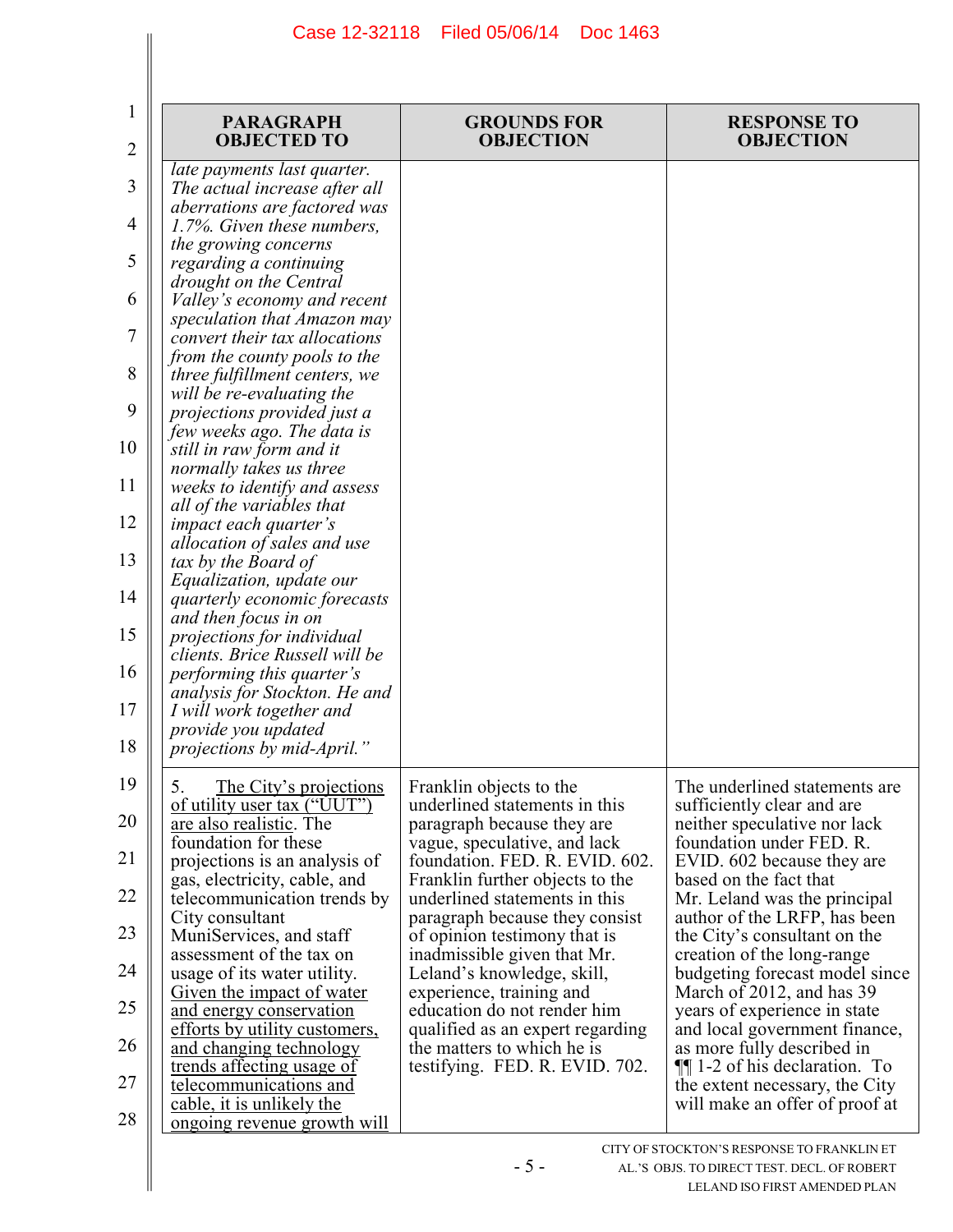$\mathbf{I}$ 

 $\parallel$ 

| 1<br>2 | <b>PARAGRAPH</b><br><b>OBJECTED TO</b>                       | <b>GROUNDS FOR</b><br><b>OBJECTION</b>                               | <b>RESPONSE TO</b><br><b>OBJECTION</b>                                                      |
|--------|--------------------------------------------------------------|----------------------------------------------------------------------|---------------------------------------------------------------------------------------------|
|        | exceed the 1.5% projected in                                 |                                                                      | trial.                                                                                      |
| 3      | the LRFP.                                                    |                                                                      | The underlined statements are<br>not expert testimony under                                 |
| 4      |                                                              |                                                                      | FED. R. EVID. 702. To the                                                                   |
| 5      |                                                              |                                                                      | extent Mr. Leland's testimony<br>falls under FED. R. EVID.<br>702, he is qualified to offer |
| 6      |                                                              |                                                                      | such testimony because he was<br>the principal author of the                                |
| 7<br>8 |                                                              |                                                                      | LRFP, has been the City's<br>consultant on the creation of<br>the long-range budgeting      |
| 9      |                                                              |                                                                      | forecast model since March of<br>2012, and has 39 years of                                  |
| 10     |                                                              |                                                                      | experience in state and local<br>government finance as more                                 |
| 11     |                                                              |                                                                      | fully described in $\P$ 1-2 of his<br>declaration. To the extent                            |
| 12     |                                                              |                                                                      | necessary, the City will make<br>an offer of proof at trial.                                |
| 13     | The LRFP does not<br>6.                                      | Franklin objects to the                                              | The statements in this                                                                      |
| 14     | attempt to predict or project<br>that amount of public       | statements in this paragraph<br>because Mr. Leland's                 | paragraph do not violate FED.<br>R. EVID. 1002 because they                                 |
| 15     | facilities fee ("PFF")<br>revenues to be collected for       | description of the Long-Range<br>Financial Plan is not the best      | are not secondary evidence<br>being offered to prove the                                    |
| 16     | future years. This is because<br>the LRFP is a projection of | evidence of that document.<br>FED. R. EVID. 1002. Franklin           | content of a writing. See<br>United States v. Mayans, 17                                    |
| 17     | General Fund revenues and<br>General Fund expenses, and      | further objects to the underlined<br>statements in this paragraph    | F.3d 1174, 1184-85 (9th Cir.<br>1994) (holding that the trial                               |
| 18     | restricted funds, such as PFF<br>revenues, are not General   | because they assume facts not in<br>evidence and misstate Franklin's | court erred in sustaining best<br>evidence objections to                                    |
| 19     | Fund revenues. Franklin has<br>interpreted one statement in  | arguments.                                                           | questions regarding witnesses'<br>understanding of the terms of a                           |
| 20     | the text of the LRFP to mean<br>that the City expects to     |                                                                      | written plea agreement). Even<br>if they were, the City has                                 |
| 21     | collect $$500,000$ in PFF<br>revenues that are available to  |                                                                      | produced to Franklin all of the<br>documents on which                                       |
| 22     | pay Franklin, even though<br>the Plan does not provide for   |                                                                      | Mr. Leland's testimony is<br>based, and Franklin has not                                    |
| 23     | Franklin to receive these<br><b>PFF</b> revenues. Franklin's |                                                                      | raised a genuine issue as to the<br>authenticity of any of these                            |
| 24     | interpretation is not what                                   |                                                                      | documents.                                                                                  |
| 25     | was intended by the<br>statement.                            |                                                                      | The underlined statements<br>neither assume facts not in                                    |
| 26     |                                                              |                                                                      | evidence nor misstate<br>Franklin's arguments.                                              |
| 27     | The model attached to<br>7.                                  | Franklin objects to the                                              | The underlined statements are                                                               |
| 28     | the LRFP as Attachment "A"<br>was prepared to                | underlined statements in this<br>paragraph because they consist      | not expert testimony under<br>FED. R. EVID. 702. To the                                     |
|        |                                                              | $-6-$                                                                | CITY OF STOCKTON'S RESPONSE TO FRANKLIN ET<br>AL.'S OBJS. TO DIRECT TEST. DECL. OF ROBERT   |
|        |                                                              |                                                                      | LELAND ISO FIRST AMENDED PLAN                                                               |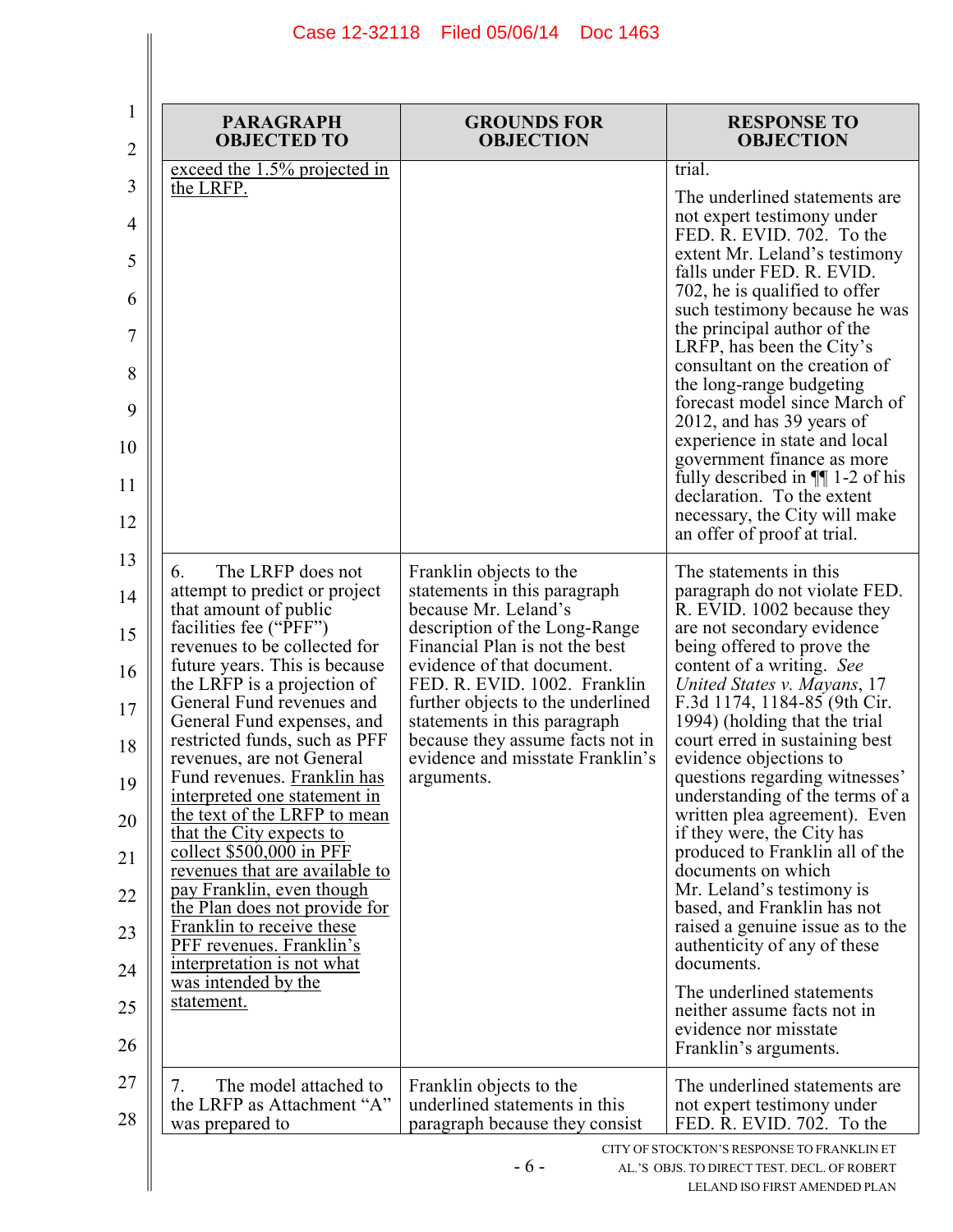|                                                                                                         | <b>PARAGRAPH</b><br><b>OBJECTED TO</b>                                                                                                                                                                                                                                                                                                                                                                                                                                                                                                                                                                                                                                                                                                                                                                                                                                                                                                                                                                       | <b>GROUNDS FOR</b><br><b>OBJECTION</b>                                                                                                                                                                                                                                                                                                                                                                                                                                   | <b>RESPONSE TO</b><br><b>OBJECTION</b>                                                                                                                                                                                                                                                                                                                                                                                                                                                                                                                                                                                                                                                                                                                                                                                                                                                                                                                                                                                                      |
|---------------------------------------------------------------------------------------------------------|--------------------------------------------------------------------------------------------------------------------------------------------------------------------------------------------------------------------------------------------------------------------------------------------------------------------------------------------------------------------------------------------------------------------------------------------------------------------------------------------------------------------------------------------------------------------------------------------------------------------------------------------------------------------------------------------------------------------------------------------------------------------------------------------------------------------------------------------------------------------------------------------------------------------------------------------------------------------------------------------------------------|--------------------------------------------------------------------------------------------------------------------------------------------------------------------------------------------------------------------------------------------------------------------------------------------------------------------------------------------------------------------------------------------------------------------------------------------------------------------------|---------------------------------------------------------------------------------------------------------------------------------------------------------------------------------------------------------------------------------------------------------------------------------------------------------------------------------------------------------------------------------------------------------------------------------------------------------------------------------------------------------------------------------------------------------------------------------------------------------------------------------------------------------------------------------------------------------------------------------------------------------------------------------------------------------------------------------------------------------------------------------------------------------------------------------------------------------------------------------------------------------------------------------------------|
| $\overline{2}$<br>3<br>4<br>5<br>6<br>7<br>8<br>9<br>10<br>11<br>12<br>13<br>14<br>15<br>16<br>17<br>18 | mathematically calculate the<br>savings to the General Fund<br>expected to be achieved by<br>the City in future years as a<br>result of the City's<br>restructuring of its various<br>financial obligations. The<br>cost to the City for the lease<br>rent payable under the Golf<br>Course/Park Lease Back was<br>approximately \$2.9 million<br>per year. However, the<br>General Fund had not paid<br>all \$2.9 million of those<br>lease payments, so it would<br>have been inappropriate to<br>show a $$2.9$ million savings<br>per year as a result of the<br>City rejecting the Golf<br>Course/Park Leases. At the<br>time of the preparation of the<br>financial model for the<br>LRFP, which was last<br>summer, the City's best<br>estimate of future PFF<br>revenues was such that about<br>\$500,000/year of PFF<br>revenues could have been<br>available to make the lease<br>payments if the Golf<br>Course/Park Leases were not<br>rejected. Thus, the financial<br>model showing the savings | of opinion testimony that is<br>inadmissible given that Mr.<br>Leland's knowledge, skill,<br>experience, training and<br>education do not render him<br>qualified as an expert regarding<br>the matters to which he is<br>testifying. FED. R. EVID. 702.<br>Franklin further objects to the<br>statements in this paragraph<br>because Mr. Leland's<br>description of Attachment "A"<br>to the LRFP is not the best<br>evidence of that document.<br>FED. R. EVID. 1002. | extent Mr. Leland's testimony<br>falls under FED. R. EVID.<br>702, he is qualified to offer<br>such testimony because he was<br>the principal author of the<br>LRFP, has been the City's<br>consultant on the creation of<br>the long-range budgeting<br>forecast model since March of<br>2012, and has 39 years of<br>experience in state and local<br>government finance as more<br>fully described in $\P$ 1-2 of his<br>declaration. To the extent<br>necessary, the City will make<br>an offer of proof at trial.<br>The statements in this<br>paragraph do not violate FED.<br>R. EVID. 1002 because they<br>are not secondary evidence<br>being offered to prove the<br>content of a writing. See<br>United States v. Mayans, 17<br>F.3d 1174, 1184-85 (9th Cir.<br>1994) (holding that the trial<br>court erred in sustaining best<br>evidence objections to<br>questions regarding witnesses'<br>understanding of the terms of a<br>written plea agreement). Even<br>if they were, the City has<br>produced to Franklin all of the |
| 19<br>20                                                                                                | to the City of the financial<br>restructurings reduced the<br>savings from rejection of the                                                                                                                                                                                                                                                                                                                                                                                                                                                                                                                                                                                                                                                                                                                                                                                                                                                                                                                  |                                                                                                                                                                                                                                                                                                                                                                                                                                                                          | documents on which<br>Mr. Leland's testimony is<br>based, and Franklin has not                                                                                                                                                                                                                                                                                                                                                                                                                                                                                                                                                                                                                                                                                                                                                                                                                                                                                                                                                              |
| 21                                                                                                      | Golf Course/Park Leases<br>from \$2.9 million in lease<br>payments, to \$2.9 million                                                                                                                                                                                                                                                                                                                                                                                                                                                                                                                                                                                                                                                                                                                                                                                                                                                                                                                         |                                                                                                                                                                                                                                                                                                                                                                                                                                                                          | raised a genuine issue as to the<br>authenticity of any of these<br>documents.                                                                                                                                                                                                                                                                                                                                                                                                                                                                                                                                                                                                                                                                                                                                                                                                                                                                                                                                                              |
| 22                                                                                                      | minus the assumed amount<br>of \$500,000 of available PFF                                                                                                                                                                                                                                                                                                                                                                                                                                                                                                                                                                                                                                                                                                                                                                                                                                                                                                                                                    |                                                                                                                                                                                                                                                                                                                                                                                                                                                                          |                                                                                                                                                                                                                                                                                                                                                                                                                                                                                                                                                                                                                                                                                                                                                                                                                                                                                                                                                                                                                                             |
| 23<br>24                                                                                                | revenues, for a net savings to<br>the General Fund of \$2.4<br>million.                                                                                                                                                                                                                                                                                                                                                                                                                                                                                                                                                                                                                                                                                                                                                                                                                                                                                                                                      |                                                                                                                                                                                                                                                                                                                                                                                                                                                                          |                                                                                                                                                                                                                                                                                                                                                                                                                                                                                                                                                                                                                                                                                                                                                                                                                                                                                                                                                                                                                                             |
| 25<br>26<br>27<br>28                                                                                    | 8.<br>In March 2014, at<br>Franklin's request, I also<br>prepared a second financial<br>model of the LRFP that,<br>instead of demonstrating the<br>saving of the restructurings<br>to the City, simply shows                                                                                                                                                                                                                                                                                                                                                                                                                                                                                                                                                                                                                                                                                                                                                                                                 | Franklin objects to the<br>statements in this paragraph<br>because Mr. Leland's<br>description of Attachment "A-1"<br>to the LRFP is not the best<br>evidence of that document.                                                                                                                                                                                                                                                                                          | The statements in this<br>paragraph do not violate FED.<br>R. EVID. 1002 because they<br>are not secondary evidence<br>being offered to prove the<br>content of a writing. See<br>United States v. Mayans, 17                                                                                                                                                                                                                                                                                                                                                                                                                                                                                                                                                                                                                                                                                                                                                                                                                               |
|                                                                                                         |                                                                                                                                                                                                                                                                                                                                                                                                                                                                                                                                                                                                                                                                                                                                                                                                                                                                                                                                                                                                              | $-7-$                                                                                                                                                                                                                                                                                                                                                                                                                                                                    | CITY OF STOCKTON'S RESPONSE TO FRANKLIN ET<br>AL.'S OBJS. TO DIRECT TEST. DECL. OF ROBERT<br>LELAND ISO FIRST AMENDED PLAN                                                                                                                                                                                                                                                                                                                                                                                                                                                                                                                                                                                                                                                                                                                                                                                                                                                                                                                  |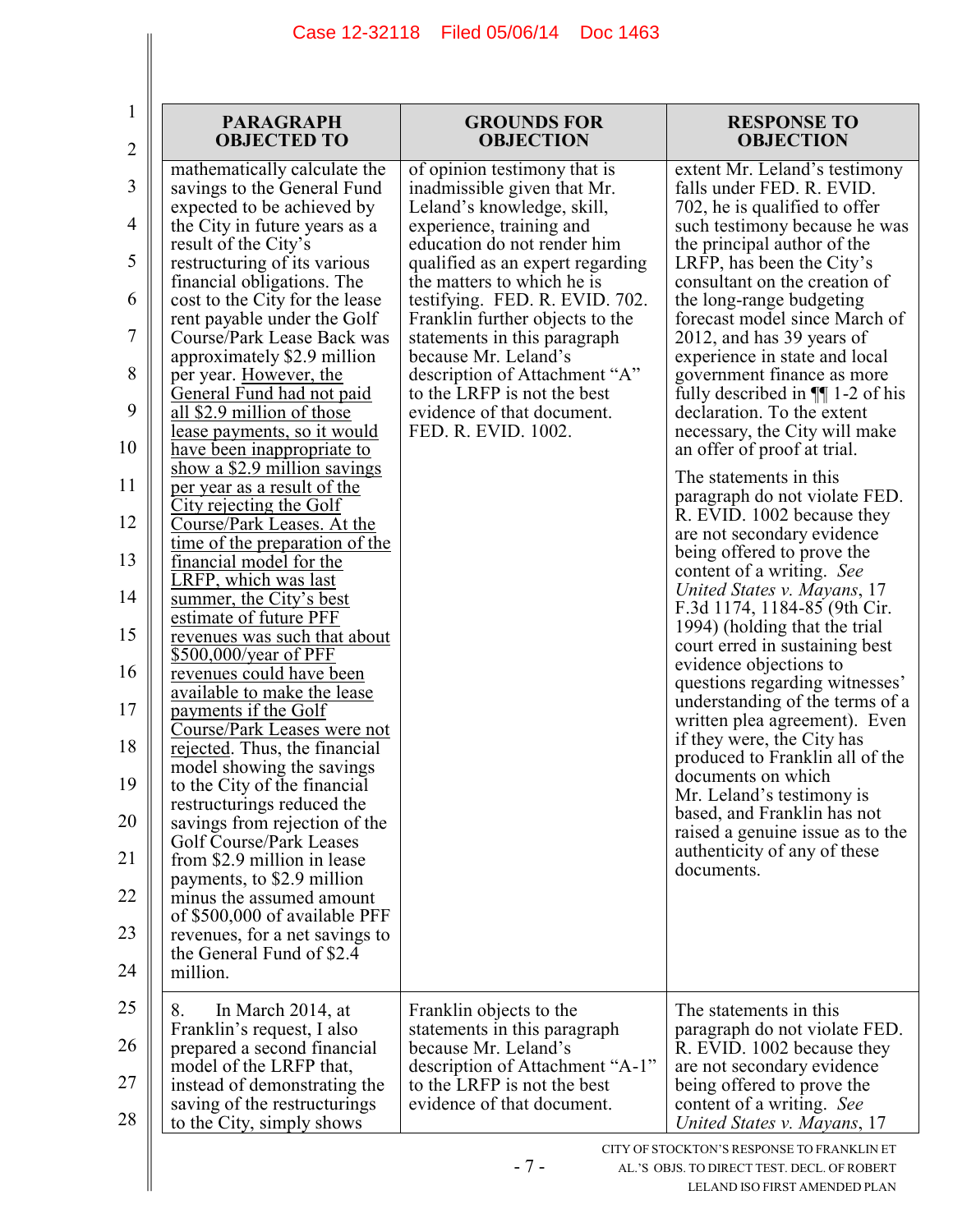| 1<br>$\overline{2}$                                                                    | <b>PARAGRAPH</b><br><b>OBJECTED TO</b>                                                                                                                                                                                                                                                                                                                                                                                                                                                                                                                                                                                                                                                                                                                                                                                                                                                                                                                          | <b>GROUNDS FOR</b><br><b>OBJECTION</b>                                                                                                                                                                                                                                                                                                                                                                                                                                                                                                                                                                                                                                                                                     | <b>RESPONSE TO</b><br><b>OBJECTION</b>                                                                                                                                                                                                                                                                                                                                                                                                                                                                                                                                                                                                                                                                                                                                                                                                                                                                                                                                               |
|----------------------------------------------------------------------------------------|-----------------------------------------------------------------------------------------------------------------------------------------------------------------------------------------------------------------------------------------------------------------------------------------------------------------------------------------------------------------------------------------------------------------------------------------------------------------------------------------------------------------------------------------------------------------------------------------------------------------------------------------------------------------------------------------------------------------------------------------------------------------------------------------------------------------------------------------------------------------------------------------------------------------------------------------------------------------|----------------------------------------------------------------------------------------------------------------------------------------------------------------------------------------------------------------------------------------------------------------------------------------------------------------------------------------------------------------------------------------------------------------------------------------------------------------------------------------------------------------------------------------------------------------------------------------------------------------------------------------------------------------------------------------------------------------------------|--------------------------------------------------------------------------------------------------------------------------------------------------------------------------------------------------------------------------------------------------------------------------------------------------------------------------------------------------------------------------------------------------------------------------------------------------------------------------------------------------------------------------------------------------------------------------------------------------------------------------------------------------------------------------------------------------------------------------------------------------------------------------------------------------------------------------------------------------------------------------------------------------------------------------------------------------------------------------------------|
| 3<br>4<br>5<br>6<br>7<br>8<br>9<br>10                                                  | future projected General<br>Fund revenues and projected<br>General Fund expenditures<br>(Attachment "A-1" to the<br>LRFP). There are no PFF<br>revenues set forth in that<br>financial model since PFF<br>revenues are not General<br>Fund revenues. Attachment<br>A-1 shows zero ongoing net<br>expense to the General Fund<br>for the 2009 bonds owned by<br>Franklin.                                                                                                                                                                                                                                                                                                                                                                                                                                                                                                                                                                                        | FED. R. EVID. 1002.                                                                                                                                                                                                                                                                                                                                                                                                                                                                                                                                                                                                                                                                                                        | F.3d 1174, 1184-85 (9th Cir.<br>1994) (holding that the trial<br>court erred in sustaining best<br>evidence objections to<br>questions regarding witnesses'<br>understanding of the terms of a<br>written plea agreement). Even<br>if they were, the City has<br>produced to Franklin all of the<br>documents on which<br>Mr. Leland's testimony is<br>based, and Franklin has not<br>raised a genuine issue as to the<br>authenticity of any of these<br>documents.                                                                                                                                                                                                                                                                                                                                                                                                                                                                                                                 |
| 11<br>12<br>13<br>14<br>15<br>16<br>17<br>18<br>19<br>20<br>21<br>22<br>23<br>24<br>25 | 9.<br><u>With respect to the</u><br>issue of whether the City<br>will collect enough in PFF<br>revenues to satisfy the<br>obligations for which those<br>future PFF revenues must be<br>used, the downturn in<br>development in Stockton and<br>the resulting nosedive in PFF<br>revenues has dramatically<br>decreased the City's ability<br>to make payments from<br>PFFs. While the future<br>expectation is that upon<br>recovery the Stockton<br>market will be able to absorb<br>700 residential units per<br>year, this is far below the<br>historical peak level of<br><u>almost 3,000 per year during</u><br>the early 2000s. And<br>precisely when that recovery<br>will occur is still in question.<br>Since the creation of the<br>housing absorption study by<br>consulting firm Economic &<br>Planning Systems, Inc.<br>("EPS") in the second<br>calendar quarter of 2013, the<br>City's estimate of residential<br>building permits to be issued | Franklin objects to the<br>underlined statements in this<br>paragraph because they are<br>vague, speculative, and lack<br>foundation. FED. R. EVID. 602.<br>Franklin further objects to the<br>underlined statements in this<br>paragraph because they consist<br>of opinion testimony that is<br>inadmissible given that Mr.<br>Leland's knowledge, skill,<br>experience, training and<br>education do not render him<br>qualified as an expert regarding<br>the matters to which he is<br>testifying. FED. R. EVID. 702.<br>Franklin further objects to the<br>statements in this paragraph<br>because Mr. Leland's<br>description of the EPS study is<br>not the best evidence of that<br>document. FED. R. EVID. 1002. | The underlined statements are<br>sufficiently clear and are<br>neither speculative nor lack<br>foundation under FED. R.<br>EVID. 602 because they are<br>based on the fact that<br>Mr. Leland was the principal<br>author of the LRFP, has been<br>the City's consultant on the<br>creation of the long-range<br>budgeting forecast model since<br>March of 2012, and has 39<br>years of experience in state<br>and local government finance,<br>as more fully described in<br>$\P$ [1-2 of his declaration. To<br>the extent necessary, the City<br>will make an offer of proof at<br>trial.<br>The underlined statements are.<br>not expert testimony under<br>FED. R. EVID. 702. To the<br>extent Mr. Leland's testimony<br>falls under FED. R. EVID.<br>702, he is qualified to offer<br>such testimony because he was<br>the principal author of the<br>LRFP, has been the City's<br>consultant on the creation of<br>the long-range budgeting<br>forecast model since March of |
| 26<br>27<br>28                                                                         | from $FY2012-13$ through<br>2016-17 has dropped $63\%$ to<br>1,850, from the EPS original<br>estimate of 4,668. All of the<br>factors discussed in the                                                                                                                                                                                                                                                                                                                                                                                                                                                                                                                                                                                                                                                                                                                                                                                                          |                                                                                                                                                                                                                                                                                                                                                                                                                                                                                                                                                                                                                                                                                                                            | 2012, and has 39 years of<br>experience in state and local<br>government finance as more<br>fully described in $\P$ 1-2 of his                                                                                                                                                                                                                                                                                                                                                                                                                                                                                                                                                                                                                                                                                                                                                                                                                                                       |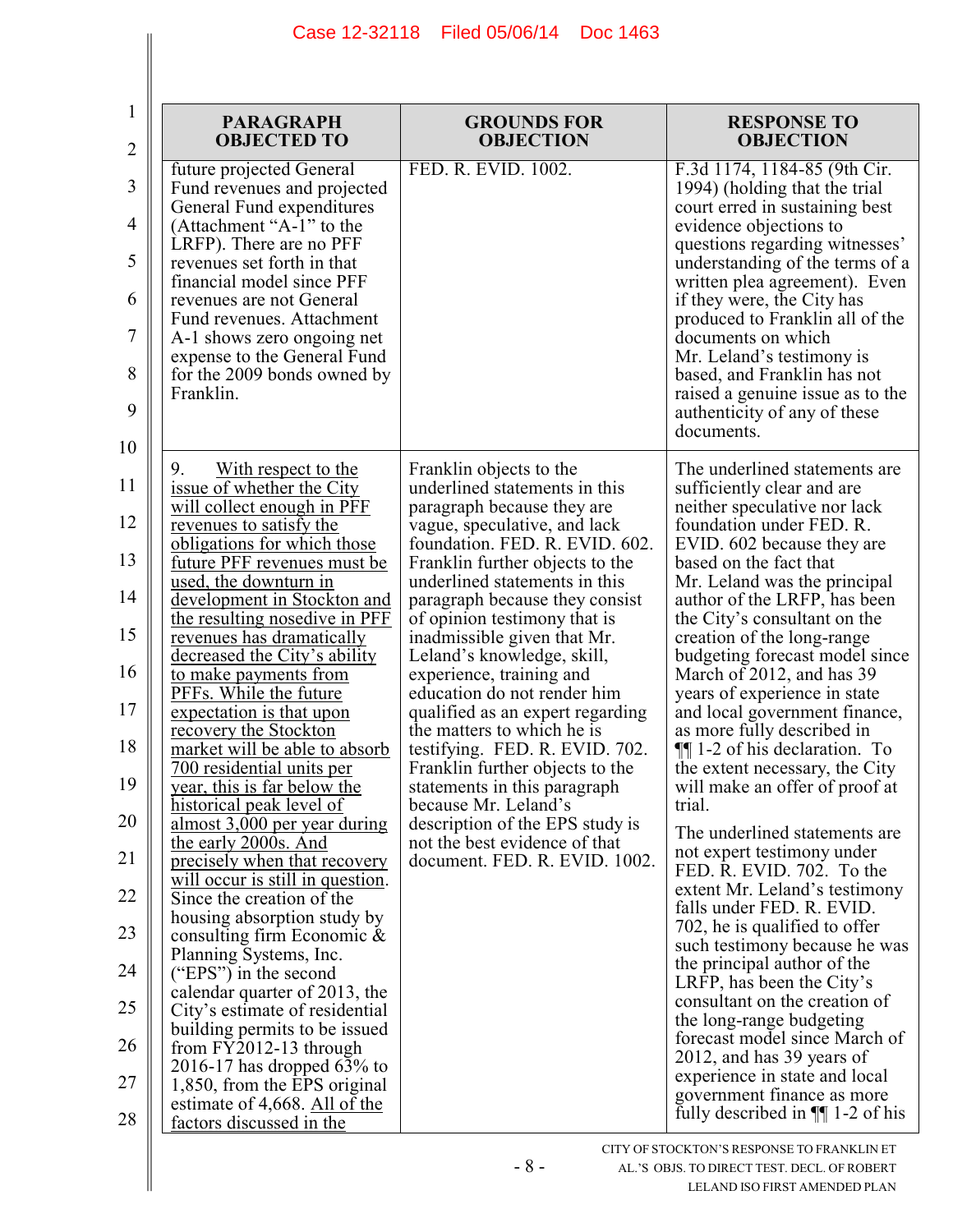| 1<br>2   | <b>PARAGRAPH</b><br><b>OBJECTED TO</b>                                                     | <b>GROUNDS FOR</b><br><b>OBJECTION</b>                                                 | <b>RESPONSE TO</b><br><b>OBJECTION</b>                                                         |
|----------|--------------------------------------------------------------------------------------------|----------------------------------------------------------------------------------------|------------------------------------------------------------------------------------------------|
| 3        | Direct Testimony<br>Declaration of Steven Chase<br>("Chase DTD") place                     |                                                                                        | declaration. To the extent<br>necessary, the City will make<br>an offer of proof at trial.     |
| 4<br>5   | significant constraints on the<br>availability of PFF funds for<br>anything other than the |                                                                                        | The statements in this<br>paragraph do not violate FED.                                        |
| 6        | infrastructure improvements<br>for which the PFF revenues                                  |                                                                                        | R. EVID. 1002 because they<br>are not secondary evidence                                       |
| 7        | are collected, and little or<br>nothing for payment of debt                                |                                                                                        | being offered to prove the<br>content of a writing. See                                        |
| 8        | service to creditors.                                                                      |                                                                                        | United States v. Mayans, 17<br>F.3d 1174, 1184-85 (9th Cir.<br>1994) (holding that the trial   |
| 9        |                                                                                            |                                                                                        | court erred in sustaining best<br>evidence objections to                                       |
| 10       |                                                                                            |                                                                                        | questions regarding witnesses'<br>understanding of the terms of a                              |
| 11       |                                                                                            |                                                                                        | written plea agreement). Even<br>if they were, the City has<br>produced to Franklin all of the |
| 12<br>13 |                                                                                            |                                                                                        | documents on which<br>Mr. Leland's testimony is                                                |
| 14       |                                                                                            |                                                                                        | based, and Franklin has not<br>raised a genuine issue as to the                                |
| 15       |                                                                                            |                                                                                        | authenticity of any of these<br>documents.                                                     |
| 16       | 10.<br>The LRFP projects<br>that, with the savings from                                    | Franklin objects to the<br>statements in this paragraph                                | The statements in this<br>paragraph do not violate FED.                                        |
| 17       | the financial restructuring<br>described in the Plan as well                               | because Mr. Leland's<br>description of the LRFP is not                                 | R. EVID. 1002 because they<br>are not secondary evidence                                       |
| 18       | as new revenues from the<br>passage of Measure A, the<br>City will achieve a balanced      | the best evidence of that<br>document. FED. R. EVID.<br>1002. Franklin further objects | being offered to prove the<br>content of a writing. See<br>United States v. Mayans, 17         |
| 19       | and sustainable budget. The<br>projected levels of sales tax                               | to the underlined statements in<br>this paragraph because they are                     | F.3d 1174, 1184-85 (9th Cir.<br>1994) (holding that the trial                                  |
| 20<br>21 | revenues, property tax<br>revenues, UUT, and other                                         | speculative and lack foundation.<br>FED. R. EVID. 602. Franklin                        | court erred in sustaining best<br>evidence objections to                                       |
| 22       | taxes, fees, and revenues will<br>enable the City to maintain                              | further objects to the underlined<br>statements in this paragraph                      | questions regarding witnesses'<br>understanding of the terms of a                              |
| 23       | and fund adequate municipal<br>services, including fire and                                | because they consist of opinion<br>testimony that is inadmissible.                     | written plea agreement). Even<br>if they were, the City has                                    |
| 24       | police protection, as well as<br>to satisfy the City's                                     | given that Mr. Leland's<br>knowledge, skill, experience,                               | produced to Franklin all of the<br>documents on which                                          |
| 25       | <u>obligations to its creditors as</u><br>restructured pursuant to the                     | training and education do not<br>render him qualified as an expert                     | Mr. Leland's testimony is<br>based, and Franklin has not                                       |
| 26       | Plan.                                                                                      | regarding the matters to which<br>he is testifying. FED. R. EVID.<br>702.              | raised a genuine issue as to the<br>authenticity of any of these<br>documents.                 |
| 27       |                                                                                            |                                                                                        | The underlined statements are<br>neither speculative nor lack                                  |
| 28       |                                                                                            |                                                                                        | foundation under FED. R.<br>CITY OF STOCKTON'S RESPONSE TO FRANKLIN ET                         |
|          |                                                                                            | $-9-$                                                                                  | AL.'S OBJS. TO DIRECT TEST. DECL. OF ROBERT<br>LELAND ISO FIRST AMENDED PLAN                   |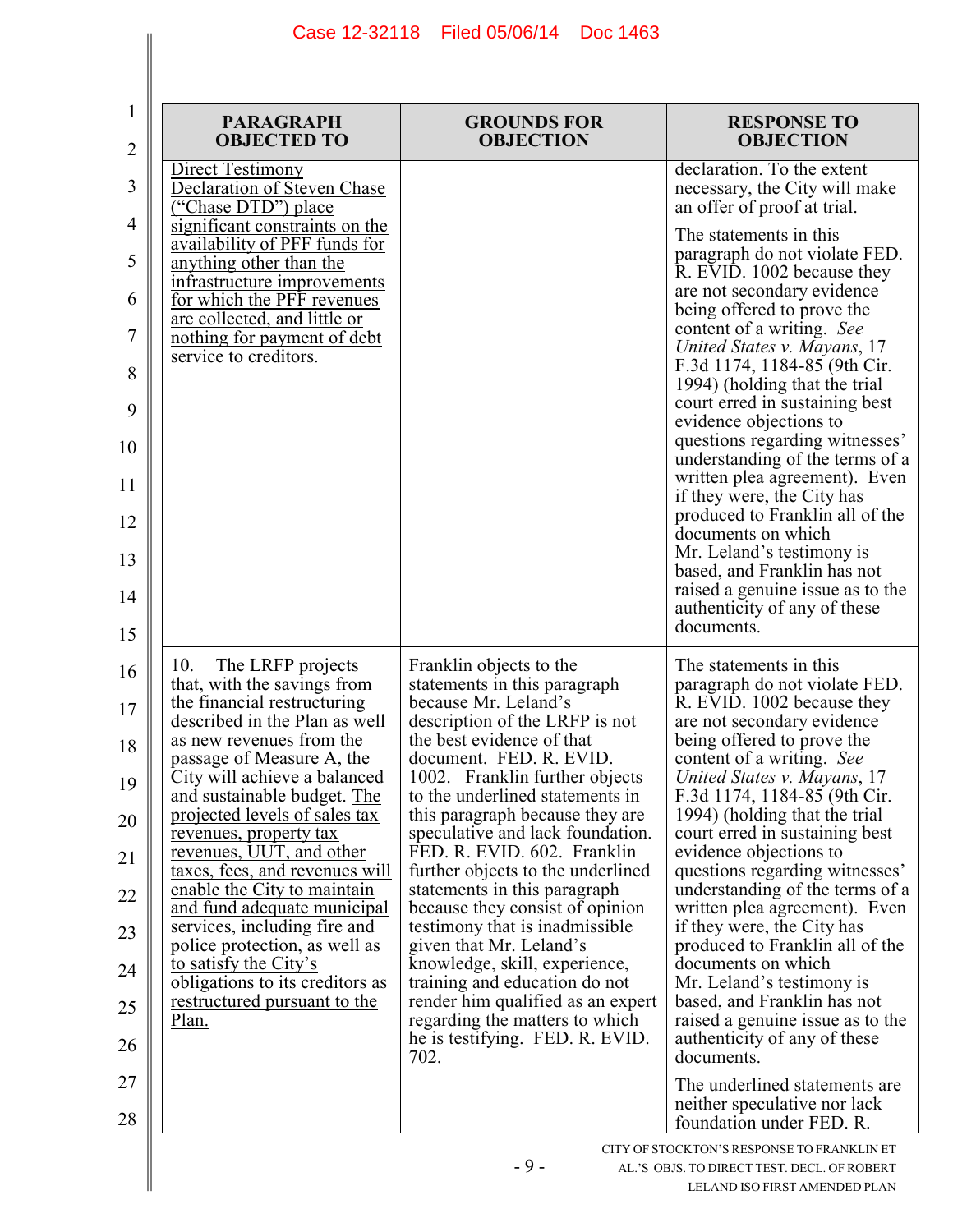| 1<br>2 | <b>PARAGRAPH</b><br><b>OBJECTED TO</b>                          | <b>GROUNDS FOR</b><br><b>OBJECTION</b>                        | <b>RESPONSE TO</b><br><b>OBJECTION</b>                                        |
|--------|-----------------------------------------------------------------|---------------------------------------------------------------|-------------------------------------------------------------------------------|
| 3      |                                                                 |                                                               | EVID. 602 because they are<br>based on the fact that                          |
| 4      |                                                                 |                                                               | Mr. Leland was the principal<br>author of the LRFP, has been                  |
| 5      |                                                                 |                                                               | the City's consultant on the<br>creation of the long-range                    |
| 6      |                                                                 |                                                               | budgeting forecast model since<br>March of 2012, and has 39                   |
| 7      |                                                                 |                                                               | years of experience in state<br>and local government finance,                 |
| 8      |                                                                 |                                                               | as more fully described in<br>$\P$ [1-2 of his declaration. To                |
| 9      |                                                                 |                                                               | the extent necessary, the City<br>will make an offer of proof at<br>trial.    |
| 10     |                                                                 |                                                               | The underlined statements are                                                 |
| 11     |                                                                 |                                                               | not expert testimony under<br>FED. R. EVID. 702. To the                       |
| 12     |                                                                 |                                                               | extent Mr. Leland's testimony<br>falls under FED. R. EVID.                    |
| 13     |                                                                 |                                                               | 702, he is qualified to offer<br>such testimony because he was                |
| 14     |                                                                 |                                                               | the principal author of the<br>LRFP, has been the City's                      |
| 15     |                                                                 |                                                               | consultant on the creation of<br>the long-range budgeting                     |
| 16     |                                                                 |                                                               | forecast model since March of<br>2012, and has 39 years of                    |
| 17     |                                                                 |                                                               | experience in state and local<br>government finance as more                   |
| 18     |                                                                 |                                                               | fully described in $\P$ 1-2 of his<br>declaration. To the extent              |
| 19     |                                                                 |                                                               | necessary, the City will make<br>an offer of proof at trial.                  |
| 20     | Attached hereto as<br>11.                                       | Franklin objects to the                                       | The statements in this                                                        |
| 21     | <b>Exhibit M</b> is a true and<br>correct copy of a publication | statements in this paragraph<br>because Mr. Leland's          | paragraph do not violate FED.<br>R. EVID. 1002 because they                   |
| 22     | by the Government Finance<br><b>Officers Association</b>        | description of the GFOA Best<br>Practices document is not the | are not secondary evidence<br>being offered to prove the                      |
| 23     | (GFOA) titled "Best<br>Practice: Appropriate Level              | best evidence of that document.<br>FED. R. EVID. 1002.        | content of a writing. See<br>United States v. Mayans, 17                      |
| 24     | of Unrestricted Fund<br>Balance in the General Fund             |                                                               | F.3d 1174, 1184-85 (9th Cir.<br>1994) (holding that the trial                 |
| 25     | (2002 and 2009) (BUDGET)<br>and CAAFR)." It is publicly         |                                                               | court erred in sustaining best<br>evidence objections to                      |
| 26     | available online at<br>http://www.gfoa.org/downlo               |                                                               | questions regarding witnesses'<br>understanding of the terms of a             |
| 27     | ads/<br>AppropriateLevelUnrestricte                             |                                                               | written plea agreement). Even<br>if they were, the City has                   |
| 28     | dFundBalanceGeneralFund                                         |                                                               | produced to Franklin all of the<br>CITY OF STOCKTON'S RESPONSE TO FRANKLIN ET |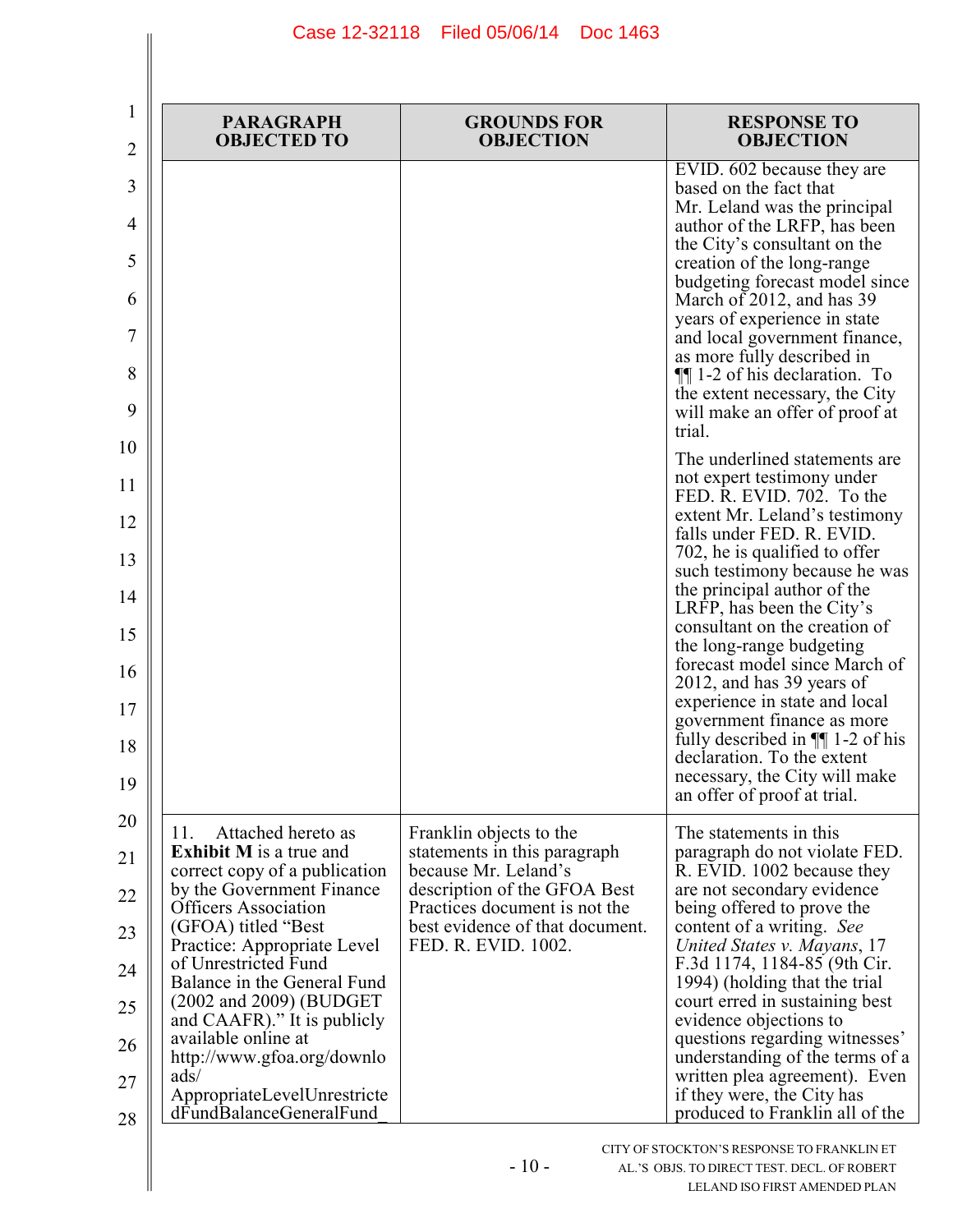| 1<br>$\overline{2}$ | <b>PARAGRAPH</b><br><b>OBJECTED TO</b>                                         | <b>GROUNDS FOR</b><br><b>OBJECTION</b>                                                                | <b>RESPONSE TO</b><br><b>OBJECTION</b>                                                      |
|---------------------|--------------------------------------------------------------------------------|-------------------------------------------------------------------------------------------------------|---------------------------------------------------------------------------------------------|
| 3                   | BestPractice.pdf. In this<br>publication, the GFOA<br>"recommends that         |                                                                                                       | documents on which<br>Mr. Leland's testimony is<br>based, and Franklin has not              |
| 4                   | governments establish a<br>formal policy on the level of                       |                                                                                                       | raised a genuine issue as to the<br>authenticity of any of these                            |
| 5                   | unrestricted fund balance<br>that should be maintained in                      |                                                                                                       | documents.                                                                                  |
| 6                   | the general fund." <i>Id.</i> at 1. It<br>further recommends "at a             |                                                                                                       |                                                                                             |
| 7                   | minimum, that general-<br>purpose governments,                                 |                                                                                                       |                                                                                             |
| 8                   | regardless of size, maintain<br>unrestricted fund balance in                   |                                                                                                       |                                                                                             |
| 9                   | their general fund of no less<br>than two months of regular                    |                                                                                                       |                                                                                             |
| 10                  | fund operating revenues or<br>regular general fund                             |                                                                                                       |                                                                                             |
| 11                  | operating expenditures." Id.<br>at 2. This recommended                         |                                                                                                       |                                                                                             |
| 12<br>13            | balance translates to 16.67%<br>of total expenditures.                         |                                                                                                       |                                                                                             |
| 14                  | 12.<br>In 2006, the City<br>Council adopted a resolution                       | Franklin objects to the<br>statements in this paragraph                                               | The statements in this<br>paragraph do not violate FED.                                     |
| 15                  | approving a policy that<br>aspired to maintain in the                          | because Mr. Leland's<br>descriptions of the City Council                                              | R. EVID. 1002 because they<br>are not secondary evidence                                    |
| 16                  | General Fund a "catastrophic"<br>reserve" that is "equivalent"                 | resolution, the LRFP, and the<br>staff report are not the best                                        | being offered to prove the<br>content of a writing. See                                     |
| 17                  | to five percent of the<br>General Fund annual                                  | evidence of those documents.<br>FED. R. EVID. 1002. Franklin                                          | United States v. Mayans, 17<br>F.3d 1174, 1184-85 (9th Cir.                                 |
| 18                  | appropriations and transfers<br>out" and an "economic                          | further objects to the underlined<br>statements in this paragraph                                     | 1994) (holding that the trial<br>court erred in sustaining best                             |
| 19                  | contingency/budget<br>uncertainty reserve" that is<br>also "equivalent to five | because they are speculative and<br>lack foundation. FED. R. EVID<br>602. Franklin further objects to | evidence objections to<br>questions regarding witnesses'<br>understanding of the terms of a |
| 20                  | percent of the General Fund<br>annual appropriations and                       | the underlined statements in this<br>paragraph because they consist                                   | written plea agreement). Even<br>if they were, the City has                                 |
| 21                  | transfers out." City of<br>Stockton Council Policy No.                         | of opinion testimony that is<br>inadmissible given that Mr.                                           | produced to Franklin all of the<br>documents on which                                       |
| 22                  | 700-4, Reserve Policy—<br><i>General Fund</i> , adopted by                     | Leland's knowledge, skill,<br>experience, training and                                                | Mr. Leland's testimony is<br>based, and Franklin has not                                    |
| 23                  | Resolution $06-0299$ (June 6,<br>2006). However, as the                        | education do not render him<br>qualified as an expert regarding                                       | raised a genuine issue as to the<br>authenticity of any of these                            |
| 24                  | City's financial health began<br>to deteriorate, it became                     | the matters to which he is<br>testifying. FED. R. EVID. 702.                                          | documents.                                                                                  |
| 25                  | clear that this total reserve of<br><u>10% was inadequate.</u> The             |                                                                                                       | The underlined statements are.<br>neither speculative nor lack                              |
| 26                  | last time the 10% reserve<br>policy is mentioned in a City                     |                                                                                                       | foundation under FED. R.<br>EVID. 602 because they are                                      |
| 27                  | budget was June 11, 2010,<br>with the release of the FY                        |                                                                                                       | based on the fact that<br>Mr. Leland was the principal                                      |
| 28                  | 2010-11 Annual Budget. In                                                      |                                                                                                       | author of the LRFP, has been<br>TITV OF STOCKTONI'S DESDONSE TO ED ANIKI IN ET              |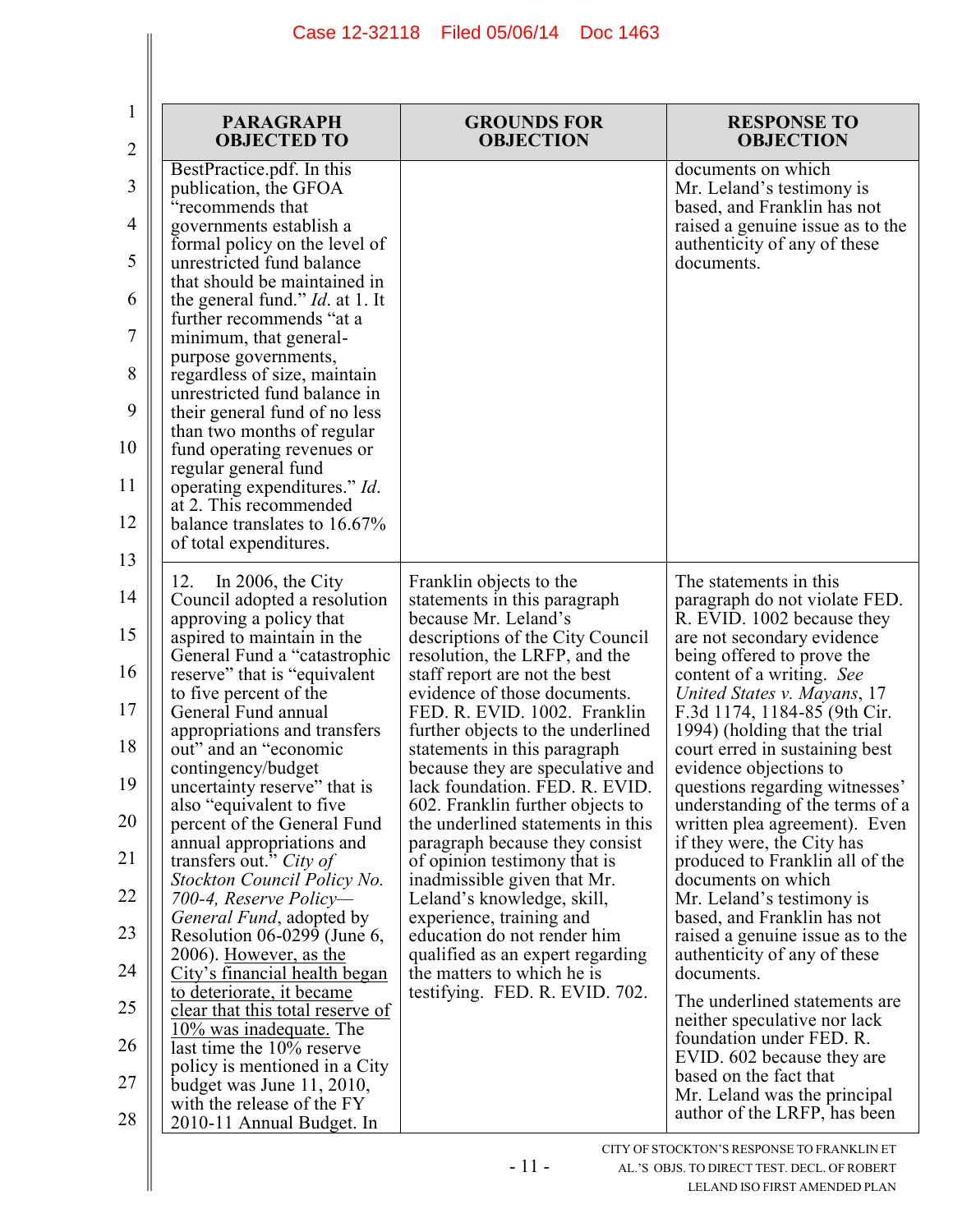| 1<br>$\overline{2}$ | <b>PARAGRAPH</b><br><b>OBJECTED TO</b>                                                              | <b>GROUNDS FOR</b><br><b>OBJECTION</b> | <b>RESPONSE TO</b><br><b>OBJECTION</b>                                                            |
|---------------------|-----------------------------------------------------------------------------------------------------|----------------------------------------|---------------------------------------------------------------------------------------------------|
| 3                   | the LRFP, any resources in<br>excess of the more                                                    |                                        | the City's consultant on the<br>creation of the long-range                                        |
| 4                   | conservative level of 15% of<br>total expenditures are<br>assumed available to be                   |                                        | budgeting forecast model since<br>March of 2012, and has 39<br>years of experience in state       |
| 5                   | applied toward unmet<br>operating needs, however, it                                                |                                        | and local government finance,<br>as more fully described in                                       |
| 6                   | is projected that the City will<br>not achieve a 15% reserve                                        |                                        | <b>II</b> 1-2 of his declaration. To<br>the extent necessary, the City                            |
| 7                   | level until FY 2032-33. In<br>its fourth quarter financial                                          |                                        | will make an offer of proof at<br>trial.                                                          |
| 8<br>9              | review for FY 2013-14 held<br>on February 25, 2014, the                                             |                                        | The underlined statements are<br>not expert testimony under                                       |
| 10                  | City staff report cited the<br>GFOA's recommended<br>reserve policy of two months                   |                                        | FED. R. EVID. 702. To the<br>extent Mr. Leland's testimony                                        |
| 11                  | of operating revenues or<br>expenditures and now                                                    |                                        | falls under FED. R. EVID.<br>702, he is qualified to offer<br>such testimony because he was       |
| 12                  | recommends moving toward<br>that level of reserve. <sup>3</sup> By                                  |                                        | the principal author of the<br>LRFP, has been the City's                                          |
| 13                  | inference, this supersedes the<br>City's 2006 policy of a $10\%$<br>total reserve. Currently, it is |                                        | consultant on the creation of<br>the long-range budgeting                                         |
| 14                  | projected that the City will<br>not achieve a 16.67%                                                |                                        | forecast model since March of<br>2012, and has 39 years of                                        |
| 15                  | reserve level until FY 2033-<br>34. If the City's finances                                          |                                        | experience in state and local<br>government finance as more<br>fully described in $\P$ 1-2 of his |
| 16                  | were more favorable than<br>currently projected, the City                                           |                                        | declaration. To the extent<br>necessary, the City will make                                       |
| 17<br>18            | could achieve its operating<br>reserve goal earlier.                                                |                                        | an offer of proof at trial.                                                                       |
| 19                  | fn3: "The Government<br><b>Finance Officers Association</b>                                         |                                        |                                                                                                   |
| 20                  | recommends, at a minimum,<br>that general-purpose<br>governments, regardless of                     |                                        |                                                                                                   |
| 21                  | size, maintain unrestricted<br>fund balance in their General                                        |                                        |                                                                                                   |
| 22                  | Fund of no less than two<br>months of regular General                                               |                                        |                                                                                                   |
| 23                  | Fund operating revenues or<br>General Fund operating                                                |                                        |                                                                                                   |
| 24                  | expenditures, which is<br>equivalent to 16.7% of those<br>amounts. Cities with formal               |                                        |                                                                                                   |
| 25                  | reserve policies generally<br>specify between 10-20%                                                |                                        |                                                                                                   |
| 26                  | reserve levels. The<br>Administration now                                                           |                                        |                                                                                                   |
| 27<br>28            | recommends that the portion<br>of the Ending Fund Balance                                           |                                        |                                                                                                   |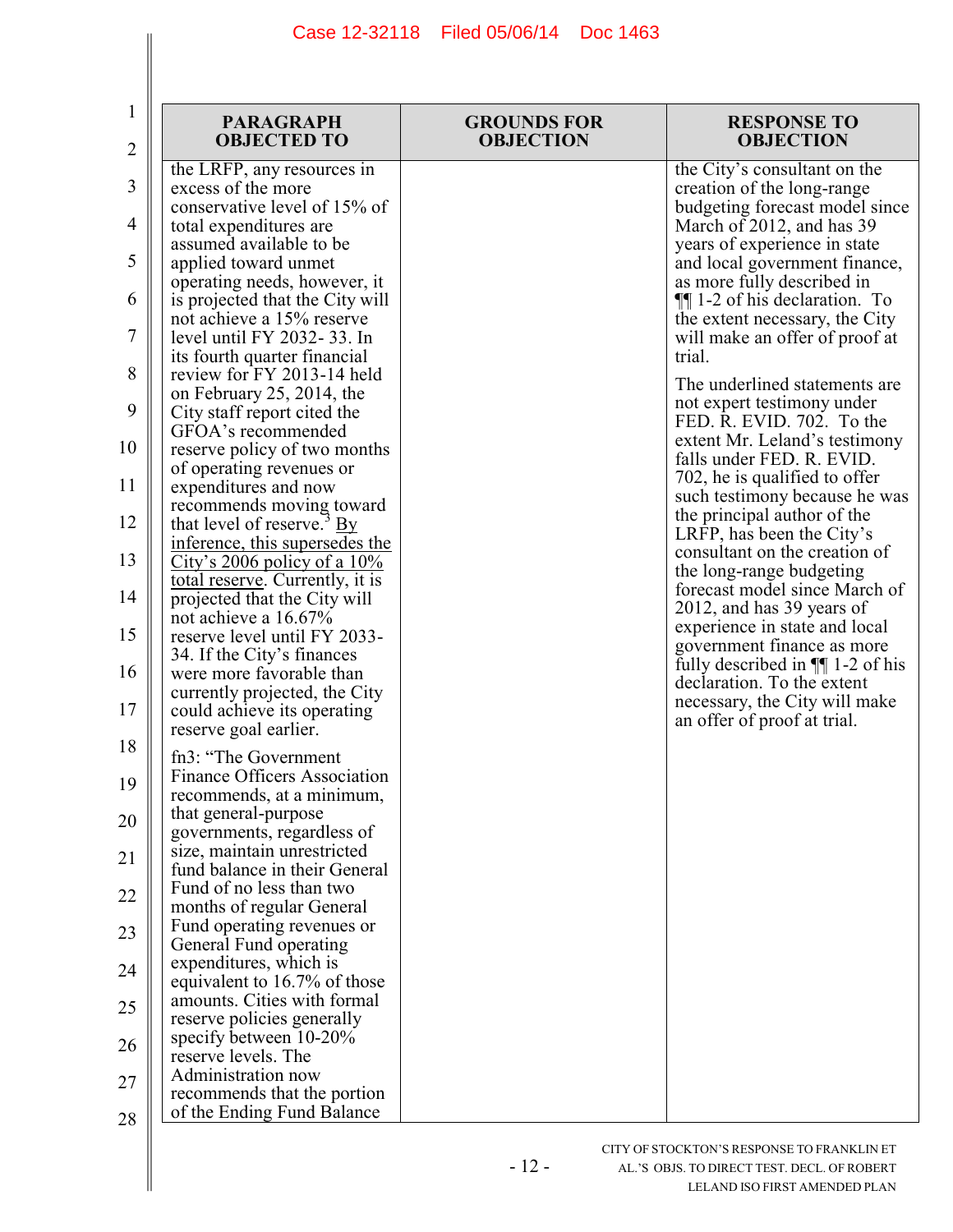| 1<br>2                                                                    | <b>PARAGRAPH</b><br><b>OBJECTED TO</b>                                                                                                                                                                                                                                                                                                                                                                                                                                                                                                                                                                                                                                                                                                                                                                                                            | <b>GROUNDS FOR</b><br><b>OBJECTION</b>                                                                                                                                                                                                          | <b>RESPONSE TO</b><br><b>OBJECTION</b>                                                                                                                      |
|---------------------------------------------------------------------------|---------------------------------------------------------------------------------------------------------------------------------------------------------------------------------------------------------------------------------------------------------------------------------------------------------------------------------------------------------------------------------------------------------------------------------------------------------------------------------------------------------------------------------------------------------------------------------------------------------------------------------------------------------------------------------------------------------------------------------------------------------------------------------------------------------------------------------------------------|-------------------------------------------------------------------------------------------------------------------------------------------------------------------------------------------------------------------------------------------------|-------------------------------------------------------------------------------------------------------------------------------------------------------------|
| 3<br>4<br>5<br>6<br>7<br>8<br>9<br>10<br>11<br>12<br>13<br>14<br>15<br>16 | (\$3.1 million) that resulted<br>from the unanticipated<br>refund of County Property<br><b>Tax Administration Fees</b><br>(explained in detail later in<br>this report), be retained in the<br>General Fund to help build<br>the available fund balance.<br>With a balance of \$3.1<br>million (or just under $2\%$ ),<br>the City is still substantially<br>below these recommended<br>levels. This recommendation<br>is made to provide a small<br>step towards building up<br>one-time monies to meet the<br>many unfunded, but mission<br>critical needs for spending."<br>See Council agenda report<br>#14-0202, February 25,<br>2014, a true and correct copy<br>of which is attached hereto<br>as Exhibit L.<br>13.<br>Franklin's suggestion<br>that a reserve fund of $10\%$ or<br>less is sufficient and that<br>money from this fund is | Franklin objects to the<br>underlined statements in this<br>paragraph because they assume<br>facts not in evidence and                                                                                                                          | The underlined statements<br>neither assume facts not in<br>evidence nor misstate<br>Franklin's arguments.                                                  |
| 17<br>18<br>19                                                            | <u>available to pay the 2009</u><br><u>Bond Claim indicates a deep</u><br>misunderstanding of the<br>purpose of reserves.<br>Reserves are a one-time<br>resource designed to help<br>bridge a downturn in the                                                                                                                                                                                                                                                                                                                                                                                                                                                                                                                                                                                                                                     | misstate Franklin's arguments.<br>Franklin further objects to the<br>statements in this paragraph<br>because they are speculative and<br>lack foundation. FED. R. EVID.<br>602. Franklin further objects to<br>the statements in this paragraph | The statements in this<br>paragraph are neither<br>speculative nor lack<br>foundation under FED. R.<br>EVID. 602 because they are<br>based on the fact that |
| 20<br>21                                                                  | economy that results in<br>lower revenues than<br>projected, or to help meet an                                                                                                                                                                                                                                                                                                                                                                                                                                                                                                                                                                                                                                                                                                                                                                   | because they consist of opinion<br>testimony that is inadmissible.<br>given that Mr. Leland's                                                                                                                                                   | Mr. Leland was the principal<br>author of the LRFP, has been<br>the City's consultant on the                                                                |
| 22                                                                        | unexpected one-time<br>increase in expenditures.                                                                                                                                                                                                                                                                                                                                                                                                                                                                                                                                                                                                                                                                                                                                                                                                  | knowledge, skill, experience,<br>training and education do not                                                                                                                                                                                  | creation of the long-range<br>budgeting forecast model since<br>March of 2012, and has 39                                                                   |
| 23                                                                        | Reserves are not available to<br>pay an ongoing increase in<br>obligations such as the 2009                                                                                                                                                                                                                                                                                                                                                                                                                                                                                                                                                                                                                                                                                                                                                       | render him qualified as an expert<br>regarding the matters to which<br>he is testifying. FED. R. EVID.                                                                                                                                          | years of experience in state<br>and local government finance,<br>as more fully described in                                                                 |
| 24<br>25                                                                  | Bond Claim. If the General<br>Fund began paying the full<br>\$2.9 million in 2009 Bond<br>debt service starting in the                                                                                                                                                                                                                                                                                                                                                                                                                                                                                                                                                                                                                                                                                                                            | 702.                                                                                                                                                                                                                                            | $\P$ 1-2 of his declaration. To<br>the extent necessary, the City<br>will make an offer of proof at                                                         |
| 26<br>27<br>28                                                            | current fiscal year 2013-14,<br>the General Fund would be<br>in deficit within six years.                                                                                                                                                                                                                                                                                                                                                                                                                                                                                                                                                                                                                                                                                                                                                         |                                                                                                                                                                                                                                                 | trial.<br>The statements in this<br>paragraph are not expert<br>testimony under FED. R.<br>EVID. 702. To the extent                                         |
|                                                                           |                                                                                                                                                                                                                                                                                                                                                                                                                                                                                                                                                                                                                                                                                                                                                                                                                                                   | $-13-$                                                                                                                                                                                                                                          | CITY OF STOCKTON'S RESPONSE TO FRANKLIN ET<br>AL.'S OBJS. TO DIRECT TEST. DECL. OF ROBERT<br>LELAND ISO FIRST AMENDED PLAN                                  |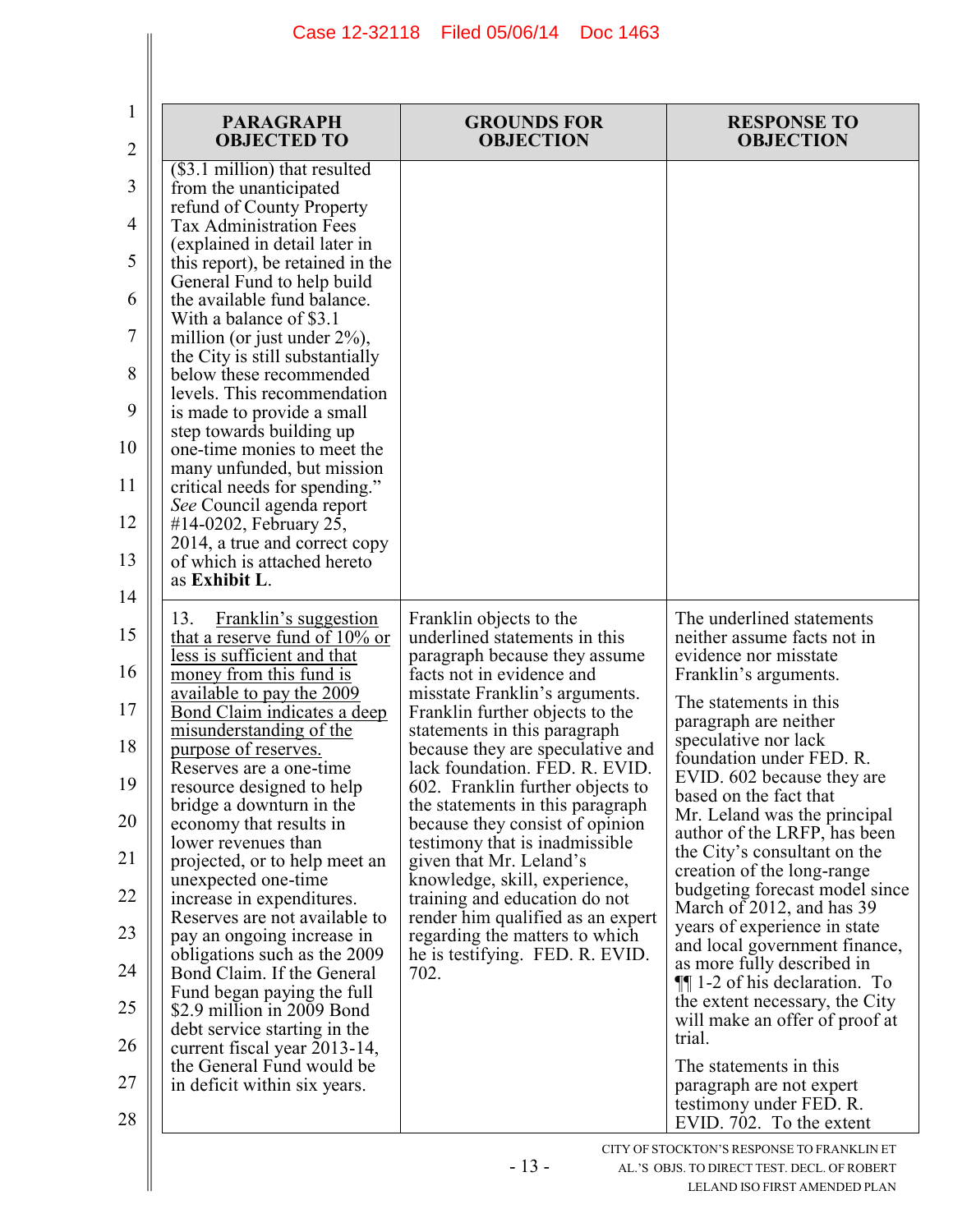| 1<br>2 | <b>PARAGRAPH</b><br><b>OBJECTED TO</b>                               | <b>GROUNDS FOR</b><br><b>OBJECTION</b>                             | <b>RESPONSE TO</b><br><b>OBJECTION</b>                                                                               |
|--------|----------------------------------------------------------------------|--------------------------------------------------------------------|----------------------------------------------------------------------------------------------------------------------|
| 3      |                                                                      |                                                                    | Mr. Leland's testimony falls<br>under FED. R. EVID. 702, he                                                          |
| 4      |                                                                      |                                                                    | is qualified to offer such<br>testimony because he was the                                                           |
| 5      |                                                                      |                                                                    | principal author of the LRFP,<br>has been the City's consultant                                                      |
| 6      |                                                                      |                                                                    | on the creation of the long-<br>range budgeting forecast                                                             |
| 7      |                                                                      |                                                                    | model since March of 2012,<br>and has 39 years of experience                                                         |
| 8<br>9 |                                                                      |                                                                    | in state and local government<br>finance as more fully<br>described in $\P$ 1-2 of his<br>declaration. To the extent |
| 10     |                                                                      |                                                                    | necessary, the City will make<br>an offer of proof at trial.                                                         |
| 11     | 14.<br>In addition to these                                          | Franklin objects to the                                            | The statements in this                                                                                               |
| 12     | reserves, the LRFP also<br>incorporates a \$2 million per            | statements in this paragraph<br>because Mr. Leland's               | paragraph do not violate FED.<br>R. EVID. 1002 because they                                                          |
| 13     | year annual contingency<br>(approximately 1% of                      | description of the LRFP is not<br>the best evidence of that        | are not secondary evidence<br>being offered to prove the                                                             |
| 14     | expenditures). The purpose<br>of this annual contingency             | document. FED. R. EVID.<br>1002. Franklin further objects to       | content of a writing. See<br>United States v. Mayans, 17                                                             |
| 15     | is, like an annual operating<br>reserve, to protect the City         | the underlined statements in this<br>paragraph because they are    | F.3d 1174, 1184-85 (9th Cir.<br>1994) (holding that the trial                                                        |
| 16     | against financial setbacks.<br>However, whereas an annual            | speculative and lack foundation.<br>FED. R. EVID. 602. Franklin    | court erred in sustaining best<br>evidence objections to                                                             |
| 17     | operating reserve represents<br>one-time emergency                   | further objects to the underlined<br>statements in this paragraph  | questions regarding witnesses'<br>understanding of the terms of a                                                    |
| 18     | resources to deal with short-<br>term issues, the annual             | because they consist of opinion<br>testimony that is inadmissible. | written plea agreement). Even<br>if they were, the City has                                                          |
| 19     | <u>contingency serves as a</u><br><i>long-term</i> buffer against    | given that Mr. Leland's<br>knowledge, skill, experience,           | produced to Franklin all of the<br>documents on which                                                                |
| 20     | natural swings in economic<br>conditions. As evidenced by            | training and education do not<br>render him qualified as an expert | Mr. Leland's testimony is<br>based, and Franklin has not                                                             |
| 21     | the recent recession.<br>economic downturns can                      | regarding the matters to which<br>he is testifying. FED. R. EVID.  | raised a genuine issue as to the<br>authenticity of any of these                                                     |
| 22     | <u>cause a city to fall short of</u><br>its projections by millions, | 702.                                                               | documents.                                                                                                           |
| 23     | or even tens of millions, of<br>dollars over several years.          |                                                                    | The underlined statements are<br>neither speculative nor lack                                                        |
| 24     | <u>Moreover, it may take</u>                                         |                                                                    | foundation under FED. R.<br>EVID. 602 because they are                                                               |
|        | several additional years for a<br>city's revenues to return to       |                                                                    | based on the fact that<br>Mr. Leland was the principal                                                               |
| 25     | their prior peak year total,<br>much less the level to which         |                                                                    | author of the LRFP, has been<br>the City's consultant on the                                                         |
| 26     | revenues would have grown<br>given a continuation of                 |                                                                    | creation of the long-range                                                                                           |
| 27     | prerecession trends. For<br>example, in FY2013-14                    |                                                                    | budgeting forecast model since<br>March of 2012, and has 39                                                          |
| $28\,$ | Stockton is still \$36 million                                       |                                                                    | years of experience in state                                                                                         |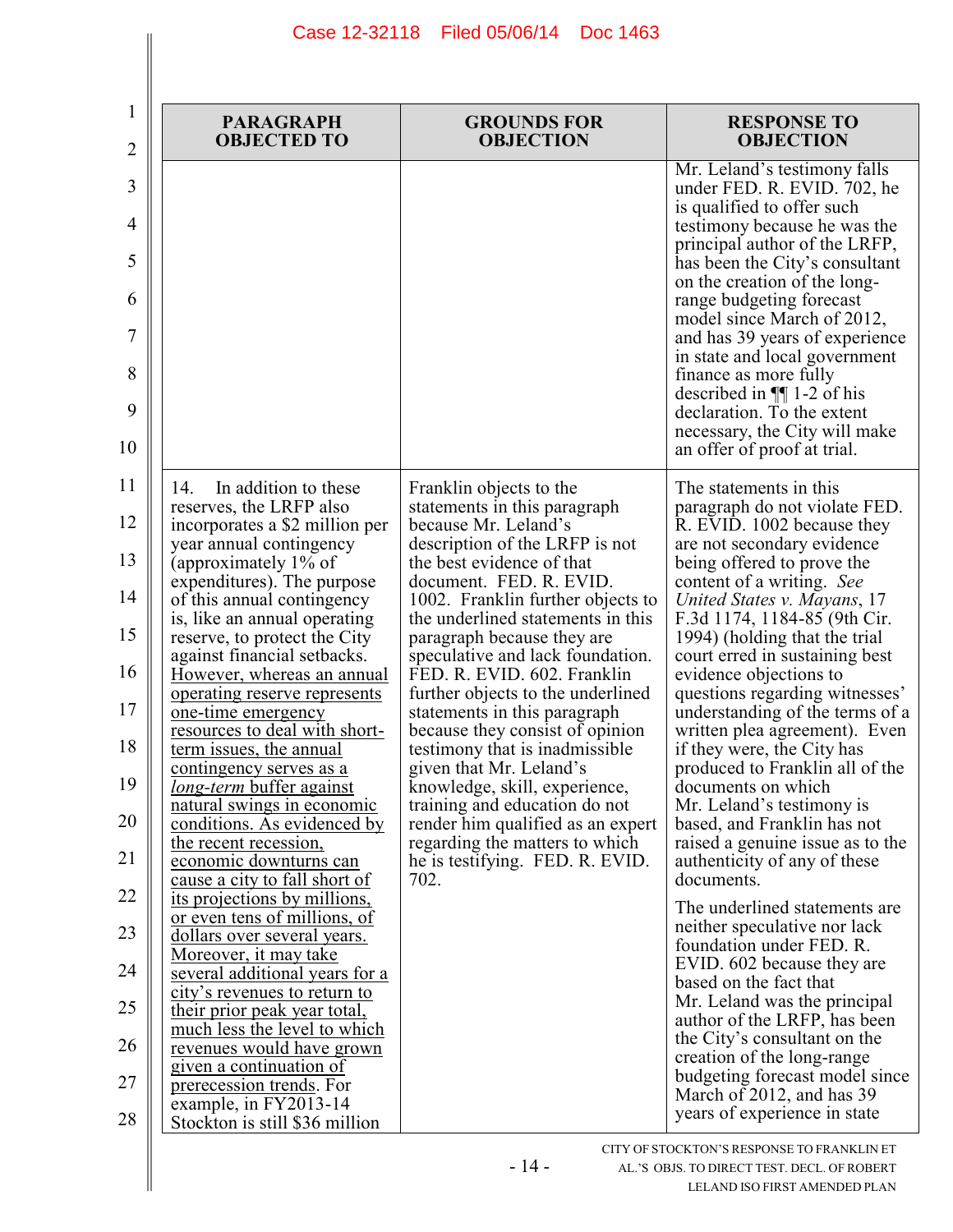| 1<br>$\overline{2}$ | <b>PARAGRAPH</b><br><b>OBJECTED TO</b>                                                   | <b>GROUNDS FOR</b><br><b>OBJECTION</b>                                                      | <b>RESPONSE TO</b><br><b>OBJECTION</b>                                                               |
|---------------------|------------------------------------------------------------------------------------------|---------------------------------------------------------------------------------------------|------------------------------------------------------------------------------------------------------|
| 3                   | below the \$203 million in<br>General Fund revenue it                                    |                                                                                             | and local government finance,                                                                        |
| 4                   | received five years earlier in<br>its peak fiscal year of 2008-                          |                                                                                             | as more fully described in<br><b>II</b> 1-2 of his declaration. To<br>the extent necessary, the City |
| 5                   | 09, and the City is \$93<br>million below the trended                                    |                                                                                             | will make an offer of proof at<br>trial.                                                             |
| 6                   | level of revenue produced by<br>a continuation of the General                            |                                                                                             | The underlined statements in<br>this paragraph are not expert                                        |
| 7                   | Fund growth rate that<br>occurred in Stockton from                                       |                                                                                             | testimony under FED. R.<br>EVID. 702. To the extent                                                  |
| 8                   | FY1996-97 through<br>FY2006-07. The annual                                               |                                                                                             | Mr. Leland's testimony falls<br>under FED. R. EVID. 702, he                                          |
| 9                   | contingency is meant to<br>provide a safeguard against<br>these types of long-term       |                                                                                             | is qualified to offer such<br>testimony because he was the                                           |
| 10                  | setbacks by serving as a<br>"smoothing" mechanism $-$                                    |                                                                                             | principal author of the LRFP,<br>has been the City's consultant                                      |
| 11                  | that is, the annual<br>contingency spreads the                                           |                                                                                             | on the creation of the long-<br>range budgeting forecast<br>model since March of 2012,               |
| 12                  | impacts of economic<br>downturns over the entire                                         |                                                                                             | and has 39 years of experience<br>in state and local government                                      |
| 13<br>14            | period of the LRFP. This<br>allows the City to make                                      |                                                                                             | finance as more fully<br>described in $\P$ 1-2 of his                                                |
| 15                  | projections of its future<br>finances without having to<br>make predictions about the    |                                                                                             | declaration. To the extent<br>necessary, the City will make                                          |
| 16                  | timing or severity of future<br>recessions, with a reasonable                            |                                                                                             | an offer of proof at trial.                                                                          |
| 17                  | level of assurance that<br>adequate resources will                                       |                                                                                             |                                                                                                      |
| 18                  | always be available to<br>support the projected level of                                 |                                                                                             |                                                                                                      |
| 19                  | expenditures.<br>15.<br>Franklin argues that                                             |                                                                                             | The underlined statements                                                                            |
| 20                  | the \$2 million annual<br>contingency is unnecessary,                                    | Franklin objects to the<br>underlined statements in this<br>paragraph because they assume   | neither assume facts not in<br>evidence nor misstate                                                 |
| 21                  | and contends that the City<br>can simply pay that money                                  | facts not in evidence and<br>misstate Franklin's arguments.                                 | Franklin's arguments.                                                                                |
| 22                  | to Franklin instead. This<br><u>argument completely misses</u>                           | Franklin further objects to the<br>italicized statements in this                            | The italicized statements are.<br>neither speculative nor lack<br>foundation under FED. R.           |
| 23                  | the importance of the annual<br>contingency to the City's                                | paragraph because they are<br>speculative and lack foundation.                              | EVID. 602 because they are<br>based on the fact that                                                 |
| 24                  | <i>projections and the City's</i><br><u>long-term fiscal health.</u>                     | FED. R. EVID. 602. Franklin<br>further objects to the italicized                            | Mr. Leland was the principal<br>author of the LRFP, has been                                         |
| 25<br>26            | While the City could<br><i>theoretically eliminate the</i>                               | statements in this paragraph<br>because they consist of opinion                             | the City's consultant on the<br>creation of the long-range                                           |
| 27                  | annual contingency from the<br>LRFP, the LRFP itself would<br>then need to be altered in | testimony that is inadmissible.<br>given that Mr. Leland's<br>knowledge, skill, experience, | budgeting forecast model since<br>March of 2012, and has 39                                          |
| 28                  | order to incorporate<br>predictions as to the timing                                     | training and education do not<br>render him qualified as an expert                          | years of experience in state<br>and local government finance,                                        |
|                     |                                                                                          |                                                                                             | CITY OF STOCKTON'S RESPONSE TO FRANKLIN ET                                                           |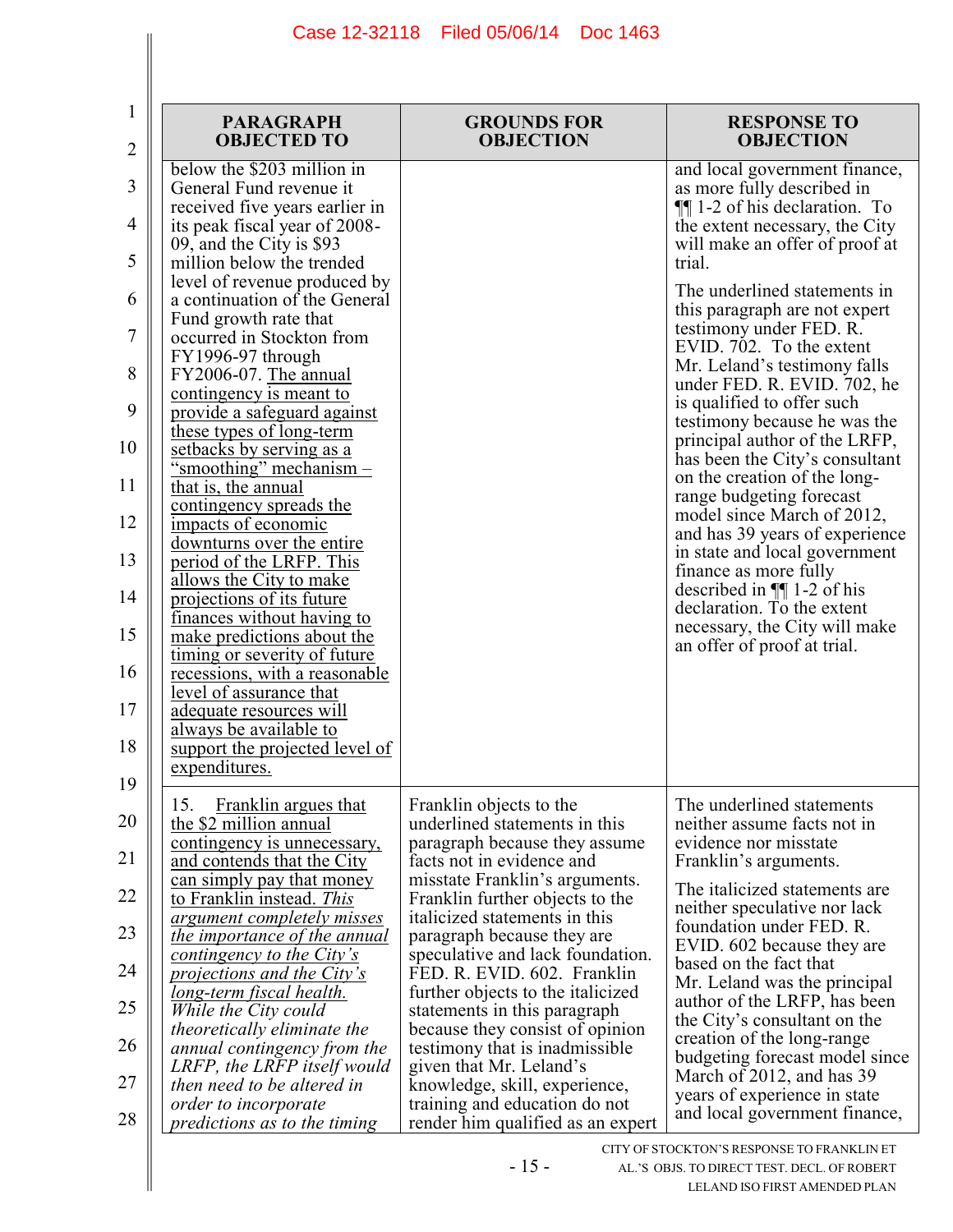| 1<br>$\overline{c}$ | <b>PARAGRAPH</b><br><b>OBJECTED TO</b>                                                      | <b>GROUNDS FOR</b><br><b>OBJECTION</b>                                                                | <b>RESPONSE TO</b><br><b>OBJECTION</b>                                                          |
|---------------------|---------------------------------------------------------------------------------------------|-------------------------------------------------------------------------------------------------------|-------------------------------------------------------------------------------------------------|
| 3                   | and magnitude of economic<br>swings and the impact of<br>such swings on the City's          | regarding the matters to which<br>he is testifying. FED. R. EVID.<br>702. Franklin further objects to | as more fully described in<br>$\P$ 1-2 of his declaration. To<br>the extent necessary, the City |
| 4                   | finances. The reduction in<br>contingency expenditures                                      | the statements in this paragraph<br>because Mr. Leland's                                              | will make an offer of proof at<br>trial.                                                        |
| 5                   | within the forecast would be<br>offset by the loss of                                       | description of Sunnyvale's long-<br>range financial plan is not the                                   | The italicized statements in<br>this paragraph are not expert                                   |
| 6                   | resources from the projected<br>economic downturns. Given                                   | best evidence of that document.<br>FED. R. EVID. 1002.                                                | testimony under FED. R.<br>EVID. 702. To the extent                                             |
| 7<br>8              | the inherent difficulties of<br>predicting recessions,<br>particularly over a 30-year       |                                                                                                       | Mr. Leland's testimony falls<br>under FED. R. EVID. 702, he                                     |
| 9                   | period, budget forecasts do<br>not typically do so, but                                     |                                                                                                       | is qualified to offer such<br>testimony because he was the                                      |
| 10                  | rather opt for a realistic<br>linear growth trend for                                       |                                                                                                       | principal author of the LRFP,<br>has been the City's consultant                                 |
| 11                  | revenue and either build in a<br>buffer against future                                      |                                                                                                       | on the creation of the long-<br>range budgeting forecast<br>model since March of 2012,          |
| 12                  | variations or require<br>significantly higher<br>reserves. <sup>4</sup> However, if the     |                                                                                                       | and has 39 years of experience<br>in state and local government                                 |
| 13                  | City were to eliminate its $$2$<br>million contingency and                                  |                                                                                                       | finance as more fully<br>described in $\P$ 1-2 of his                                           |
| 14                  | incorporate recessions into<br>its revenue forecast, and at                                 |                                                                                                       | declaration. To the extent<br>necessary, the City will make                                     |
| 15                  | the same time increase<br>expenditures by \$2 million                                       |                                                                                                       | an offer of proof at trial.<br>Mr. Leland's description of                                      |
| 16<br>17            | annually to make payments<br>toward the 2009 Bond                                           |                                                                                                       | Sunnyvale's long-range<br>financial plan does not violate<br>FED. R. EVID. 1002 because         |
| 18                  | Claim, current projections<br><i>indicate that this would</i><br>cause the General Fund     |                                                                                                       | it is not secondary evidence<br>being offered to prove the                                      |
| 19                  | balance to rapidly erode and<br>result in a deficit within 7-9                              |                                                                                                       | content of a writing. See<br>United States v. Mayans, 17                                        |
| 20                  | years, depending on the<br>timing and severity of the                                       |                                                                                                       | F.3d 1174, 1184-85 (9th Cir.<br>1994) (holding that the trial                                   |
| 21                  | recessions, which in turn<br>would require another                                          |                                                                                                       | court erred in sustaining best<br>evidence objections to<br>questions regarding witnesses'      |
| 22                  | <i>restructuring of City</i><br>finances.                                                   |                                                                                                       | understanding of the terms of a<br>written plea agreement). Even                                |
| 23                  | fn4: The City of Sunnyvale is<br>the "gold standard" for                                    |                                                                                                       | if it was, the City has produced<br>to Franklin all of the                                      |
| 24                  | long-range financial plans,<br>in that it has been adopting<br>20-year budget forecasts bi- |                                                                                                       | documents on which<br>Mr. Leland's testimony is                                                 |
| 25<br>26            | annually since the 1980's.<br>Sunnyvale's current reserve                                   |                                                                                                       | based, and Franklin has not<br>raised a genuine issue as to the                                 |
| 27                  | policies are as follows: $(1)$<br>'The General Fund                                         |                                                                                                       | authenticity of any of these<br>documents.                                                      |
| 28                  | Contingency Reserve will be<br>maintained at 15% of                                         |                                                                                                       |                                                                                                 |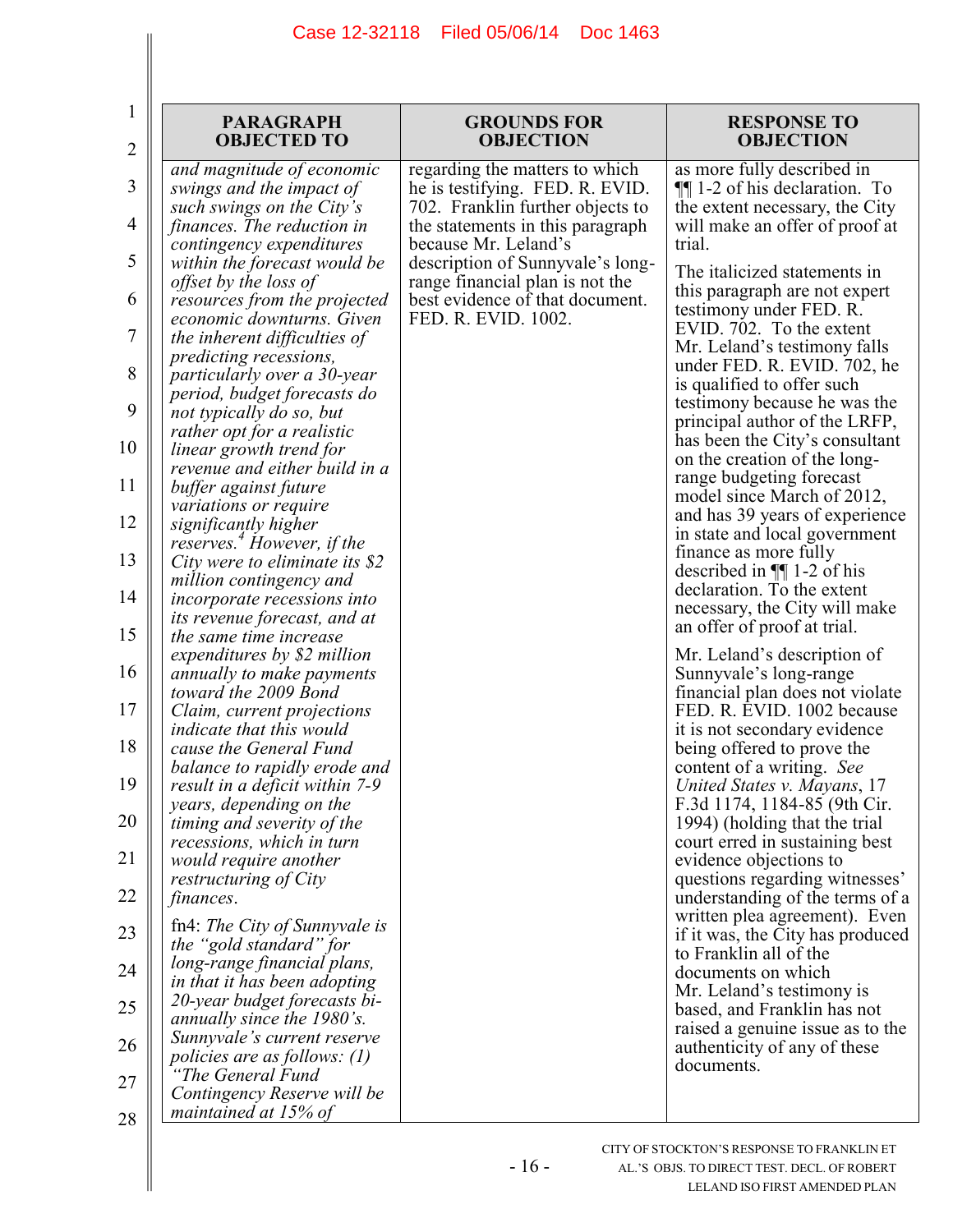I

| 2  | <b>PARAGRAPH</b><br><b>OBJECTED TO</b>                          | <b>GROUNDS FOR</b><br><b>OBJECTION</b>                          | <b>RESPONSE TO</b><br><b>OBJECTION</b>                                                                                     |
|----|-----------------------------------------------------------------|-----------------------------------------------------------------|----------------------------------------------------------------------------------------------------------------------------|
| 3  | operations costs in year one<br>of the long-term plan, with     |                                                                 |                                                                                                                            |
| 4  | annual increases based on<br>projected increases in the         |                                                                 |                                                                                                                            |
| 5  | Consumer Price Index", (2)<br>"The Budget Stabilization         |                                                                 |                                                                                                                            |
| 6  | Fund will be a minimum of<br>15% of projected revenues          |                                                                 |                                                                                                                            |
| 7  | for the first two years of the<br>20-year planning period.      |                                                                 |                                                                                                                            |
| 8  | Beyond year two the Budget<br><b>Stabilization Fund will</b>    |                                                                 |                                                                                                                            |
| 9  | always have a balance of at<br>least zero", and $(3)$ "The      |                                                                 |                                                                                                                            |
| 10 | <b>Twenty-Year Resource</b><br><b>Allocation Plan Reserve</b>   |                                                                 |                                                                                                                            |
| 11 | shall be used to levelize<br>economic cycles and                |                                                                 |                                                                                                                            |
| 12 | maintain stable service levels<br>over the long term." (http:// |                                                                 |                                                                                                                            |
| 13 | sunnyvale.ca.gov/Portals/0/<br>Sunnyvale/                       |                                                                 |                                                                                                                            |
| 14 | CodesAndPolicies/<br>7.01.01.pdf) Sunnyvale's                   |                                                                 |                                                                                                                            |
| 15 | total projected reserves for<br>FY2013-14 total \$92.7          |                                                                 |                                                                                                                            |
| 16 | million, which is 63% of its<br>budgeted total requirement      |                                                                 |                                                                                                                            |
| 17 | of \$146.6 million. Sunnyvale<br>does not attempt to predict    |                                                                 |                                                                                                                            |
| 18 | the timing of recessions, but<br>rather uses relatively linear  |                                                                 |                                                                                                                            |
| 19 | forecasting trends (as does<br>Stockton); its projected         |                                                                 |                                                                                                                            |
| 20 | property tax revenue<br>averages 3.8% annual                    |                                                                 |                                                                                                                            |
| 21 | growth from FY2013-14<br>through 2032-33 (compared              |                                                                 |                                                                                                                            |
| 22 | to 3.4% for Stockton over the<br>same period), and its sales    |                                                                 |                                                                                                                            |
| 23 | tax revenue averages 2.9%<br>annual growth (compared to         |                                                                 |                                                                                                                            |
| 24 | 3.1% for Stockton over the<br>same period).                     |                                                                 |                                                                                                                            |
| 25 | The City must be<br>16.                                         | Franklin objects to the                                         | The underlined statements in                                                                                               |
| 26 | sustainable. The City<br>recognizes that its financial          | underlined statements in this<br>paragraph because they consist | this paragraph are not expert<br>testimony under FED. R.                                                                   |
| 27 | plans and budgets, however<br>sound, will need to be            | of opinion testimony that is<br>inadmissible given that Mr.     | EVID. 702. To the extent<br>Mr. Leland's testimony falls                                                                   |
| 28 | amended as economic and<br>financial circumstances              | Leland's knowledge, skill,<br>experience, training and          | under FED. R. EVID. 702, he<br>is qualified to offer such                                                                  |
|    |                                                                 | $-17-$                                                          | CITY OF STOCKTON'S RESPONSE TO FRANKLIN ET<br>AL.'S OBJS. TO DIRECT TEST. DECL. OF ROBERT<br>LELAND ISO FIRST AMENDED PLAN |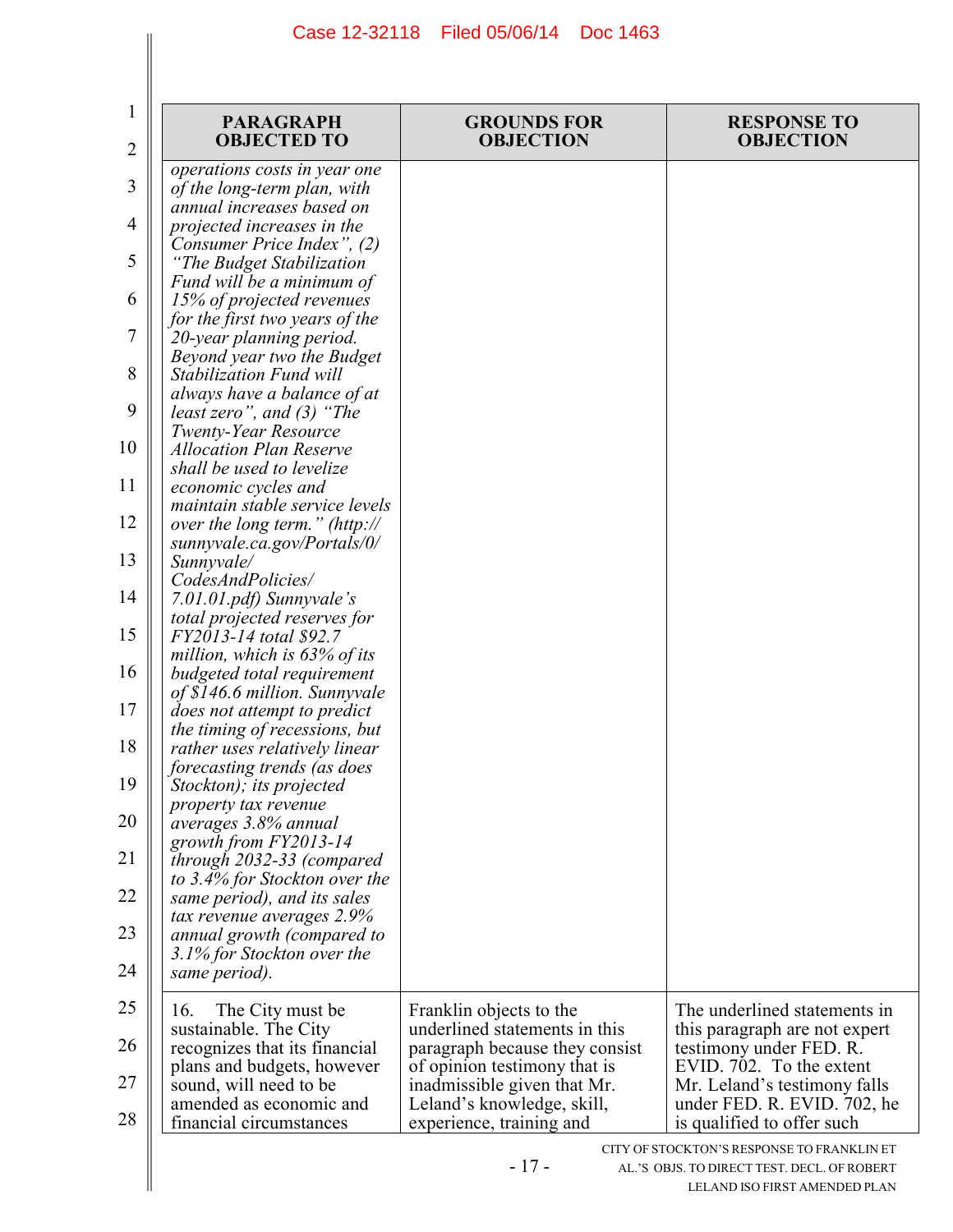| 1<br>2   | <b>PARAGRAPH</b><br><b>OBJECTED TO</b>                                                      | <b>GROUNDS FOR</b><br><b>OBJECTION</b>                                                             | <b>RESPONSE TO</b><br><b>OBJECTION</b>                                                          |
|----------|---------------------------------------------------------------------------------------------|----------------------------------------------------------------------------------------------------|-------------------------------------------------------------------------------------------------|
| 3        | change. Maintaining a<br>healthy reserve is essential to<br>weather the "worst case"        | education do not render him<br>qualified as an expert regarding<br>the matters to which he is      | testimony because he was the<br>principal author of the LRFP,<br>has been the City's consultant |
| 4        | scenarios" where the City<br>does worse than anticipated.                                   | testifying. FED. R. EVID. 702.                                                                     | on the creation of the long-<br>range budgeting forecast                                        |
| 5        | <u>The operating reserves and</u><br>the annual contingency                                 |                                                                                                    | model since March of 2012,<br>and has 39 years of experience                                    |
| 6        | projected in the LRFP are<br>necessary to sustain the City                                  |                                                                                                    | in state and local government<br>finance as more fully                                          |
| 7        | <u>as a viable municipality.</u><br>This has been the City                                  |                                                                                                    | described in $\P$ 1-2 of his<br>declaration. To the extent                                      |
| 8<br>9   | Council's overarching policy<br>objective starting with the                                 |                                                                                                    | necessary, the City will make<br>an offer of proof at trial.                                    |
| 10       | AB 506 process initiated in<br>early 2012. This is in the<br>best interests of the City and |                                                                                                    |                                                                                                 |
| 11       | its residents. Raiding these<br>reserves for payments to                                    |                                                                                                    |                                                                                                 |
| 12       | Franklin would imperil the<br>City's financial viability.                                   |                                                                                                    |                                                                                                 |
| 13       | 17.<br>Similarly, if the City                                                               | Franklin objects to the                                                                            | The statements in this                                                                          |
| 14       | were to substitute Franklin's<br>business judgment for its<br>own by submitting a plan      | statements in this paragraph<br>because they are speculative and<br>lack foundation. FED. R. EVID. | paragraph are neither<br>speculative nor lack<br>foundation under FED. R.                       |
| 15       | that impaired CalPERS,<br>Franklin would fare worse                                         | 602. Franklin further objects to<br>the statements in this paragraph                               | EVID. 602 because they are<br>based on the fact that                                            |
| 16       | than it would under the<br>City's Plan. If the City were                                    | because they contain improper<br>legal conclusions. FED. R.                                        | Mr. Leland was the principal<br>author of the LRFP, has been                                    |
| 17<br>18 | to impair CalPERS, then<br>CalPERS would have an<br>immediate unsecured claim               | EVID. 701. Franklin further<br>objects to the statements in this<br>paragraph because they consist | the City's consultant on the<br>creation of the long-range<br>budgeting forecast model since    |
| 19       | worth approximately \$1.62<br>billion. <sup>3</sup> The claim from                          | of opinion testimony that is<br>inadmissible given that Mr.                                        | March of 2012, and has 39<br>years of experience in state                                       |
| 20       | CalPERS would represent<br>73.3% of the unsecured                                           | Leland's knowledge, skill,<br>experience, training and                                             | and local government finance,<br>as more fully described in                                     |
| 21       | claims pool, compared with<br>a roughly 24.7% share for                                     | education do not render him<br>qualified as an expert regarding                                    | $\P$ 1-2 of his declaration. To<br>the extent necessary, the City                               |
| 22       | Retiree Health Benefit<br>Claimants (\$545 million)                                         | the matters to which he is<br>testifying. FED. R. EVID. 702.                                       | will make an offer of proof at<br>trial.                                                        |
| 23       | and an approximate $1.58\%$<br>share for Franklin (even                                     | Franklin further objects to the<br>statements in this paragraph                                    | The statements in this                                                                          |
| 24       | assuming the Franklin claim<br>is in the amount of \$35                                     | because they misstate Franklin's<br>arguments.                                                     | paragraph do not contain<br>improper legal conclusions                                          |
| 25       | million as opposed to \$10.4<br>million).                                                   |                                                                                                    | under FED. R. EVID. 701<br>because they are based on the                                        |
| 26       | fn5: This $$1.62$ billion is the<br>amount which CalPERS                                    |                                                                                                    | fact that Mr. Leland was the<br>principal author of the LRFP,<br>has been the City's consultant |
| 27       | claims it would be due as the<br>total of the "Unfunded                                     |                                                                                                    | on the creation of the long-<br>range budgeting forecast                                        |
| 28       | Termination Liability" for                                                                  |                                                                                                    | model since March of 2012,                                                                      |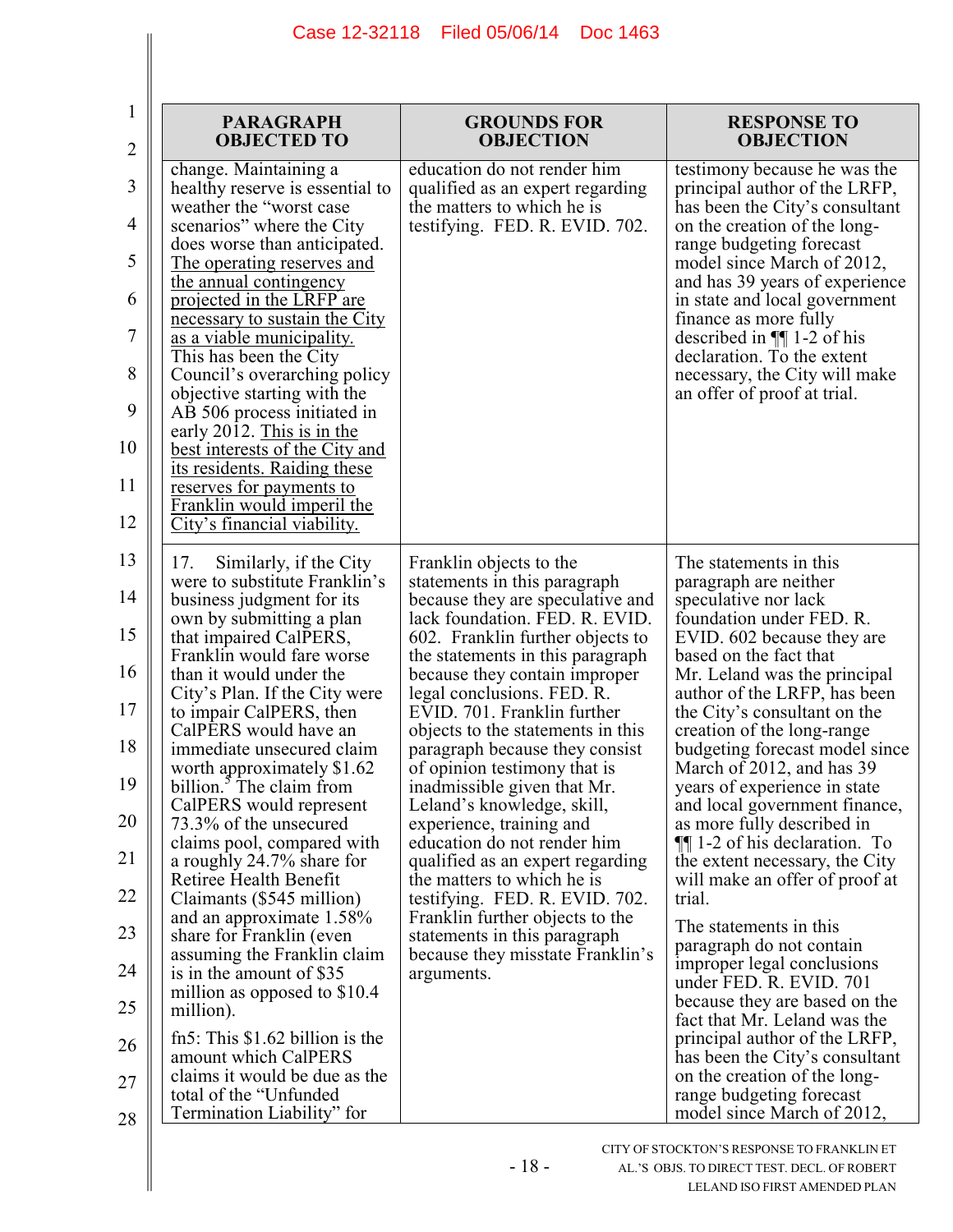| <b>PARAGRAPH</b><br><b>OBJECTED TO</b>                                                                                                                                                                                                                                                                                                                                                                                                                                                                                                                                                                                                                       | <b>GROUNDS FOR</b><br><b>OBJECTION</b>                                                                                                                                       | <b>RESPONSE TO</b><br><b>OBJECTION</b>                                                                                                                                                                                                                                                                                                                                                                                                                                                                                                                                                                                                                                                                        |
|--------------------------------------------------------------------------------------------------------------------------------------------------------------------------------------------------------------------------------------------------------------------------------------------------------------------------------------------------------------------------------------------------------------------------------------------------------------------------------------------------------------------------------------------------------------------------------------------------------------------------------------------------------------|------------------------------------------------------------------------------------------------------------------------------------------------------------------------------|---------------------------------------------------------------------------------------------------------------------------------------------------------------------------------------------------------------------------------------------------------------------------------------------------------------------------------------------------------------------------------------------------------------------------------------------------------------------------------------------------------------------------------------------------------------------------------------------------------------------------------------------------------------------------------------------------------------|
| the combined Safety and<br>Miscellaneous plans, using<br>the "Termination Liability"<br>Discount Rate" of 2.98%, the<br>yield of the 30-year US<br>Treasury Separate Trading of<br>Registered Interest and<br>Principal of Securities<br>(STRIPS) as of June 30,<br>2012. Attached hereto as<br><b>Exhibits N and O are true</b><br>and correct copies of<br>excerpts from the CalPERS<br><b>Annual Valuation Reports as</b><br>of June 30, 2012 for the<br>Miscellaneous and Safety<br>Plans for the City of<br>Stockton, respectively. See<br>page 28 of Exhibit N and<br>page 28 of Exhibit O for<br>CalPERS' calculation of the<br>"Unfunded Termination |                                                                                                                                                                              | and has 39 years of experience<br>in state and local government<br>finance, as more fully<br>described in $\P$ 1-2 of his<br>declaration. See Int'l Ass'n of<br>Firefighters, Local 1186 v.<br>City of Vallejo, 48 B.R. 208,<br>292-93 (B.A.P. 9th Cir. 2009)<br>(upholding the bankruptcy<br>court's admission of the<br>testimony of the City of<br>Vallejo's Assistant Finance<br>Director regarding Vallejo's<br>financial conditions and<br>constraints even though the<br>testimony "arguably contained<br>legal conclusions" because the<br>testimony pertained to the<br>"complex[]" area of municipal<br>accounting and promoted<br>"judicial efficiency") (citing<br>FRE 701).                      |
| Liability" for the<br>Miscellaneous and Safety<br>Plans, respectively. Because<br>the City intends not to<br>terminate the CalPERS<br>contracts, the City has not<br>researched this number and<br>thus does neither agrees nor<br>disagrees with this amount.                                                                                                                                                                                                                                                                                                                                                                                               |                                                                                                                                                                              | The statements in this<br>paragraph are not expert<br>testimony under FED. R.<br>EVID. 702. To the extent<br>Mr. Leland's testimony falls<br>under FED. R. EVID. 702, he<br>is qualified to offer such<br>testimony because he was the<br>principal author of the LRFP,<br>has been the City's consultant<br>on the creation of the long-<br>range budgeting forecast<br>model since March of 2012,<br>and has 39 years of experience<br>in state and local government<br>finance as more fully<br>described in $\P$ 1-2 of his<br>declaration. To the extent<br>necessary, the City will make<br>an offer of proof at trial.<br>The statements in this<br>paragraph do not misstate<br>Franklin's arguments. |
| 18.<br>On the expense side,<br>the City's projections of its<br>CalPERS obligations are<br>sound. In September 2013,<br>the City received a long-                                                                                                                                                                                                                                                                                                                                                                                                                                                                                                            | Franklin objects to the italicized<br>statements in this paragraph<br>because they are speculative and<br>lack foundation. FED. R. EVID.<br>602. Franklin further objects to | The italicized statements in<br>this paragraph are neither<br>speculative nor lack<br>foundation under FED. R.<br>EVID. 602 because they are                                                                                                                                                                                                                                                                                                                                                                                                                                                                                                                                                                  |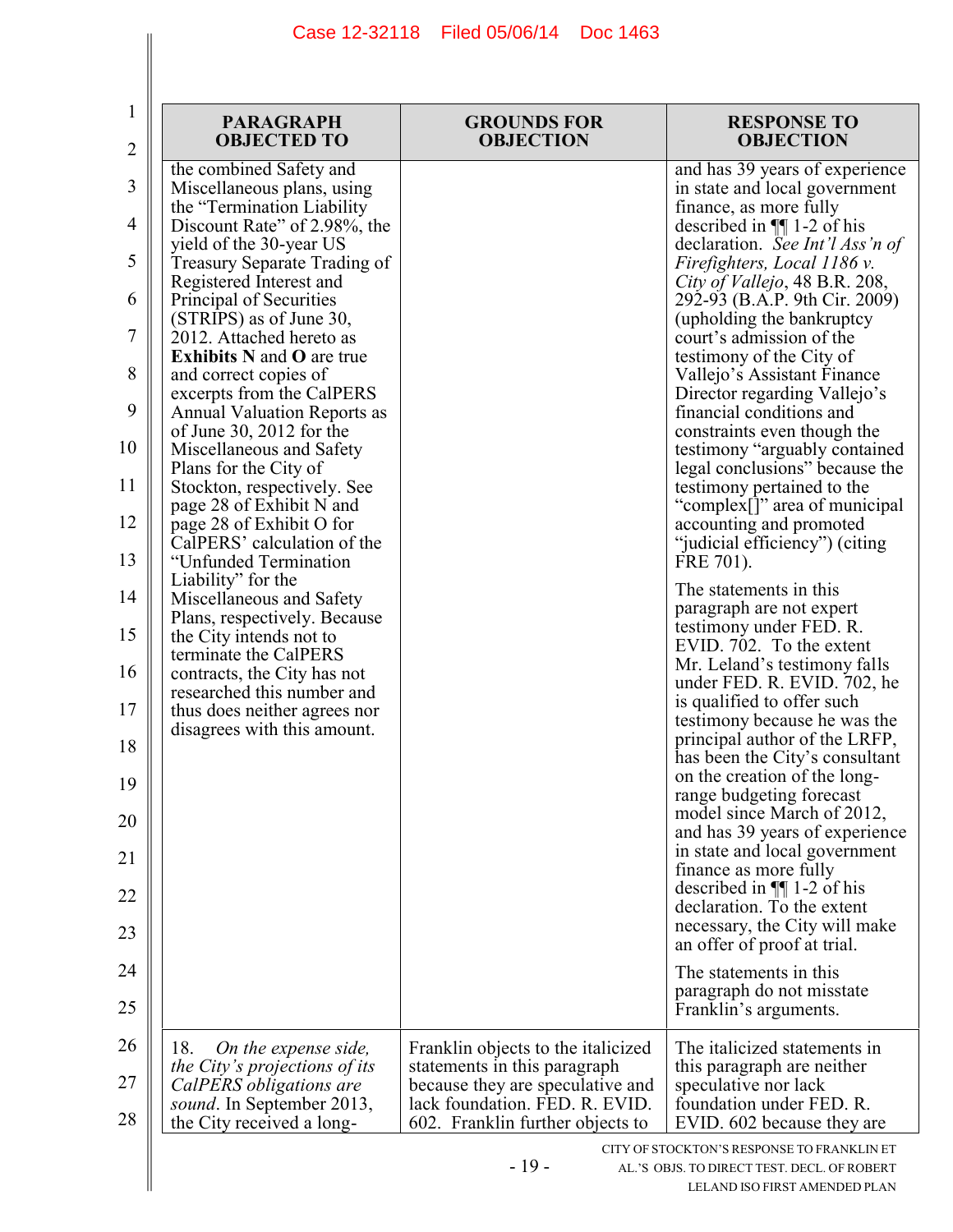| 1<br>$\overline{2}$ | <b>PARAGRAPH</b><br><b>OBJECTED TO</b>                                                  | <b>GROUNDS FOR</b><br><b>OBJECTION</b>                                                | <b>RESPONSE TO</b><br><b>OBJECTION</b>                                                     |
|---------------------|-----------------------------------------------------------------------------------------|---------------------------------------------------------------------------------------|--------------------------------------------------------------------------------------------|
| 3                   | range projection of CalPERS<br>employer rates <sup>6</sup> for its Safety               | the italicized statements in this<br>paragraph because they consist                   | based on the fact that<br>Mr. Leland was the principal                                     |
| 4                   | and Miscellaneous employee<br>plans from its actuary, The                               | of opinion testimony that is<br>inadmissible given that Mr.                           | author of the LRFP, has been<br>the City's consultant on the                               |
| 5                   | Segal Company ("Segal"),<br>using the CalPERS June 30,<br>2011 valuation, the latest    | Leland's knowledge, skill,<br>experience, training and<br>education do not render him | creation of the long-range<br>budgeting forecast model since<br>March of 2012, and has 39  |
| 6                   | then available, and taking<br>into account the following                                | qualified as an expert regarding<br>the matters to which he is                        | years of experience in state<br>and local government finance,                              |
| 7                   | anticipated changes':                                                                   | testifying. FED. R. EVID. 702.<br>Franklin further objects to the                     | as more fully described in<br>$\P$ 1-2 of his declaration. To                              |
| 8<br>9              | <u>Rate smoothing</u><br>a.<br>and unfunded liability<br>amortization changes phased    | statements in this paragraph<br>because Mr. Leland's<br>description of the Segal      | the extent necessary, the City<br>will make an offer of proof at<br>trial.                 |
| 10                  | in over five years. These<br>changes would result in                                    | valuation is not the best<br>evidence of that document. FED.                          | The italicized statements in                                                               |
| 11                  | significant short-term<br>increases in rates, but with<br>fixed periods for             | R. EVID. 1002.                                                                        | this paragraph are not expert<br>testimony under FED. R.<br>EVID. 702. To the extent       |
| 12                  | amortization, rates would<br>drop as various "layers" of                                |                                                                                       | Mr. Leland's testimony falls<br>under FED. R. EVID. 702, he                                |
| 13                  | unfunded liability become<br>fully amortized, ultimately                                |                                                                                       | is qualified to offer such<br>testimony because he was the                                 |
| 14                  | leaving only the levy of a<br>rate for "normal" costs with                              |                                                                                       | principal author of the LRFP,<br>has been the City's consultant                            |
| 15                  | prior unfunded liabilities<br>completely paid off and all<br>employees under the Public |                                                                                       | on the creation of the long-<br>range budgeting forecast<br>model since March of 2012,     |
| 16<br>17            | Employees' Pension Reform<br>Act (PEPRA) level of                                       |                                                                                       | and has 39 years of experience<br>in state and local government                            |
| 18                  | benefits. These changes were<br>subsequently reflected by                               |                                                                                       | finance as more fully<br>described in $\P$ 1-2 of his                                      |
| 19                  | CalPERS in its June 30, 2012<br>valuations (which became<br>available after the Segal   |                                                                                       | declaration. To the extent<br>necessary, the City will make<br>an offer of proof at trial. |
| 20                  | forecast). Act (PEPRA) level<br>of benefits. These changes                              |                                                                                       | Mr. Leland's description of the                                                            |
| 21                  | were subsequently reflected<br>by CalPERS in its June 30,                               |                                                                                       | Segal valuation does not<br>violate FED. R. EVID. 1002<br>because it is not secondary      |
| 22                  | 2012 valuations (which<br>became available after the                                    |                                                                                       | evidence being offered to<br>prove the content of a writing.                               |
| 23                  | Segal forecast).                                                                        |                                                                                       | See United States v. Mayans,<br>17 F.3d 1174, 1184-85 (9th                                 |
| 24                  | Mortality<br>b.<br>Improvements, reflecting<br>longer beneficiary lifespans,            |                                                                                       | Cir. 1994) (holding that the<br>trial court erred in sustaining                            |
| 25                  | phased in over five years.<br>These were adopted by the                                 |                                                                                       | best evidence objections to<br>questions regarding witnesses'                              |
| 26                  | CalPERS board in February<br>2014 and should be reflected                               |                                                                                       | understanding of the terms of a<br>written plea agreement). Even                           |
| 27<br>28            | in the June 30, 2013<br>valuation reports due later                                     |                                                                                       | if they were, the City has<br>produced to Franklin all of the<br>documents on which Mr.    |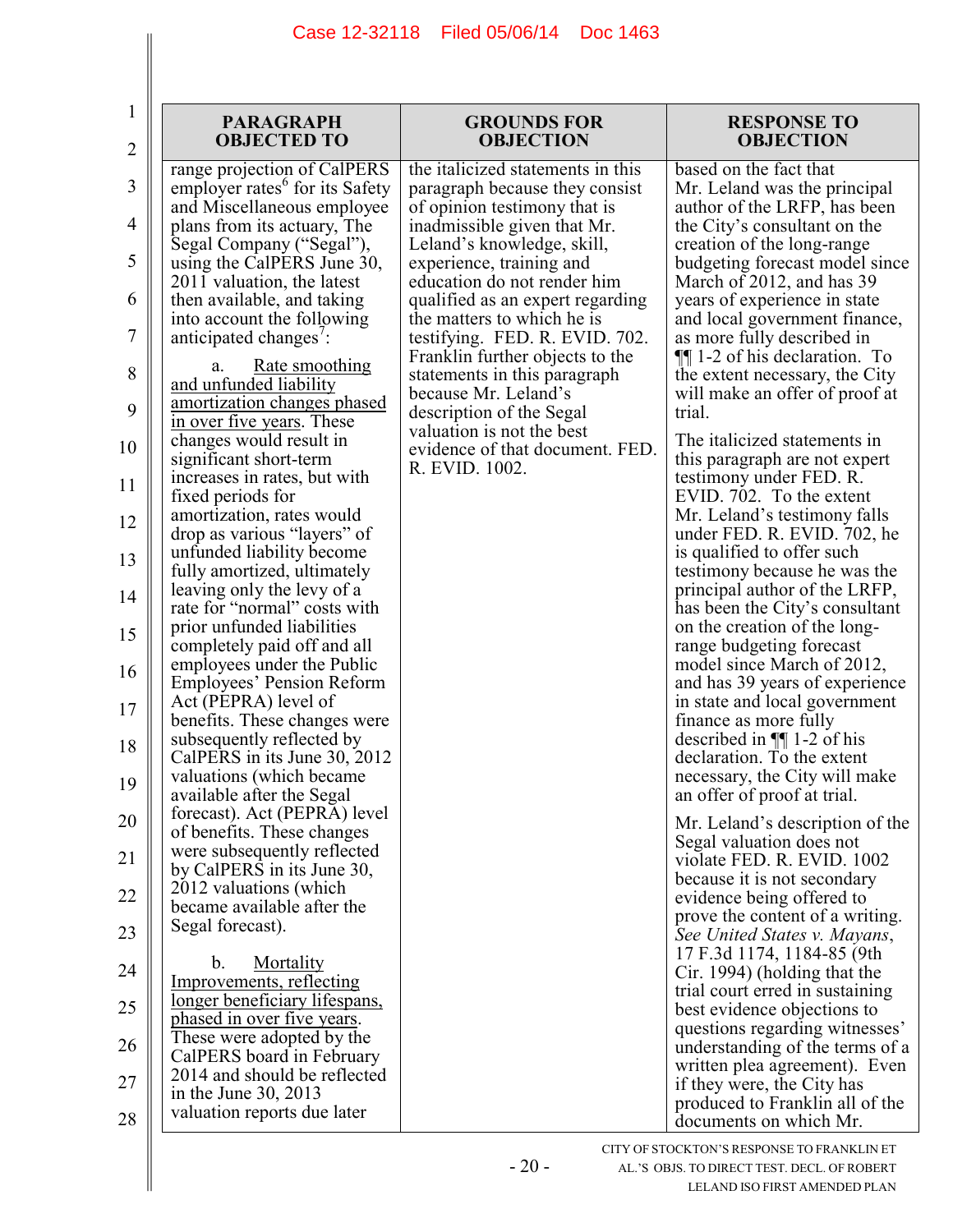| 1<br>2 | <b>PARAGRAPH</b><br><b>OBJECTED TO</b>                       | <b>GROUNDS FOR</b><br><b>OBJECTION</b> | <b>RESPONSE TO</b><br><b>OBJECTION</b>                  |
|--------|--------------------------------------------------------------|----------------------------------------|---------------------------------------------------------|
|        | this year.                                                   |                                        | Leland's testimony is based,                            |
| 3      |                                                              |                                        | and Franklin has not raised a                           |
| 4      | Discount Rate<br>$\mathbf{c}$ .<br>Reduction. The City's     |                                        | genuine issue as to the<br>authenticity of any of these |
|        | projections include the                                      |                                        | documents.                                              |
| 5      | assumption that an additional                                |                                        |                                                         |
| 6      | reduction of 0.25% in the                                    |                                        |                                                         |
|        | discount rate (the assumed<br>investment return for          |                                        |                                                         |
| 7      | actuarial purposes) would be                                 |                                        |                                                         |
|        | approved by the CalPERS                                      |                                        |                                                         |
| 8      | board. If the discount rate is                               |                                        |                                                         |
| 9      | reduced, employer rates go<br>up significantly, given that   |                                        |                                                         |
|        | approximately 70% of                                         |                                        |                                                         |
| 10     | CalPERS income comes                                         |                                        |                                                         |
| 11     | from investment returns.                                     |                                        |                                                         |
|        | Two years ago the CalPERS<br>staff recommended a 0.5%        |                                        |                                                         |
| 12     | reduction in the discount                                    |                                        |                                                         |
|        | rate, from 7.75% to 7.25%.                                   |                                        |                                                         |
| 13     | The CalPERS board enacted                                    |                                        |                                                         |
| 14     | half of that amount, a $0.25\%$<br>reduction to 7.5%, and    |                                        |                                                         |
|        | deferred action on the second                                |                                        |                                                         |
| 15     | half of the staff                                            |                                        |                                                         |
| 16     | recommendation. To date the<br>board has not acted on the    |                                        |                                                         |
|        | second 0.25% reduction.                                      |                                        |                                                         |
| 17     | Given favorable investment                                   |                                        |                                                         |
|        | returns the past two years                                   |                                        |                                                         |
| 18     | (the forecast assumed a<br>12.5% CalPERS investment          |                                        |                                                         |
| 19     | return for $FY2012-13$ ), and                                |                                        |                                                         |
|        | the cumulative impact of rate                                |                                        |                                                         |
| 20     | <i>increases on member</i>                                   |                                        |                                                         |
| 21     | agencies that resulted under<br>(a) and (b) above, there may |                                        |                                                         |
|        | be a disincentive for the                                    |                                        |                                                         |
| 22     | board to act on this item in                                 |                                        |                                                         |
| 23     | the near-term. A board                                       |                                        |                                                         |
|        | workshop on risk has been<br>proposed for later this year.   |                                        |                                                         |
| 24     | The City's projections, by                                   |                                        |                                                         |
|        | including a discount rate cut,                               |                                        |                                                         |
| 25     | prudently assume the<br>potential for an additional          |                                        |                                                         |
| 26     | rate increase.                                               |                                        |                                                         |
|        |                                                              |                                        |                                                         |
| 27     | Payroll<br>d.                                                |                                        |                                                         |
| 28     | Adjustments. The unfunded<br>liability portion of pension    |                                        |                                                         |
|        |                                                              |                                        |                                                         |
|        |                                                              | $\mathbf{\Omega}$                      | CITY OF STOCKTON'S RESPONSE TO FRANKLIN ET              |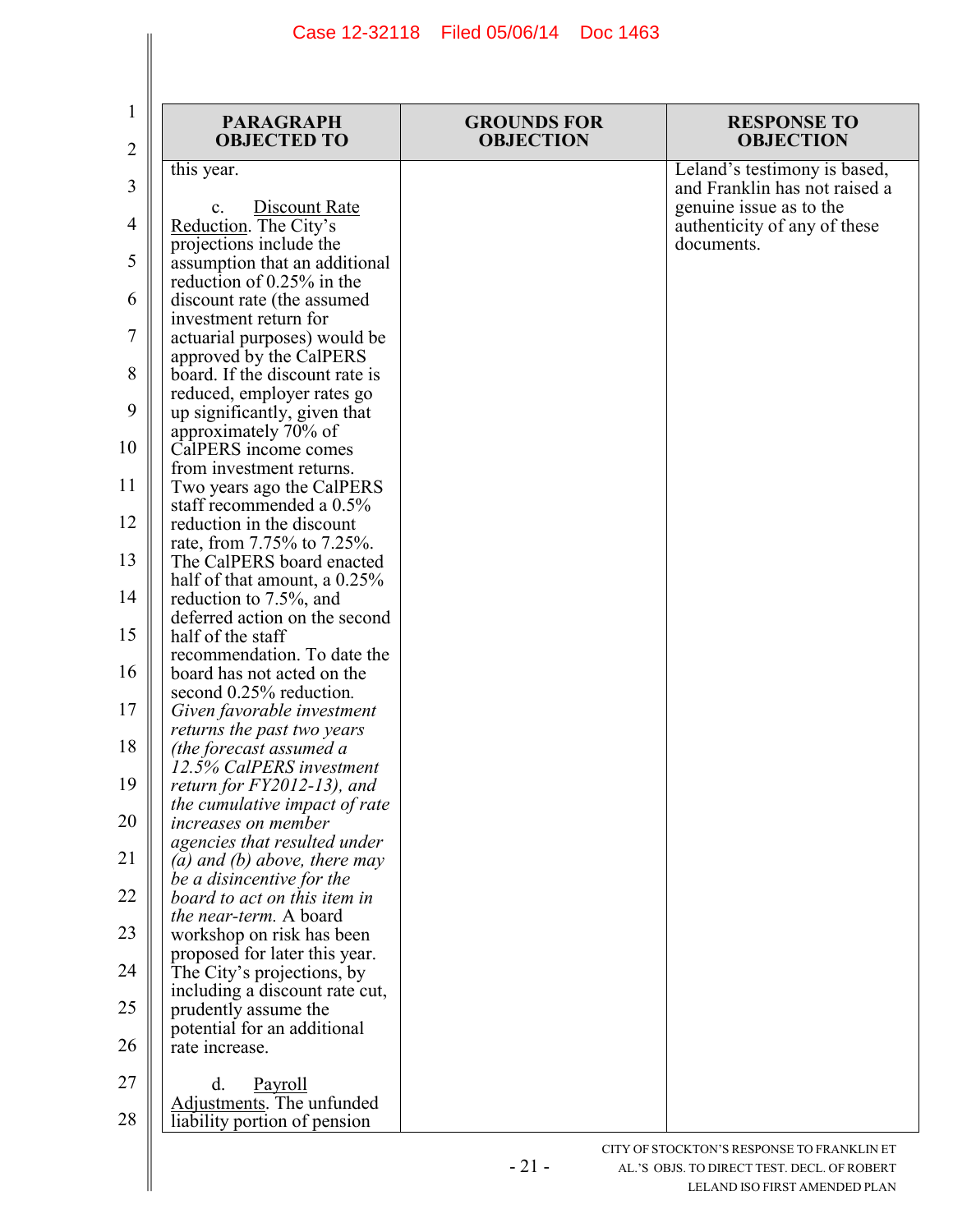| 1<br>2   | <b>PARAGRAPH</b><br><b>OBJECTED TO</b>                                                    | <b>GROUNDS FOR</b><br><b>OBJECTION</b> | <b>RESPONSE TO</b><br><b>OBJECTION</b> |
|----------|-------------------------------------------------------------------------------------------|----------------------------------------|----------------------------------------|
| 3        | costs is a fixed amount, but<br>the payment to CalPERS is                                 |                                        |                                        |
| 4        | determined by multiplying<br>the unfunded rate supplied                                   |                                        |                                        |
| 5        | by CalPERS to the City's<br>payroll. There is a three-year                                |                                        |                                        |
| 6        | lag between the last year<br>CalPERS has actual payroll                                   |                                        |                                        |
| $\tau$   | data from the City (e.g.,<br>FY2011-12), and the year for<br>which CalPERS is issuing its |                                        |                                        |
| 8        | newest rate (for FY2014-15),<br>and CalPERS bridges the gap                               |                                        |                                        |
| 9        | by assuming that the<br>historical payroll last                                           |                                        |                                        |
| 10       | reported increases by 3%<br>annually. If the City's                                       |                                        |                                        |
| 11       | payroll for the rate year in<br>question $(FY2014-15)$ is less                            |                                        |                                        |
| 12       | than estimated by CalPERS,<br>the unfunded rate provided                                  |                                        |                                        |
| 13<br>14 | by CalPERS will prove to be<br>too low to generate the                                    |                                        |                                        |
| 15       | payments expected from the<br>City by CalPERS for<br>purposes of unfunded                 |                                        |                                        |
| 16       | liability amortization, and in<br>subsequent years that                                   |                                        |                                        |
| 17       | unfunded portion of the rate<br>will need to be increased.                                |                                        |                                        |
| 18       | This outcome of payroll<br>being less than the CalPERS                                    |                                        |                                        |
| 19       | actuarial projection has<br>proved to be an issue                                         |                                        |                                        |
| 20       | statewide as many cities have<br>cut positions and reduced                                |                                        |                                        |
| 21       | compensation, as has<br>Stockton, and thus wind up                                        |                                        |                                        |
| 22       | with lower payroll than in<br>the CalPERS actuarial<br><i>valuation</i> . In an effort to |                                        |                                        |
| 23       | better reflect the impacts on<br>the unfunded portion of the                              |                                        |                                        |
| 24       | employer rate, Segal's<br>estimates took into account                                     |                                        |                                        |
| 25       | the lower level of payroll in<br>the near-term due to past                                |                                        |                                        |
| 26       | position cuts and<br>compensation reductions.                                             |                                        |                                        |
| 27       | They also built in the higher<br>payroll long-term due to the                             |                                        |                                        |
| 28       | three-year phase-in of 120                                                                |                                        |                                        |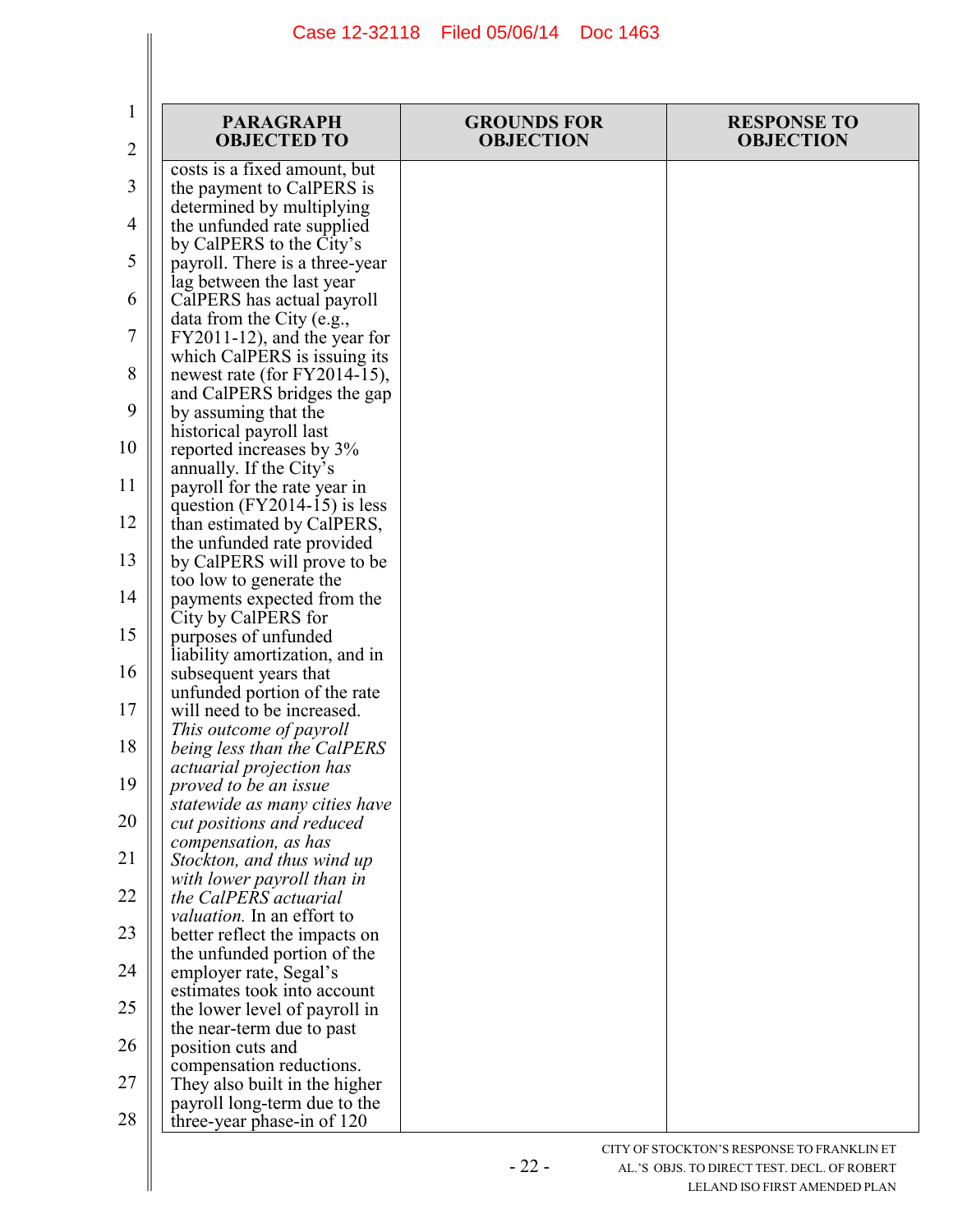| 1              | <b>PARAGRAPH</b><br><b>OBJECTED TO</b>                                                      | <b>GROUNDS FOR</b><br><b>OBJECTION</b> | <b>RESPONSE TO</b><br><b>OBJECTION</b> |
|----------------|---------------------------------------------------------------------------------------------|----------------------------------------|----------------------------------------|
| $\overline{2}$ |                                                                                             |                                        |                                        |
| 3              | new police officer positions<br>and other non-sworn staff as<br>part of the City's Marshall |                                        |                                        |
| 4              | Plan on Crime.                                                                              |                                        |                                        |
| 5              | The Public<br>e.<br><b>Employees' Pension Reform</b>                                        |                                        |                                        |
| 6              | Act ("PEPRA"). PEPRA<br>provides for lower benefit                                          |                                        |                                        |
| 7              | levels for "new hires" (this<br>excludes past CalPERS                                       |                                        |                                        |
| 8              | members with less than a<br>six-month break in service,                                     |                                        |                                        |
| 9              | who would retain the higher<br>benefit levels, referred to as                               |                                        |                                        |
| 10             | "classic" members). Savings<br>will accrue over time as                                     |                                        |                                        |
| 11             | gradual ongoing turnover<br>places "classic" new hires in                                   |                                        |                                        |
| 12             | the City's "tier 2" (an in-<br>between level of benefits                                    |                                        |                                        |
| 13             | between PEPRA and the<br>original or "tier 1" level of                                      |                                        |                                        |
| 14             | benefits) and "non-classic"<br>new hires who will fall into                                 |                                        |                                        |
| 15             | the PEPRA tier. This<br>transition is included in the                                       |                                        |                                        |
| 16             | Segal estimates, which also<br>assume all of the new safety                                 |                                        |                                        |
| 17             | hires under the Marshall Plan<br>come in under PEPRA and                                    |                                        |                                        |
| 18             | are computed under that<br>formula. The City does not                                       |                                        |                                        |
| 19             | yet have official employer<br>rates for PEPRA employees.                                    |                                        |                                        |
| 20             | These are expected in the<br>June 30, 2013 valuation                                        |                                        |                                        |
| 21             | report due later this year.<br>While PEPRA assumes a                                        |                                        |                                        |
| 22             | 50:50 split of total normal<br>cost between employer and                                    |                                        |                                        |
| 23             | employee, this has to be<br>negotiated. If agreement is                                     |                                        |                                        |
| 24             | not reached the City can<br>impose a 50:50 split, but not                                   |                                        |                                        |
| 25             | until 2018.                                                                                 |                                        |                                        |
| 26             | fn6: The employer rate<br>consists of a "normal cost"                                       |                                        |                                        |
| 27             | rate to pay the cost of service<br>accrued for active employees                             |                                        |                                        |
| 28             | for the upcoming fiscal year,                                                               |                                        |                                        |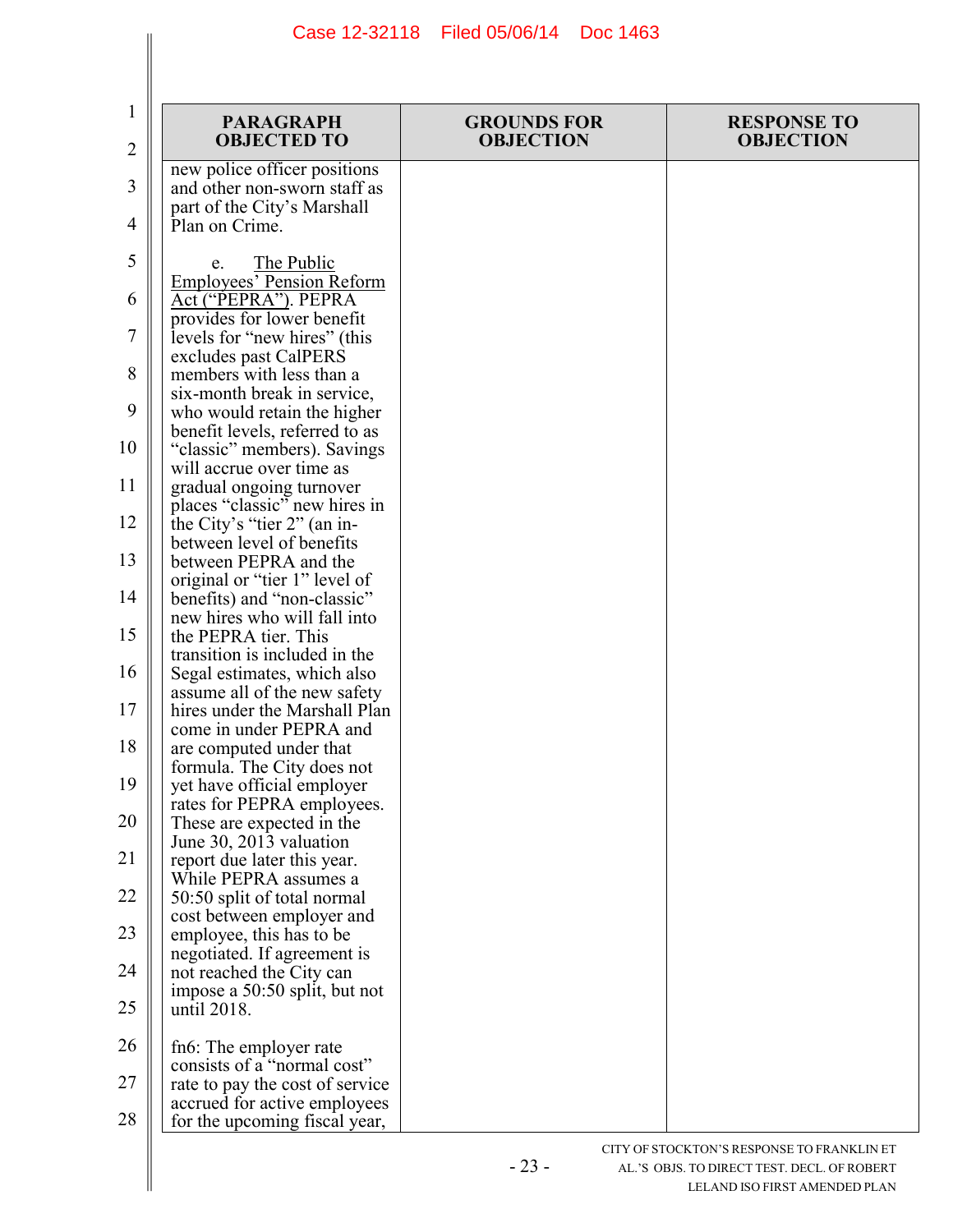| <b>PARAGRAPH</b><br><b>OBJECTED TO</b>                                                                                                                                                                                                                                                                                                                                                                                                                                                                                                                                                                                                                                                                                                                                                                                                                                                                                                                                                                               | <b>GROUNDS FOR</b><br><b>OBJECTION</b>                                                                                                                                                                                                                     | <b>RESPONSE TO</b><br><b>OBJECTION</b>                                                                                                                                                                                                                                                                                                                                                                                                                                                                                                                                                                                                                                                              |
|----------------------------------------------------------------------------------------------------------------------------------------------------------------------------------------------------------------------------------------------------------------------------------------------------------------------------------------------------------------------------------------------------------------------------------------------------------------------------------------------------------------------------------------------------------------------------------------------------------------------------------------------------------------------------------------------------------------------------------------------------------------------------------------------------------------------------------------------------------------------------------------------------------------------------------------------------------------------------------------------------------------------|------------------------------------------------------------------------------------------------------------------------------------------------------------------------------------------------------------------------------------------------------------|-----------------------------------------------------------------------------------------------------------------------------------------------------------------------------------------------------------------------------------------------------------------------------------------------------------------------------------------------------------------------------------------------------------------------------------------------------------------------------------------------------------------------------------------------------------------------------------------------------------------------------------------------------------------------------------------------------|
| and an "unfunded rate" to<br>pay the fiscal year's<br>amortized portion of<br>unfunded liability (the<br>amount by which accrued<br>liabilities exceed the<br>actuarial value of assets).<br>These rates are applied to the<br>"PERSable income" of<br>active employees to generate<br>the amounts payable to<br>CalPERS.<br>fn7: A true and correct copy<br>of Segal's rate forecast, with<br>assumptions, is attached<br>hereto as Exhibit P.<br>19.<br>Segal took the<br>estimated rates of each tier<br>using the foregoing<br>assumptions, and computed<br>a weighted overall Safety<br>rate, which was multiplied<br>by forecasted Safety<br>employee "PERSable"<br>income (salary, add-pays,<br>uniform allowance), and a<br>weighted overall<br>Miscellaneous rate, which<br>was multiplied by forecasted<br>Miscellaneous salaries.<br>Salary growth includes the<br>new employees under the<br>Marshall Plan, cost of living<br>adjustments (COLAs), and<br>estimated impact of merit<br>(step) increases. | Franklin objects to the<br>statements in this paragraph on<br>the ground that Leland's<br>description of the Segal<br>valuation is not the best<br>evidence of that document. FED.<br>R. EVID. 1002.                                                       | Mr. Leland's description of the<br>Segal valuation does not<br>violate FED. R. EVID. 1002<br>because it is not secondary<br>evidence being offered to<br>prove the content of a writing.<br>See United States v. Mayans,<br>17 F.3d 1174, 1184-85 (9th<br>Cir. 1994) (holding that the<br>trial court erred in sustaining<br>best evidence objections to<br>questions regarding witnesses'<br>understanding of the terms of a<br>written plea agreement). Even<br>if they were, the City has<br>produced to Franklin all of the<br>documents on which Mr.<br>Leland's testimony is based,<br>and Franklin has not raised a<br>genuine issue as to the<br>authenticity of any of these<br>documents. |
| 20.<br>Franklin claims that it<br>will do better if the City's<br>bankruptcy case were<br>dismissed because Franklin<br>could obtain a judgment<br>against the City for the<br>amount of the lease<br>payments every six months.                                                                                                                                                                                                                                                                                                                                                                                                                                                                                                                                                                                                                                                                                                                                                                                     | Franklin objects to the<br>underlined statements in this<br>paragraph because they assume<br>facts not in evidence and<br>misstate Franklin's arguments.<br>Franklin further objects to the<br>italicized statements in this<br>paragraph because they are | The underlined statements<br>neither assume facts not in<br>evidence nor misstate<br>Franklin's arguments.<br>Franklin does not identify<br>what facts it alleges the<br>statements assume.                                                                                                                                                                                                                                                                                                                                                                                                                                                                                                         |
| But Franklin misses a key<br>point: The City would not                                                                                                                                                                                                                                                                                                                                                                                                                                                                                                                                                                                                                                                                                                                                                                                                                                                                                                                                                               | speculative and lack foundation.<br>FED. R. EVID. 602. Franklin                                                                                                                                                                                            | The italicized statements do<br>not lack foundation under FED<br>R. EVID. 602 because they are                                                                                                                                                                                                                                                                                                                                                                                                                                                                                                                                                                                                      |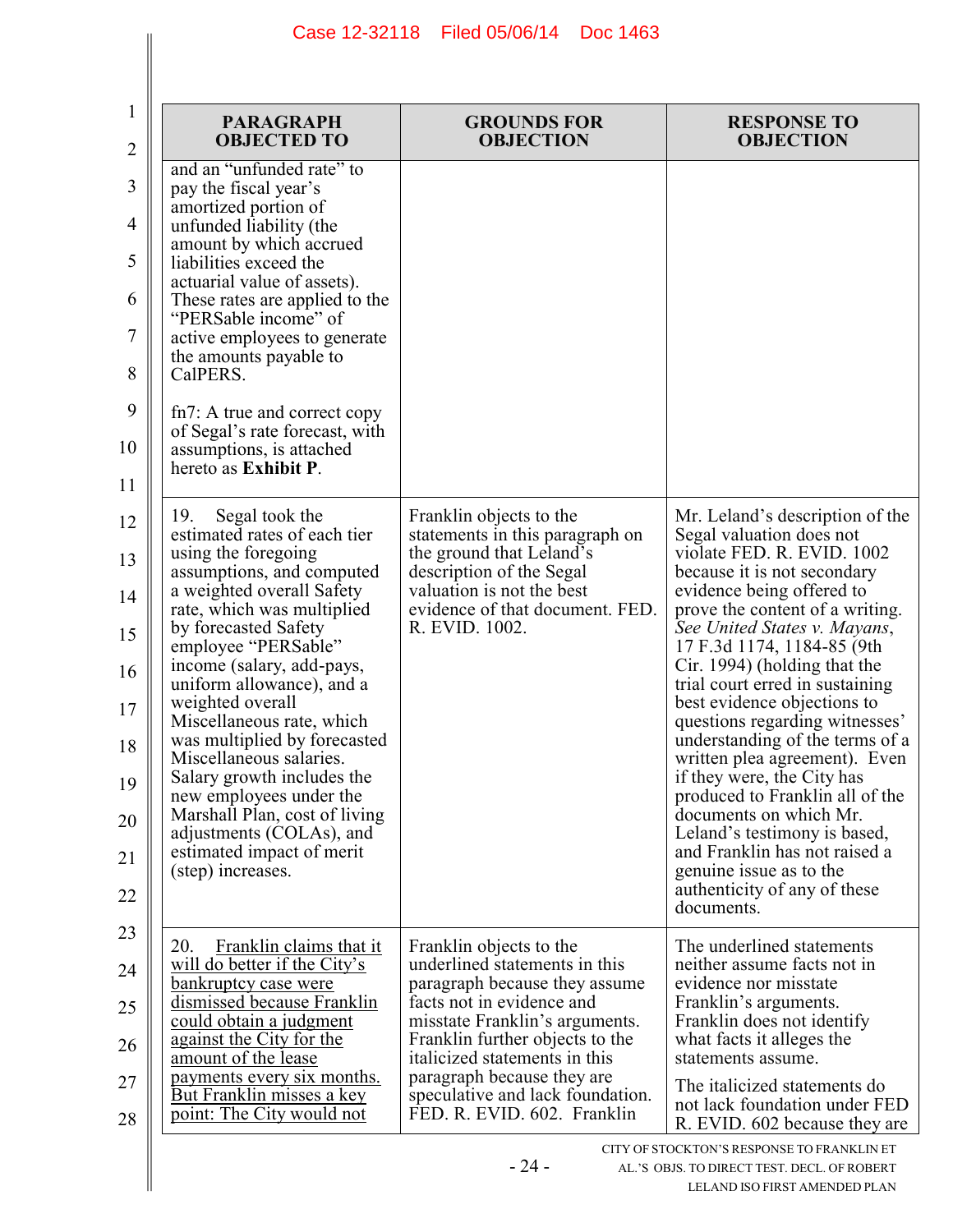$\mathbf{I}$ 

I

| <b>PARAGRAPH</b><br><b>OBJECTED TO</b>                                                                                                                                                                                                                                                                                                                                                                                                                                                                                                                                                                                                                                                                                                                                                                                                                                                                                                                                                                                                                                                                                                                                                                                                                                            | <b>GROUNDS FOR</b><br><b>OBJECTION</b>                                                                                                                                                                                                                                                                                                                 | <b>RESPONSE TO</b><br><b>OBJECTION</b>                                                                                                                                                                                                                                                                                                                                                                                                                                                                                                                                                                                                                                                                                                                                                                                                                                                                                                                                                                                                                                           |
|-----------------------------------------------------------------------------------------------------------------------------------------------------------------------------------------------------------------------------------------------------------------------------------------------------------------------------------------------------------------------------------------------------------------------------------------------------------------------------------------------------------------------------------------------------------------------------------------------------------------------------------------------------------------------------------------------------------------------------------------------------------------------------------------------------------------------------------------------------------------------------------------------------------------------------------------------------------------------------------------------------------------------------------------------------------------------------------------------------------------------------------------------------------------------------------------------------------------------------------------------------------------------------------|--------------------------------------------------------------------------------------------------------------------------------------------------------------------------------------------------------------------------------------------------------------------------------------------------------------------------------------------------------|----------------------------------------------------------------------------------------------------------------------------------------------------------------------------------------------------------------------------------------------------------------------------------------------------------------------------------------------------------------------------------------------------------------------------------------------------------------------------------------------------------------------------------------------------------------------------------------------------------------------------------------------------------------------------------------------------------------------------------------------------------------------------------------------------------------------------------------------------------------------------------------------------------------------------------------------------------------------------------------------------------------------------------------------------------------------------------|
| have enough money to pay<br>these judgments. Attached<br>hereto as Exhibit Q is a true<br>and correct copy of a table<br>showing the loss of budgeted<br>restructuring savings to all<br>funds expected through 2041<br>as a result of claims made<br>against the City every 6<br>months. With the possible<br>exception of the Ambac<br>Settlement Agreement, all of<br>the settlements that the City<br>has made with its creditors<br>would be unraveled, and<br>Franklin would be just one<br>out of more than one<br>thousand creditors pursuing<br><i>individual remedies in state</i><br>court. The City simply would<br>not have sufficient funds to<br>pay all of the judgments that<br>would be obtained by all of<br><i>its creditors if the City was</i><br>no longer afforded<br>bankruptcy protection. These<br>creditors would include<br>CalPERS, holders of Retiree<br>Health Benefit Claims,<br>NPFG, Assured, possibly<br>Ambac, various tort<br><i>claimants and numerous</i><br>other creditors. The<br><i>inevitable resulting chaos</i><br>would be catastrophic to the<br>City's operations, staff<br>retention, crime prevention,<br>collection of fee and tax<br>revenues, and Stockton's<br>overall desirability for both<br>residents and businesses. | further objects to the italicized<br>statements in this paragraph<br>because they consist of opinion<br>testimony that is inadmissible.<br>given that Mr. Leland's<br>knowledge, skill, experience,<br>training and education do not<br>render him qualified as an expert<br>regarding the matters to which<br>he is testifying. FED. R. EVID.<br>702. | based on the fact that<br>Mr. Leland was the principal<br>author of the LRFP, has been<br>the City's consultant on the<br>creation of the long-range<br>budgeting forecast model since<br>March of 2012, and has 39<br>years of experience in state<br>and local government finance,<br>as more fully described in<br>$\P$ [1-2 of his declaration. To<br>the extent necessary, the City<br>will make an offer of proof at<br>trial.<br>The italicized statements in<br>this paragraph are not expert<br>testimony under FED. R.<br>EVID. 702. To the extent<br>Mr. Leland's testimony falls<br>under FED. R. EVID. 702, he<br>is qualified to offer such<br>testimony because he was the<br>principal author of the LRFP,<br>has been the City's consultant<br>on the creation of the long-<br>range budgeting forecast<br>model since March of 2012,<br>and has 39 years of experience<br>in state and local government<br>finance as more fully<br>described in $\P$ 1-2 of his<br>declaration. To the extent<br>necessary, the City will make<br>an offer of proof at trial. |
| 21.<br>The Expert Report of<br>Charles M. Moore ("Moore"<br>Report") posits four<br>arguments in support of its<br>conclusion that the City has<br>plenty of resources with<br>which to pay Franklin: $(1)$<br>The City's revenue estimates<br>are excessively conservative,<br>and so the General Fund will                                                                                                                                                                                                                                                                                                                                                                                                                                                                                                                                                                                                                                                                                                                                                                                                                                                                                                                                                                      | Franklin objects to the<br>statements in this paragraph<br>because they misstate the<br>opinions of Mr. Moore. Franklin<br>incorporates by reference herein<br>the Motion Of Franklin High<br>Yield Tax-Free Income Fund<br>And Franklin California High<br>Yield Municipal Fund To<br><b>Exclude Portions Of Testimony</b>                            | The statements in this<br>paragraph do not misstate the<br>opinions of Mr. Moore. The<br>City incorporates by reference<br>herein its concurrently filed<br>Opposition To Motion Of<br>Franklin High Yield Tax-Free<br>Income Fund And Franklin<br>California High Yield<br>Municipal Fund To Exclude                                                                                                                                                                                                                                                                                                                                                                                                                                                                                                                                                                                                                                                                                                                                                                            |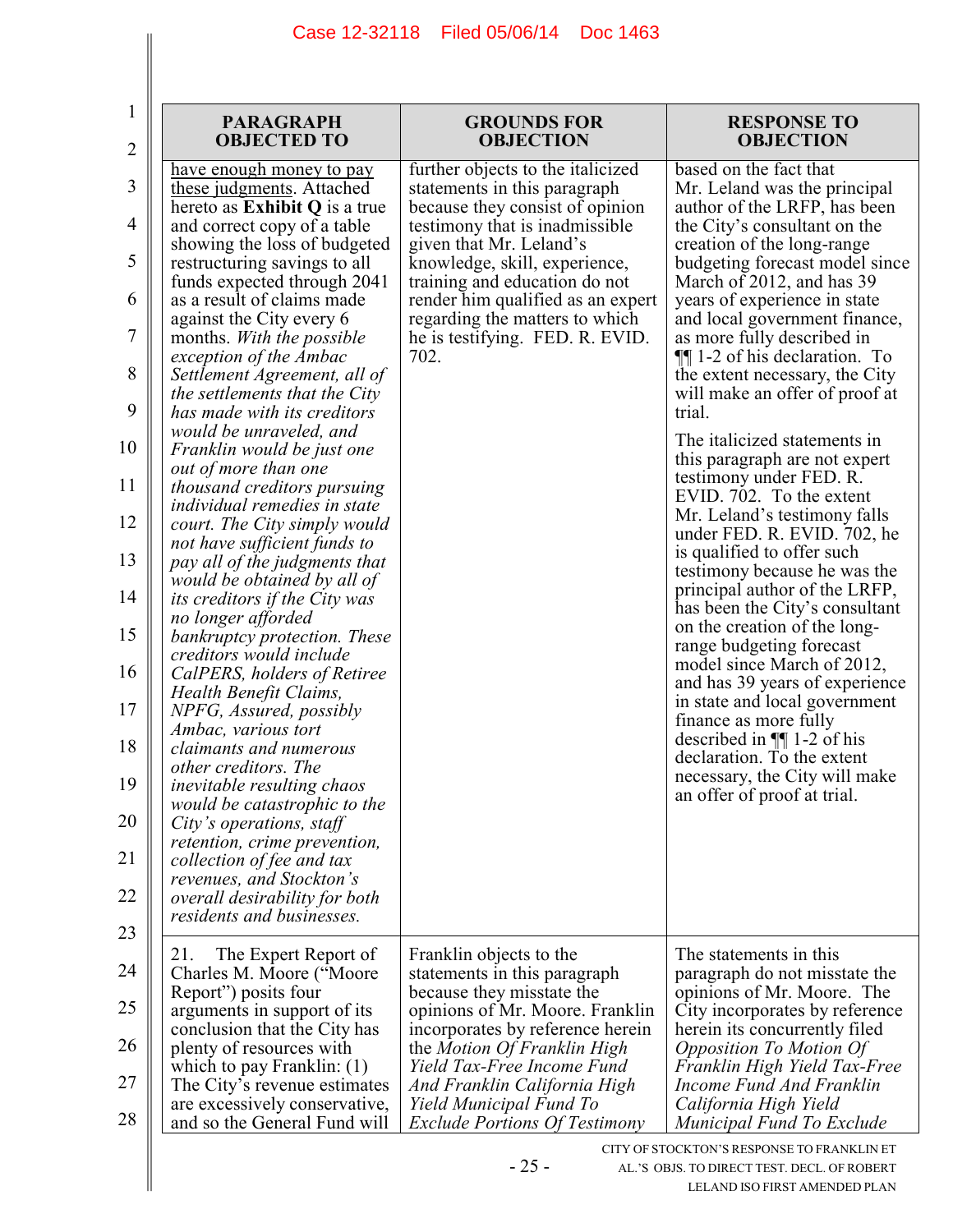| 1        | <b>PARAGRAPH</b>                                                                         | <b>GROUNDS FOR</b>                                                                                     | <b>RESPONSE TO</b>                                                                          |
|----------|------------------------------------------------------------------------------------------|--------------------------------------------------------------------------------------------------------|---------------------------------------------------------------------------------------------|
| 2        | <b>OBJECTED TO</b>                                                                       | <b>OBJECTION</b>                                                                                       | <b>OBJECTION</b>                                                                            |
| 3        | be better off than is being<br>forecasted, $(2)$ the annual<br>contingency can be        | Of Robert Leland [Dkt. Nos.<br>1428 (Case), 117 (Proceeding)].                                         | Portion Of Testimony Of<br>Robert Leland.                                                   |
| 4        | eliminated, freeing up \$2<br>million per year, and the                                  |                                                                                                        |                                                                                             |
| 5        | level of reserve the City is<br>seeking to maintain can be                               |                                                                                                        |                                                                                             |
| 6        | reduced, both in order to pay<br>Franklin, (3) PFF revenues                              |                                                                                                        |                                                                                             |
| 7        | are available to pay "a<br>significant portion, if not all,                              |                                                                                                        |                                                                                             |
| 8        | of the amounts owing", and<br>(4) the City could undertake                               |                                                                                                        |                                                                                             |
| 9<br>10  | other revenue and cost<br>initiatives to improve its<br>finances.                        |                                                                                                        |                                                                                             |
| 11       | 22.<br>City forecasts are not                                                            | Franklin objects to the<br>underlined statements in this                                               | The underlined statements in                                                                |
| 12       | excessively conservative:<br>The City's revenue forecast<br>may be conservative relative | paragraph because they are<br>speculative and lack foundation.                                         | this paragraph are neither<br>speculative nor lack<br>foundation under FED. R.              |
| 13       | to the revenue growth                                                                    | FED. R. EVID. 602. Franklin                                                                            | EVID. 602 because they are                                                                  |
|          | experience of the late 1990's                                                            | further objects to the underlined                                                                      | based on the fact that                                                                      |
| 14       | and early 2000's, upon                                                                   | statements in this paragraph                                                                           | Mr. Leland was the principal                                                                |
|          | which the City based many                                                                | because they consist of opinion                                                                        | author of the LRFP, has been                                                                |
| 15       | decisions that got it into                                                               | testimony that is inadmissible.                                                                        | the City's consultant on the                                                                |
|          | financial trouble, but the                                                               | given that Mr. Leland's                                                                                | creation of the long-range                                                                  |
| 16       | <b>LRFP</b> contains realistic, not                                                      | knowledge, skill, experience,                                                                          | budgeting forecast model since                                                              |
|          | low-ball, estimates of future                                                            | training and education do not                                                                          | March of 2012, and has 39                                                                   |
| 17<br>18 | revenues. The compound<br>annual growth rate (CAGR)<br>of total General Fund             | render him qualified as an expert<br>regarding the matters to which<br>he is testifying. FED. R. EVID. | years of experience in state<br>and local government finance,<br>as more fully described in |
| 19       | revenues from FY1997-98                                                                  | 702. Franklin further objects to                                                                       | $\P$ [1-2 of his declaration. To                                                            |
|          | through FY2005-06 was                                                                    | the bolded statements in this                                                                          | the extent necessary, the City                                                              |
| 20       | 7.3%, as compared to the                                                                 | paragraph because they misstate                                                                        | will make an offer of proof at                                                              |
|          | City's current revenue                                                                   | the opinions of Mr. Moore.                                                                             | trial.                                                                                      |
| 21       | forecast from FY2012-13                                                                  | Franklin further objects to the                                                                        | The underlined statements in                                                                |
|          | through $FY2040-41$ , which                                                              | statements in this paragraph                                                                           | this paragraph are not expert                                                               |
| 22       | has a CAGR of 2.4%. The                                                                  | because Mr. Leland's                                                                                   | testimony under FED. R.                                                                     |
|          | City's forecast is balanced,                                                             | description of HdL's webpage is                                                                        | EVID. 702. To the extent                                                                    |
| 23       | and assumes that it must live                                                            | not the best evidence of that                                                                          | Mr. Leland's testimony falls                                                                |
|          | within that rate of revenue                                                              | document. FED. R. EVID. 1002.                                                                          | under FED. R. EVID. 702, he                                                                 |
| 24       | growth. However, the                                                                     | Franklin incorporates by                                                                               | is qualified to offer such                                                                  |
|          | <b>Moore Report faults the</b>                                                           | reference herein the <i>Motion Of</i>                                                                  | testimony because he was the                                                                |
| 25       | City's future revenue                                                                    | Franklin High Yield Tax-Free                                                                           | principal author of the LRFP,                                                               |
|          | estimates for being                                                                      | Income Fund And Franklin                                                                               | has been the City's consultant                                                              |
| 26       | <u>conservative as compared</u>                                                          | California High Yield Municipal                                                                        | on the creation of the long-                                                                |
|          | to the experience of the                                                                 | <b>Fund To Exclude Portions Of</b>                                                                     | range budgeting forecast                                                                    |
| 27       | past 15 years, and contends<br><u>that this period, with its</u>                         | Testimony Of Robert Leland.                                                                            | model since March of 2012,<br>and has 39 years of experience                                |
| 28       | dramatic rise and fall in<br>revenues, should be the                                     |                                                                                                        | in state and local government                                                               |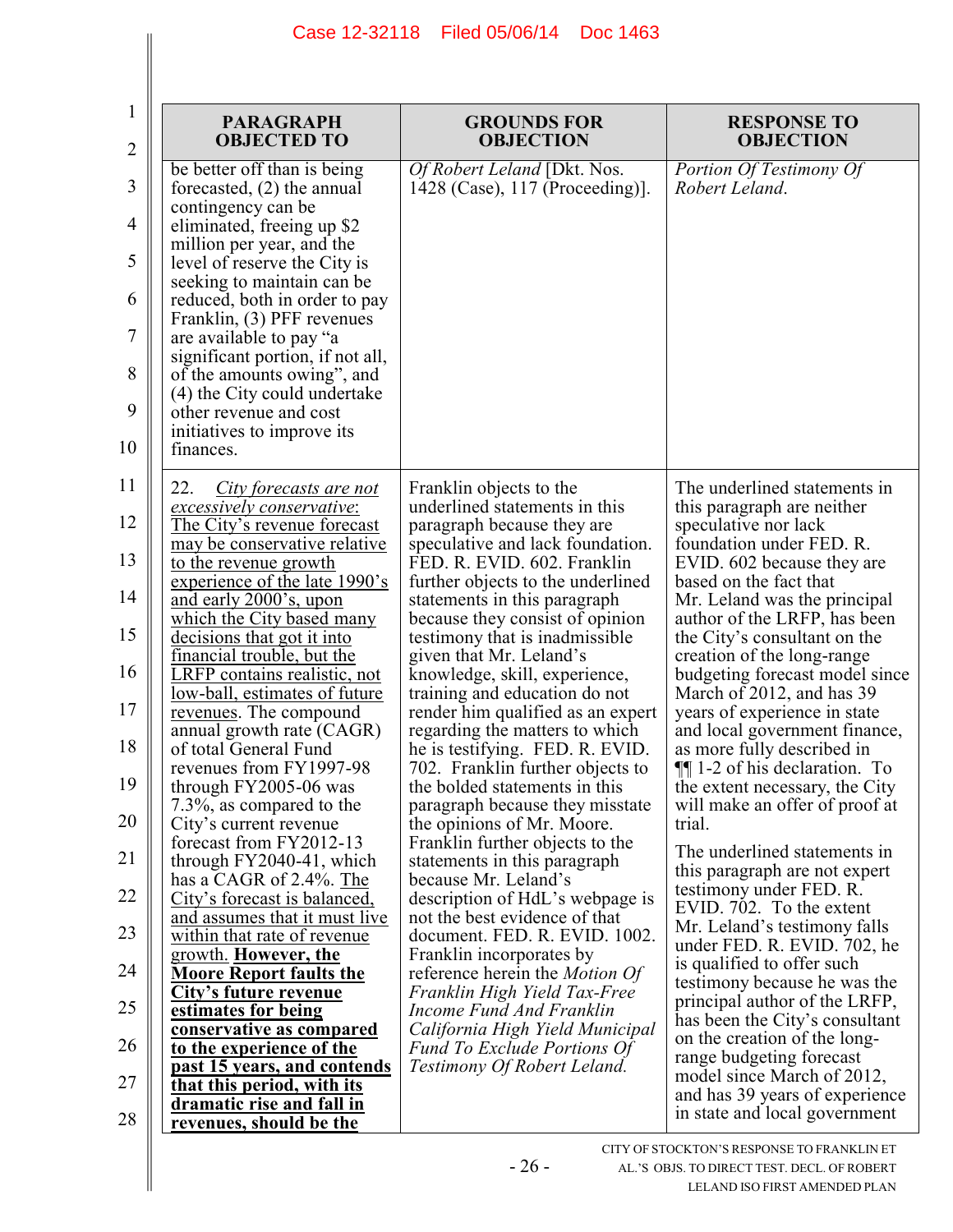| 1<br>$\overline{2}$ | <b>PARAGRAPH</b><br><b>OBJECTED TO</b>                                                                                         | <b>GROUNDS FOR</b><br><b>OBJECTION</b> | <b>RESPONSE TO</b><br><b>OBJECTION</b>                                                                                                              |
|---------------------|--------------------------------------------------------------------------------------------------------------------------------|----------------------------------------|-----------------------------------------------------------------------------------------------------------------------------------------------------|
| 3<br>4              | basis for future tax growth<br>projections: "This<br>historical period includes a<br>full economic cycle<br>containing both an |                                        | finance as more fully<br>described in $\P$ 1-2 of his<br>declaration. To the extent<br>necessary, the City will make<br>an offer of proof at trial. |
| 5<br>6              | abnormal boom as well as<br>a severe financial crisis.<br><b>Given these facts, the</b><br>material differences in the         |                                        | The bolded statements in this<br>paragraph do not misstate the<br>opinions of Mr. Moore.                                                            |
| 7<br>8              | property and sales tax<br>growth rate assumptions<br>over the forecast period<br>are conservative when                         |                                        | The statements in this<br>paragraph do not violate FED.<br>R. EVID. 1002 because they<br>are not secondary evidence                                 |
| 9<br>10             | compared to available<br>historical data." (Moore<br>Report, at 4). This period<br>is not an appropriate basis                 |                                        | being offered to prove the<br>content of a writing. See<br>United States v. Mayans, 17<br>F.3d 1174, 1184-85 (9th Cir.                              |
| 11<br>12            | for future revenue<br>projections, and the City<br>has properly not used it for<br>such, due to several                        |                                        | 1994) (holding that the trial<br>court erred in sustaining best<br>evidence objections to<br>questions regarding witnesses'                         |
| 13<br>14            | considerations that Moore<br><u>has ignored:</u><br><b>Property Tax:</b><br>a.<br><b>Moore ignores that in</b>                 |                                        | understanding of the terms of a<br>written plea agreement). Even<br>if they were, the City has<br>produced to Franklin all of the                   |
| 15<br>16            | <b>FY2012-13 the City</b><br><u>received a \$3,093,000</u><br>settlement from San<br><b>Joaquin County in</b>                  |                                        | documents on which<br>Mr. Leland's testimony is<br>based, and Franklin has not<br>raised a genuine issue as to the                                  |
| 17<br>18            | refunded property tax<br>administration fees that<br>are booked as property tax                                                |                                        | authenticity of any of these<br>documents.<br>The City incorporates by                                                                              |
| 19<br>20            | revenues. This caused the<br>percentage growth in<br>property tax for FY2012-<br>13 to jump to $6.3\%$ ,                       |                                        | reference herein its<br>concurrently filed Opposition<br>To Motion Of Franklin High<br>Yield Tax-Free Income Fund                                   |
| 21<br>22            | masking the true<br>underlying growth in<br>recurring revenues of<br>0.7%. Taking this                                         |                                        | And Franklin California High<br>Yield Municipal Fund To<br><b>Exclude Portion Of Testimony</b><br>Of Robert Leland.                                 |
| 23<br>24            | consideration into account<br>reduces the CAGR for<br>FY1977-78 through                                                        |                                        |                                                                                                                                                     |
| 25<br>26            | FY2012-13 cited by Moore<br>from 4.3% to 3.8%.<br><b>Further, the years from</b><br>$\overline{\mathrm{FY1997-98}}$ through    |                                        |                                                                                                                                                     |
| 27<br>28            | FY2007-08 saw<br>extraordinary property tax<br>growth with a CAGR of<br>9.4%. This was fueled by                               |                                        |                                                                                                                                                     |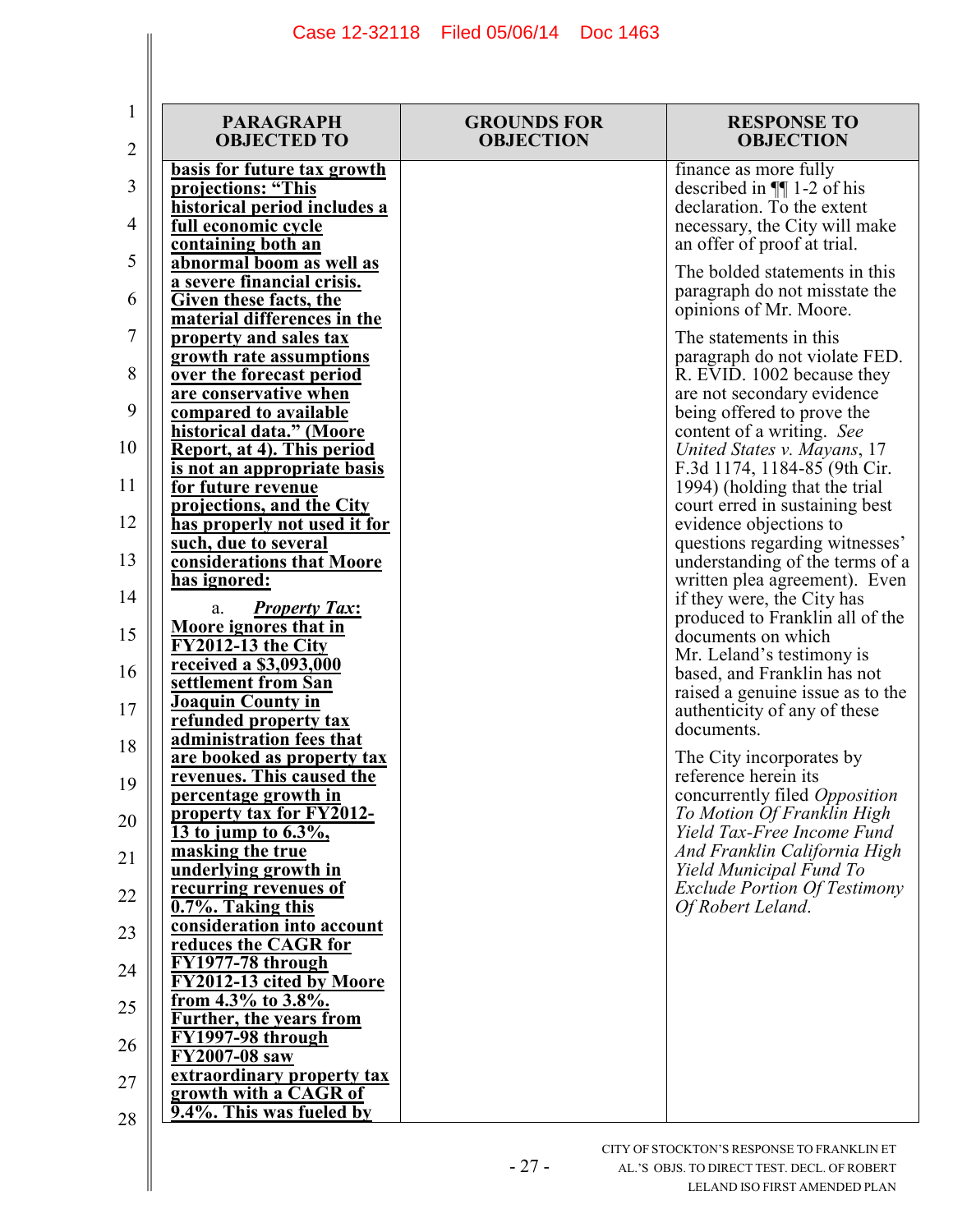| 1<br>2 | <b>PARAGRAPH</b><br><b>OBJECTED TO</b>                           | <b>GROUNDS FOR</b><br><b>OBJECTION</b> | <b>RESPONSE TO</b><br><b>OBJECTION</b> |
|--------|------------------------------------------------------------------|----------------------------------------|----------------------------------------|
|        | loose credit standards that                                      |                                        |                                        |
| 3      | no longer exist. The<br>ensuing real estate market               |                                        |                                        |
| 4      | crash, with Stockton at                                          |                                        |                                        |
|        | "ground zero" for                                                |                                        |                                        |
| 5      | foreclosures, resulted in                                        |                                        |                                        |
| 6      | five consecutive years of<br>negative growth, and given          |                                        |                                        |
|        | the lag time in posting                                          |                                        |                                        |
| 7      | values that occurs with an                                       |                                        |                                        |
|        | annual lien date, the City                                       |                                        |                                        |
| 8      | experienced a CAGR of -                                          |                                        |                                        |
| 9      | 6.5% from FY2008-09<br>through 2012-13 (omitting                 |                                        |                                        |
|        | the one time refund booked                                       |                                        |                                        |
| 10     | as tax revenue). FY 2012-                                        |                                        |                                        |
|        | 13 is the conclusion of the                                      |                                        |                                        |
| 11     | period cited by Moore, so                                        |                                        |                                        |
| 12     | there are no "recovery                                           |                                        |                                        |
|        | years" of post-recession<br>impact included. However,            |                                        |                                        |
| 13     | the City expects 3.0%                                            |                                        |                                        |
|        | revenue growth in FY2013-                                        |                                        |                                        |
| 14     | 14 (omitting the one-time                                        |                                        |                                        |
| 15     | refund in FY2012-13).                                            |                                        |                                        |
|        | Rather than relying on the<br>net historical change from         |                                        |                                        |
| 16     | a period characterized by                                        |                                        |                                        |
|        | wildly gyrating revenues.                                        |                                        |                                        |
| 17     | and which is further biased                                      |                                        |                                        |
|        | by the sizeable one-time                                         |                                        |                                        |
| 18     | refund, the City utilizes a<br>forward-looking property          |                                        |                                        |
| 19     | tax forecast model that                                          |                                        |                                        |
|        | examines the four major                                          |                                        |                                        |
| 20     | elements of property tax                                         |                                        |                                        |
| 21     | growth and develops                                              |                                        |                                        |
|        | separate growth estimates<br>for each one of these               |                                        |                                        |
| 22     | elements: growth from new                                        |                                        |                                        |
|        | construction, growth from                                        |                                        |                                        |
| 23     | changes in ownership,                                            |                                        |                                        |
| 24     | growth from properties<br>subject to Proposition 8               |                                        |                                        |
|        | (for which annual value                                          |                                        |                                        |
| 25     | growth can increase                                              |                                        |                                        |
|        | without limit until the                                          |                                        |                                        |
| 26     | <b>Proposition 13 value level is</b>                             |                                        |                                        |
| 27     | reached), and the                                                |                                        |                                        |
|        | <b>Proposition 13 inflator for</b><br>all other properties. This |                                        |                                        |
| 28     | model is not based on                                            |                                        |                                        |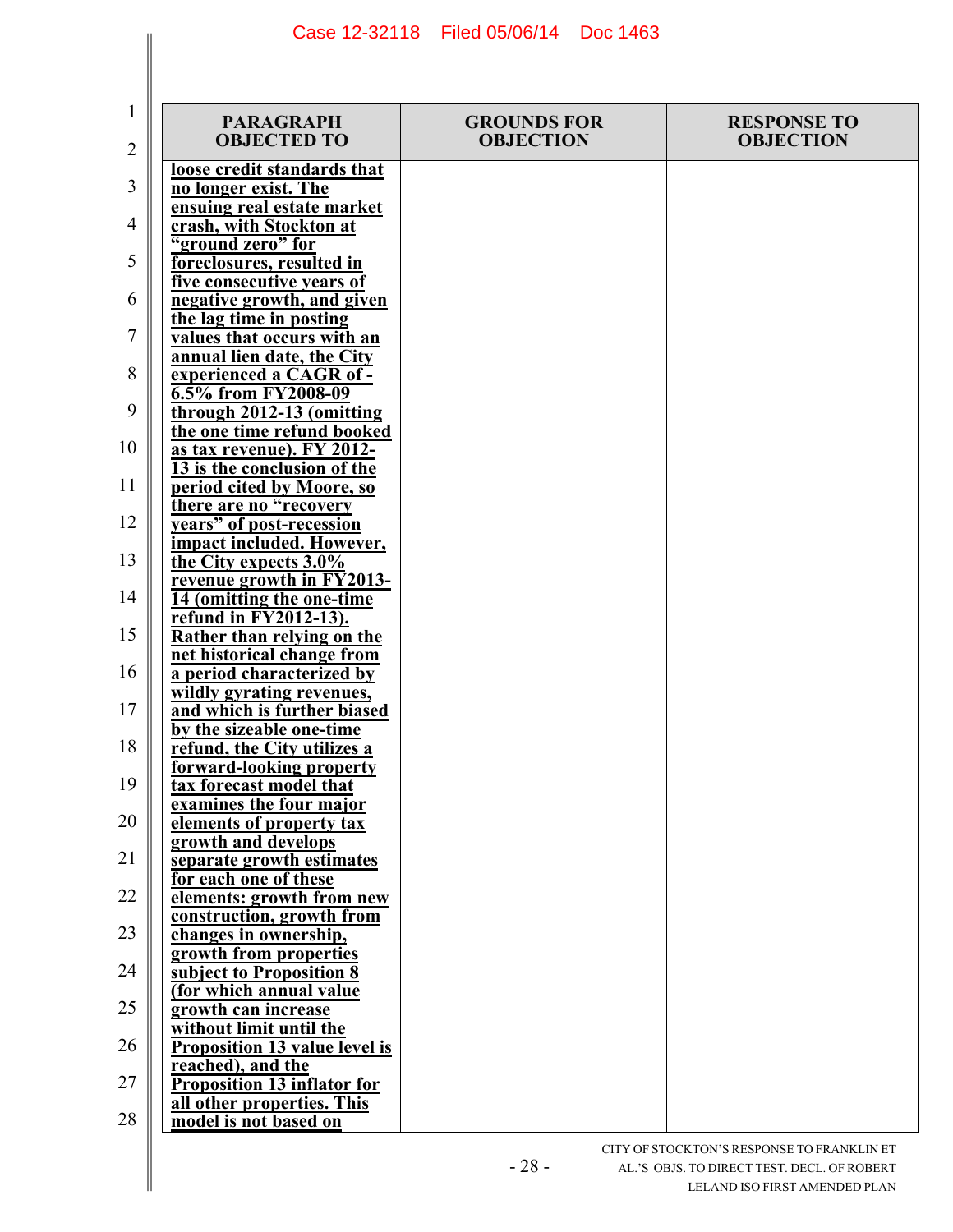| 1<br>2 | <b>PARAGRAPH</b><br><b>OBJECTED TO</b>                                        | <b>GROUNDS FOR</b><br><b>OBJECTION</b> | <b>RESPONSE TO</b><br><b>OBJECTION</b> |
|--------|-------------------------------------------------------------------------------|----------------------------------------|----------------------------------------|
| 3      | wishful expectations, but<br>rather on (a) data on                            |                                        |                                        |
| 4      | property turnover and the<br>portion of the tax roll split                    |                                        |                                        |
| 5      | between Prop 8 and Prop<br>13, as provided by HdL,                            |                                        |                                        |
| 6      | the City's property tax<br>auditor, (b) the projected                         |                                        |                                        |
| 7      | level of new housing units<br>forecasted by the City's                        |                                        |                                        |
| 8      | <b>Community Development</b><br>Department, aided by a                        |                                        |                                        |
| 9      | market absorption study<br>prepared by Economics                              |                                        |                                        |
| 10     | and Planning Systems, and<br>(c) actual market values                         |                                        |                                        |
| 11     | and Prop 13 growth rates.<br><b>Looking at history alone</b>                  |                                        |                                        |
| 12     | might indicate that this<br>Prop 13 inflator should be                        |                                        |                                        |
| 13     | $2\%$ , but this is not a fixed<br>amount. Rather, it is based                |                                        |                                        |
| 14     | on California Consumer<br>Price Index (CCPI) change,                          |                                        |                                        |
| 15     | capped at 2%, and the<br>latest CCPI data provides<br>that for FY2014-15 this |                                        |                                        |
| 16     | inflator will only be<br>$0.454\%$ , not $2\%$ , according                    |                                        |                                        |
| 17     | to HdL. What period of<br>history is used for annual                          |                                        |                                        |
| 18     | new housing units could<br>suggest either the 2,988                           |                                        |                                        |
| 19     | average from FY2002-03<br>through FY2004-05, or the                           |                                        |                                        |
| 20     | 1,333 average from<br>FY1998-99 through                                       |                                        |                                        |
| 21     | FY2012-13, or the 105<br>average of the past four                             |                                        |                                        |
| 22     | years. These are all reasons<br>to look forward, not                          |                                        |                                        |
| 23     | backward, for the<br>underlying assumptions for                               |                                        |                                        |
| 24     | revenue growth in the<br>City's budget forecast.                              |                                        |                                        |
| 25     | When this information is<br>pulled into the property tax                      |                                        |                                        |
| 26     | model, it can be seen that<br>there are limits to the                         |                                        |                                        |
| 27     | magnitude of annual<br>growth, and that certain                               |                                        |                                        |
| 28     | growth elements, such as                                                      |                                        |                                        |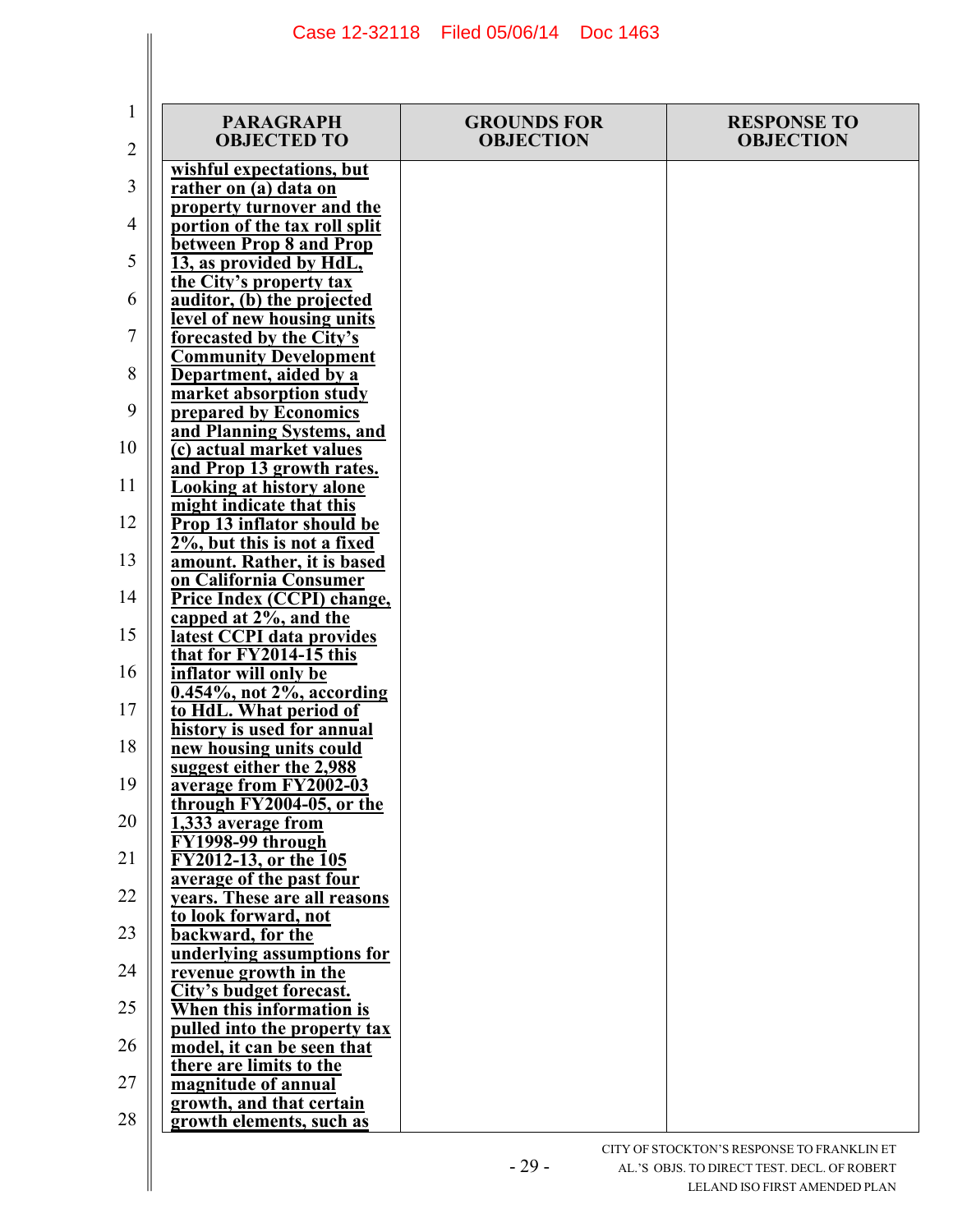| 1<br>2   | <b>PARAGRAPH</b><br><b>OBJECTED TO</b>                                                        | <b>GROUNDS FOR</b><br><b>OBJECTION</b> | <b>RESPONSE TO</b><br><b>OBJECTION</b> |
|----------|-----------------------------------------------------------------------------------------------|----------------------------------------|----------------------------------------|
| 3        | new construction, will<br>diminish in percentage                                              |                                        |                                        |
| 4        | over time as the maximum<br>of 700 new units per year                                         |                                        |                                        |
| 5        | expected once the economy<br>fully recovers are                                               |                                        |                                        |
| 6        | computed as part of an<br>ever larger valuation base,                                         |                                        |                                        |
| 7        | and that Prop 8 increases<br>will go away altogether<br>over time as parcels regain           |                                        |                                        |
| 8        | their Prop 13 value and<br>resume being limited to                                            |                                        |                                        |
| 9        | growth not to exceed 2%<br>annually. The result is a                                          |                                        |                                        |
| 10       | growth rate that starts at<br>4.5% in FY2014-15 but                                           |                                        |                                        |
| 11<br>12 | slowly declines over time to<br>$2.8\%$ by FY2040-41, with a<br>CAGR from FY2012-13           |                                        |                                        |
| 13       | through FY2040-41 of<br>3.1%. Moore's statement                                               |                                        |                                        |
| 14       | that the Council's action on<br>February 25, 2014 to                                          |                                        |                                        |
| 15       | increase the property tax<br>estimate for FY2013-14                                           |                                        |                                        |
| 16       | shows the City's growth<br>numbers are conservative                                           |                                        |                                        |
| 17       | is mistaken. The higher<br>revenue in 2013-14 is not<br>an indication that ongoing            |                                        |                                        |
| 18       | growth will be higher, only<br>that assessed value                                            |                                        |                                        |
| 19       | increases are starting<br>sooner than previously                                              |                                        |                                        |
| 20       | expected.                                                                                     |                                        |                                        |
| 21<br>22 | $b_{\cdot}$<br><b>Sales Tax. Sales</b><br>tax revenues experienced<br>pre-recession growth of |                                        |                                        |
| 23       | 9.4% (CAGR from<br>FY1997-98 through                                                          |                                        |                                        |
| 24       | $\overline{FY2005-06}$ . With no lag<br>time similar to the property                          |                                        |                                        |
| 25       | tax, sales tax revenues<br>began to fall in "real time"                                       |                                        |                                        |
| 26       | to the economic downturn.<br>With the high                                                    |                                        |                                        |
| 27       | unemployment and<br>foreclosure rates, the sales                                              |                                        |                                        |
| 28       | tax registered an even<br>higher negative CAGR, at -                                          |                                        |                                        |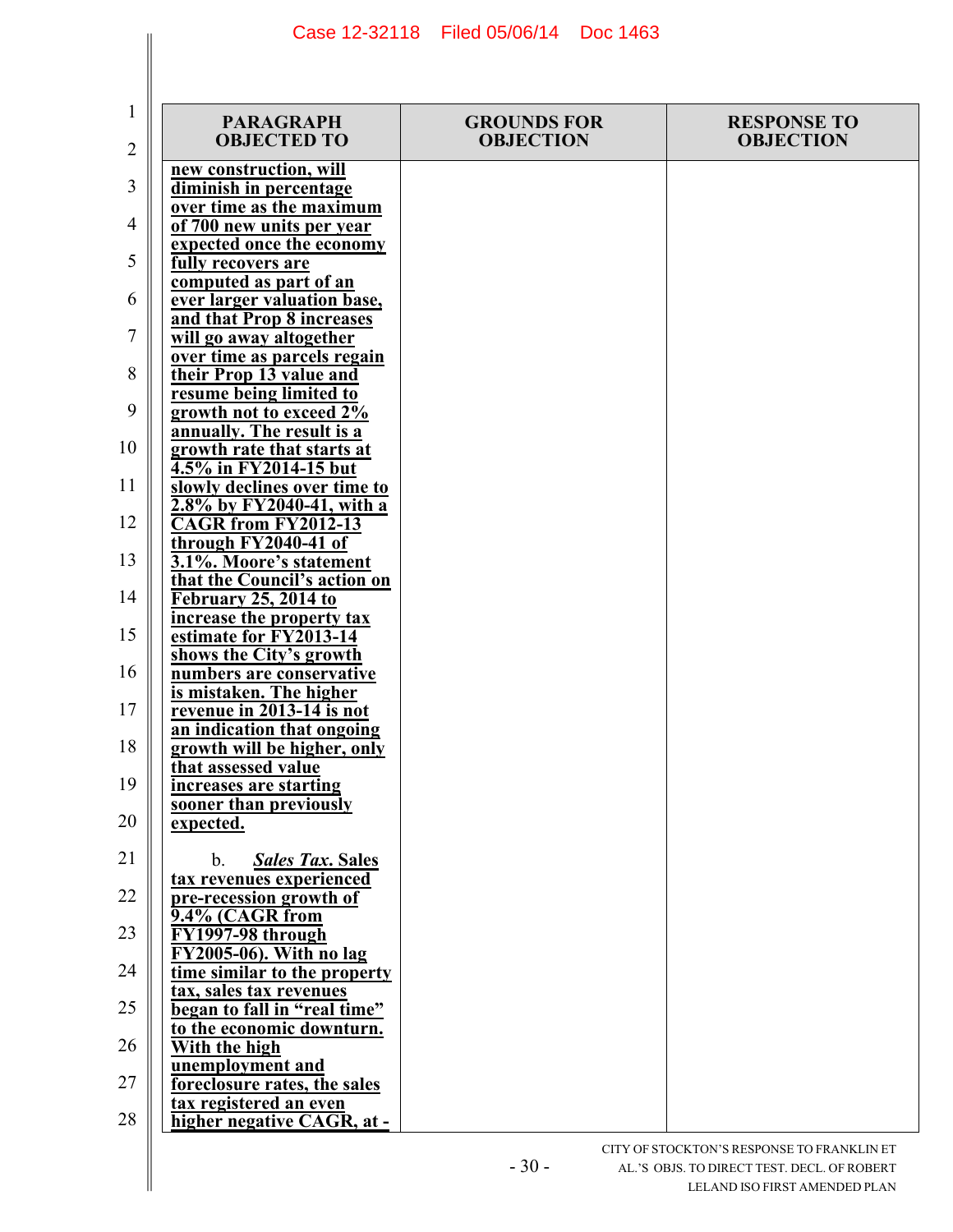| 1<br>$\overline{2}$ | <b>PARAGRAPH</b><br><b>OBJECTED TO</b>                                                              | <b>GROUNDS FOR</b><br><b>OBJECTION</b> | <b>RESPONSE TO</b><br><b>OBJECTION</b> |
|---------------------|-----------------------------------------------------------------------------------------------------|----------------------------------------|----------------------------------------|
| 3                   | 8.7%, for the period of<br>FY2006-07 through 2009-                                                  |                                        |                                        |
| 4                   | 10. The last three years<br>have been the recovery<br>period for the recession,                     |                                        |                                        |
| 5                   | and resulted in a sales tax<br>CAGR of 6.9% for the                                                 |                                        |                                        |
| 6                   | period FY2010-11 through<br>2012-13. This growth has                                                |                                        |                                        |
| 7                   | been biased by a large<br>pent-up demand for motor                                                  |                                        |                                        |
| 8<br>9              | vehicle sales, accounting<br>for one-half to two-thirds<br>of the growth according to               |                                        |                                        |
| 10                  | <b>MuniServices, a sales tax</b><br>auditing firm. The last two                                     |                                        |                                        |
| 11                  | vears have also seen major<br>online sellers, such as                                               |                                        |                                        |
| 12                  | <b>Amazon</b> , begin paying<br><b>California taxes, which are</b><br>allocated to cities through   |                                        |                                        |
| 13                  | the countywide pools. In<br>FY2012-13, a further bias                                               |                                        |                                        |
| 14                  | was a one-time higher<br>"triple flip" adjustment                                                   |                                        |                                        |
| 15<br>16            | from the State <sup>8</sup> , fully \$1.2<br>million higher than if the<br>payment had simply grown |                                        |                                        |
| 17                  | by the same rate as the<br>0.75% local portion of the                                               |                                        |                                        |
| 18                  | sales tax; this resulted in a<br>7.0% growth over the prior                                         |                                        |                                        |
| 19                  | year, whereas with a<br>normal triple flip payment<br>the growth would have                         |                                        |                                        |
| 20                  | been only 3.7%, and the<br>resulting CAGR over the                                                  |                                        |                                        |
| 21                  | entire period would have<br>been reduced from                                                       |                                        |                                        |
| 22<br>23            | Moore's 3.8% to 3.5%. In<br>FY2013-14, one year<br>beyond the time period                           |                                        |                                        |
| 24                  | selected by Moore, the sales<br>tax growth drops to 0.6%                                            |                                        |                                        |
| 25                  | (or rises to 3.9% without<br>the bias of the abnormally                                             |                                        |                                        |
| 26                  | large triple flip payment in<br>FY2012-13). HdL projects<br>lower growth going                      |                                        |                                        |
| 27                  | forward, with the<br>dissipation of the pent up                                                     |                                        |                                        |
| 28                  | vehicle demand, and the                                                                             |                                        |                                        |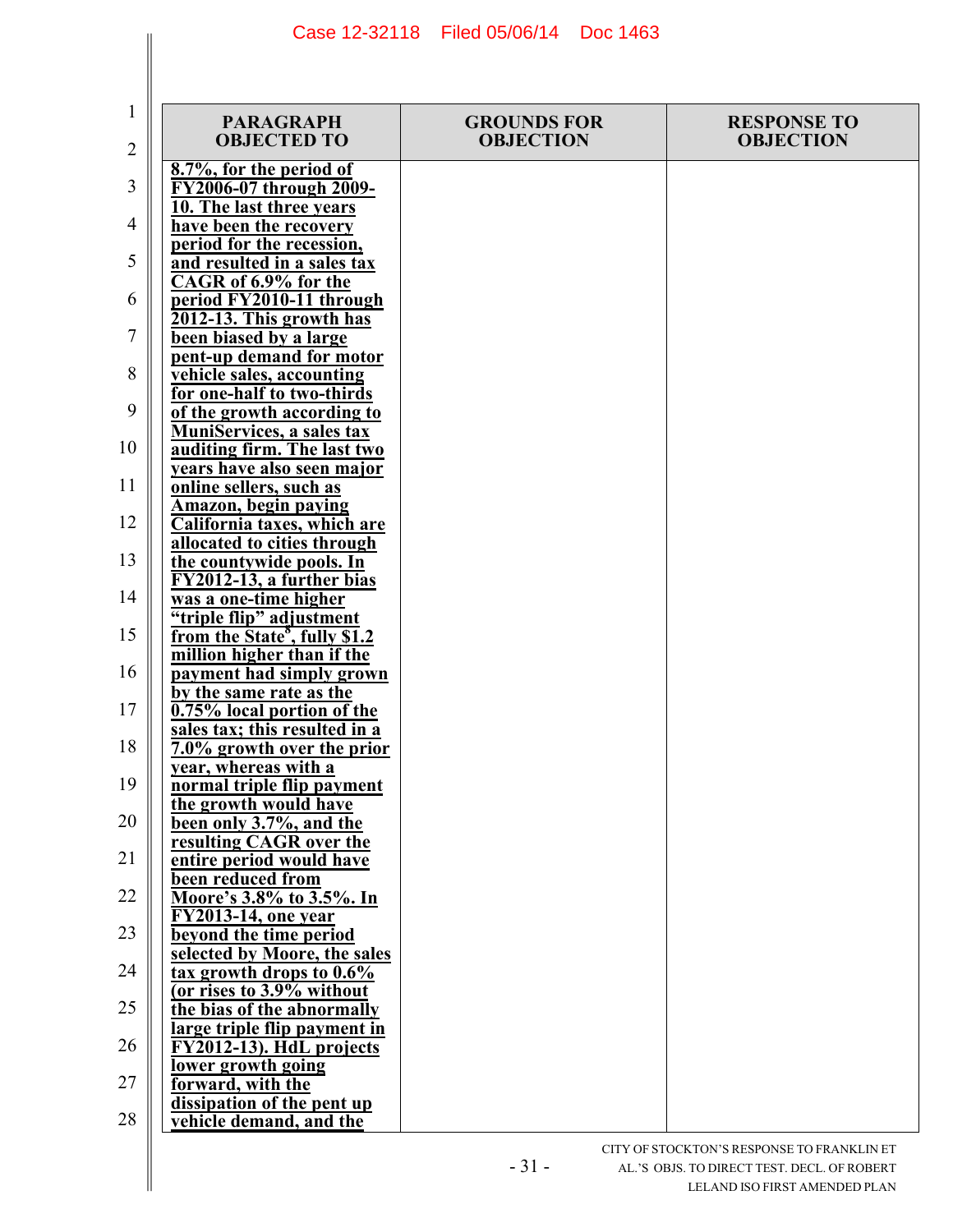| 1<br>2   | <b>PARAGRAPH</b><br><b>OBJECTED TO</b>                                             | <b>GROUNDS FOR</b><br><b>OBJECTION</b> | <b>RESPONSE TO</b><br><b>OBJECTION</b> |
|----------|------------------------------------------------------------------------------------|----------------------------------------|----------------------------------------|
| 3        | <u>full incorporation of online</u><br>purchases into the base for                 |                                        |                                        |
| 4        | comparison purposes. HdL<br>also reports that the City                             |                                        |                                        |
| 5        | experienced lower growth<br>than the statewide average                             |                                        |                                        |
| 6        | for the holiday quarter of<br>2013, and that Amazon<br>may alter its payments in a |                                        |                                        |
| 7        | way that benefits the three<br>cities in which it has                              |                                        |                                        |
| 8        | fulfillment centers in<br>California, while taking                                 |                                        |                                        |
| 9        | revenue away from<br>everyone else, including                                      |                                        |                                        |
| 10<br>11 | <b>Stockton. The City's</b><br>forecast assumes a growth                           |                                        |                                        |
| 12       | rate that is $4.0\%$ in<br>FY2014-15 but slowly<br>declines over time to 3.0%      |                                        |                                        |
| 13       | by $F\overline{Y2040-41}$ , with a<br><b>CAGR</b> from FY2012-13                   |                                        |                                        |
| 14       | through FY2040-41 of<br>$3.2\%$ .                                                  |                                        |                                        |
| 15       | A major factor acting<br>to suppress the growth of                                 |                                        |                                        |
| 16       | future revenues is that<br>since 1979, consumers have                              |                                        |                                        |
| 17       | been spending a growing<br>share of their income on                                |                                        |                                        |
| 18       | services, which are not<br>taxed, with a                                           |                                        |                                        |
| 19<br>20 | correspondingly declining<br>share on taxed items. In an                           |                                        |                                        |
| 21       | August 2013 report, the<br><b>California Legislative</b><br><b>Analyst stated</b>  |                                        |                                        |
| 22       | that:"consumer spending<br>on taxable items peaked in                              |                                        |                                        |
| 23       | 1979, when consumers<br>spent 53 cents of each                                     |                                        |                                        |
| 24       | dollar on taxable items.<br>Since then, the state's sales                          |                                        |                                        |
| 25       | tax base, 'taxable sales,'<br>has grown 1.4 percentage                             |                                        |                                        |
| 26       | points slower annually than<br>the state's economy. As a<br>result, consumers now  |                                        |                                        |
| 27       | spend 33 cents of each<br>dollar on taxable items.                                 |                                        |                                        |
| 28       | This shift in consumer                                                             |                                        |                                        |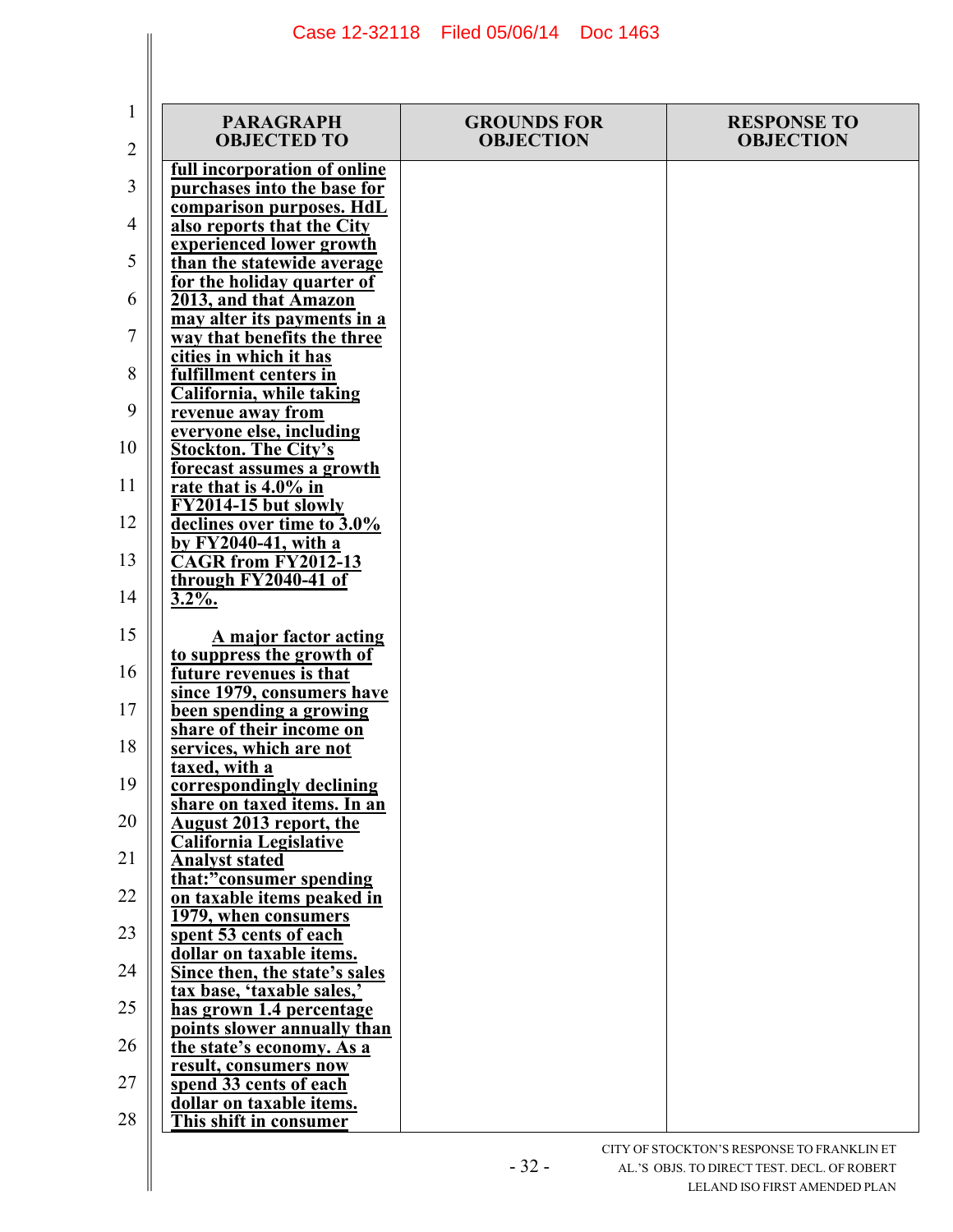| 1<br>2   | <b>PARAGRAPH</b><br><b>OBJECTED TO</b>                                                | <b>GROUNDS FOR</b><br><b>OBJECTION</b> | <b>RESPONSE TO</b><br><b>OBJECTION</b> |
|----------|---------------------------------------------------------------------------------------|----------------------------------------|----------------------------------------|
| 3        | spending has occurred<br>primarily because prices                                     |                                        |                                        |
| 4        | for services have grown<br>four times as much as                                      |                                        |                                        |
| 5        | prices for goods since 1980,<br>leading consumers to spend                            |                                        |                                        |
| 6        | an increasing share of their<br>income on services." See                              |                                        |                                        |
| 7        | <b>Legislative Analyst Office,</b><br>"Why Does The Sales Tax                         |                                        |                                        |
| 8        | <b>Grow Slower Than The</b><br>Economy?", available at                                |                                        |                                        |
| 9        | http:// www.lao.ca.gov/<br>reports/2013/tax/Sales-<br>tax/Sales-tax-080513.aspx.      |                                        |                                        |
| 10       | <b>The California sales and</b><br>use tax does not tax                               |                                        |                                        |
| 11       | services, which is different<br>from the Michigan sales                               |                                        |                                        |
| 12       | and use tax, which does tax<br>a variety of services,                                 |                                        |                                        |
| 13       | including consulting<br>services. See Plante &                                        |                                        |                                        |
| 14       | Moran, PLLC, "Michigan<br><b>Use Tax Expanded To</b>                                  |                                        |                                        |
| 15       | <b>Include Services"</b> , <i>available</i><br><i>at</i> http://www.plantemoran       |                                        |                                        |
| 16       | .com/perspectives/articles/<br>2009/Pages/michigan-use-                               |                                        |                                        |
| 17       | tax-expanded-toinclude-<br>services.aspx.                                             |                                        |                                        |
| 18<br>19 | <b>Utility Users Tax:</b><br>$c_{\cdot}$                                              |                                        |                                        |
| 20       | The UUT is affected by the<br>rates imposed by utility<br>providers, the conservation |                                        |                                        |
| 21       | practices of customers<br>(especially for water and                                   |                                        |                                        |
| 22       | electricity usage), and by<br>technology trends affecting                             |                                        |                                        |
| 23       | cable TV and<br>telecommunications. The                                               |                                        |                                        |
| 24       | <b>UUT</b> pre-recession growth<br>was 6.1% (the CAGR from                            |                                        |                                        |
| 25       | FY1997-98 through<br>FY2004-05). In addition to                                       |                                        |                                        |
| 26       | the effects of the recession,<br>the UUT incurred a                                   |                                        |                                        |
| 27       | significant change that<br>biases the use of historical                               |                                        |                                        |
| 28       | growth for future year<br>estimates. Between July                                     |                                        |                                        |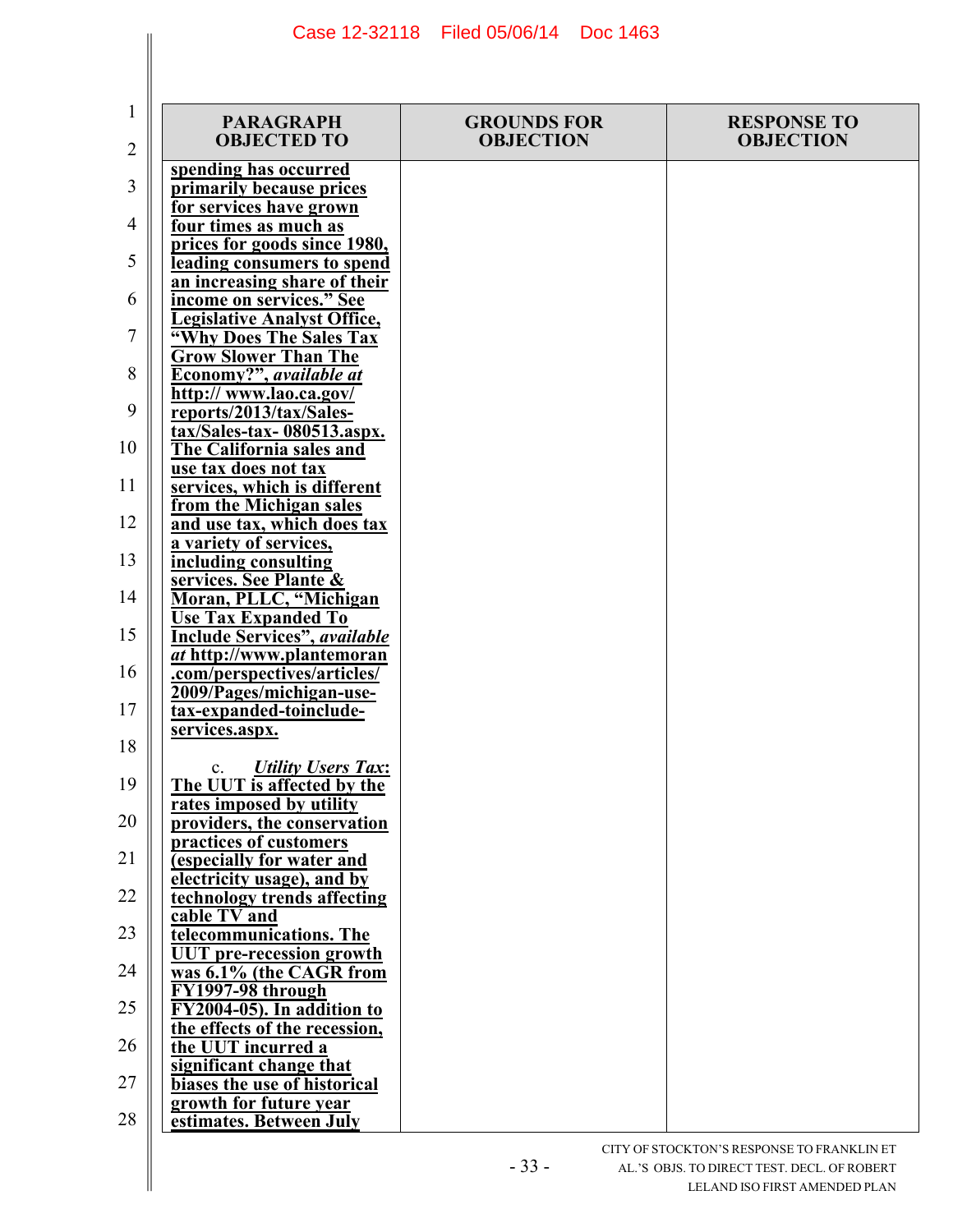| 1<br>2   | <b>PARAGRAPH</b><br><b>OBJECTED TO</b>                                                   | <b>GROUNDS FOR</b><br><b>OBJECTION</b> | <b>RESPONSE TO</b><br><b>OBJECTION</b> |
|----------|------------------------------------------------------------------------------------------|----------------------------------------|----------------------------------------|
| 3        | 2004 and July 2006 the<br><b>UUT</b> rate was reduced in                                 |                                        |                                        |
| 4        | stages from $8\%$ to $6\%$ .<br><b>Measure U of 2008 was</b>                             |                                        |                                        |
| 5        | placed on the ballot by the<br><b>City to modernize the UUT</b>                          |                                        |                                        |
| 6        | ordinance to treat<br>taxpayers equally                                                  |                                        |                                        |
| 7        | regardless of what<br>technology they used for                                           |                                        |                                        |
| 8        | video services and<br>telecommunications.                                                |                                        |                                        |
| 9        | Specifically, it was intended<br>to protect the tax from                                 |                                        |                                        |
| 10       | litigation alleging that local<br>phone taxes should have                                |                                        |                                        |
| 11       | been repealed when the<br>federal government ceased                                      |                                        |                                        |
| 12       | taxing long-distance calls in<br>2006, and to extend the tax                             |                                        |                                        |
| 13       | to new technologies such as<br>text messaging. As a trade-                               |                                        |                                        |
| 14       | off to the taxing of new<br>technologies, and to head<br>off a potential measure to      |                                        |                                        |
| 15       | cut the tax to 2% or<br>eliminate it altogether,                                         |                                        |                                        |
| 16       | <b>Measure U included a</b><br>commitment to maintain                                    |                                        |                                        |
| 17       | the UUT at no higher than<br>6%. This rate reduction,                                    |                                        |                                        |
| 18       | together with the impacts<br>of conservation, the                                        |                                        |                                        |
| 19       | recession, and changing<br>technology trends (such as                                    |                                        |                                        |
| 20       | reduced cable TV and<br>landline usage), resulted in                                     |                                        |                                        |
| 21       | a CAGR of -7.1% over<br>FY2005-06 and FY2006-07.                                         |                                        |                                        |
| 22       | <b>Thereafter through</b><br><b>FY2012-13 the UUT</b>                                    |                                        |                                        |
| 23       | experienced a CAGR of<br>only 1.0%. Clearly, the                                         |                                        |                                        |
| 24<br>25 | change in tax rate and base<br>makes prior year                                          |                                        |                                        |
| 26       | experience unsuitable for<br>future projections. The<br><b>City retains MuniServices</b> |                                        |                                        |
| 27       | to conduct UUT audits and<br>advise on revenues; its                                     |                                        |                                        |
| 28       | estimate for FY2013-14 is<br>for $0.8\%$ growth. In                                      |                                        |                                        |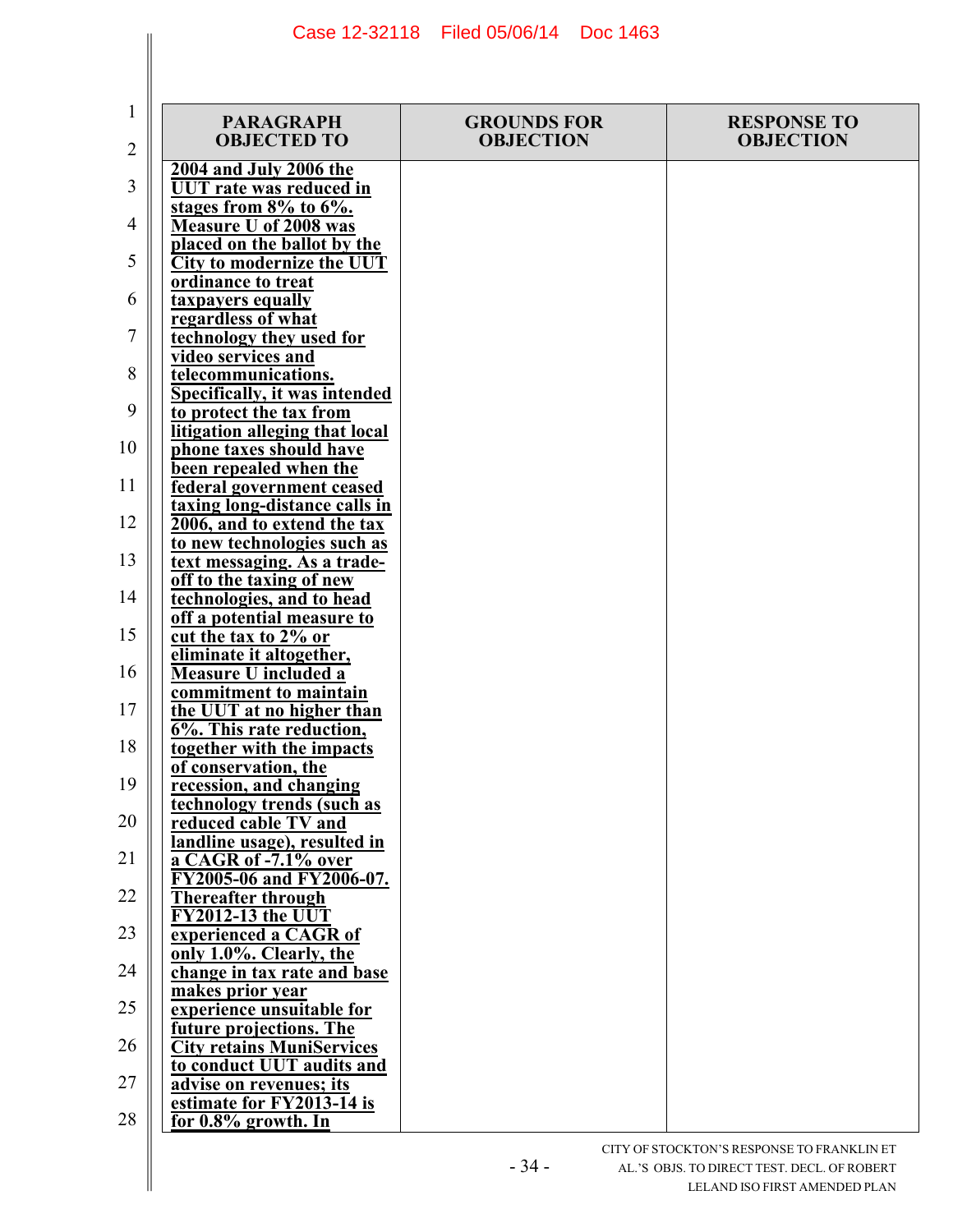| 1<br>2   | <b>PARAGRAPH</b><br><b>OBJECTED TO</b>                                                                | <b>GROUNDS FOR</b><br><b>OBJECTION</b> | <b>RESPONSE TO</b><br><b>OBJECTION</b> |
|----------|-------------------------------------------------------------------------------------------------------|----------------------------------------|----------------------------------------|
| 3        | FY2014-15 the budget<br>model assumes 0.75%                                                           |                                        |                                        |
| 4        | growth, increasing to $1.5\%$<br>in $\overline{FY2015-16}$ , and the<br><b>CAGR</b> through FY2040-41 |                                        |                                        |
| 5        | is 1.4%.                                                                                              |                                        |                                        |
| 6        | <b>Conclusion:</b><br>d.<br><b>History is not always the</b>                                          |                                        |                                        |
| 7<br>8   | best indicator of future<br>trends. The Moore Report<br>at page 16 states, in the                     |                                        |                                        |
| 9        | context of retiree health<br>payments, "it is                                                         |                                        |                                        |
| 10       | inappropriate to<br>extrapolate a projection of                                                       |                                        |                                        |
| 11       | <b>future liability from</b><br>historical data" and that<br>"future liabilities should be            |                                        |                                        |
| 12       | derived from forward-<br>looking assumptions about                                                    |                                        |                                        |
| 13       | the future costs of<br>providing health care                                                          |                                        |                                        |
| 14<br>15 | benefits." This advice<br>should have been followed<br><u>in his discussion of revenue</u>            |                                        |                                        |
| 16       | forecasting. The City<br>employs a forward-looking                                                    |                                        |                                        |
| 17       | approach that incorporates<br>data relevant to the<br>estimation of future                            |                                        |                                        |
| 18       | revenues, rather than<br>relying on an historical                                                     |                                        |                                        |
| 19       | average rate of growth that<br>is biased by the "irrational"                                          |                                        |                                        |
| 20<br>21 | exuberance" of the pre-<br>recession housing bubble,<br>followed by the worst                         |                                        |                                        |
| 22       | recession since the 1930's,<br>which also includes unique                                             |                                        |                                        |
| 23       | biases relative to each of<br>the three major revenue                                                 |                                        |                                        |
| 24       | sources that a more careful<br>review would have<br>uncovered. The City's                             |                                        |                                        |
| 25       | revenue estimates are<br>realistic and do not                                                         |                                        |                                        |
| 26<br>27 | eliminate the downside risk<br>of reduced revenues in the                                             |                                        |                                        |
| 28       | event of economic<br>downturns.                                                                       |                                        |                                        |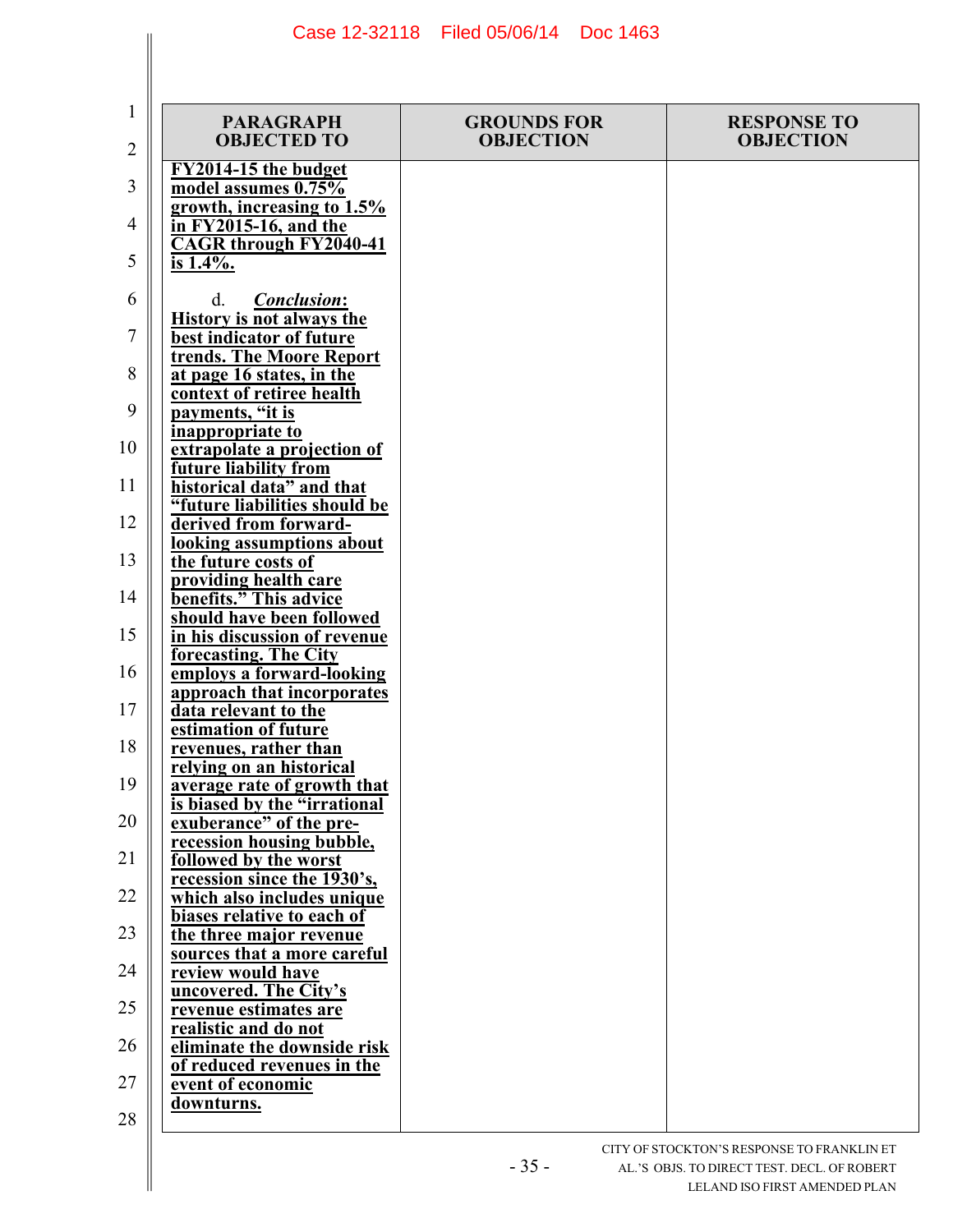| 1<br>2         | <b>PARAGRAPH</b><br><b>OBJECTED TO</b>                       | <b>GROUNDS FOR</b><br><b>OBJECTION</b> | <b>RESPONSE TO</b><br><b>OBJECTION</b> |
|----------------|--------------------------------------------------------------|----------------------------------------|----------------------------------------|
|                | fn8: HdL explains the                                        |                                        |                                        |
| 3              | "triple flip" as follows: "In                                |                                        |                                        |
| $\overline{4}$ | March 2004, California                                       |                                        |                                        |
|                | voters approved Proposition                                  |                                        |                                        |
| 5              | 57, the California Economic                                  |                                        |                                        |
|                | Recovery Bond Act, which                                     |                                        |                                        |
| 6              | authorized the issuance of up<br>to \$15 billion in bonds to |                                        |                                        |
| 7              | close the State's budget                                     |                                        |                                        |
|                | deficit. \$10.9 billion of these                             |                                        |                                        |
| 8              | bonds were issued in 2004                                    |                                        |                                        |
| 9              | and the remainder in 2008.                                   |                                        |                                        |
|                | To guarantee bond                                            |                                        |                                        |
| 10             | repayment, the state                                         |                                        |                                        |
|                | promulgated Revenue and                                      |                                        |                                        |
| 11             | <b>Taxation Code Section</b>                                 |                                        |                                        |
| 12             | 6201.5 which established an                                  |                                        |                                        |
|                | excise tax equal to one                                      |                                        |                                        |
| 13             | quarter percent (.25%) of the                                |                                        |                                        |
|                | sales price of property                                      |                                        |                                        |
| 14             | subject to the state's sales                                 |                                        |                                        |
| 15             | and use tax and                                              |                                        |                                        |
|                | simultaneously lowered the                                   |                                        |                                        |
| 16             | <b>Bradley Burns Uniform</b><br>Sales Tax 1% rate by one-    |                                        |                                        |
| 17             | quarter percent $(.25%)$ to                                  |                                        |                                        |
|                | three-fourths of one percent                                 |                                        |                                        |
| 18             | (.75%). The bonds are repaid                                 |                                        |                                        |
|                | from the .25% excise tax                                     |                                        |                                        |
| 19             | plus transfers from the                                      |                                        |                                        |
| 20             | <b>Budget Stabilization Account</b>                          |                                        |                                        |
|                | (BSA), a special reserve                                     |                                        |                                        |
| 21             | established in the State's                                   |                                        |                                        |
|                | general fund approved by                                     |                                        |                                        |
| 22             | Proposition 58. The quarter-                                 |                                        |                                        |
| 23             | percent reduction in local                                   |                                        |                                        |
|                | sales tax is recovered                                       |                                        |                                        |
| 24             | through a series of revenue                                  |                                        |                                        |
| 25             | swapping procedures. These<br>exchanges are referred to as   |                                        |                                        |
|                | the "triple flip." The triple                                |                                        |                                        |
| 26             | flip will continue until the                                 |                                        |                                        |
|                | <b>Economic Recovery Bonds</b>                               |                                        |                                        |
| 27             | are retired which the                                        |                                        |                                        |
| 28             | Department of Finance                                        |                                        |                                        |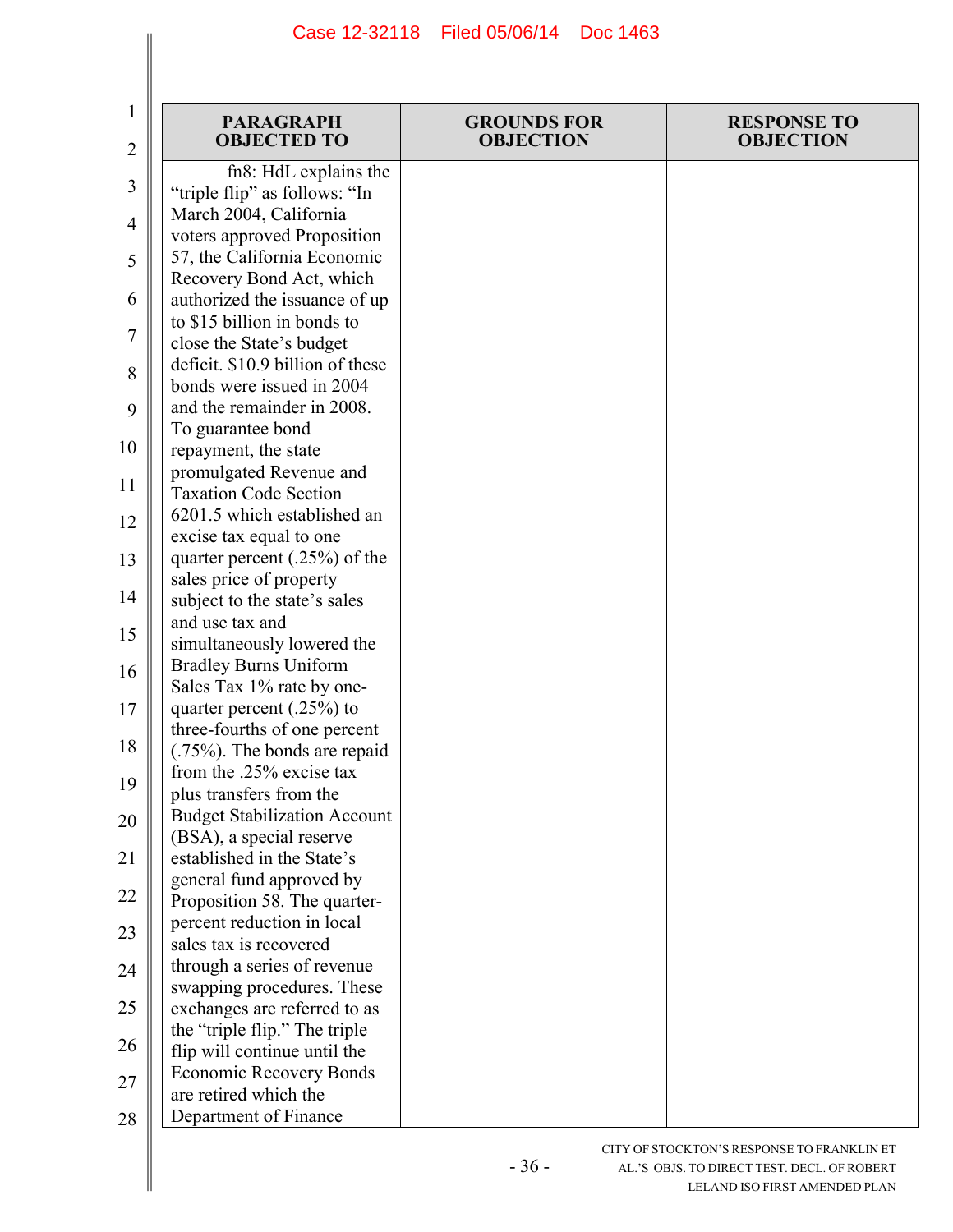| 1<br>$\overline{2}$ | <b>PARAGRAPH</b><br><b>OBJECTED TO</b>                                                                       | <b>GROUNDS FOR</b><br><b>OBJECTION</b>                                                             | <b>RESPONSE TO</b><br><b>OBJECTION</b>                                                      |
|---------------------|--------------------------------------------------------------------------------------------------------------|----------------------------------------------------------------------------------------------------|---------------------------------------------------------------------------------------------|
| 3<br>$\overline{4}$ | anticipates will occur in<br>Spring $2016$ ." (https://www<br>.hdlcompanies.com/index<br>.aspx?page= $100$ ) |                                                                                                    |                                                                                             |
| 5                   | The annual<br>23.                                                                                            | Franklin objects to the                                                                            | The statements in this                                                                      |
| 6                   | contingency is a critical<br>element of the long-term<br><i>forecast</i> : The Moore Report                  | statements in this paragraph<br>because they are speculative and<br>lack foundation. FED. R. EVID. | paragraph are neither<br>speculative nor lack<br>foundation under FED. R.                   |
| 7                   | asserts that an accurate<br>forecast needs no                                                                | 602. Franklin further objects to<br>the statements in this paragraph                               | EVID. 602 because they are<br>based on the fact that                                        |
| 8                   | contingency. Were it only so<br>simple. The role of a                                                        | because they consist of opinion<br>testimony that is inadmissible.                                 | Mr. Leland was the principal<br>author of the LRFP, has been                                |
| 9                   | contingency is critical in a<br>long-range forecast. We all                                                  | given that Mr. Leland's<br>knowledge, skill, experience,                                           | the City's consultant on the<br>creation of the long-range                                  |
| 10<br>11            | strive for accuracy, but a<br>budget is not an audit of                                                      | training and education do not<br>render him qualified as an expert                                 | budgeting forecast model since<br>March of 2012, and has 39                                 |
| 12                  | something that has already<br>occurred, but rather a<br>prediction of a future which                         | regarding the matters to which<br>he is testifying. FED. R. EVID.<br>702. Franklin incorporates by | years of experience in state<br>and local government finance,<br>as more fully described in |
| 13                  | has not yet occurred. The<br>LRFP is based on reasonable                                                     | reference herein the <i>Motion Of</i><br>Franklin High Yield Tax-Free                              | $\P$ 1-2 of his declaration. To<br>the extent necessary, the City                           |
| 14                  | and realistic assumptions,<br>but there is no guarantee that                                                 | Income Fund And Franklin<br>California High Yield Municipal                                        | will make an offer of proof at<br>trial.                                                    |
| 15                  | the forecast will in all<br>respects be met, every year,                                                     | <b>Fund To Exclude Portions Of</b><br>Testimony Of Robert Leland.                                  | The statements in this<br>paragraph are not expert                                          |
| 16                  | for 30 years. The reality is<br>that revenues and                                                            |                                                                                                    | testimony under FED. R.<br>EVID. 702. To the extent                                         |
| 17                  | expenditures will deviate<br>from the forecast. The<br>purpose of the contingency,                           |                                                                                                    | Mr. Leland's testimony falls<br>under FED. R. EVID. 702, he                                 |
| 18                  | as explained in paragraphs<br>14 and 15, is to provide a                                                     |                                                                                                    | is qualified to offer such<br>testimony because he was the                                  |
| 19                  | "smoothing" mechanism, or<br>buffer, against these future                                                    |                                                                                                    | principal author of the LRFP,<br>has been the City's consultant                             |
| 20                  | variations. These changes to<br>base revenues and                                                            |                                                                                                    | on the creation of the long-<br>range budgeting forecast<br>model since March of 2012,      |
| 21                  | expenditures will compound<br>over time, so the longer the                                                   |                                                                                                    | and has 39 years of experience<br>in state and local government                             |
| 22<br>23            | forecast, the higher the<br>potential volatility. Building                                                   |                                                                                                    | finance as more fully<br>described in $\P$ 1-2 of his                                       |
| 24                  | in an annual \$2 million<br>contingency, the equivalent<br>of about 1% of total                              |                                                                                                    | declaration. To the extent<br>necessary, the City will make                                 |
| 25                  | expenditures, spreads the<br>impacts of economic                                                             |                                                                                                    | an offer of proof at trial.<br>The City incorporates by                                     |
| 26                  | downturns over the entire<br>period of the LRFP. This                                                        |                                                                                                    | reference herein its<br>concurrently filed <i>Opposition</i>                                |
| 27                  | allows the City to make<br>projections of its future                                                         |                                                                                                    | To Motion Of Franklin High<br>Yield Tax-Free Income Fund                                    |
| 28                  | finances without having to<br>make predictions about the                                                     |                                                                                                    | And Franklin California High<br>Yield Municipal Fund To                                     |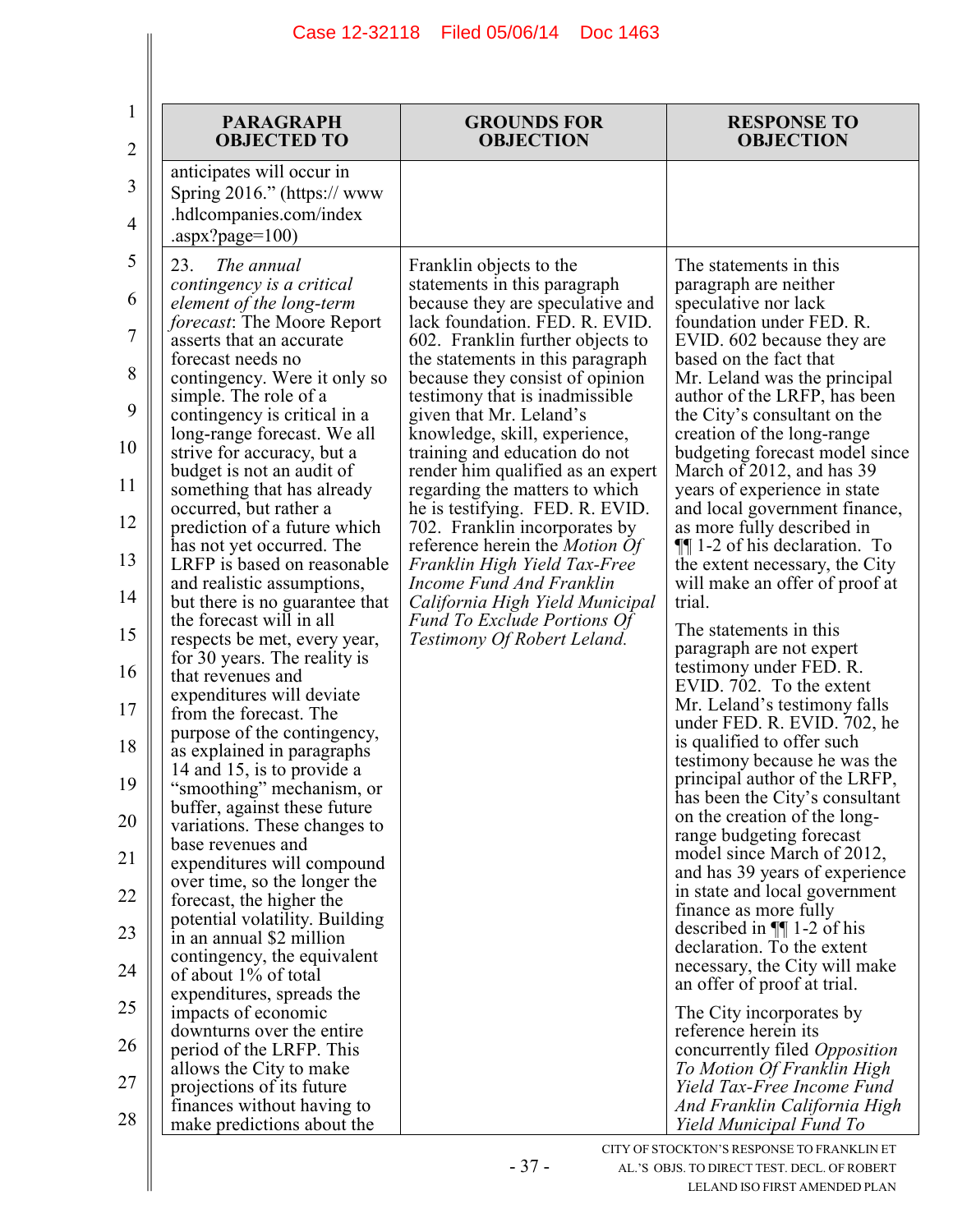$\mathbf{I}$ 

 $\parallel$ 

| <b>PARAGRAPH</b><br><b>OBJECTED TO</b>                                                                                                                                                                                                                                                                                                                                                                                                                                                                                                                                                                                                                                                                                                                                                                                                                                                                                                                                                                                                                                                                                                                                                                                                                                                                                                                 | <b>GROUNDS FOR</b><br><b>OBJECTION</b>                                                                                                                                                                                                                                                                                                                                                                                                                                                                                                                                                                                                                                                                                                             | <b>RESPONSE TO</b><br><b>OBJECTION</b>                                                                                                                                                                                                                                                                                                                                                                                                                                                                                                                                                                                                                                                                                                                                                                                                                                                                                                                                                                                                                                                                                                                                                                                                                                                                        |
|--------------------------------------------------------------------------------------------------------------------------------------------------------------------------------------------------------------------------------------------------------------------------------------------------------------------------------------------------------------------------------------------------------------------------------------------------------------------------------------------------------------------------------------------------------------------------------------------------------------------------------------------------------------------------------------------------------------------------------------------------------------------------------------------------------------------------------------------------------------------------------------------------------------------------------------------------------------------------------------------------------------------------------------------------------------------------------------------------------------------------------------------------------------------------------------------------------------------------------------------------------------------------------------------------------------------------------------------------------|----------------------------------------------------------------------------------------------------------------------------------------------------------------------------------------------------------------------------------------------------------------------------------------------------------------------------------------------------------------------------------------------------------------------------------------------------------------------------------------------------------------------------------------------------------------------------------------------------------------------------------------------------------------------------------------------------------------------------------------------------|---------------------------------------------------------------------------------------------------------------------------------------------------------------------------------------------------------------------------------------------------------------------------------------------------------------------------------------------------------------------------------------------------------------------------------------------------------------------------------------------------------------------------------------------------------------------------------------------------------------------------------------------------------------------------------------------------------------------------------------------------------------------------------------------------------------------------------------------------------------------------------------------------------------------------------------------------------------------------------------------------------------------------------------------------------------------------------------------------------------------------------------------------------------------------------------------------------------------------------------------------------------------------------------------------------------|
| specific timing or severity of<br>future recessions.                                                                                                                                                                                                                                                                                                                                                                                                                                                                                                                                                                                                                                                                                                                                                                                                                                                                                                                                                                                                                                                                                                                                                                                                                                                                                                   |                                                                                                                                                                                                                                                                                                                                                                                                                                                                                                                                                                                                                                                                                                                                                    | <b>Exclude Portion Of Testimony</b><br>Of Robert Leland.                                                                                                                                                                                                                                                                                                                                                                                                                                                                                                                                                                                                                                                                                                                                                                                                                                                                                                                                                                                                                                                                                                                                                                                                                                                      |
| The Plan of<br>24.<br>Adjustment for the City of<br>Detroit, which Moore's firm<br>represents, also contains an<br>annual "Contingency"<br>starting in FY2014-15 which<br>"reflects amounts reserved<br>for unexpected events", in<br>amounts ranging from \$10.4<br>million to $$12.6$ million.<br>These amounts are equal to<br>approximately 1% of the sum<br>of operating expenditures,<br>restructuring costs, secured<br>claim payments and debt<br>service from FY2014-15<br><i>through FY2022-23.</i> In his<br>deposition, Moore claimed<br>that this contingency was<br>inserted as a hedge against<br><u>"aggressive revenue</u><br>estimates" that creditors had<br>advocated including in the<br>Detroit financial plan. When<br><u>questioned as to how the</u><br>City would deal with an<br>economic downturn,<br>however, he conceded that<br>this contingency, as well as<br>the fund balance, could also<br>be used to help cover<br>revenue shortfalls. The fund<br>balance, although not shown<br>in Detroit's Disclosure<br>Statement/Financial Plan,<br>was represented to be \$80-<br>85 million, which would be<br>roughly 7% of the<br>approximately \$1.1 billion of<br>Detroit's total General Fund<br>expenditures (well below<br>GFOA's 16.7% reserve<br>recommendation, which<br>Moore referred to as<br>"guidelines"). | Franklin objects to the<br>statements in this paragraph<br>because Mr. Leland's<br>description of the Plan of<br>Adjustment for the City of<br>Detroit is not the best evidence<br>of that document. FED. R.<br>EVID. 1002. Franklin further<br>objects to the underlined<br>statements in this paragraph on<br>the ground that they misstate the<br>opinions of Mr. Moore.<br>Franklin further objects to the<br>italicized statements in this<br>paragraph because they lack<br>foundation. FED. R. EVID. 602.<br>Franklin incorporates by<br>reference herein the Motion Of<br>Franklin High Yield Tax-Free<br>Income Fund And Franklin<br>California High Yield Municipal<br><b>Fund To Exclude Portions Of</b><br>Testimony Of Robert Leland. | The statements in this<br>paragraph do not violate FED.<br>R. EVID. 1002 because they<br>are not secondary evidence<br>being offered to prove the<br>content of a writing. See<br>United States v. Mayans, 17<br>F.3d 1174, 1184-85 (9th Cir.<br>1994) (holding that the trial<br>court erred in sustaining best<br>evidence objections to<br>questions regarding witnesses'<br>understanding of the terms of a<br>written plea agreement). Even<br>if they were, the City has<br>produced to Franklin all of the<br>documents on which<br>Mr. Leland's testimony is<br>based, and Franklin has not<br>raised a genuine issue as to the<br>authenticity of any of these<br>documents.<br>The underlined statements in<br>this paragraph do not misstate<br>the opinions of Mr. Moore.<br>The italicized statements do<br>not lack foundation under<br>FED. R. EVID. 602 because<br>Mr. Leland was present at<br>Mr. Moore's deposition at<br>which the statements and<br>supporting documents were<br>discussed on the record.<br>The City incorporates by<br>reference herein its<br>concurrently filed <i>Opposition</i><br>To Motion Of Franklin High<br>Yield Tax-Free Income Fund<br>And Franklin California High<br>Yield Municipal Fund To<br><b>Exclude Portion Of Testimony</b><br>Of Robert Leland. |
| A contingency plays a<br>25.<br>different role than is served<br>by an available fund balance                                                                                                                                                                                                                                                                                                                                                                                                                                                                                                                                                                                                                                                                                                                                                                                                                                                                                                                                                                                                                                                                                                                                                                                                                                                          | Franklin objects to the<br>statements in this paragraph<br>because they are speculative and                                                                                                                                                                                                                                                                                                                                                                                                                                                                                                                                                                                                                                                        | The statements in this<br>paragraph are neither<br>speculative nor lack                                                                                                                                                                                                                                                                                                                                                                                                                                                                                                                                                                                                                                                                                                                                                                                                                                                                                                                                                                                                                                                                                                                                                                                                                                       |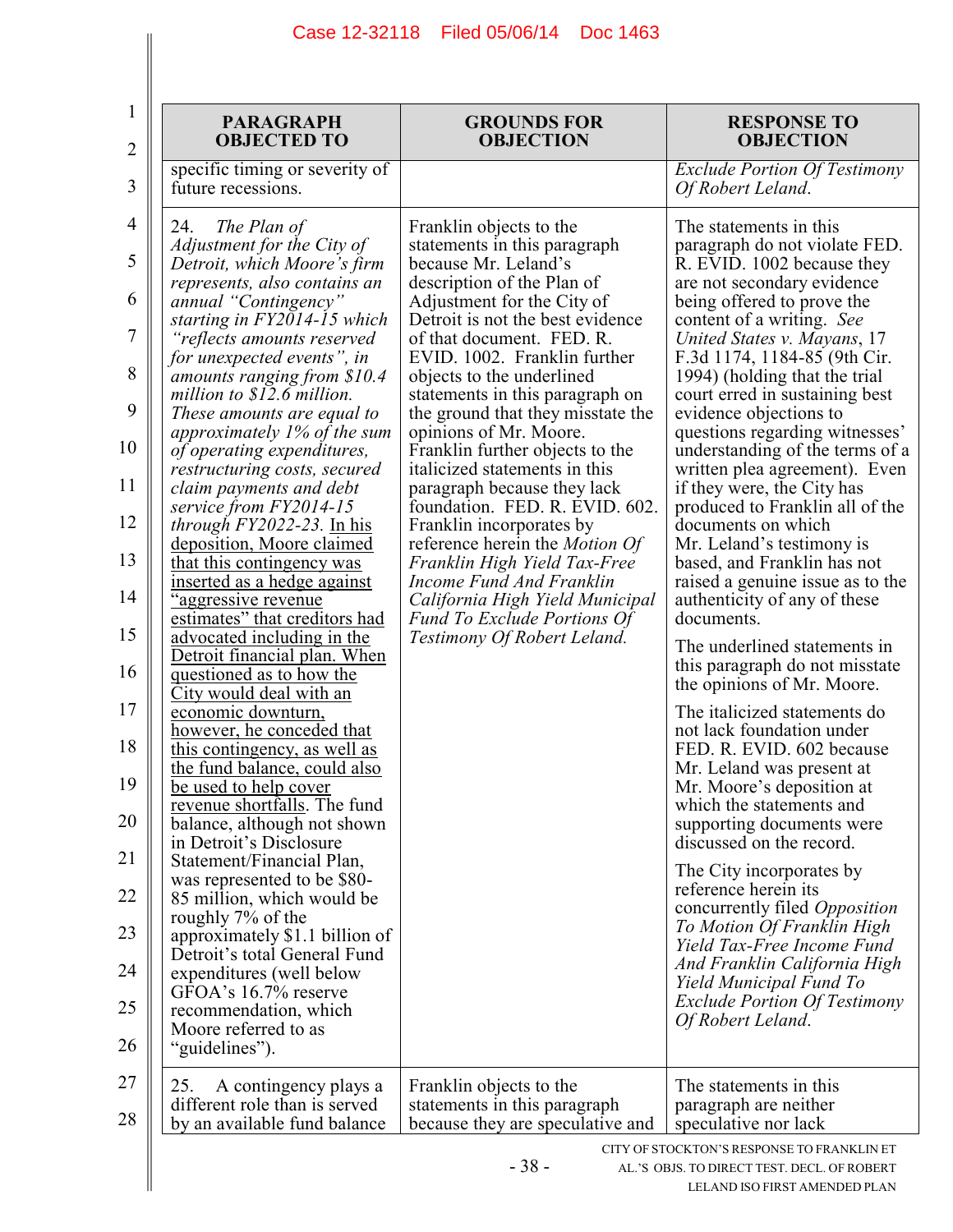| 1              | <b>PARAGRAPH</b><br><b>OBJECTED TO</b>                        | <b>GROUNDS FOR</b><br><b>OBJECTION</b>                               | <b>RESPONSE TO</b><br><b>OBJECTION</b>                           |
|----------------|---------------------------------------------------------------|----------------------------------------------------------------------|------------------------------------------------------------------|
| $\overline{2}$ |                                                               |                                                                      |                                                                  |
| 3              | reserve, which is a one-time<br>resource. Maintaining a fund  | lack foundation. FED. R. EVID.<br>602. Franklin further objects to   | foundation under FED. R.<br>EVID. 602 because they are           |
| 4              | balance reserve allows the<br>City to bridge cash flow        | the statements in this paragraph<br>because they consist of opinion  | based on the fact that<br>Mr. Leland was the principal           |
| 5              | variations within each fiscal<br>year, and in the event of an | testimony that is inadmissible.<br>given that Mr. Leland's           | author of the LRFP, has been<br>the City's consultant on the     |
| 6              | economic downturn, to buy<br>time to implement budgetary      | knowledge, skill, experience,<br>training and education do not       | creation of the long-range<br>budgeting forecast model since     |
| 7              | changes that will enable the<br>City to match its             | render him qualified as an expert<br>regarding the matters to which  | March of 2012, and has 39<br>years of experience in state        |
| 8              | expenditures to available                                     | he is testifying. FED. R. EVID.                                      | and local government finance,                                    |
|                | ongoing revenues. Stating as<br>Moore does that Stockton      | 702. Franklin further objects to<br>the statements in this paragraph | as more fully described in<br>$\P$ 1-2 of his declaration. To    |
| 9              | will not use its contingency,<br>and that it thus can be      | on the ground that they misstate<br>the opinions of Mr. Moore.       | the extent necessary, the City<br>will make an offer of proof at |
| 10             | converted to annual<br>payments to pay creditors,             | Franklin further objects to the<br>statements in this paragraph      | trial.<br>The statements in this                                 |
| 11             | assumes that reality will<br>never deviate from the           | because Mr. Leland's<br>description of the GFOA                      | paragraph are not expert<br>testimony under FED. R.              |
| 12             | forecast, and that there will<br>never be emergencies or      | recommendation is not the best<br>evidence of that document. FED.    | EVID. 702. To the extent                                         |
| 13             | "unexpected events" that<br>will arise. The Moore Report      | R. EVID. 1002. Franklin<br>incorporates by reference herein          | Mr. Leland's testimony falls<br>under FED. R. EVID. 702, he      |
| 14             | also assumes that the City's<br>reserve goal of two months,   | the Motion Of Franklin High<br>Yield Tax-Free Income Fund            | is qualified to offer such<br>testimony because he was the       |
| 15             | or 16.7%, of operating<br>expenditures, a level not           | And Franklin California High<br>Yield Municipal Fund To              | principal author of the LRFP,<br>has been the City's consultant  |
| 16             | projected to be met for 20<br>years (in $FY2033-34$ ), will   | <b>Exclude Portions Of Testimony</b><br>Of Robert Leland.            | on the creation of the long-<br>range budgeting forecast         |
| 17             | prove adequate for absorbing<br>all cumulative adverse        |                                                                      | model since March of 2012,<br>and has 39 years of experience     |
| 18             | economic effects for decades                                  |                                                                      | in state and local government<br>finance as more fully           |
| 19             | to come. In fact, the Moore<br>Report runs scenarios          |                                                                      | described in $\P$ 1-2 of his<br>declaration. To the extent       |
| 20             | showing how the City can<br>increase payments to              |                                                                      | necessary, the City will make<br>an offer of proof at trial.     |
| 21             | Franklin by both eliminating<br>its contingency and           |                                                                      | The statements in this                                           |
| 22             | maintaining a reserve as low<br>as 5% of total expenditures,  |                                                                      | paragraph do not misstate the<br>opinions of Mr. Moore.          |
| 23             | a level far below GFOA's<br>recommendation. See Ex. M,        |                                                                      | The statements in this                                           |
| 24             | at 1-2. Moore's Table 1<br>shows past City reserve            |                                                                      | paragraph do not violate FED.<br>R. EVID. 1002 because they      |
| 25             | levels in the General Fund,                                   |                                                                      | are not secondary evidence<br>being offered to prove the         |
|                | which averaged 5.0%, in<br>support of his contention that     |                                                                      | content of a writing. See<br>United States v. Mayans, 17         |
| 26             | this should be considered<br>adequate. Neither this 5%        |                                                                      | F.3d 1174, 1184-85 (9th Cir.                                     |
| 27             | average reserve, nor the $10\%$                               |                                                                      | 1994) (holding that the trial<br>court erred in sustaining best  |
| 28             | reserve that the City adopted<br>as a policy in 2006 (and has |                                                                      | evidence objections to                                           |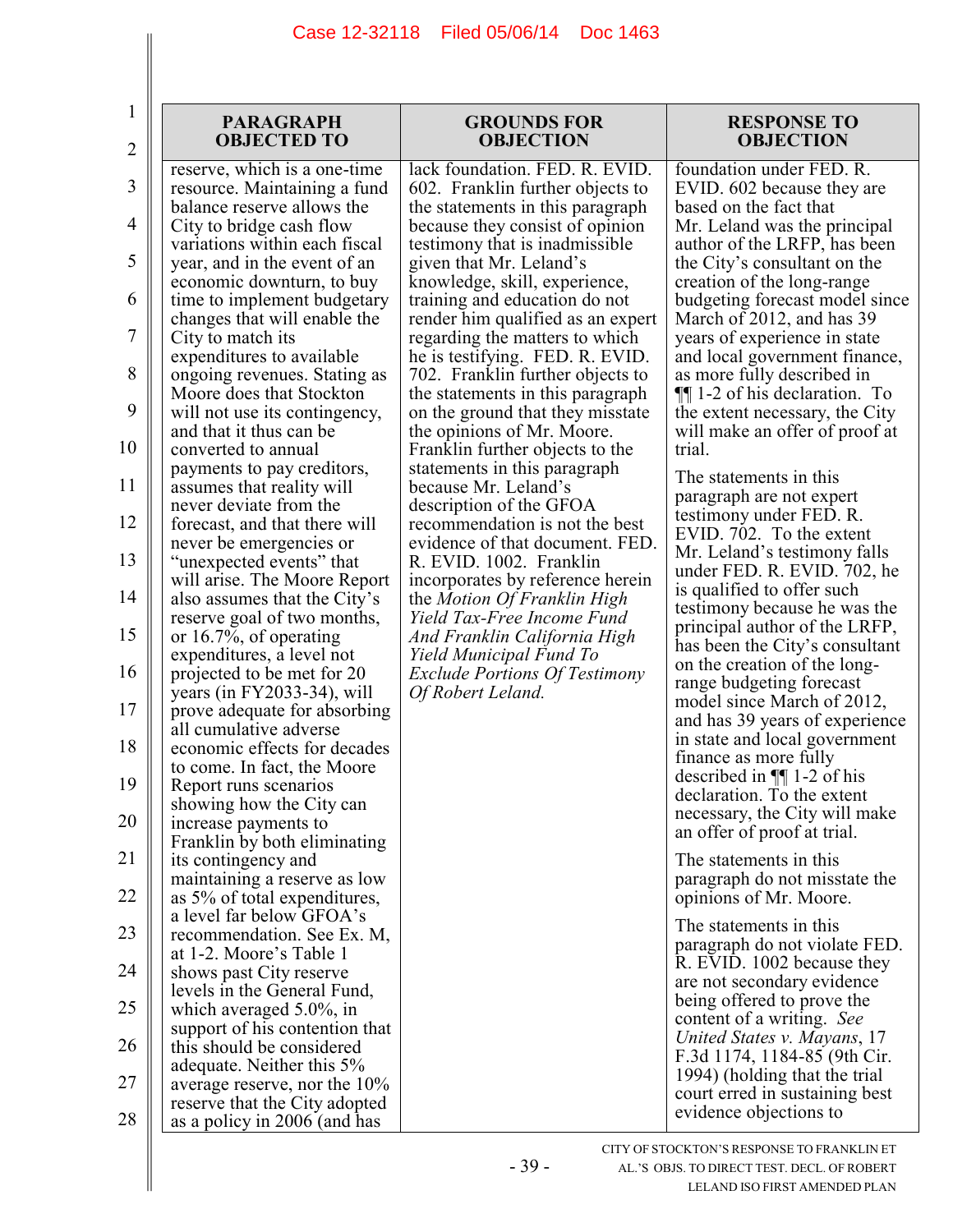| 1<br>2   | <b>PARAGRAPH</b><br><b>OBJECTED TO</b>                                                              | <b>GROUNDS FOR</b><br><b>OBJECTION</b>                                                                 | <b>RESPONSE TO</b><br><b>OBJECTION</b>                                                              |
|----------|-----------------------------------------------------------------------------------------------------|--------------------------------------------------------------------------------------------------------|-----------------------------------------------------------------------------------------------------|
| 3        | since replaced with the<br>16.7% GFOA goal), proved<br>adequate to stave off                        |                                                                                                        | questions regarding witnesses'<br>understanding of the terms of a<br>written plea agreement). Even  |
| 4        | bankruptcy in 2012.                                                                                 |                                                                                                        | if they were, the City has<br>produced to Franklin all of the                                       |
| 5        |                                                                                                     |                                                                                                        | documents on which Mr.<br>Leland's testimony is based,                                              |
| 6        |                                                                                                     |                                                                                                        | and Franklin has not raised a<br>genuine issue as to the                                            |
| 7        |                                                                                                     |                                                                                                        | authenticity of any of these<br>documents.                                                          |
| 8<br>9   |                                                                                                     |                                                                                                        | The City incorporates by<br>reference herein its                                                    |
| 10       |                                                                                                     |                                                                                                        | concurrently filed Opposition<br>To Motion Of Franklin High<br>Yield Tax-Free Income Fund           |
| 11       |                                                                                                     |                                                                                                        | And Franklin California High<br>Yield Municipal Fund To                                             |
| 12       |                                                                                                     |                                                                                                        | <b>Exclude Portion Of Testimony</b><br>Of Robert Leland.                                            |
| 13       | 26.<br>Having adequate<br>reserves gives a City                                                     | Franklin objects to the<br>underlined statements in this                                               | The underlined statements in<br>this paragraph are neither                                          |
| 14<br>15 | options, and time, to deal<br>with financial adversity, and                                         | paragraph because they are<br>speculative and lack foundation.                                         | speculative nor lack<br>foundation under FED. R.                                                    |
| 16       | running out of reserves<br>constrains or eliminates                                                 | FED. R. EVID. 602. Franklin<br>further objects to the underlined                                       | EVID. 602 because they are<br>based on the fact that                                                |
| 17       | those options. Once the City<br><u>reaches</u> its reserve goal, and<br>assuming the contingency or | statements in this paragraph<br>because they consist of opinion<br>testimony that is inadmissible.     | Mr. Leland was the principal<br>author of the LRFP, has been<br>the City's consultant on the        |
| 18       | a similar mechanism to<br>address forecast volatility is                                            | given that Mr. Leland's<br>knowledge, skill, experience,                                               | creation of the long-range<br>budgeting forecast model since                                        |
| 19       | maintained over time, the<br>City will have a reasonable,                                           | training and education do not<br>render him qualified as an expert                                     | March of 2012, and has 39<br>years of experience in state                                           |
| 20       | although not absolute, level<br>of assurance that it can                                            | regarding the matters to which<br>he is testifying. FED. R. EVID.                                      | and local government finance,<br>as more fully described in                                         |
| 21       | achieve long-term financial<br>sustainability. At that point,<br>the City will have the             | 702. Franklin incorporates by<br>reference herein the <i>Motion Of</i><br>Franklin High Yield Tax-Free | $\P$ 1-2 of his declaration. To<br>the extent necessary, the City<br>will make an offer of proof at |
| 22       | capacity to address unfunded<br>needs, including the addition                                       | Income Fund And Franklin<br>California High Yield Municipal                                            | trial.                                                                                              |
| 23       | of staffing and services to<br>address increased workload                                           | <b>Fund To Exclude Portions Of</b><br>Testimony Of Robert Leland.                                      | The statements in this<br>paragraph are not expert                                                  |
| 24<br>25 | demands from a growing<br>community. The City cannot                                                |                                                                                                        | testimony under FED. R.<br>EVID. 702. To the extent                                                 |
| 26       | afford to spend <i>all</i> revenue<br>gains above forecasted levels                                 |                                                                                                        | Mr. Leland's testimony falls<br>under FED. R. EVID. 702, he                                         |
| 27       | that it may realize over time.<br>because gains will be offset                                      |                                                                                                        | is qualified to offer such<br>testimony because he was the                                          |
| 28       | at other times by losses from<br>economic downturns.                                                |                                                                                                        | principal author of the LRFP,<br>has been the City's consultant<br>on the creation of the long-     |
|          |                                                                                                     |                                                                                                        | CITY OF STOCKTON'S RESPONSE TO FRANKLIN ET                                                          |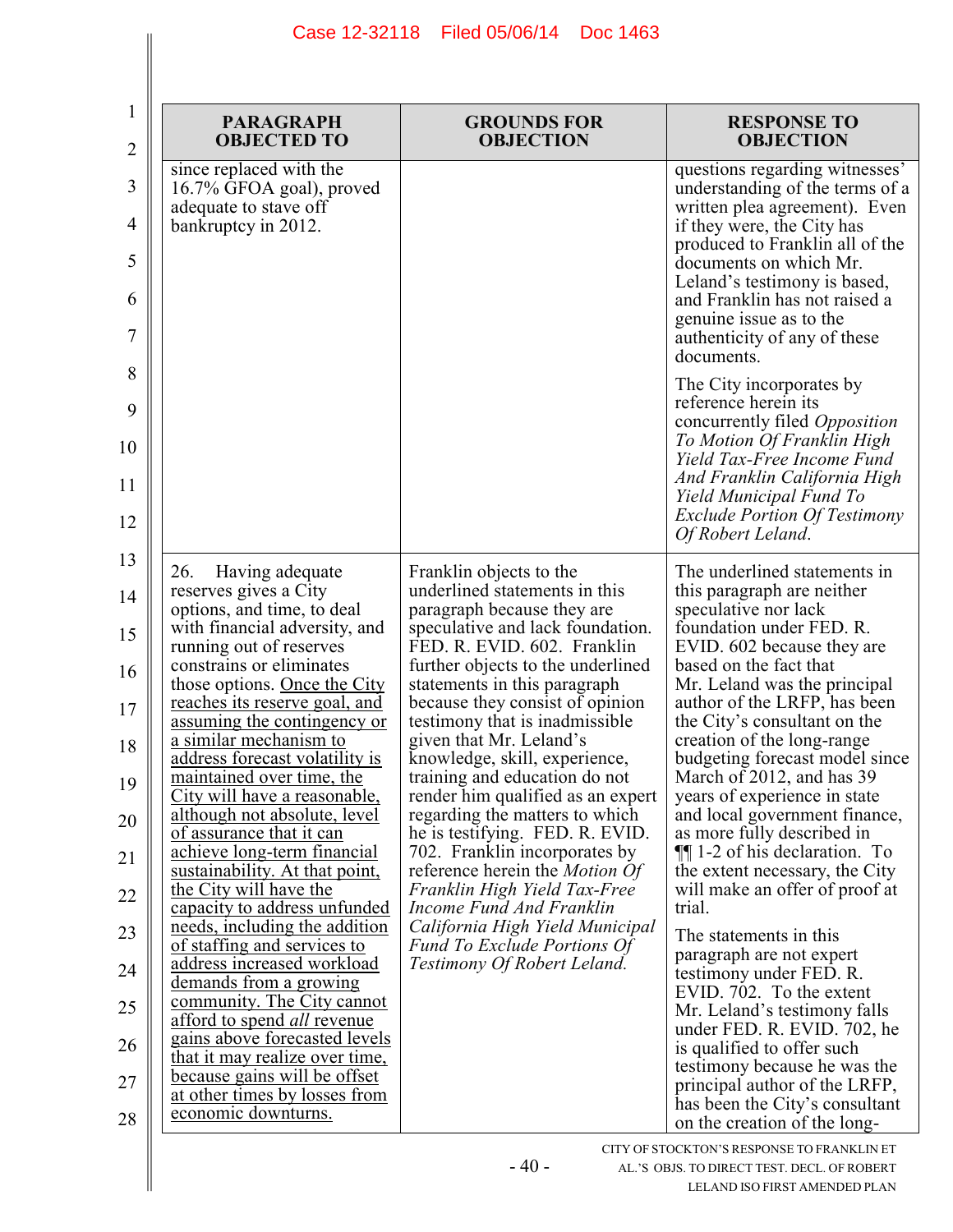| 1                     | <b>PARAGRAPH</b>                                                                                                                                                                                                                                                                                                                           | <b>GROUNDS FOR</b>                                                                                 | <b>RESPONSE TO</b>                                                                                                                                                                                                                                                                                           |
|-----------------------|--------------------------------------------------------------------------------------------------------------------------------------------------------------------------------------------------------------------------------------------------------------------------------------------------------------------------------------------|----------------------------------------------------------------------------------------------------|--------------------------------------------------------------------------------------------------------------------------------------------------------------------------------------------------------------------------------------------------------------------------------------------------------------|
| 2                     | <b>OBJECTED TO</b>                                                                                                                                                                                                                                                                                                                         | <b>OBJECTION</b>                                                                                   | <b>OBJECTION</b>                                                                                                                                                                                                                                                                                             |
| 3<br>4<br>5<br>6<br>7 | <u>However, the gain-sharing</u><br>approach of the contingent<br><u>payments agreement that the</u><br><b>City negotiated with Assured</b><br><u>Guaranty under the auspices</u><br>of Judge Perris, rather than<br>the elimination of the<br><u>forecast contingency or the</u><br>spend-down of reserves, is<br>the less risky and more |                                                                                                    | range budgeting forecast<br>model since March of 2012,<br>and has 39 years of experience<br>in state and local government<br>finance as more fully<br>described in $\P$ 1-2 of his<br>declaration. To the extent<br>necessary, the City will make<br>an offer of proof at trial.<br>The City incorporates by |
| 8<br>9<br>10<br>11    | appropriate approach to the<br>payment of creditors.                                                                                                                                                                                                                                                                                       |                                                                                                    | reference herein its<br>concurrently filed Opposition<br>To Motion Of Franklin High<br>Yield Tax-Free Income Fund<br>And Franklin California High<br>Yield Municipal Fund To<br><b>Exclude Portion Of Testimony</b><br>Of Robert Leland.                                                                     |
| 12                    | PFF Funds are not<br>27.<br><i>available to pay the Franklin</i>                                                                                                                                                                                                                                                                           | Franklin objects to the<br>underlined statements in this                                           | The underlined statements in<br>this paragraph are not expert                                                                                                                                                                                                                                                |
| 13                    | <i>Bonds:</i> As discussed                                                                                                                                                                                                                                                                                                                 | paragraph because they consist                                                                     | testimony under FED. R.                                                                                                                                                                                                                                                                                      |
| 14                    | extensively in the Chase                                                                                                                                                                                                                                                                                                                   | of opinion testimony that is                                                                       | EVID. 702. To the extent                                                                                                                                                                                                                                                                                     |
| 15                    | DTD, PFF funds are not                                                                                                                                                                                                                                                                                                                     | inadmissible given that Mr.                                                                        | Mr. Leland's testimony falls                                                                                                                                                                                                                                                                                 |
|                       | envisioned to be available to                                                                                                                                                                                                                                                                                                              | Leland's knowledge, skill,                                                                         | under FED. R. EVID. 702, he                                                                                                                                                                                                                                                                                  |
|                       | pay the Franklin bonds. The                                                                                                                                                                                                                                                                                                                | experience, training and                                                                           | is qualified to offer such                                                                                                                                                                                                                                                                                   |
| 16                    | Moore Report projects the                                                                                                                                                                                                                                                                                                                  | education do not render him                                                                        | testimony because he was the                                                                                                                                                                                                                                                                                 |
|                       | funds likely produced by                                                                                                                                                                                                                                                                                                                   | qualified as an expert regarding                                                                   | principal author of the LRFP,                                                                                                                                                                                                                                                                                |
| 17                    | 600-700 new housing units                                                                                                                                                                                                                                                                                                                  | the matters to which he is                                                                         | has been the City's consultant                                                                                                                                                                                                                                                                               |
|                       | annually and concludes that                                                                                                                                                                                                                                                                                                                | testifying. FED. R. EVID. 702.                                                                     | on the creation of the long-                                                                                                                                                                                                                                                                                 |
| 18                    | all of that revenue can be                                                                                                                                                                                                                                                                                                                 | Franklin further objects to the                                                                    | range budgeting forecast                                                                                                                                                                                                                                                                                     |
|                       | utilized for Franklin bond                                                                                                                                                                                                                                                                                                                 | statements in this paragraph                                                                       | model since March of 2012,                                                                                                                                                                                                                                                                                   |
| 19                    | payments. These                                                                                                                                                                                                                                                                                                                            | because Mr. Leland's                                                                               | and has 39 years of experience                                                                                                                                                                                                                                                                               |
|                       | assumptions are incorrect for                                                                                                                                                                                                                                                                                                              | description of the nexus study is                                                                  | in state and local government                                                                                                                                                                                                                                                                                |
|                       | the following reasons:                                                                                                                                                                                                                                                                                                                     | not the best description of that                                                                   | finance as more fully                                                                                                                                                                                                                                                                                        |
| 20                    | First, most of the PFF                                                                                                                                                                                                                                                                                                                     | document. FED. R. EVID. 1002.                                                                      | described in $\P$ 1-2 of his                                                                                                                                                                                                                                                                                 |
| 21                    |                                                                                                                                                                                                                                                                                                                                            | Franklin further objects to the                                                                    | declaration. To the extent                                                                                                                                                                                                                                                                                   |
| 22                    | money collected must be<br>used to pay for projects to<br><u>mitigate growth as defined</u>                                                                                                                                                                                                                                                | statements in this paragraph<br>because they lack foundation.                                      | necessary, the City will make<br>an offer of proof at trial.                                                                                                                                                                                                                                                 |
| 23                    | by the AB 1600 nexus study                                                                                                                                                                                                                                                                                                                 | FED. R. EVID. 602. Franklin                                                                        | The statements in this                                                                                                                                                                                                                                                                                       |
|                       | adopted by the City pursuant                                                                                                                                                                                                                                                                                                               | further objects to the underlined                                                                  | paragraph do not violate FED.                                                                                                                                                                                                                                                                                |
| 24                    | to state law, rather than for                                                                                                                                                                                                                                                                                                              | statements in this paragraph                                                                       | R. EVID. 1002 because they                                                                                                                                                                                                                                                                                   |
|                       | debt service. That nexus                                                                                                                                                                                                                                                                                                                   | because they are improper legal                                                                    | are not secondary evidence                                                                                                                                                                                                                                                                                   |
| 25                    | study established the<br>relationship between future                                                                                                                                                                                                                                                                                       | conclusions. FED. R. EVID.<br>701. Franklin further objects to<br>the statements in this paragraph | being offered to prove the<br>content of a writing. See                                                                                                                                                                                                                                                      |
| 26                    | development and the                                                                                                                                                                                                                                                                                                                        | because they misstate the                                                                          | United States v. Mayans, 17                                                                                                                                                                                                                                                                                  |
|                       | projects needed to mitigate                                                                                                                                                                                                                                                                                                                | opinions of Mr. Moore.                                                                             | F.3d 1174, 1184-85 (9th Cir.                                                                                                                                                                                                                                                                                 |
| 27                    | the impacts of this planned                                                                                                                                                                                                                                                                                                                | Franklin incorporates by                                                                           | 1994) (holding that the trial                                                                                                                                                                                                                                                                                |
|                       | growth. Developers expect                                                                                                                                                                                                                                                                                                                  | reference herein the Motion Of                                                                     | court erred in sustaining best                                                                                                                                                                                                                                                                               |
| 28                    | these projects to be funded<br>and can legally challenge the                                                                                                                                                                                                                                                                               | Franklin High Yield Tax-Free                                                                       | evidence objections to<br>questions regarding witnesses'<br>V OF STOCKTONES BESDONISE TO ED ANIXI IN ET                                                                                                                                                                                                      |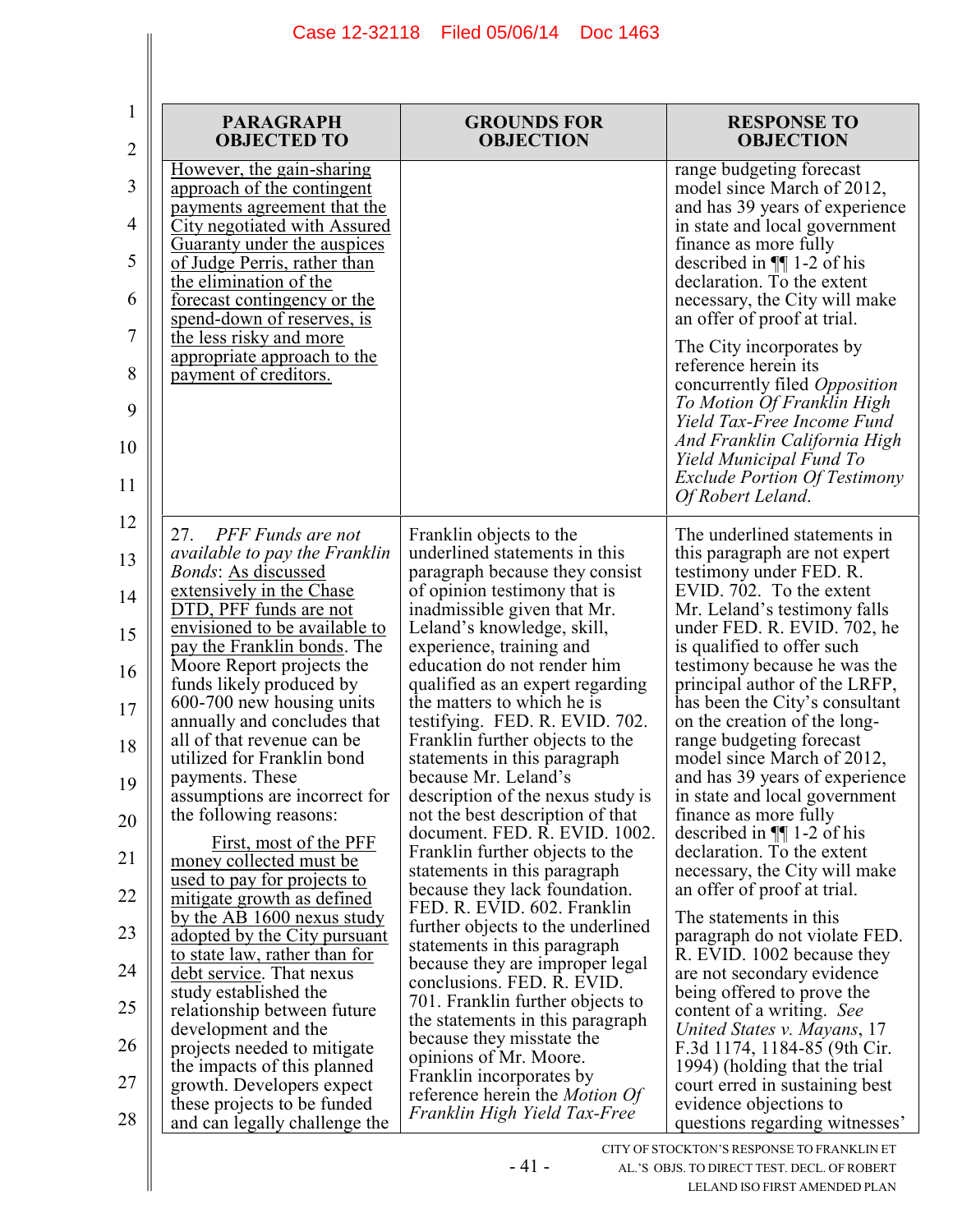| 1<br>2 | <b>PARAGRAPH</b><br><b>OBJECTED TO</b>                                                   | <b>GROUNDS FOR</b><br><b>OBJECTION</b>                            | <b>RESPONSE TO</b><br><b>OBJECTION</b>                            |
|--------|------------------------------------------------------------------------------------------|-------------------------------------------------------------------|-------------------------------------------------------------------|
| 3      | level of PFFs if funding is<br>not set aside within five                                 | Income Fund And Franklin<br>California High Yield Municipal       | understanding of the terms of a<br>written plea agreement). Even  |
| 4      | years for identified projects.<br>The nexus study itself is                              | <b>Fund To Exclude Portions Of</b><br>Testimony Of Robert Leland. | if they were, the City has<br>produced to Franklin all of the     |
| 5      | dated, as is the City's<br>General Plan, which was                                       |                                                                   | documents on which<br>Mr. Leland's testimony is                   |
| 6      | successfully challenged in<br>court on the basis of being                                |                                                                   | based, and Franklin has not<br>raised a genuine issue as to the   |
| 7      | sprawl inducing. The<br><b>General Plan needs to be</b>                                  |                                                                   | authenticity of any of these<br>documents.                        |
| 8      | updated, and the City is<br>legally committed to<br><u>reducing sprawl and building</u>  |                                                                   | The statements in this<br>paragraph do not lack                   |
| 9      | more in the downtown area.<br>This may change the scale of                               |                                                                   | foundation under FED. R.<br>EVID. 602 because they are            |
| 10     | projects required to be<br><u>funded, but may also require</u>                           |                                                                   | based on the fact that<br>Mr. Leland was the principal            |
| 11     | a reduction in the rate, which<br>could leave proportionately                            |                                                                   | author of the LRFP, has been<br>the City's consultant on the      |
| 12     | fewer PFF resources than<br>under the current rate                                       |                                                                   | creation of the long-range<br>budgeting forecast model since      |
| 13     | structure.                                                                               |                                                                   | March of 2012, and has 39<br>years of experience in state         |
| 14     | Second, the<br>competition for PFF                                                       |                                                                   | and local government finance,<br>as more fully described in       |
| 15     | resources is intense,<br>especially for street projects.                                 |                                                                   | $\P$ 1-2 of his declaration. To<br>the extent necessary, the City |
| 16     | <u>The City's Capital</u><br><b>Improvement Program for</b><br>FY2013-14 through 2017-18 |                                                                   | will make an offer of proof at<br>trial.                          |
| 17     | identifies \$440 million of<br>unfunded transportation                                   |                                                                   | The underlined statements in<br>this paragraph are not            |
| 18     | projects; even with receipt of<br>state or federal grant funds, a                        |                                                                   | improper legal conclusions<br>under FED R. EVID. 701              |
| 19     | significant portion of these<br>unfunded costs would have                                |                                                                   | because they are based on the<br>fact that Mr. Leland was the     |
| 20     | to be paid from the Streets<br><b>PFF</b> fund. Also competing                           |                                                                   | principal author of the LRFP,<br>has been the City's consultant   |
| 21     | for Streets PFF funds are<br>\$16 million in accumulated                                 |                                                                   | on the creation of the long-<br>range budgeting forecast          |
| 22     | <b>PFF</b> program credits and<br>other reimbursement                                    |                                                                   | model since March of 2012,<br>and has 39 years of experience      |
| 23     | obligations payable to<br>developers.                                                    |                                                                   | in state and local government<br>finance, as more fully           |
| 24     | Third, the rate of fees                                                                  |                                                                   | described in $\P$ 1-2 of his<br>declaration. See Int'l Ass'n of   |
| 25     | imposed is also an issue. The<br>City reduced the Streets PFF                            |                                                                   | Firefighters, Local 1186 v.<br>City of Vallejo, 48 B.R. 208,      |
| 26     | rate by half in 2010 as an<br>incentive for developers.                                  |                                                                   | 292-93 (B.A.P. 9th Cir. 2009)<br>(upholding the bankruptcy)       |
| 27     | This discount was scheduled<br>to end effective December 3,                              |                                                                   | court's admission of the<br>testimony of the City of              |
| 28     | 2013, but the City Council                                                               |                                                                   | Vallejo's Assistant Finance                                       |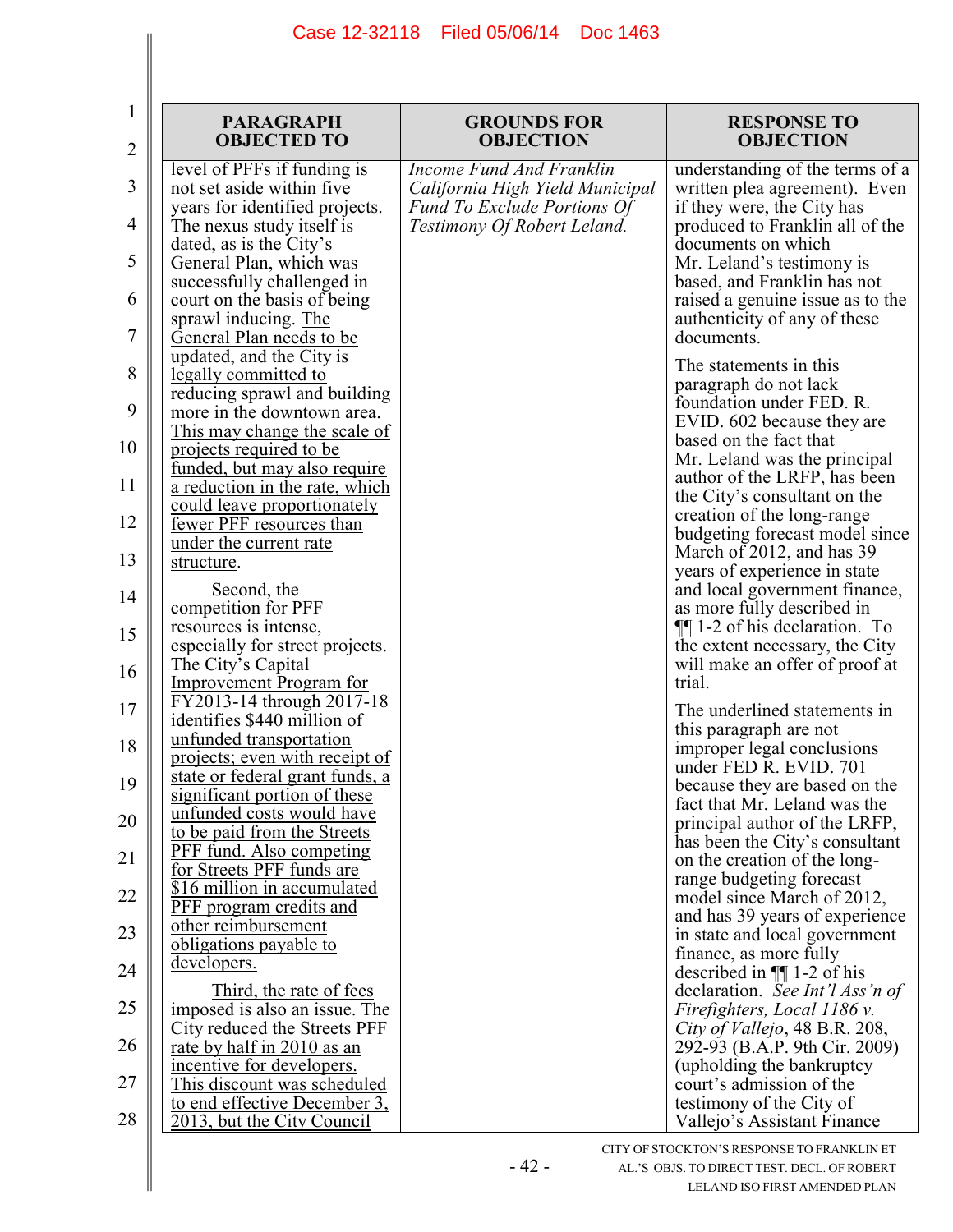| 1              | <b>PARAGRAPH</b>                                                                                 | <b>GROUNDS FOR</b>                                                                     | <b>RESPONSE TO</b>                                                                      |
|----------------|--------------------------------------------------------------------------------------------------|----------------------------------------------------------------------------------------|-----------------------------------------------------------------------------------------|
| $\overline{2}$ | <b>OBJECTED TO</b>                                                                               | <b>OBJECTION</b>                                                                       | <b>OBJECTION</b>                                                                        |
| 3              | extended that 50% rate<br>discount for another year,<br>through December $3\overline{1}$ , 2014. |                                                                                        | Director regarding Vallejo's<br>financial conditions and<br>constraints even though the |
| 4              | Revenue foregone through                                                                         |                                                                                        | testimony "arguably contained                                                           |
| 5              | rate discounts cannot legally                                                                    |                                                                                        | legal conclusions" because the                                                          |
| 6              | be made up through higher<br>levies on future<br>development.                                    |                                                                                        | testimony pertained to the<br>"complex[]" area of municipal<br>accounting and promoted  |
| 7              | Fourth, for park<br>projects, the General Plan                                                   |                                                                                        | "judicial efficiency") (citing<br>FRE 701).                                             |
| 8<br>9         | standard for park acreage per<br>1000 residents imposes a<br>new park construction cost          |                                                                                        | The statements in this<br>paragraph do not misstate the<br>opinions of Mr. Moore.       |
| 10             | burden in excess of what 700<br><u>housing units per year would</u>                              |                                                                                        | The City incorporates by<br>reference herein its                                        |
| 11             | generate in income.<br>Fifth, the Police and                                                     |                                                                                        | concurrently filed Opposition<br>To Motion Of Franklin High                             |
| 12             | Fire funds are collectively<br>\$3.8 million in deficit,                                         |                                                                                        | Yield Tax-Free Income Fund<br>And Franklin California High                              |
| 13             | having had to receive loans<br>to help pay their share of<br>debt service costs prior to         |                                                                                        | Yield Municipal Fund To<br><b>Exclude Portion Of Testimony</b><br>Of Robert Leland.     |
| 14             | 2012.                                                                                            |                                                                                        |                                                                                         |
| 15<br>16       | 28.<br>The PFF monies are<br>not pledged to pay the<br>Franklin bonds. When the                  | Franklin objects to the<br>underlined statements in this<br>paragraph because they are | The underlined statements in<br>this paragraph are not<br>improper legal conclusions    |
| 17             | bonds were sold, the City                                                                        | improper legal conclusions.                                                            | under FED R. EVID. 701                                                                  |
|                | believed it could pay for the                                                                    | FED. R. EVID. 701. Franklin                                                            | because they are based on the                                                           |
|                | bonds using PFFs rather than                                                                     | objects to the remainder of this                                                       | fact that Mr. Leland was the                                                            |
| 18             | the General Fund, which was                                                                      | paragraph because it is                                                                | principal author of the LRFP,                                                           |
|                | an incorrect assumption.                                                                         | speculative and lacks                                                                  | has been the City's consultant                                                          |
| 19             | New housing peaked at                                                                            | foundation. FED. R. EVID. 602                                                          | on the creation of the long-                                                            |
|                | $3,024$ new units in FY2002-                                                                     | Franklin further objects to the                                                        | range budgeting forecast                                                                |
| 20             | 03, followed by 2,959 in                                                                         | remainder of this paragraph                                                            | model since March of 2012,                                                              |
| 21             | 2003-04 and 2,977 in 2004-                                                                       | because it consists of opinion                                                         | and has 39 years of experience                                                          |
| 22             | 05. Thereafter, permits for                                                                      | testimony that is inadmissible.                                                        | in state and local government                                                           |
|                | new housing units dropped                                                                        | given that Mr. Leland's                                                                | finance, as more fully                                                                  |
|                | dramatically, first to 1,621 in                                                                  | knowledge, skill, experience,                                                          | described in $\P$ 1-2 of his                                                            |
| 23             | 2005-06, then 689 in 2006-                                                                       | training and education do not                                                          | declaration. See Int'l Ass'n of                                                         |
|                | 07, and in 2007-08, the year                                                                     | render him qualified as an expert                                                      | Firefighters, Local 1186 v.                                                             |
| 24             | before the bonds were sold,                                                                      | regarding the matters to which                                                         | City of Vallejo, 48 B.R. 208,                                                           |
|                | to 283. In the past five years,                                                                  | he is testifying. FED. R. EVID.                                                        | 292-93 (B.A.P. 9th Cir. 2009)                                                           |
| 25             | new housing has been                                                                             | 702. Franklin incorporates by                                                          | (upholding the bankruptcy)                                                              |
|                | stagnant, with 171, 162, 98,                                                                     | reference herein the <i>Motion Of</i>                                                  | court's admission of the                                                                |
| 26             | 109, and 109 new units for                                                                       | Franklin High Yield Tax-Free                                                           | testimony of the City of                                                                |
|                | each year, respectively. Even                                                                    | Income Fund And Franklin                                                               | Vallejo's Assistant Finance                                                             |
| 27             | when the bonds were sold,                                                                        | California High Yield Municipal                                                        | Director regarding Vallejo's                                                            |
|                | housing was not being built                                                                      | <b>Fund To Exclude Portions Of</b>                                                     | financial conditions and                                                                |
| 28             | at a rate that would have<br>supported the debt service,                                         | Testimony Of Robert Leland.                                                            | constraints even though the<br>testimony "arguably contained"                           |
|                |                                                                                                  |                                                                                        | CITY OF STOCKTON'S RESPONSE TO FRANKLIN ET                                              |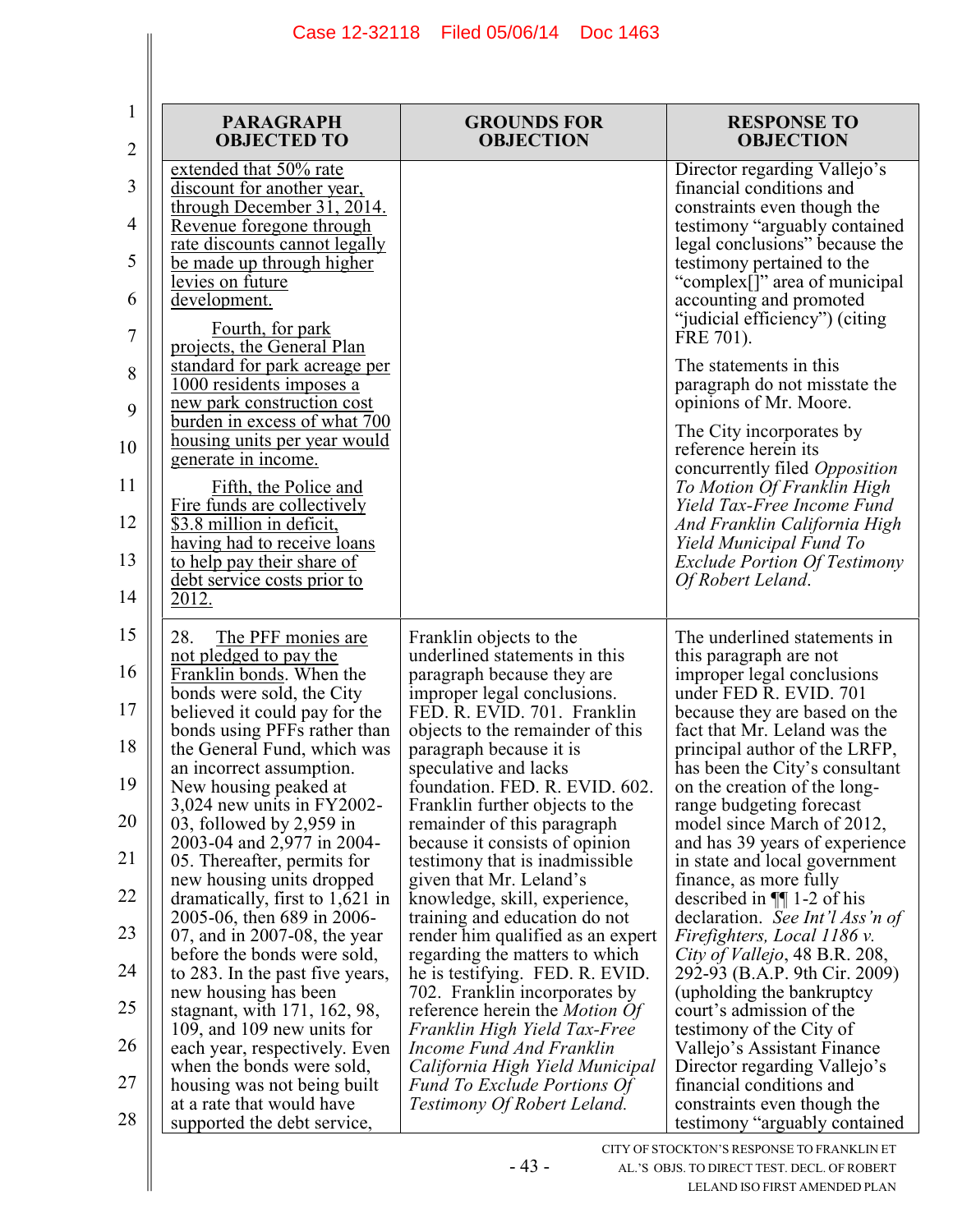| 1<br>$\overline{2}$ | <b>PARAGRAPH</b><br><b>OBJECTED TO</b>                                                          | <b>GROUNDS FOR</b><br><b>OBJECTION</b> | <b>RESPONSE TO</b><br><b>OBJECTION</b>                                                               |
|---------------------|-------------------------------------------------------------------------------------------------|----------------------------------------|------------------------------------------------------------------------------------------------------|
| 3                   | especially when all the<br>competing demands for<br>these limited funds are taken               |                                        | legal conclusions" because the<br>testimony pertained to the<br>"complex[]" area of municipal        |
| 4<br>5              | into account. Moore states<br>"the City already is                                              |                                        | accounting and promoted<br>"judicial efficiency") (citing                                            |
|                     | experiencing a real estate<br>recovery." To the contrary,                                       |                                        | FRE 701).<br>The remainder of this                                                                   |
| 6<br>7              | no recovery is happening yet<br>in terms of new construction,<br>and just when that recovery    |                                        | paragraph is neither<br>speculative nor lacks                                                        |
| 8                   | will occur is still in question.<br>The City has issued only 64                                 |                                        | foundation under FED. R.<br>EVID. 602 because they are<br>based on the fact that                     |
| 9                   | building permits for new<br>housing in the first 9 months                                       |                                        | Mr. Leland was the principal<br>author of the LRFP, has been                                         |
| 10                  | of the current FY2013-14.<br>Since the creation of the<br>housing absorption study by           |                                        | the City's consultant on the<br>creation of the long-range                                           |
| 11                  | consultant EPS in June 2013,<br>the City's estimate of homes                                    |                                        | budgeting forecast model since<br>March of 2012, and has 39<br>years of experience in state          |
| 12<br>13            | to be issued building permits<br>from $FY2012-13$ through<br>FY2016-17 has dropped              |                                        | and local government finance,<br>as more fully described in                                          |
| 14                  | $63\%$ to 1,850, from the<br>original EPS estimate of                                           |                                        | $\P$ [1-2 of his declaration. To<br>the extent necessary, the City<br>will make an offer of proof at |
| 15                  | 4,668. As a result of all of<br>these factors, the millions of<br>dollars of PFFs that Franklin |                                        | trial.<br>The remainder of this                                                                      |
| 16                  | argues are available to pay<br>their bonds simply do not                                        |                                        | paragraph is not expert<br>testimony under FED. R.                                                   |
| 17<br>18            | exist.                                                                                          |                                        | EVID. 702. To the extent<br>Mr. Leland's testimony falls                                             |
| 19                  |                                                                                                 |                                        | under FED. R. EVID. 702, he<br>is qualified to offer such                                            |
| 20                  |                                                                                                 |                                        | testimony because he was the<br>principal author of the LRFP,<br>has been the City's consultant      |
| 21                  |                                                                                                 |                                        | on the creation of the long-<br>range budgeting forecast                                             |
| 22                  |                                                                                                 |                                        | model since March of 2012,<br>and has 39 years of experience                                         |
| 23                  |                                                                                                 |                                        | in state and local government<br>finance as more fully                                               |
| 24                  |                                                                                                 |                                        | described in $\P$ 1-2 of his<br>declaration. To the extent                                           |
| 25                  |                                                                                                 |                                        | necessary, the City will make<br>an offer of proof at trial.                                         |
| 26                  |                                                                                                 |                                        | The City incorporates by<br>reference herein its                                                     |
| 27                  |                                                                                                 |                                        | concurrently filed Opposition<br>To Motion Of Franklin High                                          |
| 28                  |                                                                                                 |                                        | Yield Tax-Free Income Fund                                                                           |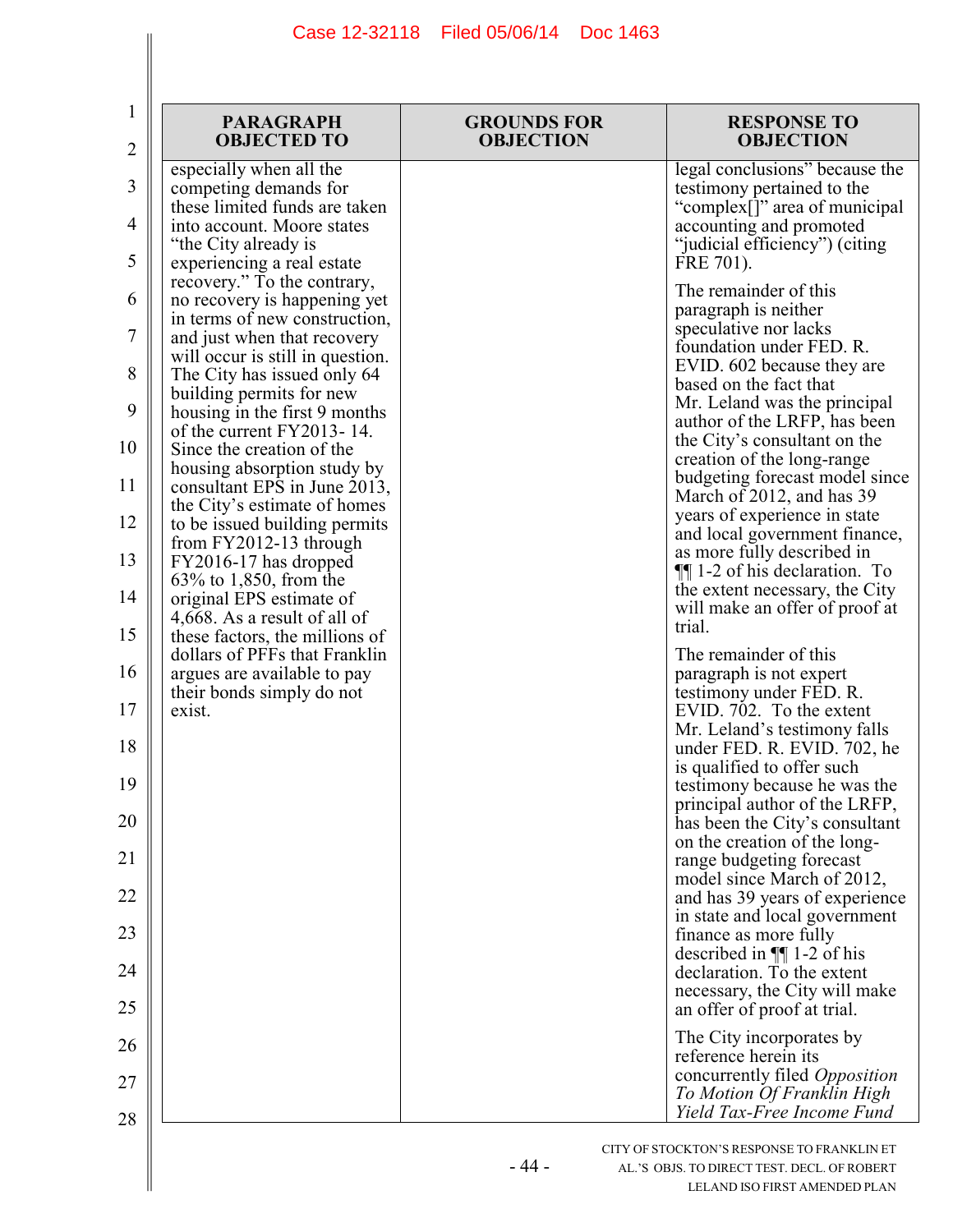| 2                                                                                                                                       | <b>PARAGRAPH</b><br><b>OBJECTED TO</b>                                                                                                                                                                                                                                                                                                                                                                                                                                                                                                                                                                                                                                                                                                                                                                                                                                                                                                                                                                                                                                                                                                                                                                                                                                                                            | <b>GROUNDS FOR</b><br><b>OBJECTION</b>                                                                                                                                                                                                                                                                                                                                                                                                                                                                                                                                                                                                                                                                                                                                                                                                                                       | <b>RESPONSE TO</b><br><b>OBJECTION</b>                                                                                                                                                                                                                                                                                                                                                                                                                                                                                                                                                                                                                                                                                                                                                                                                                                                                                                                                                                                                                                                                                                                                                                                                                                                                                                                                                                                 |
|-----------------------------------------------------------------------------------------------------------------------------------------|-------------------------------------------------------------------------------------------------------------------------------------------------------------------------------------------------------------------------------------------------------------------------------------------------------------------------------------------------------------------------------------------------------------------------------------------------------------------------------------------------------------------------------------------------------------------------------------------------------------------------------------------------------------------------------------------------------------------------------------------------------------------------------------------------------------------------------------------------------------------------------------------------------------------------------------------------------------------------------------------------------------------------------------------------------------------------------------------------------------------------------------------------------------------------------------------------------------------------------------------------------------------------------------------------------------------|------------------------------------------------------------------------------------------------------------------------------------------------------------------------------------------------------------------------------------------------------------------------------------------------------------------------------------------------------------------------------------------------------------------------------------------------------------------------------------------------------------------------------------------------------------------------------------------------------------------------------------------------------------------------------------------------------------------------------------------------------------------------------------------------------------------------------------------------------------------------------|------------------------------------------------------------------------------------------------------------------------------------------------------------------------------------------------------------------------------------------------------------------------------------------------------------------------------------------------------------------------------------------------------------------------------------------------------------------------------------------------------------------------------------------------------------------------------------------------------------------------------------------------------------------------------------------------------------------------------------------------------------------------------------------------------------------------------------------------------------------------------------------------------------------------------------------------------------------------------------------------------------------------------------------------------------------------------------------------------------------------------------------------------------------------------------------------------------------------------------------------------------------------------------------------------------------------------------------------------------------------------------------------------------------------|
| 3<br>4                                                                                                                                  |                                                                                                                                                                                                                                                                                                                                                                                                                                                                                                                                                                                                                                                                                                                                                                                                                                                                                                                                                                                                                                                                                                                                                                                                                                                                                                                   |                                                                                                                                                                                                                                                                                                                                                                                                                                                                                                                                                                                                                                                                                                                                                                                                                                                                              | And Franklin California High<br>Yield Municipal Fund To<br><b>Exclude Portion Of Testimony</b><br>Of Robert Leland.                                                                                                                                                                                                                                                                                                                                                                                                                                                                                                                                                                                                                                                                                                                                                                                                                                                                                                                                                                                                                                                                                                                                                                                                                                                                                                    |
| 5<br>6<br>7<br>8<br>9<br>10<br>11<br>12<br>13<br>14<br>15<br>16<br>17<br>18<br>19<br>20<br>21<br>22<br>23<br>24<br>25<br>26<br>27<br>28 | 29.<br>The City has<br>undertaken significant<br>revenue and cost initiatives:<br>Revenue<br>a.<br><i>Increases:</i> The City has been<br>criticized for not adopting<br>more revenue increases. The<br>Direct Testimony<br>Declaration of Robert Deis<br>("Deis DTD") addresses the<br>revenue measures considered<br>by the City, the polling it<br>undertook to determine what<br>could feasibly be passed by<br>the voters (who must<br>approve any tax increase),<br>the need to accompany a tax<br>increase with improved<br>services, the low regard<br>among voters for a tax<br>increase to pay obligations to<br>creditors (whether<br>employees, retirees or<br>debtholders), and the narrow<br>margin by which the $0.75\%$<br>local sales tax was approved<br>in the form of Measure A in<br>November 2013. The Deis<br>DTD cites the history of<br>utility user tax rate<br>reductions and the adoption<br>of Measure U, which<br>expanded the tax base but<br>limited the rate to $6\%$ , down<br>from $8\%$ in 2004. Polling<br>indicated that a measure<br>imposing both a UUT<br>increase and a sales tax<br>increase would not have<br>passed.<br>Cost Efficiencies:<br>b.<br>The Moore Report criticizes<br>the City for "assuming a<br>total of just \$3.0 million in<br>one-time efficiency | Franklin objects to the<br>statements in this paragraph<br>because the FM3 report is the<br>best evidence of polling data.<br>FED. R. EVID. 1002. Franklin<br>further objects to the underlined<br>statements in this paragraph<br>because they consist of opinion<br>testimony that is inadmissible<br>given that Mr. Leland's<br>knowledge, skill, experience,<br>training and education do not<br>render him qualified as an expert<br>regarding the matters to which<br>he is testifying. FED. R. EVID.<br>702. Franklin further objects to<br>the statements in this paragraph<br>because they misstate the<br>opinions of Mr. Moore.<br>Franklin incorporates by<br>reference herein the <i>Motion Of</i><br>Franklin High Yield Tax-Free<br>Income Fund And Franklin<br>California High Yield Municipal<br>Fund To Exclude Portions Of<br>Testimony Of Robert Leland. | The statements in this<br>paragraph do not violate FED.<br>R. EVID. 1002 because they<br>are not secondary evidence<br>being offered to prove the<br>content of a writing. See<br>United States v. Mayans, 17<br>F.3d 1174, 1184-85 (9th Cir.<br>1994) (holding that the trial<br>court erred in sustaining best<br>evidence objections to<br>questions regarding witnesses'<br>understanding of the terms of a<br>written plea agreement). Even<br>if they were, the City has<br>produced to Franklin all of the<br>documents on which<br>Mr. Leland's testimony is<br>based, and Franklin has not<br>raised a genuine issue as to the<br>authenticity of any of these<br>documents.<br>The underlined statements in<br>this paragraph are not expert<br>testimony under FED. R.<br>EVID. 702. To the extent<br>Mr. Leland's testimony falls<br>under FED. R. EVID. 702, he<br>is qualified to offer such<br>testimony because he was the<br>principal author of the LRFP,<br>has been the City's consultant<br>on the creation of the long-<br>range budgeting forecast<br>model since March of 2012,<br>and has 39 years of experience<br>in state and local government<br>finance as more fully<br>described in $\P$ 1-2 of his<br>declaration. To the extent<br>necessary, the City will make<br>an offer of proof at trial.<br>The statements in this<br>paragraph do not misstate the<br>opinions of Mr. Moore. |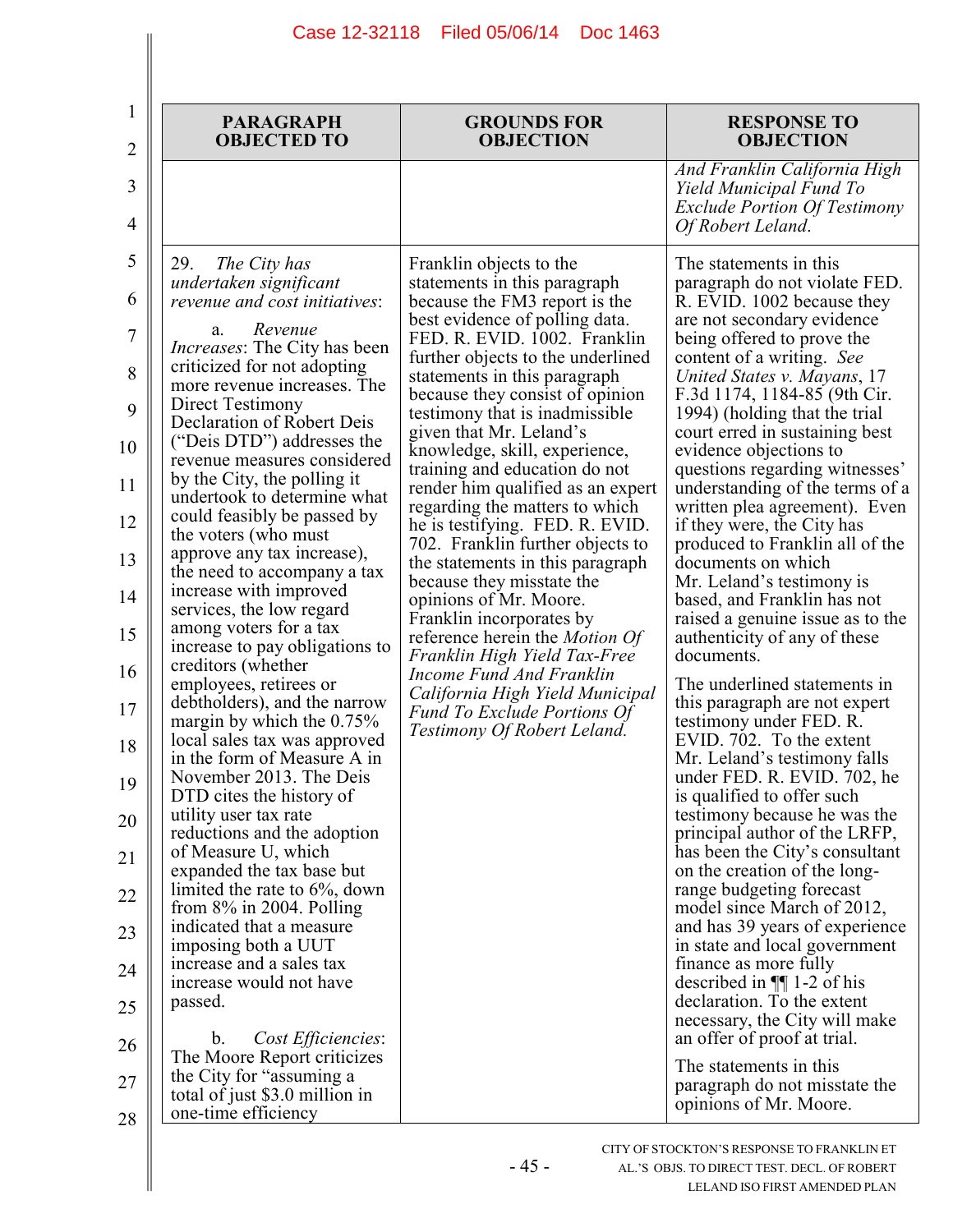| $\mathbf{1}$<br>2 | <b>PARAGRAPH</b><br><b>OBJECTED TO</b>                                                    | <b>GROUNDS FOR</b><br><b>OBJECTION</b> | <b>RESPONSE TO</b><br><b>OBJECTION</b>                                              |
|-------------------|-------------------------------------------------------------------------------------------|----------------------------------------|-------------------------------------------------------------------------------------|
| 3                 | enhancements over the entire<br>forecast period". The Moore                               |                                        | The City incorporates by<br>reference herein its                                    |
| 4                 | Report misunderstands the<br>way the efficiency savings                                   |                                        | concurrently filed Opposition<br>To Motion Of Franklin High                         |
| 5                 | works in the forecast. The<br>City has embarked on a                                      |                                        | Yield Tax-Free Income Fund<br>And Franklin California High                          |
| 6                 | process of identifying<br>potential cost efficiencies or<br>improved cost recoveries,     |                                        | Yield Municipal Fund To<br><b>Exclude Portion Of Testimony</b><br>Of Robert Leland. |
| 7                 | which are ways to reduce net<br>costs without having to also                              |                                        |                                                                                     |
| 8                 | <u>reduce service levels to the</u><br><u>public. Some of these</u>                       |                                        |                                                                                     |
| 9                 | savings may be short-term in<br><u>nature, and some may be</u>                            |                                        |                                                                                     |
| 10                | <u>ongoing, but collectively the</u><br>forecast assumes they will                        |                                        |                                                                                     |
| 11<br>12          | average a total \$3 million in<br>savings annually from what<br><u>baseline</u> operating |                                        |                                                                                     |
| 13                | expenditures would<br>otherwise be. Each year the                                         |                                        |                                                                                     |
| 14                | savings is <i>not</i> realized, the<br>ending fund balance would                          |                                        |                                                                                     |
| 15                | be reduced by \$3 million, so<br><u>it behooves the City to</u>                           |                                        |                                                                                     |
| 16                | identify and implement<br>appropriate savings                                             |                                        |                                                                                     |
| 17                | measures, and if any savings<br>action comes to an end, to<br>find another measure to     |                                        |                                                                                     |
| 18                | replace it. At another point<br>the Moore Report criticizes                               |                                        |                                                                                     |
| 19                | the "one-time" savings for<br>not growing in value over                                   |                                        |                                                                                     |
| 20                | time; such growth was not<br><u>assumed because it is not</u>                             |                                        |                                                                                     |
| 21<br>22          | envisioned that this will be a<br>single action that if left                              |                                        |                                                                                     |
| 23                | implemented would grow in<br>value by the inflation rate<br>over time, but rather a       |                                        |                                                                                     |
| 24                | combination of items that<br>might be worth over \$3                                      |                                        |                                                                                     |
| 25                | million in some years, and<br>under \$3 million in others,                                |                                        |                                                                                     |
| 26                | <u>but would average to \$3</u><br>million in <i>annual</i> savings                       |                                        |                                                                                     |
| 27                | over time.                                                                                |                                        |                                                                                     |
| 28                | <b>Support for</b><br>$\mathbf{c}$ .<br><b>Entertainment Venues:</b>                      |                                        |                                                                                     |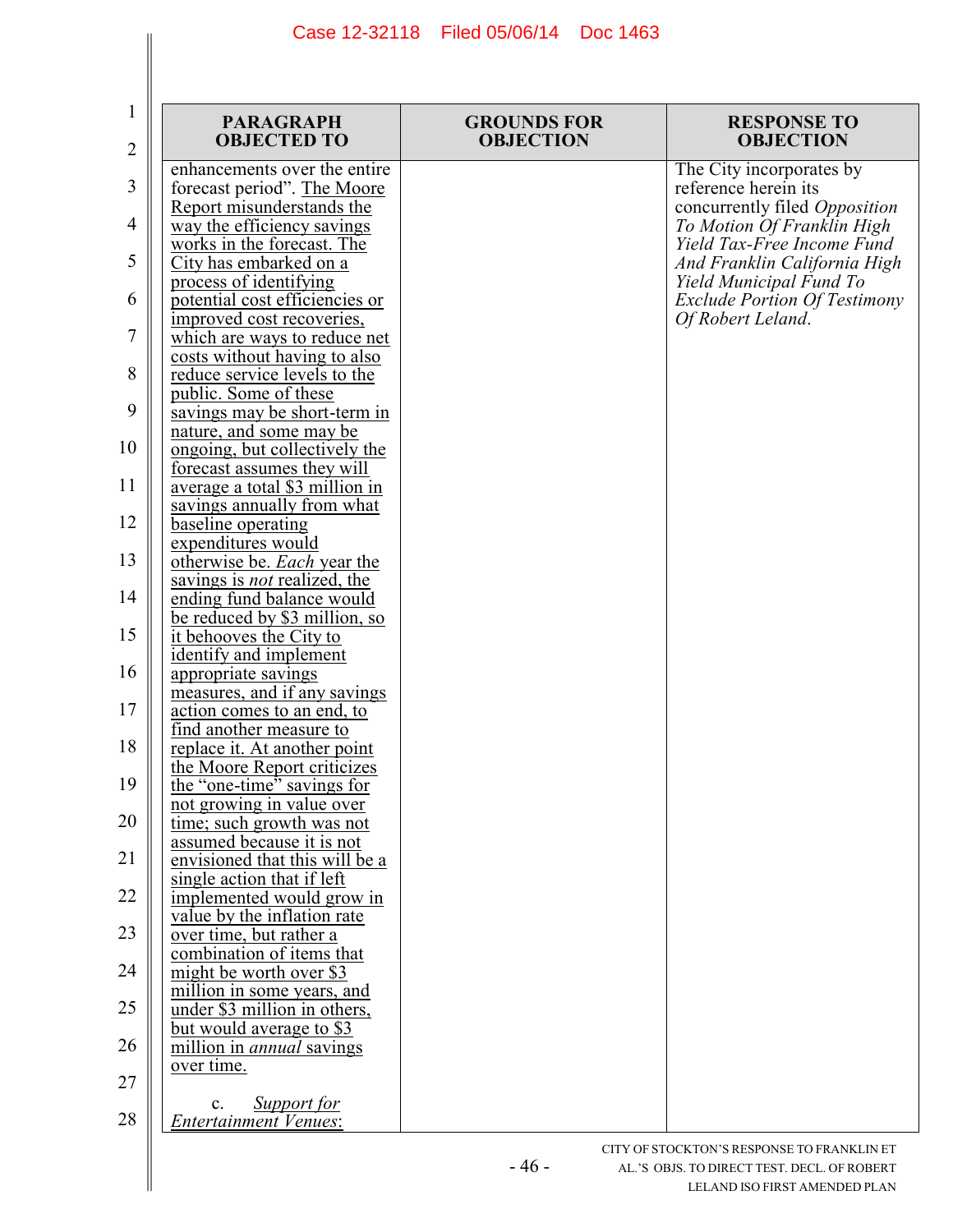| 1<br>2   | <b>PARAGRAPH</b><br><b>OBJECTED TO</b>                                                | <b>GROUNDS FOR</b><br><b>OBJECTION</b> | <b>RESPONSE TO</b><br><b>OBJECTION</b> |
|----------|---------------------------------------------------------------------------------------|----------------------------------------|----------------------------------------|
| 3        | While the Moore Report<br>claims it is not "dictating to                              |                                        |                                        |
| 4        | the City how to conduct its<br>affairs," it goes on to state                          |                                        |                                        |
| 5        | that General Fund support of<br>the entertainment venues "is                          |                                        |                                        |
| 6        | particularly difficult to<br>justify" and if ended, could                             |                                        |                                        |
| 7        | be used to pay Franklin.<br>These operating and                                       |                                        |                                        |
| 8        | administration subsidies to<br>the Stockton Arena, Bob<br>Hope Theater, Oak Park Ice  |                                        |                                        |
| 9        | Area, and Ballpark total \$2.7<br>million annually. These                             |                                        |                                        |
| 10       | facilities are important to the<br>economic vitality and quality                      |                                        |                                        |
| 11       | of life for residents. There<br>cannot be a long-term                                 |                                        |                                        |
| 12       | recovery if the community<br>does not offer some                                      |                                        |                                        |
| 13       | amenities to its residents.<br>Even if public safety is the                           |                                        |                                        |
| 14       | top priority, that cannot be<br>all that a city has to offer its                      |                                        |                                        |
| 15<br>16 | residents; there has to be a<br>balance in services offered<br>for long-term economic |                                        |                                        |
| 17       | development efforts to<br>succeed. One of the areas in                                |                                        |                                        |
| 18       | which restructuring savings<br>is being sought is to bring                            |                                        |                                        |
| 19       | the support of the minor<br>league ice hockey and                                     |                                        |                                        |
| 20       | baseball teams more into line<br>with industry standards,                             |                                        |                                        |
| 21       | which is expected to reduce<br>$\frac{\cosh y \sin 357,000}{\sinh y}$                 |                                        |                                        |
| 22       | and this is incorporated into<br>the budget forecast.                                 |                                        |                                        |
| 23       | Golf Course<br>d.<br>Subsidy: The Moore Report                                        |                                        |                                        |
| 24       | questions inclusion of the<br>$$450,000$ subsidy to golf                              |                                        |                                        |
| 25       | course operations on an<br>ongoing basis: "Given that                                 |                                        |                                        |
| 26       | the City proposes to<br>relinquish possession of the                                  |                                        |                                        |
| 27       | golf courses under the Plan,<br>there will be no future                               |                                        |                                        |
| 28       | subsidy and those funds also                                                          |                                        |                                        |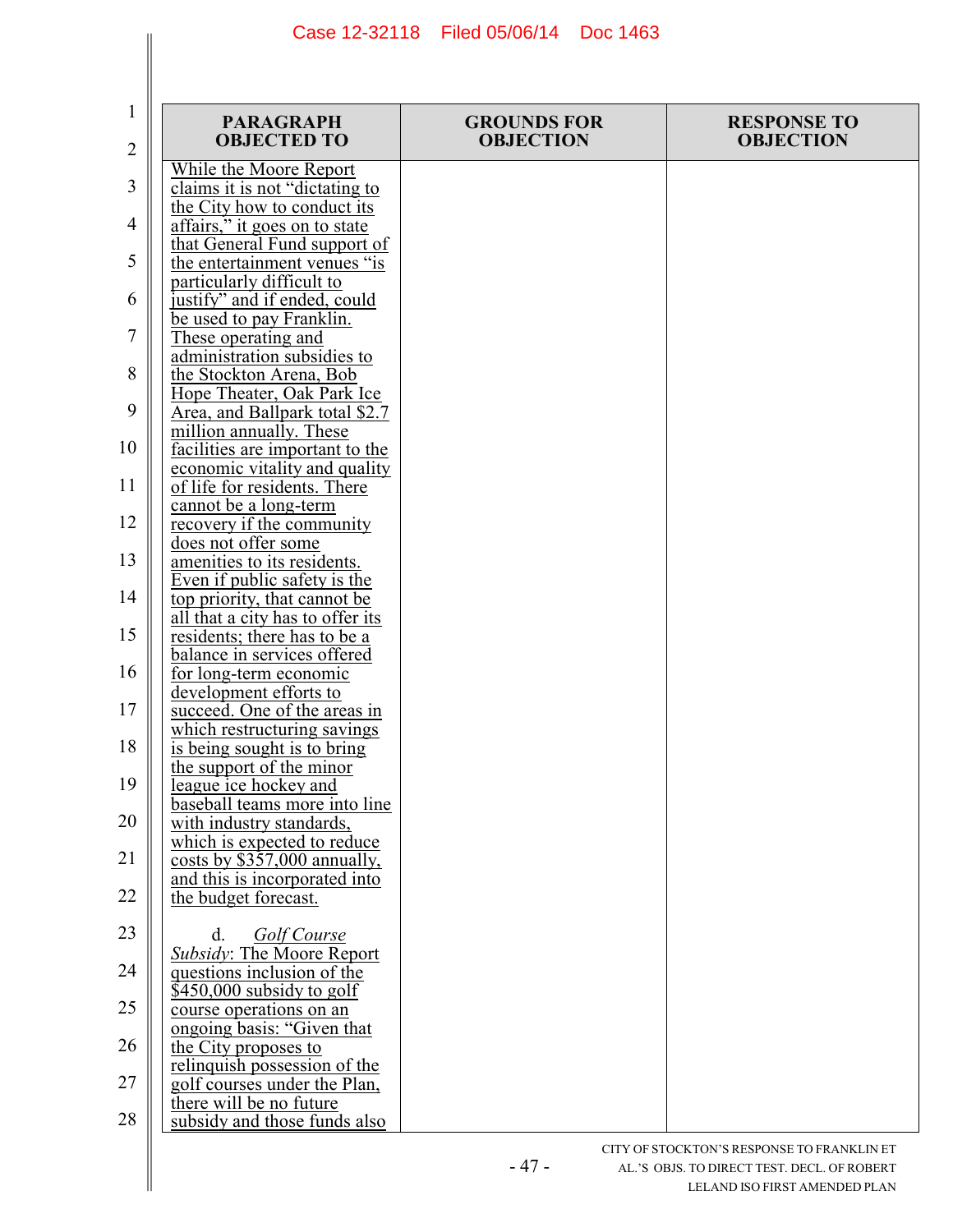| 1<br>2 | <b>PARAGRAPH</b><br><b>OBJECTED TO</b>                         | <b>GROUNDS FOR</b><br><b>OBJECTION</b> | <b>RESPONSE TO</b><br><b>OBJECTION</b>      |
|--------|----------------------------------------------------------------|----------------------------------------|---------------------------------------------|
|        | could be used to pay the                                       |                                        |                                             |
| 3      | City's obligation." As Moore<br>points out, the subsidy totals |                                        |                                             |
| 4      | $$21.2$ million over the life of                               |                                        |                                             |
| 5      | the LRFP. This is the                                          |                                        |                                             |
|        | amount of loss that Franklin<br>would incur over that period   |                                        |                                             |
| 6      | if it chose to assume                                          |                                        |                                             |
| 7      | operation of the golf courses.<br>The courses are already run  |                                        |                                             |
|        | by an experienced private                                      |                                        |                                             |
| 8      | operator (KemperSports), so                                    |                                        |                                             |
| 9      | the likelihood of further<br>efficiencies is low, and given    |                                        |                                             |
|        | competition from other                                         |                                        |                                             |
| 10     | courses in the region, the                                     |                                        |                                             |
| 11     | courses would likely lose<br>significant rounds played if a    |                                        |                                             |
|        | major greens fee increase                                      |                                        |                                             |
| 12     | were imposed to try to close                                   |                                        |                                             |
| 13     | the gap, so the operating loss<br>should be a very real        |                                        |                                             |
|        | concern to Franklin.                                           |                                        |                                             |
| 14     | Furthermore, as reported by<br>the New York Times on           |                                        |                                             |
| 15     | April 19, according to the                                     |                                        |                                             |
|        | National Golf Foundation,                                      |                                        |                                             |
| 16     | golf has lost five million<br>golfers over the past decade.    |                                        |                                             |
| 17     | and $20\%$ of the existing 25                                  |                                        |                                             |
| 18     | million golfers are "apt to<br>quit over the next five         |                                        |                                             |
|        | years." A true and correct                                     |                                        |                                             |
| 19     | copy of this article is                                        |                                        |                                             |
| 20     | attached hereto as<br>Exhibit R. The LRFP took                 |                                        |                                             |
|        | the prudent approach of                                        |                                        |                                             |
| 21     | including the operating<br>subsidy, on the assumption          |                                        |                                             |
| 22     | that no party outside of the                                   |                                        |                                             |
|        | City would be willing to                                       |                                        |                                             |
| 23     | operate money-losing golf<br>courses. The trade-off for the    |                                        |                                             |
| 24     | City is that the courses offer                                 |                                        |                                             |
| 25     | a recreational amenity to its<br>citizens, and it recognizes   |                                        |                                             |
|        | that few public recreational                                   |                                        |                                             |
| 26     | facilities of any sort pay                                     |                                        |                                             |
| 27     |                                                                |                                        |                                             |
| 28     | Treatment of Retirees:<br>30.                                  | Franklin objects to the                | The statements in this                      |
|        |                                                                |                                        | CITY OF STOCKTON'S RESPONSE TO FRANKLIN ET  |
|        |                                                                | $-48-$                                 | AL.'S OBJS. TO DIRECT TEST. DECL. OF ROBERT |
|        | their own way.                                                 |                                        | LELAND ISO FIRST AMENDED PLAN               |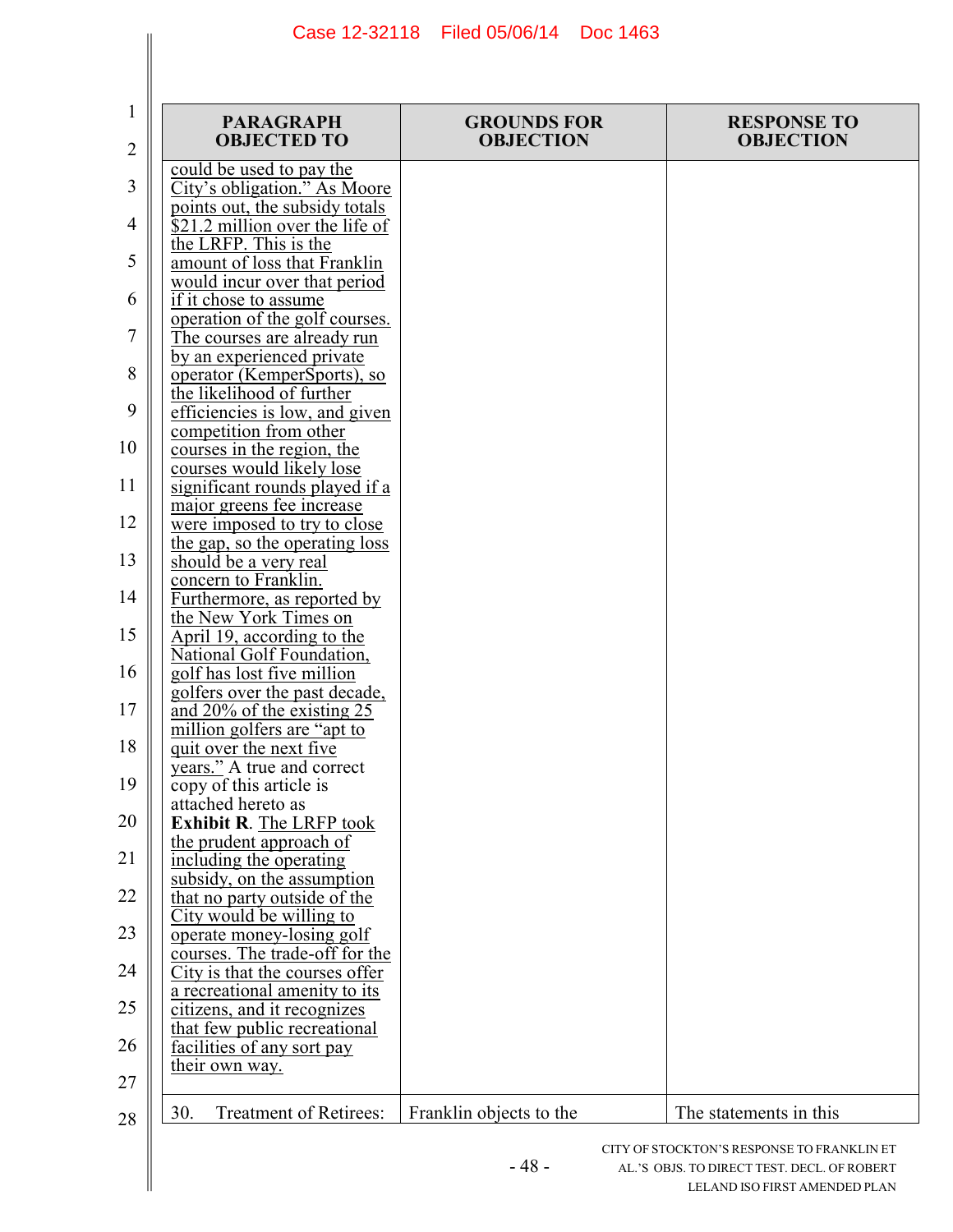| 1<br>2   | <b>PARAGRAPH</b><br><b>OBJECTED TO</b>                                                    | <b>GROUNDS FOR</b><br><b>OBJECTION</b>                                                               | <b>RESPONSE TO</b><br><b>OBJECTION</b>                                                    |
|----------|-------------------------------------------------------------------------------------------|------------------------------------------------------------------------------------------------------|-------------------------------------------------------------------------------------------|
| 3        | The Moore Report on page<br>17 cites the \$416.7 million                                  | statements in this paragraph<br>because they misstate the                                            | paragraph do not misstate the<br>opinions of Mr. Moore.                                   |
| 4        | unfunded actuarial accrued<br>liability (UAAL) for the<br>City's retiree health benefits  | opinions of Mr. Moore.<br>Franklin further objects to the<br>underlined statements in this           | The underlined statements in<br>this paragraph are not expert                             |
| 5        | as of June 30, 2011<br>determined by Segal, and                                           | paragraph because they consist<br>of opinion testimony that is                                       | testimony under FED. R.<br>EVID. 702. To the extent<br>Mr. Leland's testimony falls       |
| 6        | then compares it to "an<br>unfunded liability with a                                      | inadmissible given that Mr.<br>Leland's knowledge, skill,                                            | under FED. R. EVID. 702, he<br>is qualified to offer such                                 |
| 7<br>8   | present value of \$258.4<br>million for the Safety Plan<br>and \$153.4 million for the    | experience, training and<br>education do not render him<br>qualified as an expert regarding          | testimony because he was the<br>principal author of the LRFP,                             |
| 9        | Miscellaneous Plan", a total<br>of \$411.8 million for the                                | the matters to which he is<br>testifying. FED. R. EVID. 702.                                         | has been the City's consultant<br>on the creation of the long-                            |
| 10       | City's pension benefits as of<br>June 30, 2012. This is an                                | Franklin incorporates by<br>reference herein the <i>Motion Of</i>                                    | range budgeting forecast<br>model since March of 2012,<br>and has 39 years of experience  |
| 11       | inconsistent, apples-and-<br>oranges comparison in two                                    | Franklin High Yield Tax-Free<br>Income Fund And Franklin                                             | in state and local government<br>finance as more fully                                    |
| 12       | respects. First, the numbers<br>are from different time<br>periods: the retiree health    | California High Yield Municipal<br><b>Fund To Exclude Portions Of</b><br>Testimony Of Robert Leland. | described in $\P$ 1-2 of his<br>declaration. To the extent                                |
| 13       | liability was valued at June<br>$30, 2011$ , and the pension                              |                                                                                                      | necessary, the City will make<br>an offer of proof at trial.                              |
| 14<br>15 | <u>liability a year later, at June</u><br><u>30, 2012. Second, retire</u>                 |                                                                                                      | The City incorporates by<br>reference herein its                                          |
| 16       | health was valued using the<br>unfunded actuarial accrued<br>liability calculation, while |                                                                                                      | concurrently filed Opposition<br>To Motion Of Franklin High<br>Yield Tax-Free Income Fund |
| 17       | the CalPERS figures Moore<br>cites are for a market value                                 |                                                                                                      | And Franklin California High<br>Yield Municipal Fund To                                   |
| 18       | calculation. In the same page<br>of the CalPERS report, three                             |                                                                                                      | <b>Exclude Portion Of Testimony</b><br>Of Robert Leland.                                  |
| 19       | lines earlier, is the correct<br><u>comparable figure, the</u><br>"Unfunded Accrued       |                                                                                                      |                                                                                           |
| 20       | Liability (AVA) Basis"<br>(AVA stands for Actuarial                                       |                                                                                                      |                                                                                           |
| 21<br>22 | Value of Assets); using these<br>numbers for June 30, 2012                                |                                                                                                      |                                                                                           |
| 23       | the Safety Plan is \$144.3<br>million and the<br>Miscellaneous Plan is \$62.3             |                                                                                                      |                                                                                           |
| 24       | million, for a total of \$206.6<br>million. However, for a                                |                                                                                                      |                                                                                           |
| 25       | comparison to the same June<br>30, 2011 valuation date as                                 |                                                                                                      |                                                                                           |
| 26       | Moore cites for the retiree<br>health, the comparable<br>unfunded actuarial accrued       |                                                                                                      |                                                                                           |
| 27       | liability for pension benefits<br>is $$117.0$ million for Safety                          |                                                                                                      |                                                                                           |
| 28       | and \$54.9 million for                                                                    |                                                                                                      |                                                                                           |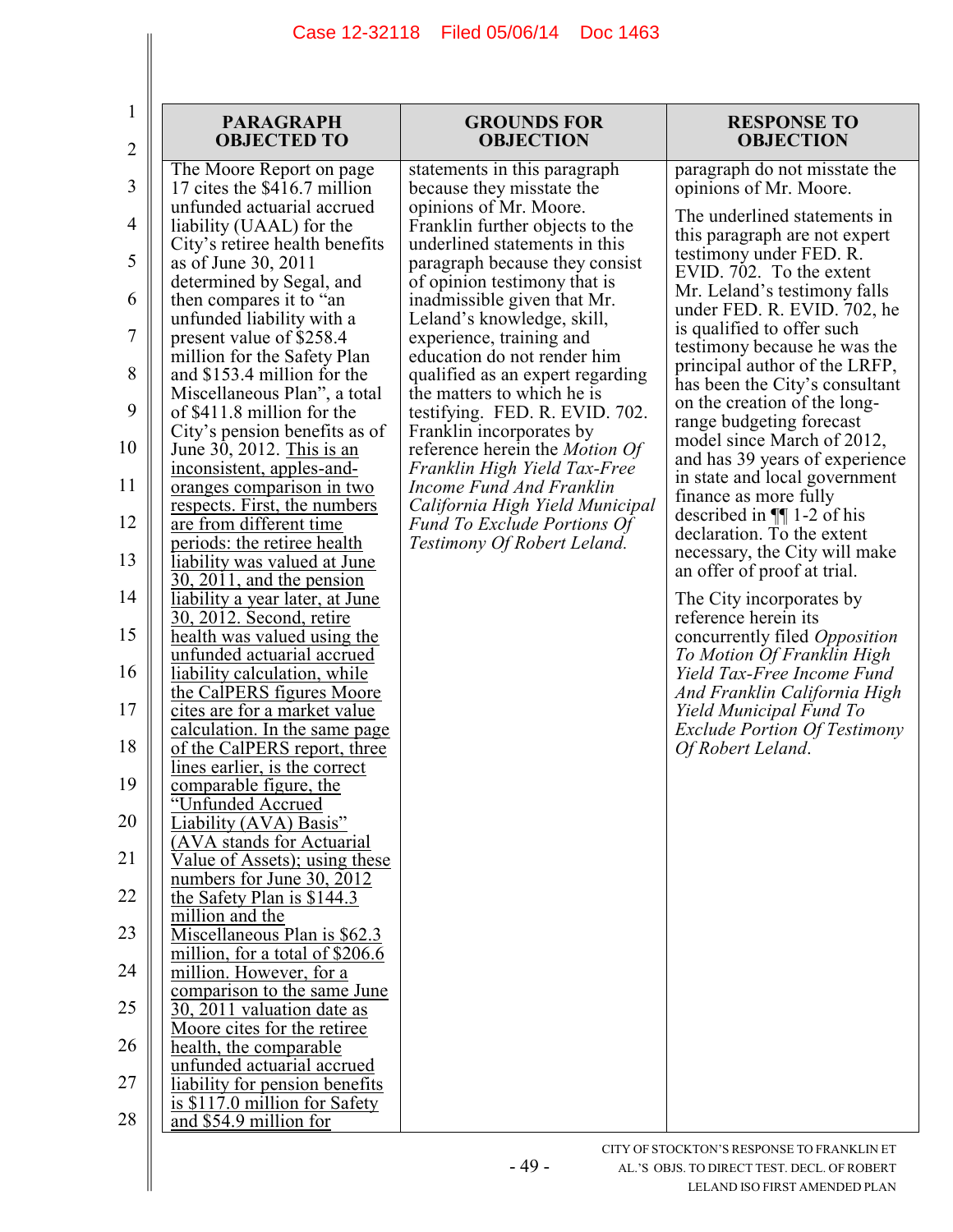| 1<br>2   | <b>PARAGRAPH</b><br><b>OBJECTED TO</b>                                                                                             | <b>GROUNDS FOR</b><br><b>OBJECTION</b>                                                                   | <b>RESPONSE TO</b><br><b>OBJECTION</b>                                                   |
|----------|------------------------------------------------------------------------------------------------------------------------------------|----------------------------------------------------------------------------------------------------------|------------------------------------------------------------------------------------------|
| 3        | Miscellaneous, for a total of<br>\$171.9 million.                                                                                  |                                                                                                          |                                                                                          |
| 4        | 31.<br>The City disputes<br>Moore's methodology                                                                                    | Franklin objects to the<br>statements in this paragraph                                                  | The statements in this<br>paragraph are not expert                                       |
| 5        | regarding calculation of<br>retiree health claims.                                                                                 | because they consist of opinion<br>testimony that is inadmissible                                        | testimony under FED. R.<br>EVID. 702. To the extent                                      |
| 6        | However, using consistent<br>June 30, 2011, figures for                                                                            | given that Mr. Leland's<br>knowledge, skill, experience,                                                 | Mr. Leland's testimony falls<br>under FED. R. EVID. 702, he                              |
| 7        | unfunded actuarial accrued<br>liability in lieu of Moore's                                                                         | training and education do not<br>render him qualified as an expert                                       | is qualified to offer such<br>testimony because he was the                               |
| 8        | numbers, significantly                                                                                                             | regarding the matters to which                                                                           | principal author of the LRFP,                                                            |
| 9        | changes the overall recovery<br>rate cited by Moore,                                                                               | he is testifying. FED. R. EVID.<br>702. Franklin incorporates by                                         | has been the City's consultant<br>on the creation of the long-                           |
| 10       | reducing it from 53.4% to<br>$28.8\%$                                                                                              | reference herein the Motion Of<br>Franklin High Yield Tax-Free                                           | range budgeting forecast<br>model since March of 2012,                                   |
| 11       | fn9: Revised calculation as<br>follows:                                                                                            | <b>Income Fund And Franklin</b><br>California High Yield Municipal<br><b>Fund To Exclude Portions Of</b> | and has 39 years of experience<br>in state and local government<br>finance as more fully |
| 12       | (\$ in millions)<br>Pension Unfunded Liability                                                                                     | Testimony Of Robert Leland.                                                                              | described in $\P$ 1-2 of his<br>declaration. To the extent                               |
| 13       | Retiree % of PV of Projected<br>Benefits                                                                                           |                                                                                                          | necessary, the City will make                                                            |
| 14       | Retiree Share of Pension<br>Unfunded Liability<br>PV Retiree Health (Unfunded                                                      |                                                                                                          | an offer of proof at trial.<br>The City incorporates by                                  |
| 15       | Accrued Actuarial Liability)<br>Total Combined Claim (Moore<br>Methodology)                                                        |                                                                                                          | reference herein its<br>concurrently filed Opposition                                    |
| 16<br>17 | Retiree Share of Pension<br>Unfunded Liability<br>Retirees Settlement<br>Total                                                     |                                                                                                          | To Motion Of Franklin High<br>Yield Tax-Free Income Fund<br>And Franklin California High |
| 18       | % of Combined Claim (Moore<br>Methodology)                                                                                         |                                                                                                          | Yield Municipal Fund To<br><b>Exclude Portion Of Testimony</b>                           |
| 19       | <b>Moore Report</b><br><b>Safety</b><br>Misc<br><u>Total</u><br>(6/30/12)<br>\$258.4<br>\$153.4                                    |                                                                                                          | Of Robert Leland.                                                                        |
| 20       | market value)<br>71.3%<br>(unknown<br>68.4%                                                                                        |                                                                                                          |                                                                                          |
| 21       | source)<br>289.2<br>184.2<br>104.9<br>261.9                                                                                        |                                                                                                          |                                                                                          |
| 22       | (6/30/11)<br>551.1                                                                                                                 |                                                                                                          |                                                                                          |
| 23       | 289.2<br>5.1<br>294.3                                                                                                              |                                                                                                          |                                                                                          |
| 24       | 53.4                                                                                                                               |                                                                                                          |                                                                                          |
| 25       | <b>Using Comparable Figures</b><br>Misc<br>Total<br>Safety<br>\$117.0<br>\$54.9<br>(line $6$ , p.<br>11 of PERS 6/30/11 valuation) |                                                                                                          |                                                                                          |
| 26       | 58.2%<br>(line)<br>55.7%<br>1d/1e, p. 11 of PERS 6/30/11 valuation)                                                                |                                                                                                          |                                                                                          |
| 27       | 68.1<br>30.6<br>98.7<br>261.9                                                                                                      |                                                                                                          |                                                                                          |
| 28       | (6/30/11)<br>360.6<br>98.7                                                                                                         |                                                                                                          |                                                                                          |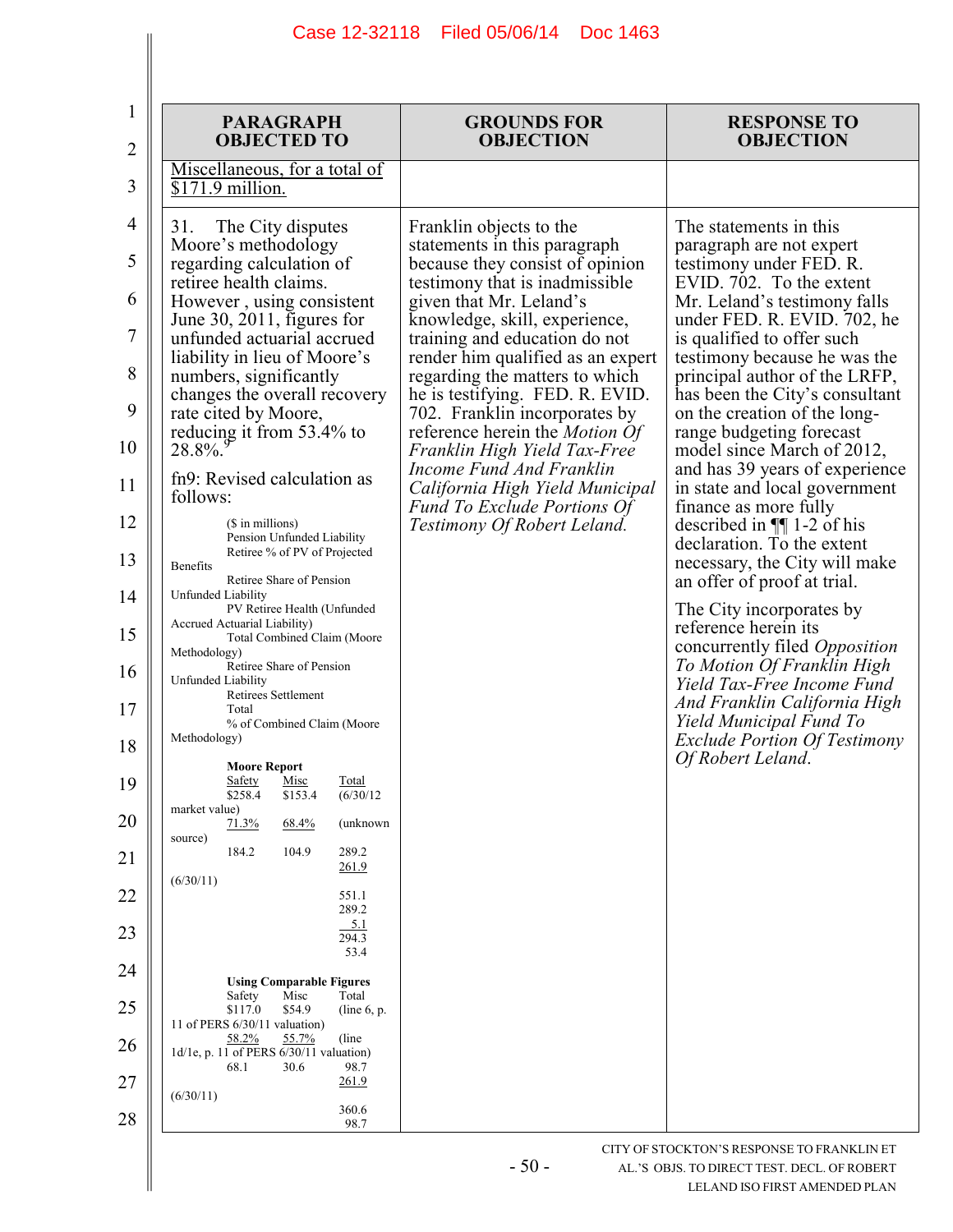| <b>OBJECTED TO</b>                                          | <b>GROUNDS FOR</b><br><b>OBJECTION</b>                                                                                                                                                                                                                                                                                                                | <b>RESPONSE TO</b><br><b>OBJECTION</b>                                                                                                                                                                                                                                                                                                                                       |
|-------------------------------------------------------------|-------------------------------------------------------------------------------------------------------------------------------------------------------------------------------------------------------------------------------------------------------------------------------------------------------------------------------------------------------|------------------------------------------------------------------------------------------------------------------------------------------------------------------------------------------------------------------------------------------------------------------------------------------------------------------------------------------------------------------------------|
| 5.1<br>103.8<br>28.8                                        |                                                                                                                                                                                                                                                                                                                                                       |                                                                                                                                                                                                                                                                                                                                                                              |
| Moore's analysis of<br>32.<br>CalPERS costs is simplistic   | Franklin objects to the<br>statements in this paragraph<br>because they misstate the                                                                                                                                                                                                                                                                  | The statements in this<br>paragraph do not misstate the<br>opinions of Mr. Moore.                                                                                                                                                                                                                                                                                            |
| demonstrates no<br>understanding of what is                 | opinions of Mr. Moore. Franklin<br>further objects to the statements                                                                                                                                                                                                                                                                                  | The statements in this<br>paragraph are not expert                                                                                                                                                                                                                                                                                                                           |
| changes (which apply across<br>the board statewide and are  | consist of opinion testimony that<br>is inadmissible given that Mr.                                                                                                                                                                                                                                                                                   | testimony under FED. R.<br>EVID. 702. To the extent<br>Mr. Leland's testimony falls                                                                                                                                                                                                                                                                                          |
| not unique to Stockton), and<br>does not recognize that the | Leland's knowledge, skill,<br>experience, training and                                                                                                                                                                                                                                                                                                | under FED. R. EVID. 702, he<br>is qualified to offer such                                                                                                                                                                                                                                                                                                                    |
| increases in excess of what                                 | qualified as an expert regarding<br>the matters to which he is                                                                                                                                                                                                                                                                                        | testimony because he was the<br>principal author of the LRFP,                                                                                                                                                                                                                                                                                                                |
| and that the City projects a<br>balanced budget over a 30-  | testifying. FED. R. EVID. 702.<br>Franklin incorporates by                                                                                                                                                                                                                                                                                            | has been the City's consultant<br>on the creation of the long-<br>range budgeting forecast                                                                                                                                                                                                                                                                                   |
| estimates that Moore                                        | Franklin High Yield Tax-Free                                                                                                                                                                                                                                                                                                                          | model since March of 2012,<br>and has 39 years of experience                                                                                                                                                                                                                                                                                                                 |
|                                                             | California High Yield Municipal<br><b>Fund To Exclude Portions Of</b>                                                                                                                                                                                                                                                                                 | in state and local government<br>finance as more fully<br>described in $\P$ 1-2 of his                                                                                                                                                                                                                                                                                       |
|                                                             |                                                                                                                                                                                                                                                                                                                                                       | declaration. To the extent<br>necessary, the City will make<br>an offer of proof at trial.                                                                                                                                                                                                                                                                                   |
|                                                             |                                                                                                                                                                                                                                                                                                                                                       | The City incorporates by<br>reference herein its                                                                                                                                                                                                                                                                                                                             |
|                                                             |                                                                                                                                                                                                                                                                                                                                                       | concurrently filed Opposition<br>To Motion Of Franklin High<br>Yield Tax-Free Income Fund                                                                                                                                                                                                                                                                                    |
|                                                             |                                                                                                                                                                                                                                                                                                                                                       | And Franklin California High<br>Yield Municipal Fund To<br><b>Exclude Portion Of Testimony</b><br>Of Robert Leland.                                                                                                                                                                                                                                                          |
|                                                             |                                                                                                                                                                                                                                                                                                                                                       | The statements in this                                                                                                                                                                                                                                                                                                                                                       |
| Comparison of Rates Among<br>Cities is Invalid: Moore       | statements in this paragraph<br>because they consist of opinion                                                                                                                                                                                                                                                                                       | paragraph are not expert<br>testimony under FED. R.                                                                                                                                                                                                                                                                                                                          |
| employer rates from a group                                 | given that Mr. Leland's                                                                                                                                                                                                                                                                                                                               | EVID. 702. To the extent<br>Mr. Leland's testimony falls                                                                                                                                                                                                                                                                                                                     |
| 200,000 to 500,000 to that of                               | training and education do not                                                                                                                                                                                                                                                                                                                         | under FED. R. EVID. 702, he<br>is qualified to offer such<br>testimony because he was the                                                                                                                                                                                                                                                                                    |
| that "the City's contribution<br>rates are well above peer  | regarding the matters to which<br>he is testifying. FED. R. EVID.                                                                                                                                                                                                                                                                                     | principal author of the LRFP,<br>has been the City's consultant                                                                                                                                                                                                                                                                                                              |
| cities and are projected to<br>grow rapidly." CalPERS       | 702. Franklin incorporates by<br>reference herein the <i>Motion Of</i>                                                                                                                                                                                                                                                                                | on the creation of the long-<br>range budgeting forecast                                                                                                                                                                                                                                                                                                                     |
| expected to grow rapidly,                                   | Income Fund And Franklin<br>California High Yield Municipal                                                                                                                                                                                                                                                                                           | model since March of 2012,<br>and has 39 years of experience<br>in state and local government                                                                                                                                                                                                                                                                                |
|                                                             | and wrong. The report<br>driving CalPERS rate<br>LRFP builds in pension rate<br>CalPERS currently projects<br>year period, using revenue<br>believes are "conservative."<br>33.<br>The Moore Report's<br>compares CalPERS<br>of cities with populations of<br>Stockton and pronounces<br>rates for nearly all cities are<br>due to the rate smoothing | in this paragraph because they<br>education do not render him<br>reference herein the Motion Of<br>Income Fund And Franklin<br>Testimony Of Robert Leland.<br>Franklin objects to the<br>testimony that is inadmissible.<br>knowledge, skill, experience,<br>render him qualified as an expert<br>Franklin High Yield Tax-Free<br>CITY OF STOCKTON'S RESPONSE TO FRANKLIN ET |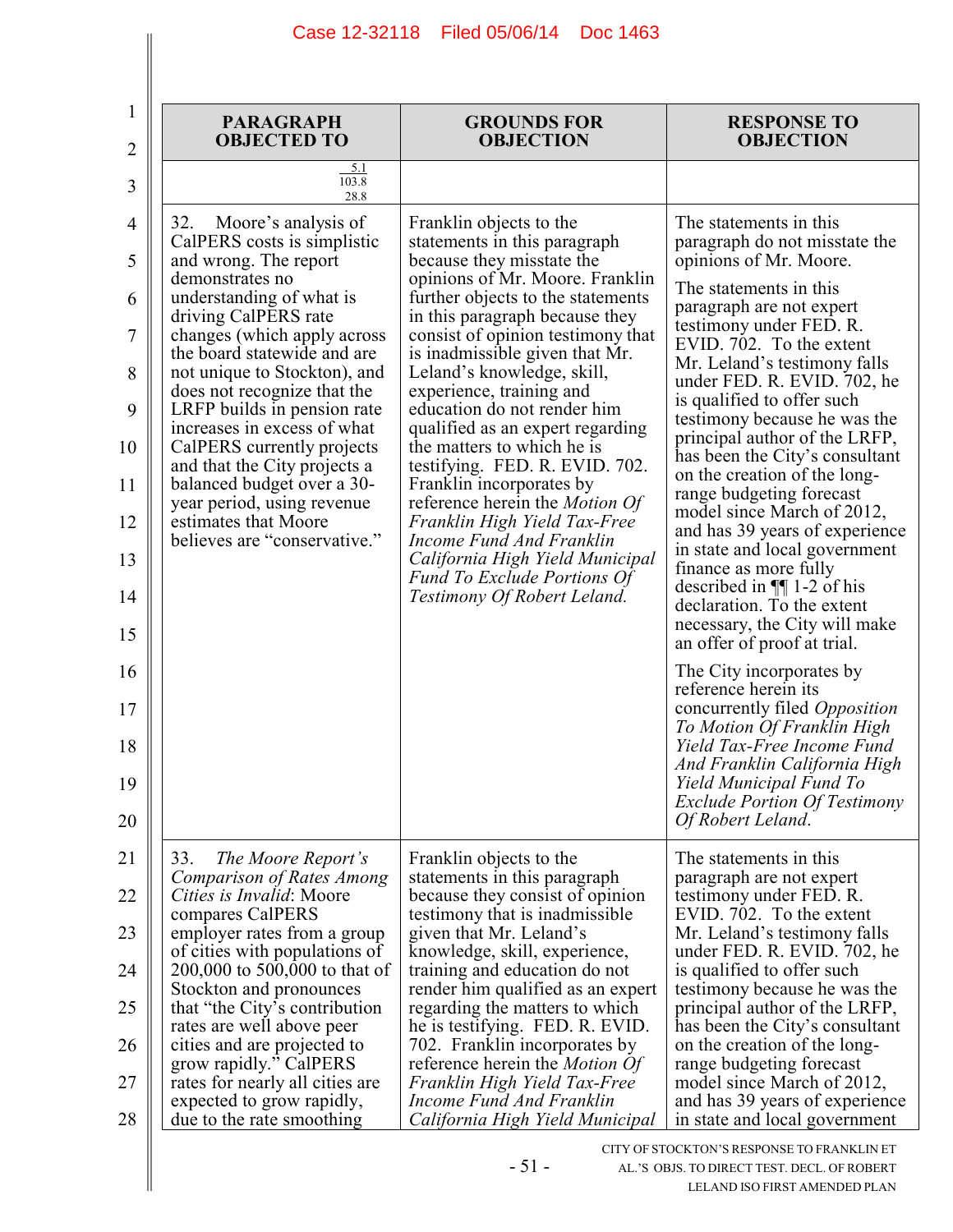| 1        | <b>PARAGRAPH</b><br><b>OBJECTED TO</b>                                                   | <b>GROUNDS FOR</b><br><b>OBJECTION</b>                            | <b>RESPONSE TO</b><br><b>OBJECTION</b>                                                   |
|----------|------------------------------------------------------------------------------------------|-------------------------------------------------------------------|------------------------------------------------------------------------------------------|
| 2        |                                                                                          |                                                                   |                                                                                          |
| 3        | and unfunded liability<br>amortization changes and<br>mortality improvement              | <b>Fund To Exclude Portions Of</b><br>Testimony Of Robert Leland. | finance as more fully<br>described in $\P$ 1-2 of his<br>declaration. To the extent      |
| 4        | changes discussed in<br>paragraph 18. Due to these                                       |                                                                   | necessary, the City will make<br>an offer of proof at trial.                             |
| 5        | changes in CalPERS rate-<br>setting policies, rates will go                              |                                                                   | The City incorporates by                                                                 |
| 6        | up in the near-term, then<br>level off and eventually drop                               |                                                                   | reference herein its<br>concurrently filed <i>Opposition</i>                             |
| 7        | as unfunded liabilities are.<br>paid off over fixed time                                 |                                                                   | To Motion Of Franklin High<br>Yield Tax-Free Income Fund<br>And Franklin California High |
| 8        | periods, rather than being<br>amortized over a rolling 30-                               |                                                                   | Yield Municipal Fund To<br><b>Exclude Portion Of Testimony</b>                           |
| 9        | year period. This is not<br>discussed by Moore. There                                    |                                                                   | Of Robert Leland.                                                                        |
| 10<br>11 | are also unique aspects to<br>each city, large or small, that<br>influence their CalPERS |                                                                   |                                                                                          |
| 12       | employer rates. Stockton's<br>employer rate for FY2014-                                  |                                                                   |                                                                                          |
| 13       | 15 is 41.385% of payroll, but<br>there are smaller cities than                           |                                                                   |                                                                                          |
| 14       | Stockton that have higher<br>rates, such as Placentia                                    |                                                                   |                                                                                          |
| 15       | (population $52,000$ ) which<br>has a safety rate of $50.865\%$ .                        |                                                                   |                                                                                          |
| 16       | Moore focuses on Safety<br>rates, but his own data shows                                 |                                                                   |                                                                                          |
| 17       | that Stockton's FY2014-15<br>Miscellaneous rate of<br>20.090% only ranks 8th out         |                                                                   |                                                                                          |
| 18       | of his 12 comparison cities,<br>below the median rate of                                 |                                                                   |                                                                                          |
| 19       | 22.125%. San Bernardino is<br>also bankrupt, but its Safety                              |                                                                   |                                                                                          |
| 20       | rate for FY2014-15 is only<br>31.455%, which is <i>below</i> the                         |                                                                   |                                                                                          |
| 21       | median Safety rate of<br>$34.035\%$ , so the correlation                                 |                                                                   |                                                                                          |
| 22       | between CalPERS rates and<br>city financial health is not                                |                                                                   |                                                                                          |
| 23       | clear. Moore's survey seems<br>to assume that employer                                   |                                                                   |                                                                                          |
| 24       | rates are the determining<br>factor in the magnitude of                                  |                                                                   |                                                                                          |
| 25<br>26 | city retirement costs. This is<br>simply not true, for the<br>following reasons:         |                                                                   |                                                                                          |
| 27       | First, if a city picks up                                                                |                                                                   |                                                                                          |
| 28       | all or a portion of the<br>employee rate, then this                                      |                                                                   |                                                                                          |

- 52 -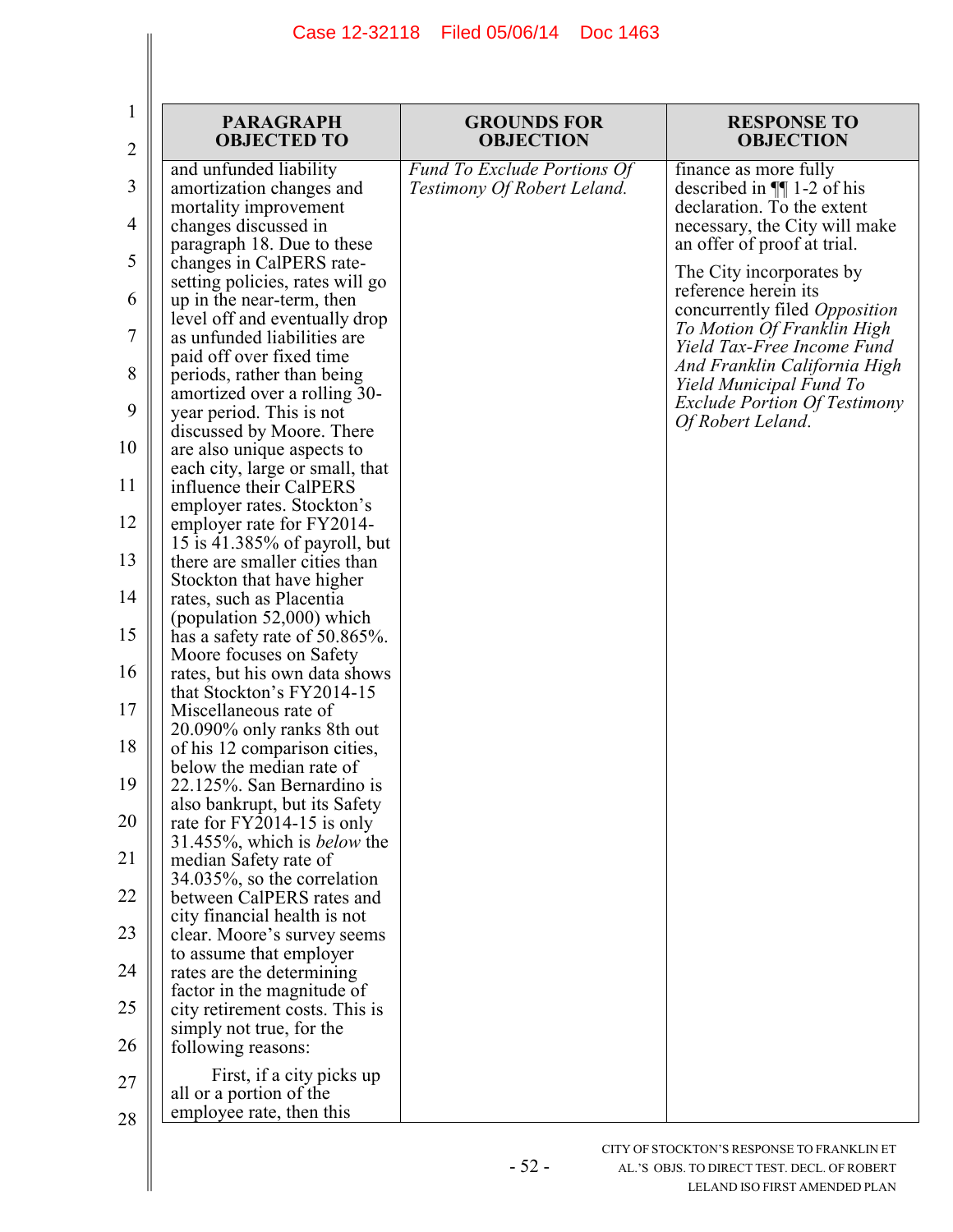| 1        | <b>PARAGRAPH</b>                                                                              | <b>GROUNDS FOR</b> | <b>RESPONSE TO</b> |
|----------|-----------------------------------------------------------------------------------------------|--------------------|--------------------|
| 2        | <b>OBJECTED TO</b>                                                                            | <b>OBJECTION</b>   | <b>OBJECTION</b>   |
| 3        | action results in an<br>additional city pension cost<br>that is not reflected in the          |                    |                    |
| 4        | employer rate. Stockton does                                                                  |                    |                    |
| 5        | not pick up the employee's<br>share of the rate, but many                                     |                    |                    |
| 6        | other cities do, meaning that<br>some cities that rank lower                                  |                    |                    |
| 7        | in employer rate than<br>Stockton are really paying                                           |                    |                    |
| 8        | up to eight percentage points<br>more in total rate for<br>Miscellaneous employees,           |                    |                    |
| 9        | and up to nine percentage.<br>points more for Safety                                          |                    |                    |
| 10       | employees. This is not<br>reflected in Moore's survey.                                        |                    |                    |
| 11       | Second, the survey                                                                            |                    |                    |
| 12       | ignores whether or not a city<br>belongs to Social Security. A<br>city that belongs to Social |                    |                    |
| 13       | Security (Stockton does not)<br>would pay another 6.2% of                                     |                    |                    |
| 14       | payroll for retirement-related<br>costs, a reality that is not                                |                    |                    |
| 15       | reflected in Moore's survey.<br>CalPERS reports that there is                                 |                    |                    |
| 16       | no difference between<br>employer rates of cities not                                         |                    |                    |
| 17       | in Social Security and those<br>that are part of Social                                       |                    |                    |
| 18<br>19 | Security but do not<br>"coordinate" their PERS                                                |                    |                    |
| 20       | benefits with Social<br>Security. There is a                                                  |                    |                    |
| 21       | negligible potential impact<br>in normal cost rate for a                                      |                    |                    |
| 22       | given city that elects to<br>coordinate versus not to                                         |                    |                    |
| 23       | coordinate. For any<br>employer who is part of a                                              |                    |                    |
| 24       | risk pool, CalPERS currently<br>does not calculate a different                                |                    |                    |
| 25       | employer rate for an<br>employer depending on                                                 |                    |                    |
| 26       | whether they have Social<br>Security or are coordinated.                                      |                    |                    |
| 27       | Third, one must<br>consider whether a city has                                                |                    |                    |
| 28       | sold pension obligation<br>bonds (POBs). The debt                                             |                    |                    |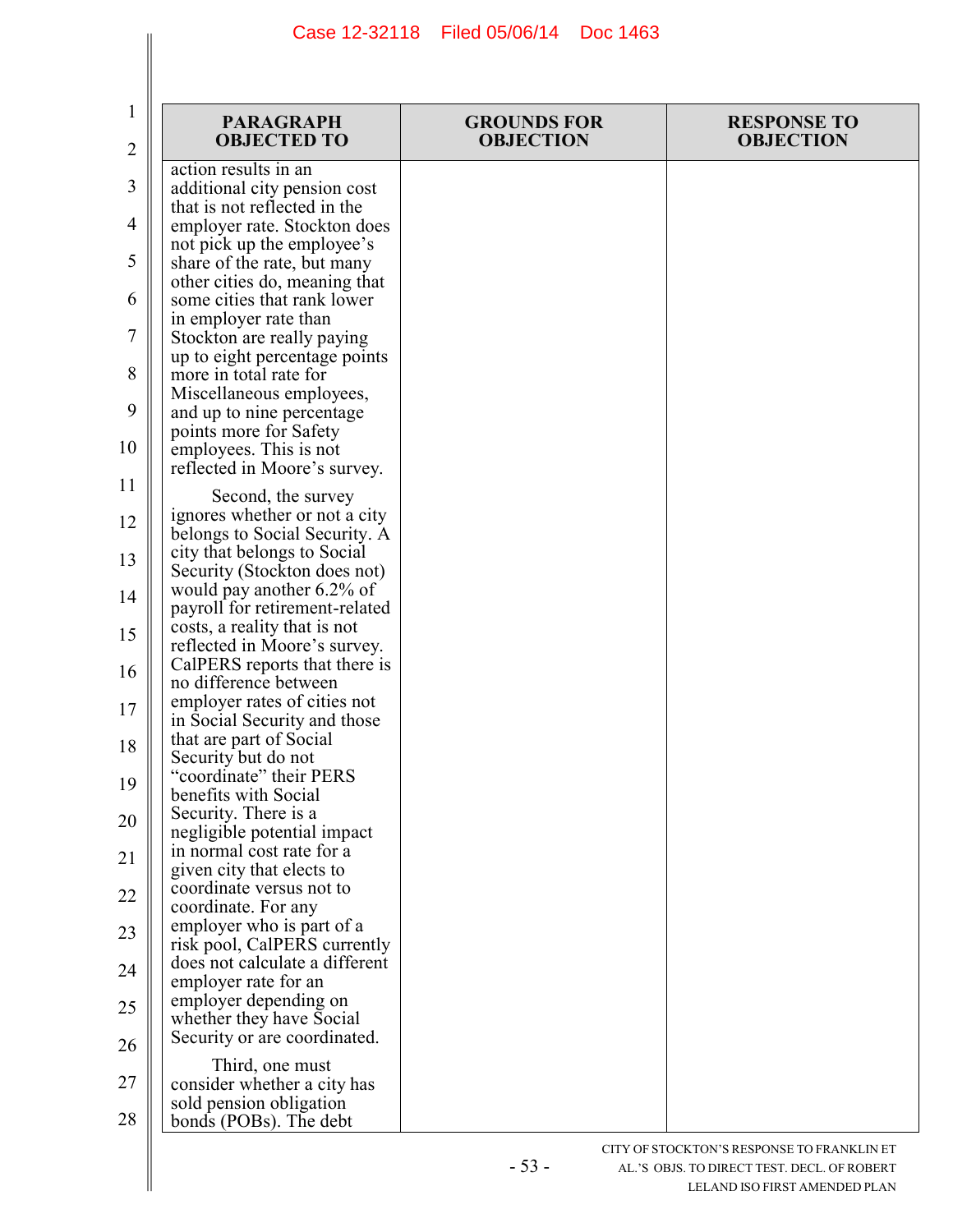| 1<br>$\overline{2}$ | <b>PARAGRAPH</b><br><b>OBJECTED TO</b>                                                   | <b>GROUNDS FOR</b><br><b>OBJECTION</b> | <b>RESPONSE TO</b><br><b>OBJECTION</b> |
|---------------------|------------------------------------------------------------------------------------------|----------------------------------------|----------------------------------------|
| 3                   | service paid on POBs is a<br>pension-related cost that                                   |                                        |                                        |
| 4                   | must be taken into account,<br>because the employer rate of                              |                                        |                                        |
| 5                   | a POB city would otherwise<br>be higher than shown in the                                |                                        |                                        |
| 6                   | survey if they had not issued<br>a POB. Just how much<br>higher the employer rate        |                                        |                                        |
| 7                   | would be is a reflection of<br>the size of the POB and                                   |                                        |                                        |
| 8                   | when the proceeds were<br>deposited with CalPERS,                                        |                                        |                                        |
| 9                   | which will determine the<br>impact of the POB on                                         |                                        |                                        |
| 10                  | reducing the unfunded<br>liability of that city. The                                     |                                        |                                        |
| 11<br>12            | total retirement costs of the<br>city will be impacted by the<br>POB size, structure and |                                        |                                        |
| 13                  | interest rate, which is also a<br>function of when the POB                               |                                        |                                        |
| 14                  | was issued. Stockton sold<br>POBs, but the timing was                                    |                                        |                                        |
| 15                  | bad as the economic<br>performance of CalPERS                                            |                                        |                                        |
| 16                  | thereafter significantly<br>reduced the value of the                                     |                                        |                                        |
| 17                  | City's POB proceeds<br>deposited with CalPERS.<br>Without accounting for these           |                                        |                                        |
| 18                  | variables regarding POBs,<br>the employer rate alone is an                               |                                        |                                        |
| 19                  | inadequate indicator of total<br>pension-related costs.                                  |                                        |                                        |
| 20                  | Fourth, some cities<br>have Employer-Paid                                                |                                        |                                        |
| 21<br>22            | Member Contribution<br>(EPMC) benefits, which                                            |                                        |                                        |
| 23                  | increase employee<br>retirement pay by 7-9%. The                                         |                                        |                                        |
| 24                  | cost of this benefit is paid<br>separately rather than<br>recovered as part of the       |                                        |                                        |
| 25                  | employer rate. Stockton does<br>not have EPMC, but for                                   |                                        |                                        |
| 26                  | those cities that do, you<br>would have to add to their                                  |                                        |                                        |
| 27                  | employer rate an "EPMC"<br>cost equivalent rate" to                                      |                                        |                                        |
| 28                  | reflect the additional burden.                                                           |                                        |                                        |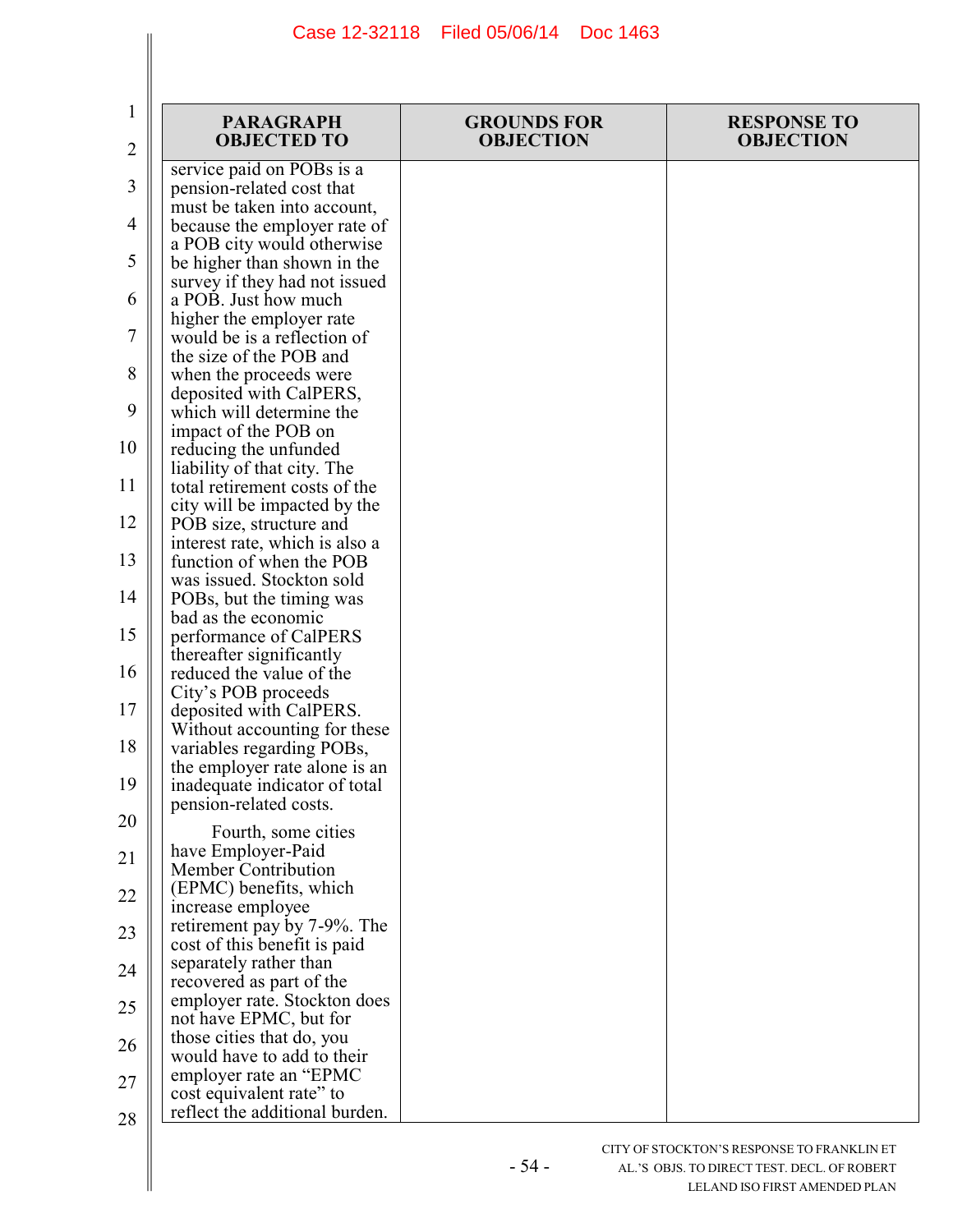| 1<br>$\overline{2}$ | <b>PARAGRAPH</b><br><b>OBJECTED TO</b>                                            | <b>GROUNDS FOR</b><br><b>OBJECTION</b> | <b>RESPONSE TO</b><br><b>OBJECTION</b> |
|---------------------|-----------------------------------------------------------------------------------|----------------------------------------|----------------------------------------|
| 3                   | EPMC costs are not factored<br>into the Moore survey.                             |                                        |                                        |
| 4                   | Fifth, some cities pay<br>retirement-related benefits                             |                                        |                                        |
| 5                   | such as deferred<br>compensation and retiree                                      |                                        |                                        |
| 6                   | medical. Stockton does not.<br>Cities that do pay these                           |                                        |                                        |
| 7                   | benefits have "hidden"<br>retirement costs that the                               |                                        |                                        |
| 8                   | Moore survey does not<br>detect because it assumes<br>that CalPERS employer rates |                                        |                                        |
| 9<br>10             | are the sole determinate of a<br>city's retirement cost burden.                   |                                        |                                        |
| 11                  | Sixth, an important<br>consideration in the level of                              |                                        |                                        |
| 12                  | a given city's employer rates<br>is the level of city payroll                     |                                        |                                        |
| 13                  | relative to the city's annual<br>unfunded liability                               |                                        |                                        |
| 14                  | contribution. This unfunded<br>contribution is a fixed                            |                                        |                                        |
| 15                  | amount and is collected via<br>an "unfunded rate" applied,                        |                                        |                                        |
| 16                  | along with the "normal cost"<br>rate, to what CalPERS                             |                                        |                                        |
| 17                  | projects the city's payroll<br>will be in the contribution                        |                                        |                                        |
| 18                  | year; the normal cost and<br>unfunded rates together                              |                                        |                                        |
| 19                  | comprise the overall<br>"employer rate" that is being                             |                                        |                                        |
| 20                  | compared in Moore's<br>Exhibit 12. However, two                                   |                                        |                                        |
| 21                  | cities may have identical<br>normal costs and unfunded                            |                                        |                                        |
| 22                  | liability contributions, and<br>yet city A with a larger                          |                                        |                                        |
| 23                  | payroll will have a lower<br>unfunded rate compared to                            |                                        |                                        |
| 24                  | city B, making city A's<br>overall employer rate lower                            |                                        |                                        |
| 25                  | than city B's, and thus<br>making it appear as if city                            |                                        |                                        |
| 26                  | B's pension burden is<br>greater, when it is in fact the                          |                                        |                                        |
| 27                  | same. A city that has<br>significantly reduced its                                |                                        |                                        |
| 28                  | payroll through position and<br>compensation cuts (such as                        |                                        |                                        |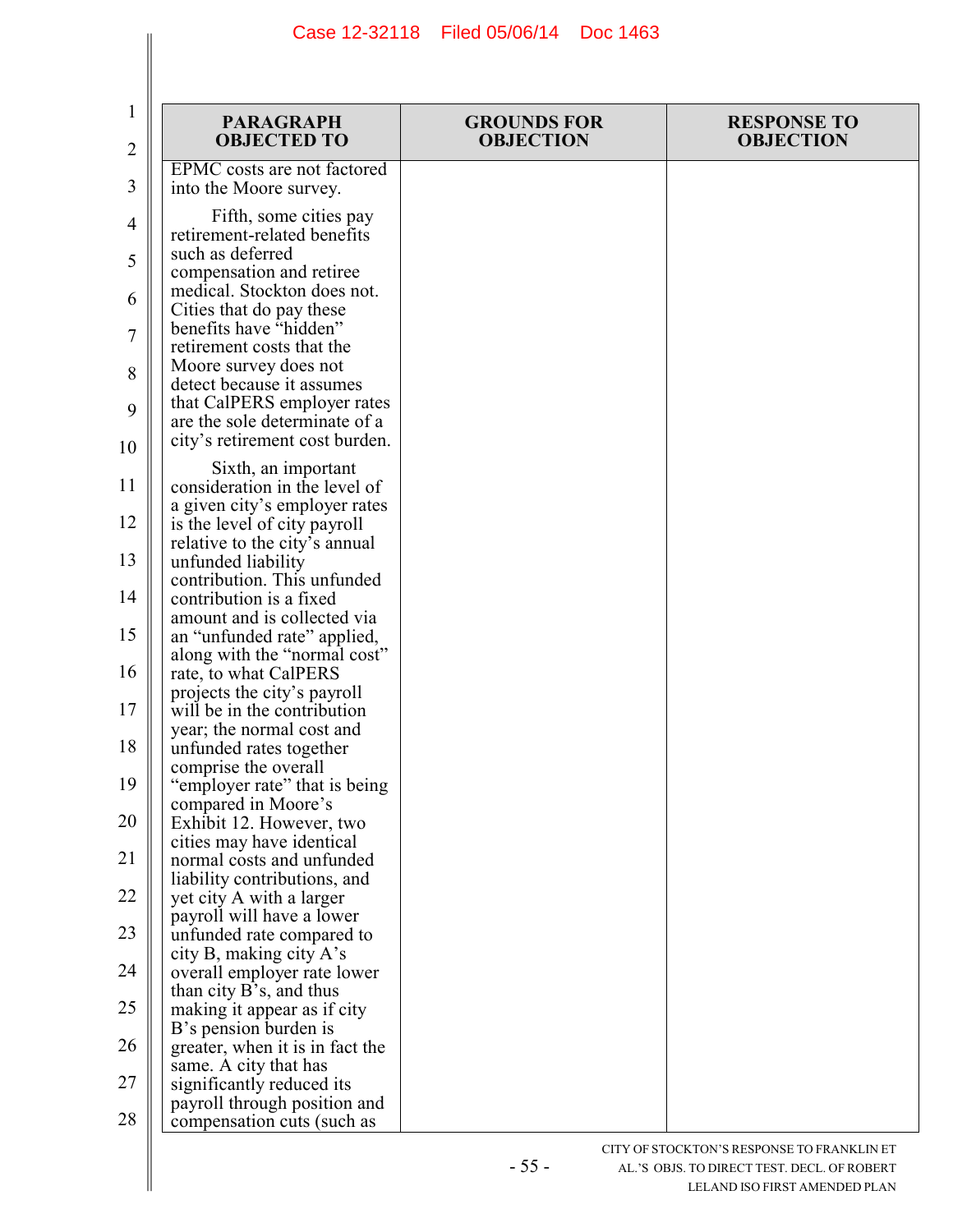|    | <b>PARAGRAPH</b>                                              | <b>GROUNDS FOR</b> | <b>RESPONSE TO</b> |
|----|---------------------------------------------------------------|--------------------|--------------------|
| 2  | <b>OBJECTED TO</b>                                            | <b>OBJECTION</b>   | <b>OBJECTION</b>   |
| 3  | Stockton), has a lower<br>payroll relative to its fixed       |                    |                    |
| 4  | unfunded contribution, and<br>thus CalPERS has to charge      |                    |                    |
|    | it a higher unfunded rate just                                |                    |                    |
| 5  | to collect the same unfunded<br>contribution compared to      |                    |                    |
| 6  | prior years; in Moore's<br>comparison, a city such as         |                    |                    |
| 7  | Stockton comes out with a                                     |                    |                    |
| 8  | higher rate, but that higher<br>rate may not be indicative of |                    |                    |
| 9  | increased pension costs.<br>Without looking at the actual     |                    |                    |
| 10 | unfunded amounts due,                                         |                    |                    |
|    | Moore's comparison of<br>cities' employer rates at a          |                    |                    |
| 11 | single point in time to gauge<br>pension cost burdens misses  |                    |                    |
| 12 | the mark.                                                     |                    |                    |
| 13 | Seventh, the employer<br>rate of a given city may             |                    |                    |
| 14 | appear low relative to<br>another city simply by virtue       |                    |                    |
| 15 | of how that city has chosen                                   |                    |                    |
| 16 | to implement employee cost<br>sharing, where employees        |                    |                    |
|    | agree to bear a greater share<br>of pension costs than        |                    |                    |
| 17 | dictated by the level of the                                  |                    |                    |
| 18 | employee rate. Two identical<br>cities with the same cost     |                    |                    |
| 19 | sharing, say 2%, will have<br>different employer rates        |                    |                    |
| 20 | depending on which of two<br>implementation approaches        |                    |                    |
| 21 | they select, even though the                                  |                    |                    |
| 22 | overall financial impact on<br>the two cities is the same. In |                    |                    |
|    | city A, a formal contract<br>amendment is implemented,        |                    |                    |
| 23 | which increases the<br>employee rate by 2%; this              |                    |                    |
| 24 | action reduces the employer                                   |                    |                    |
| 25 | rate by 2% to compensate. In<br>city B, an employer           |                    |                    |
| 26 | independent agreement<br>(EIA) is implemented,                |                    |                    |
| 27 | through which the affected                                    |                    |                    |
| 28 | bargaining groups pay the<br>city 2% through payroll          |                    |                    |

- 56 -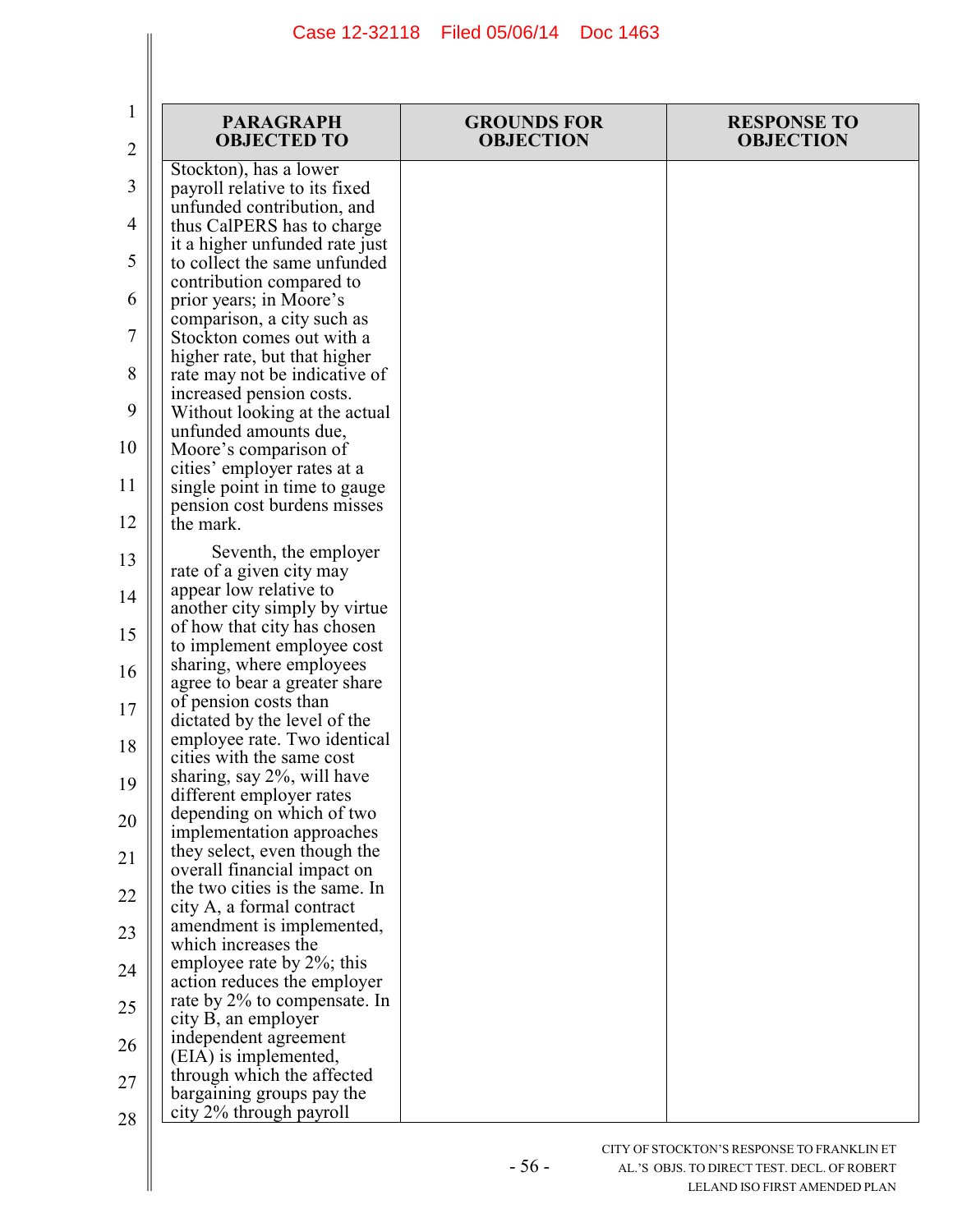| 1<br>2   | <b>PARAGRAPH</b><br><b>OBJECTED TO</b>                                                      | <b>GROUNDS FOR</b><br><b>OBJECTION</b> | <b>RESPONSE TO</b><br><b>OBJECTION</b> |
|----------|---------------------------------------------------------------------------------------------|----------------------------------------|----------------------------------------|
| 3        | deductions; in this case the<br>city's employer rate levied                                 |                                        |                                        |
| 4        | by CalPERS is unchanged,<br>meaning they pay the same                                       |                                        |                                        |
| 5        | amount to CalPERS, but the<br>city is reimbursed the 2% of                                  |                                        |                                        |
| 6        | payroll from the employees<br>and thus achieves the same                                    |                                        |                                        |
| 7        | net dollar savings as city A.<br>Stockton has a minor cost                                  |                                        |                                        |
| 8        | sharing from fire employees,<br>but without knowing the<br>cost-sharing arrangements        |                                        |                                        |
| 9        | that may apply to each of the<br>other survey cities, one                                   |                                        |                                        |
| 10       | would have no way of<br>knowing whether some of                                             |                                        |                                        |
| 11       | those rates are effectively<br>overstated or understated,                                   |                                        |                                        |
| 12       | relative to actual net pension<br>costs. Moore's survey is                                  |                                        |                                        |
| 13       | silent as to cost sharing<br>impacts.                                                       |                                        |                                        |
| 14<br>15 | Eighth, the survey<br>measures only tier one rates                                          |                                        |                                        |
| 16       | of the cities, and does not<br>take into account whether or                                 |                                        |                                        |
| 17       | not a city has implemented<br>second tier rates at lower                                    |                                        |                                        |
| 18       | benefits than for tier one<br>employees. PEPRA only                                         |                                        |                                        |
| 19       | applies to new employees<br>that are also new to public<br>pension systems. When            |                                        |                                        |
| 20       | cities implement second tier<br>plans (such as Stockton did                                 |                                        |                                        |
| 21       | in 2012), new employees<br>who are not subject to the                                       |                                        |                                        |
| 22       | PEPRA reductions (meaning)<br>they are already members of                                   |                                        |                                        |
| 23       | PERS or a reciprocal public<br>pension system), will still be                               |                                        |                                        |
| 24       | subject to the lower "second"<br>tier" benefit levels, which                                |                                        |                                        |
| 25       | will reduce the pension costs<br>of these cities. Not all cities<br>have done this. Without |                                        |                                        |
| 26       | taking the future impact of<br>second tier benefit plans, and                               |                                        |                                        |
| 27<br>28 | PEPRA, into account,<br>looking only at tier one rates                                      |                                        |                                        |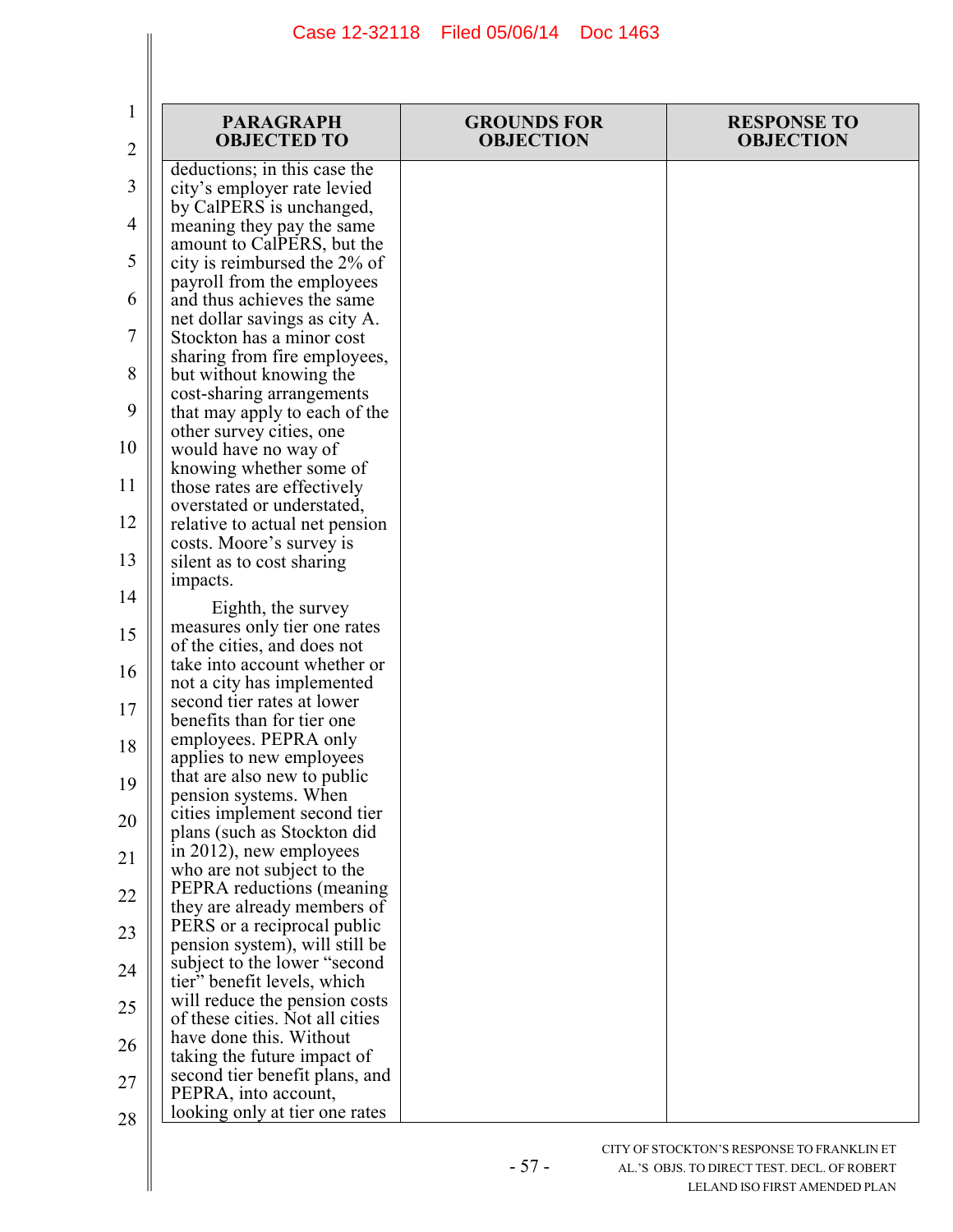| 2  | <b>PARAGRAPH</b><br><b>OBJECTED TO</b>                           | <b>GROUNDS FOR</b><br><b>OBJECTION</b>                                | <b>RESPONSE TO</b><br><b>OBJECTION</b>                          |
|----|------------------------------------------------------------------|-----------------------------------------------------------------------|-----------------------------------------------------------------|
| 3  | is misleading as to the<br>ongoing retirement costs of a         |                                                                       |                                                                 |
| 4  | given city. There are other<br>reasons for the disparity in      |                                                                       |                                                                 |
| 5  | rates among cities,<br>including: benefit levels                 |                                                                       |                                                                 |
| 6  | contracted for by the city;<br>demographic issues such as        |                                                                       |                                                                 |
| 7  | age distribution of<br>employees (which can be                   |                                                                       |                                                                 |
| 8  | affected by budget cuts<br>removing the youngest                 |                                                                       |                                                                 |
| 9  | employees); level of<br>disability retirements; and              |                                                                       |                                                                 |
| 10 | whether or not a city has an<br>annual side fund payment         |                                                                       |                                                                 |
| 11 | (relevant to smaller cities)<br>that are pooled plan             |                                                                       |                                                                 |
| 12 | participants). None of the<br>extenuating circumstances          |                                                                       |                                                                 |
| 13 | discussed above are<br>acknowledged by Moore.                    |                                                                       |                                                                 |
| 14 | Moore's failure to address<br>these important factors            |                                                                       |                                                                 |
| 15 | renders his comparison of<br>city CalPERS rates<br>meaningless.  |                                                                       |                                                                 |
| 16 | CalPERS rates are<br>34.                                         | Franklin objects on the ground                                        | The statements in this                                          |
| 17 | increasing, but the City's<br><i>forecast accounts for this:</i> | that the statements in this<br>paragraph misstate the opinions        | paragraph do not misstate the<br>opinions of Mr. Moore.         |
| 18 | Moore's report takes a<br>Chicken Little "the sky is             | of Mr. Moore. Franklin further<br>objects to the statements in this   | The statements in this                                          |
| 19 | falling" tenor when it comes<br>to his discussion of CalPERS     | paragraph because they consist<br>of opinion testimony that is        | paragraph are not expert<br>testimony under FED. R.             |
| 20 | rate increases. Yes, rates are<br>increasing, for the reasons    | inadmissible given that Mr.<br>Leland's knowledge, skill,             | EVID. 702. To the extent<br>Mr. Leland's testimony falls        |
| 21 | discussed in paragraph 18<br>above, although none of             | experience, training and<br>education do not render him               | under FED. R. EVID. 702, he<br>is qualified to offer such       |
| 22 | these reasons are<br>acknowledged by Moore,                      | qualified as an expert regarding<br>the matters to which he is        | testimony because he was the<br>principal author of the LRFP,   |
| 23 | who prefers to use<br>inflammatory terms such as                 | testifying. FED. R. EVID. 702.<br>Franklin incorporates by            | has been the City's consultant<br>on the creation of the long-  |
| 24 | "extremely high<br>increasing dramatically                       | reference herein the <i>Motion Of</i><br>Franklin High Yield Tax-Free | range budgeting forecast<br>model since March of 2012,          |
| 25 | unpredictable and literally<br>out of the City's control."       | Income Fund And Franklin<br>California High Yield Municipal           | and has 39 years of experience<br>in state and local government |
| 26 | Moore acknowledges that<br>there is a cycle to these rate        | <b>Fund To Exclude Portions Of</b><br>Testimony Of Robert Leland.     | finance as more fully<br>described in $\P$ 1-2 of his           |
| 27 | changes: they will increase<br>in the near-term, taper off as    |                                                                       | declaration. To the extent<br>necessary, the City will make     |
| 28 | the cost savings from the                                        |                                                                       | an offer of proof at trial.                                     |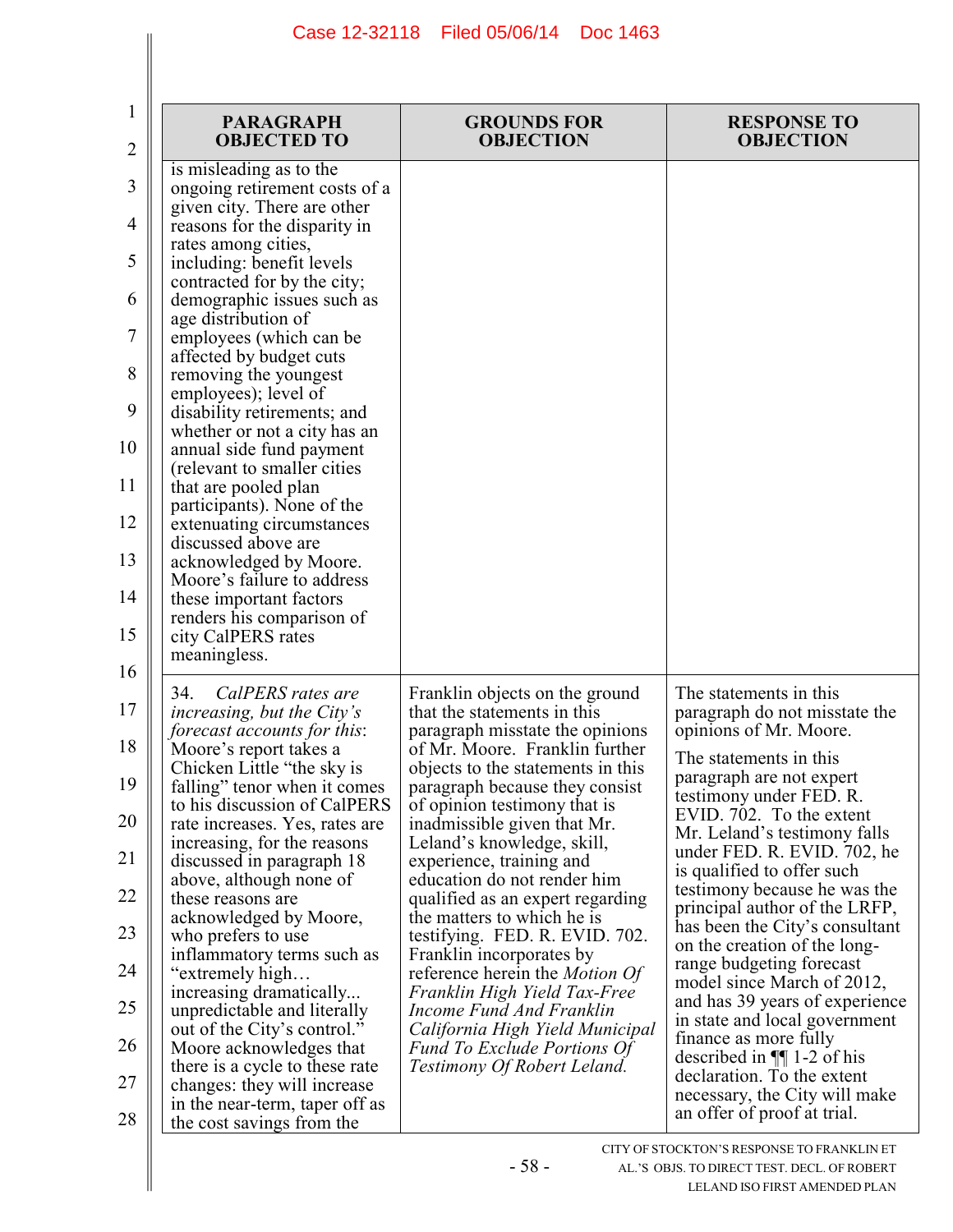| 1<br>2 | <b>PARAGRAPH</b><br><b>OBJECTED TO</b>                                             | <b>GROUNDS FOR</b><br><b>OBJECTION</b>                                   | <b>RESPONSE TO</b><br><b>OBJECTION</b>                                            |
|--------|------------------------------------------------------------------------------------|--------------------------------------------------------------------------|-----------------------------------------------------------------------------------|
| 3      | PEPRA are realized through<br>employee turnover (with<br>new hires receiving lower |                                                                          | The City incorporates by<br>reference herein its<br>concurrently filed Opposition |
| 4      | benefits), and then                                                                |                                                                          | To Motion Of Franklin High                                                        |
| 5      | significant reductions will<br>occur over the long-term as                         |                                                                          | Yield Tax-Free Income Fund<br>And Franklin California High                        |
| 6      | unfunded liability is paid off<br>(rather than being rolled)                       |                                                                          | Yield Municipal Fund To<br><b>Exclude Portion Of Testimony</b>                    |
| 7      | over), ultimately leaving<br>only a normal cost rate with                          |                                                                          | Of Robert Leland.                                                                 |
| 8      | no unfunded liability. Moore<br>acknowledges that increases                        |                                                                          |                                                                                   |
| 9      | in CalPERS rates are built<br>into the LRFP, but questions                         |                                                                          |                                                                                   |
| 10     | why the City's Safety rate is<br>less than the CalPERS rate                        |                                                                          |                                                                                   |
| 11     | projection for FY2019-20                                                           |                                                                          |                                                                                   |
|        | from its June 30, 2012,<br>valuation. This is because                              |                                                                          |                                                                                   |
| 12     | the CalPERS projections do<br>not yet include PEPRA                                |                                                                          |                                                                                   |
| 13     | impacts, which will reduce<br>the composite rate (weighted)                        |                                                                          |                                                                                   |
| 14     | by distribution of employees<br>among three tiers of plan                          |                                                                          |                                                                                   |
| 15     | benefits) over time; this is<br>stated on pages 26 and A-17                        |                                                                          |                                                                                   |
| 16     | of the CalPERS valuations<br>attached to the Moore                                 |                                                                          |                                                                                   |
| 17     | Report. The LRFP                                                                   |                                                                          |                                                                                   |
| 18     | incorporated projected<br>PEPRA savings, and                                       |                                                                          |                                                                                   |
| 19     | assumes the additional<br>positions filled under the                               |                                                                          |                                                                                   |
| 20     | Marshall Plan are all hired<br>under PEPRA benefit levels.                         |                                                                          |                                                                                   |
| 21     | 35.<br>However, the fact that                                                      | Franklin objects to the                                                  | The statements in this                                                            |
| 22     | CalPERS rates are<br>increasing is not cause to                                    | statements in this paragraph<br>because they consist of opinion          | paragraph are not expert<br>testimony under FED. R.                               |
| 23     | assume that these costs are<br>any more unpredictable than                         | testimony that is inadmissible.<br>given that Mr. Leland's               | EVID. 702. To the extent<br>Mr. Leland's testimony falls                          |
| 24     | the multitude of other<br>expenditures and revenues                                | knowledge, skill, experience,<br>training and education do not           | under FED. R. EVID. 702, he<br>is qualified to offer such                         |
| 25     | about which the City must<br>make assumptions. That is                             | render him qualified as an expert<br>regarding the matters to which      | testimony because he was the<br>principal author of the LRFP,                     |
| 26     | life in the budget world. The<br>City makes assumptions                            | he is testifying. FED. R. EVID.<br>702. Franklin further objects to      | has been the City's consultant<br>on the creation of the long-                    |
| 27     | about the future growth of<br>all items in its LRFP. The                           | the statements in this paragraph<br>because they assume facts not in     | range budgeting forecast<br>model since March of 2012,                            |
| 28     | issue of unpredictability is<br>being addressed by                                 | evidence. Franklin incorporates<br>by reference herein the <i>Motion</i> | and has 39 years of experience<br>in state and local government                   |
|        |                                                                                    |                                                                          | CITY OF STOCKTON'S RESPONSE TO FRANKLIN ET                                        |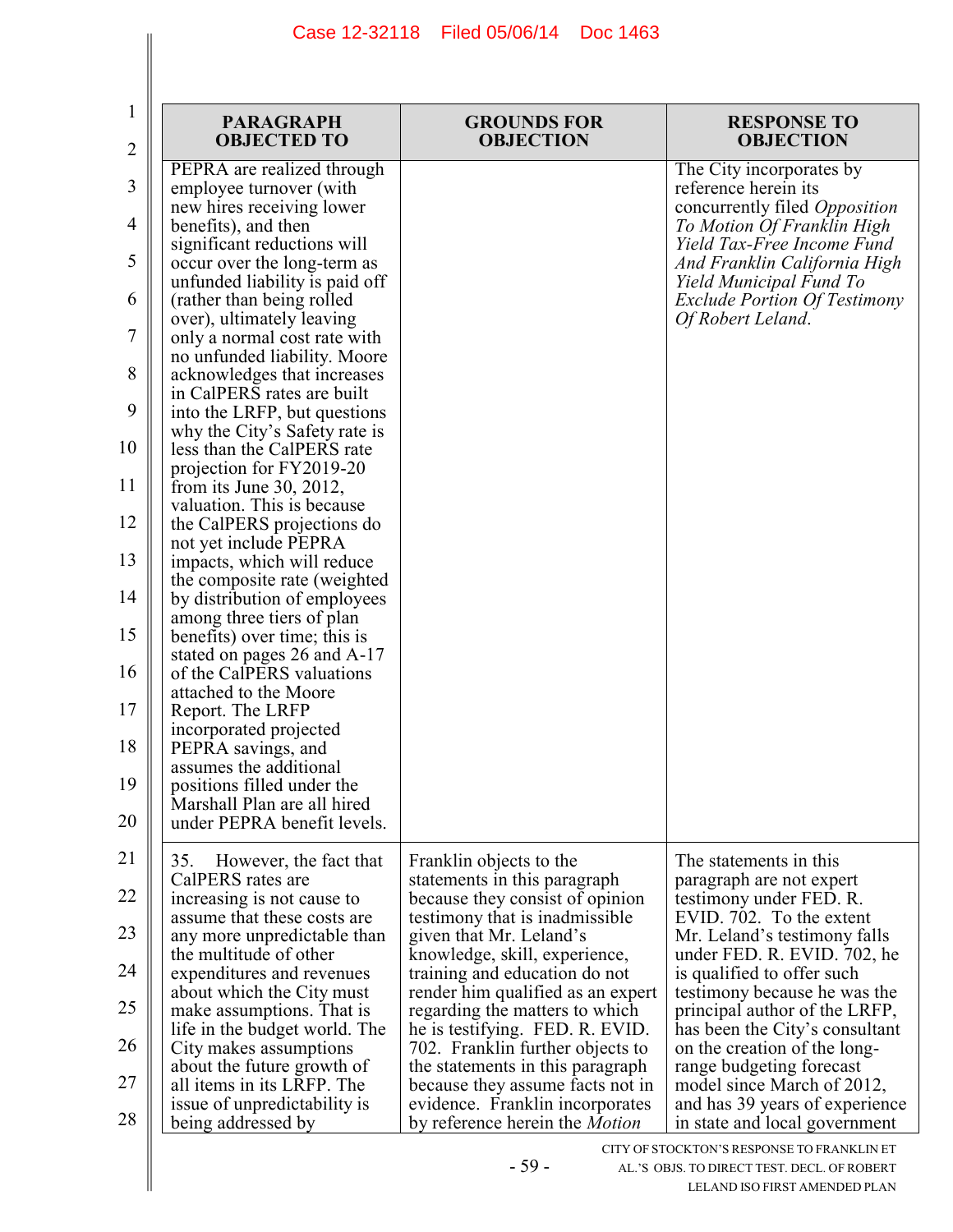| 1<br>$\overline{2}$ | <b>PARAGRAPH</b><br><b>OBJECTED TO</b>                                              | <b>GROUNDS FOR</b><br><b>OBJECTION</b>                                                         | <b>RESPONSE TO</b><br><b>OBJECTION</b>                                                                                     |
|---------------------|-------------------------------------------------------------------------------------|------------------------------------------------------------------------------------------------|----------------------------------------------------------------------------------------------------------------------------|
| 3                   | CalPERS, which has become<br>more transparent in their<br>dealings with its member  | Of Franklin High Yield Tax-Free<br>Income Fund And Franklin<br>California High Yield Municipal | finance as more fully<br>described in $\P$ 1-2 of his<br>declaration. To the extent                                        |
| 4                   | agencies: CalPERS staff<br>holds annual briefings and                               | <b>Fund To Exclude Portions Of</b><br>Testimony Of Robert Leland.                              | necessary, the City will make<br>an offer of proof at trial.                                                               |
| 5                   | workshops; Chief Actuary<br>Alan Milligan and his staff                             |                                                                                                | The statements in this<br>paragraph do not assume facts                                                                    |
| 6<br>7              | regularly make presentations<br>at meetings of the League of                        |                                                                                                | not in evidence.                                                                                                           |
| 8                   | California Cities and other<br>professional organizations<br>such as the California |                                                                                                | The City incorporates by<br>reference herein its<br>concurrently filed Opposition                                          |
| 9                   | Society of Municipal<br>Finance Officers; and                                       |                                                                                                | To Motion Of Franklin High<br>Yield Tax-Free Income Fund                                                                   |
| 10                  | CalPERS valuation reports<br>have extended the rate                                 |                                                                                                | And Franklin California High<br>Yield Municipal Fund To                                                                    |
| 11                  | projection term from three to<br>six years and provide<br>expanded information. The |                                                                                                | <b>Exclude Portion Of Testimony</b><br>Of Robert Leland.                                                                   |
| 12                  | recent rate smoothing,<br>amortization and mortality                                |                                                                                                |                                                                                                                            |
| 13                  | improvements enacted by<br>CalPERS, while                                           |                                                                                                |                                                                                                                            |
| 14                  | significantly increasing rates<br>over the next several years,                      |                                                                                                |                                                                                                                            |
| 15                  | are financially prudent<br>changes that will improve                                |                                                                                                |                                                                                                                            |
| 16                  | the long-term funded status<br>of the pension system, and                           |                                                                                                |                                                                                                                            |
| 17                  | reduce employer rates in the<br>long run. Finally, the                              |                                                                                                |                                                                                                                            |
| 18                  | increase in CalPERS costs is<br>built into the LRFP and the                         |                                                                                                |                                                                                                                            |
| 19                  | forecast remains balanced,<br>with the City's reserve goal                          |                                                                                                |                                                                                                                            |
| 20                  | reached by 2034. This<br>should be the ultimate test:                               |                                                                                                |                                                                                                                            |
| 21                  | even if certain costs<br>increase, does the budget                                  |                                                                                                |                                                                                                                            |
| 22<br>23            | remain balanced? Stockton's<br>LRFP meets that test.                                |                                                                                                |                                                                                                                            |
| 24                  | 36.<br>In his conclusion,<br>Moore calls for                                        | Franklin objects to the                                                                        | The statements in this                                                                                                     |
| 25                  | "impairment" of the<br>CalPERS pension obligation,                                  | statements in this paragraph<br>because they misstate the<br>opinions of Mr. Moore. Franklin   | paragraph do not misstate the<br>opinions of Mr. Moore.                                                                    |
| 26                  | but gives no description of<br>what this scenario would                             | further objects to the statements<br>in this paragraph because they                            | The statements in this<br>paragraph are not expert                                                                         |
| 27                  | look like, how the City<br>would deal with the                                      | consist of opinion testimony that<br>is inadmissible given that Mr.                            | testimony under FED. R.<br>EVID. 702. To the extent                                                                        |
| 28                  | termination liability that<br>would be levied by CalPERS                            | Leland's knowledge, skill,<br>experience, training and                                         | Mr. Leland's testimony falls<br>under FED. R. EVID. 702, he                                                                |
|                     |                                                                                     | $-60-$                                                                                         | CITY OF STOCKTON'S RESPONSE TO FRANKLIN ET<br>AL.'S OBJS. TO DIRECT TEST. DECL. OF ROBERT<br>LELAND ISO FIRST AMENDED PLAN |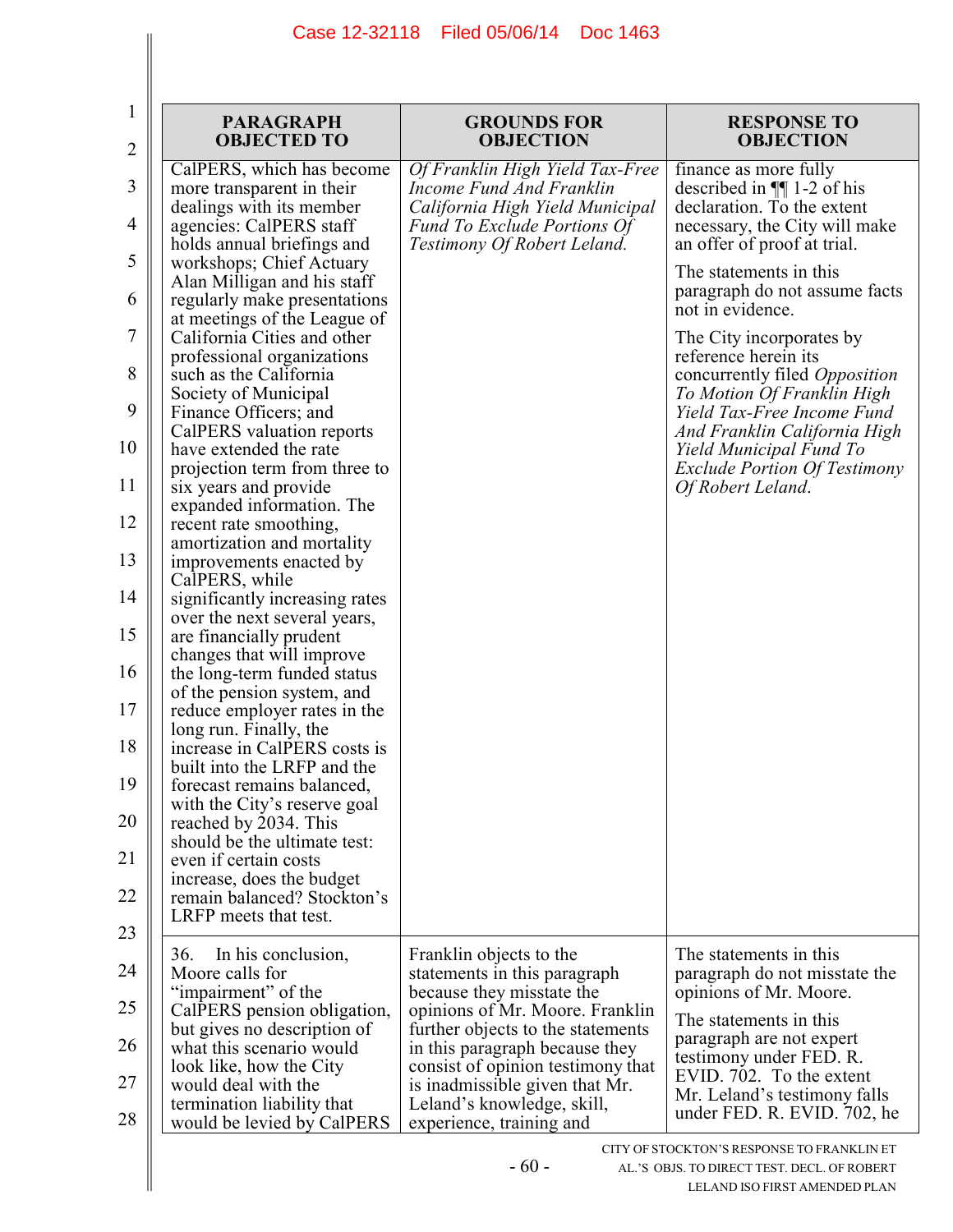| 1              | <b>PARAGRAPH</b>                                                              | <b>GROUNDS FOR</b>                                                                                | <b>RESPONSE TO</b>                                                                         |
|----------------|-------------------------------------------------------------------------------|---------------------------------------------------------------------------------------------------|--------------------------------------------------------------------------------------------|
| $\overline{2}$ | <b>OBJECTED TO</b>                                                            | <b>OBJECTION</b>                                                                                  | <b>OBJECTION</b>                                                                           |
| 3              | against the City, what the                                                    | education do not render him                                                                       | is qualified to offer such                                                                 |
|                | implications would be for                                                     | qualified as an expert regarding                                                                  | testimony because he was the                                                               |
| 4              | employee retention if the                                                     | the matters to which he is                                                                        | principal author of the LRFP,                                                              |
|                | City is the only major public                                                 | testifying. FED. R. EVID. 702.                                                                    | has been the City's consultant                                                             |
| 5              | employer in the state without                                                 | Franklin incorporates by                                                                          | on the creation of the long-                                                               |
|                | a defined benefit pension                                                     | reference herein the <i>Motion Of</i>                                                             | range budgeting forecast                                                                   |
| 6              | plan, what the legal basis                                                    | Franklin High Yield Tax-Free                                                                      | model since March of 2012,                                                                 |
|                | would be for any alternative                                                  | Income Fund And Franklin                                                                          | and has 39 years of experience                                                             |
| 7              | plan, and what the costs of                                                   | California High Yield Municipal                                                                   | in state and local government                                                              |
|                | such an alternative would be.                                                 | Fund To Exclude Portions Of                                                                       | finance as more fully                                                                      |
|                | These issues are addressed in                                                 | Testimony Of Robert Leland.                                                                       | described in $\P$ 1-2 of his                                                               |
| 8<br>9         | the Direct Testimony<br>Declarations of Kim Nicholl<br>and Kurt Wilson.       |                                                                                                   | declaration. To the extent<br>necessary, the City will make<br>an offer of proof at trial. |
| 10             |                                                                               |                                                                                                   | The City incorporates by<br>reference herein its                                           |
| 11             |                                                                               |                                                                                                   | concurrently filed <i>Opposition</i><br>To Motion Of Franklin High                         |
| 12             |                                                                               |                                                                                                   | Yield Tax-Free Income Fund<br>And Franklin California High                                 |
| 13<br>14       |                                                                               |                                                                                                   | Yield Municipal Fund To<br><b>Exclude Portion Of Testimony</b><br>Of Robert Leland.        |
| 15             | 37.<br>Pension costs are not<br>an unsustainably high                         | Franklin objects to the<br>statements in this paragraph                                           | The statements in this<br>paragraph do not misstate the                                    |
| 16             | percentage of General Fund                                                    | because they misstate the                                                                         | opinions of Mr. Moore.                                                                     |
|                | <i>expenditures:</i> Moore                                                    | opinions of Mr. Moore. Franklin                                                                   | The statements in this                                                                     |
| 17             | compares projected                                                            | further objects to the statements                                                                 | paragraph are not expert                                                                   |
|                | CalPERS costs as a percent                                                    | in this paragraph because they                                                                    | testimony under FED. R.                                                                    |
| 18             | of total expenditures and<br>pronounces them<br>"unsustainably high." This is | consist of opinion testimony that<br>is inadmissible given that Mr.<br>Leland's knowledge, skill, | EVID. 702. To the extent<br>Mr. Leland's testimony falls                                   |
| 19             | a flawed analysis for several                                                 | experience, training and                                                                          | under FED. R. EVID. 702, he                                                                |
|                | reasons.                                                                      | education do not render him                                                                       | is qualified to offer such                                                                 |
| 20             | First, he compares the                                                        | qualified as an expert regarding<br>the matters to which he is                                    | testimony because he was the<br>principal author of the LRFP,                              |
| 21             | peak of CalPERS costs                                                         | testifying. FED. R. EVID. 702.                                                                    | has been the City's consultant                                                             |
|                | $(18.8\% \text{ of total})$                                                   | Franklin incorporates by                                                                          | on the creation of the long-                                                               |
| 22             | expenditures), to a median of                                                 | reference herein the <i>Motion Of</i>                                                             | range budgeting forecast                                                                   |
|                | 8.9% for the period of                                                        | Franklin High Yield Tax-Free                                                                      | model since March of 2012,                                                                 |
| 23             | FY1998-99 through FY2011-                                                     | Income Fund And Franklin                                                                          | and has 39 years of experience                                                             |
|                | 12 (see Moore Exhibit 15).                                                    | California High Yield Municipal                                                                   | in state and local government                                                              |
| 24             | That 8.9% figure is                                                           | <b>Fund To Exclude Portions Of</b>                                                                | finance as more fully                                                                      |
|                | significantly biased by the                                                   | Testimony Of Robert Leland.                                                                       | described in $\P$ 1-2 of his                                                               |
| 25             | extraordinarily low CalPERS<br>rates levied during the first                  |                                                                                                   | declaration. To the extent<br>necessary, the City will make                                |
| 26             | third of that period, including<br>three years during which the               |                                                                                                   | an offer of proof at trial.<br>The City incorporates by                                    |
| 27             | Miscellaneous Plan has zero<br>rates and the Safety Plan                      |                                                                                                   | reference herein its                                                                       |
| 28             | averaged rates of 10.1%. In                                                   |                                                                                                   | concurrently filed <i>Opposition</i>                                                       |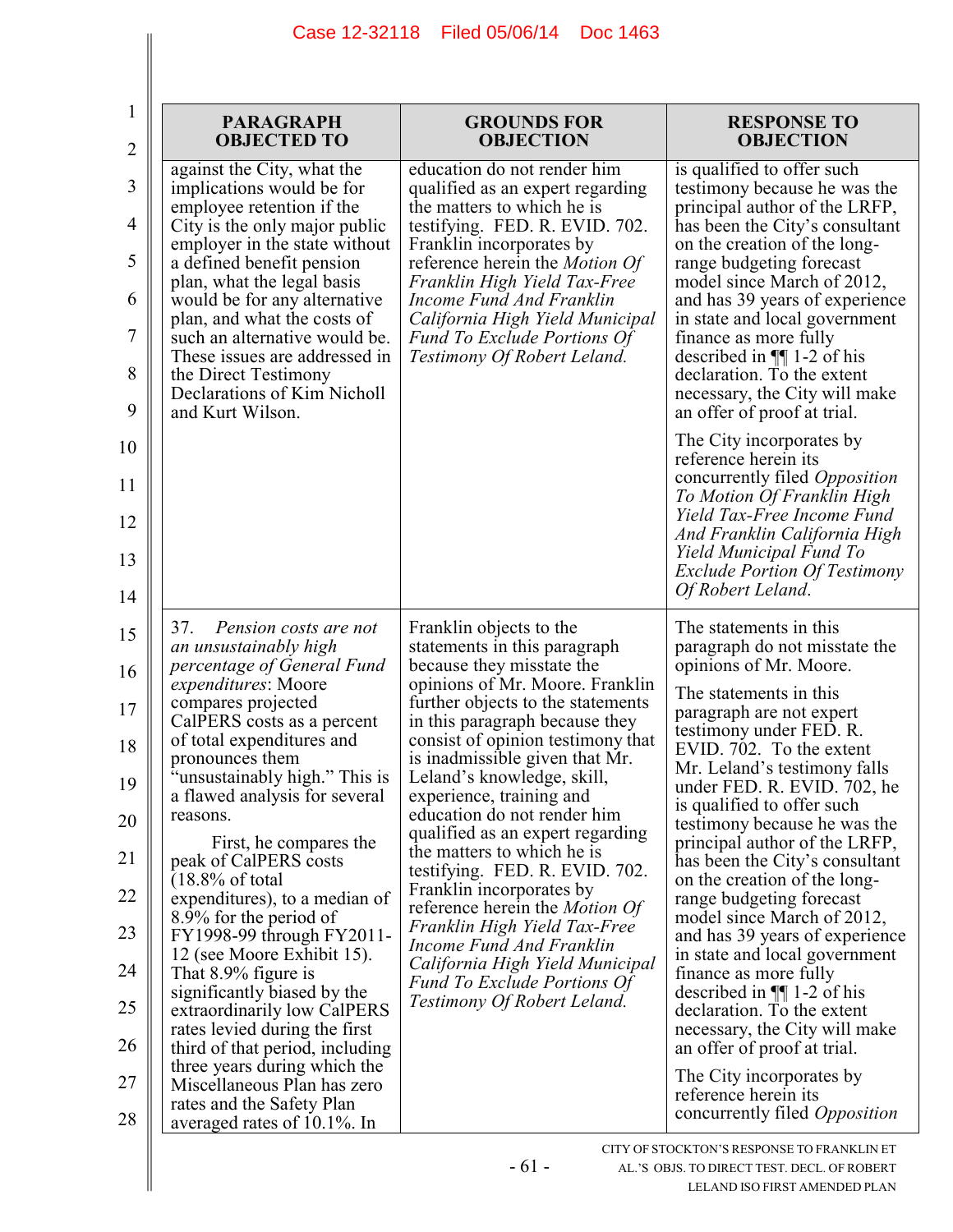| 1<br>$\overline{c}$ | <b>PARAGRAPH</b><br><b>OBJECTED TO</b>                                                      | <b>GROUNDS FOR</b><br><b>OBJECTION</b> | <b>RESPONSE TO</b><br><b>OBJECTION</b>                                                         |
|---------------------|---------------------------------------------------------------------------------------------|----------------------------------------|------------------------------------------------------------------------------------------------|
| 3                   | hindsight, no one thinks<br>levying such low rates was a                                    |                                        | To Motion Of Franklin High<br>Yield Tax-Free Income Fund                                       |
| 4                   | good idea, so including them<br>in a comparison period<br>makes no sense.                   |                                        | And Franklin California High<br>Yield Municipal Fund To<br><b>Exclude Portion Of Testimony</b> |
| 5                   | Second, CalPERS costs                                                                       |                                        | Of Robert Leland.                                                                              |
| 6                   | actually rose to 13.7% in<br>FY2009-10, before the City                                     |                                        |                                                                                                |
| 7                   | implemented significant<br>pension cost savings                                             |                                        |                                                                                                |
| 8                   | measures, including making<br>employees pay their own full                                  |                                        |                                                                                                |
| 9                   | share of the employee rate,<br>eliminating Employer-Paid<br><b>Member Contributions</b>     |                                        |                                                                                                |
| 10                  | (which had previously<br>increased retirement pay by                                        |                                        |                                                                                                |
| 11                  | 9% for Safety employees and<br>7% for Miscellaneous), and                                   |                                        |                                                                                                |
| 12                  | eliminating salary COLAs<br>and various add-pay                                             |                                        |                                                                                                |
| 13                  | compensation. This reduced<br>CalPERS costs to 8.9% of                                      |                                        |                                                                                                |
| 14<br>15            | total expenditures in<br>FY2011-12.                                                         |                                        |                                                                                                |
| 16                  | Third, CalPERS costs                                                                        |                                        |                                                                                                |
| 17                  | only rise to 18.8% in future<br>years because of the addition<br>of 164 employees under the |                                        |                                                                                                |
| 18                  | Marshall Plan on Crime.<br>Without these new                                                |                                        |                                                                                                |
| 19                  | employees, CalPERS costs                                                                    |                                        |                                                                                                |
| 20                  | are projected to peak at<br>15.9% of total expenditures.                                    |                                        |                                                                                                |
|                     | This is only 2.2 percentage<br>points higher than the 13.7%                                 |                                        |                                                                                                |
| 21                  | level that existed before the<br>City's pension cost-cutting                                |                                        |                                                                                                |
| 22                  | reforms.<br>Fourth, the 18.8%                                                               |                                        |                                                                                                |
| 23                  | figure is a peak amount that<br>begins to fall when CalPERS                                 |                                        |                                                                                                |
| 24                  | unfunded liabilities are paid<br>off starting in 2032. By                                   |                                        |                                                                                                |
| 25                  | FY2040-41, CalPERS costs<br>are projected to fall to 11.7%                                  |                                        |                                                                                                |
| 26                  | of total expenditures.                                                                      |                                        |                                                                                                |
| 27                  | Fifth, Moore believes<br>the 18.8% represents an                                            |                                        |                                                                                                |
| 28                  | unsustainable figure, but                                                                   |                                        |                                                                                                |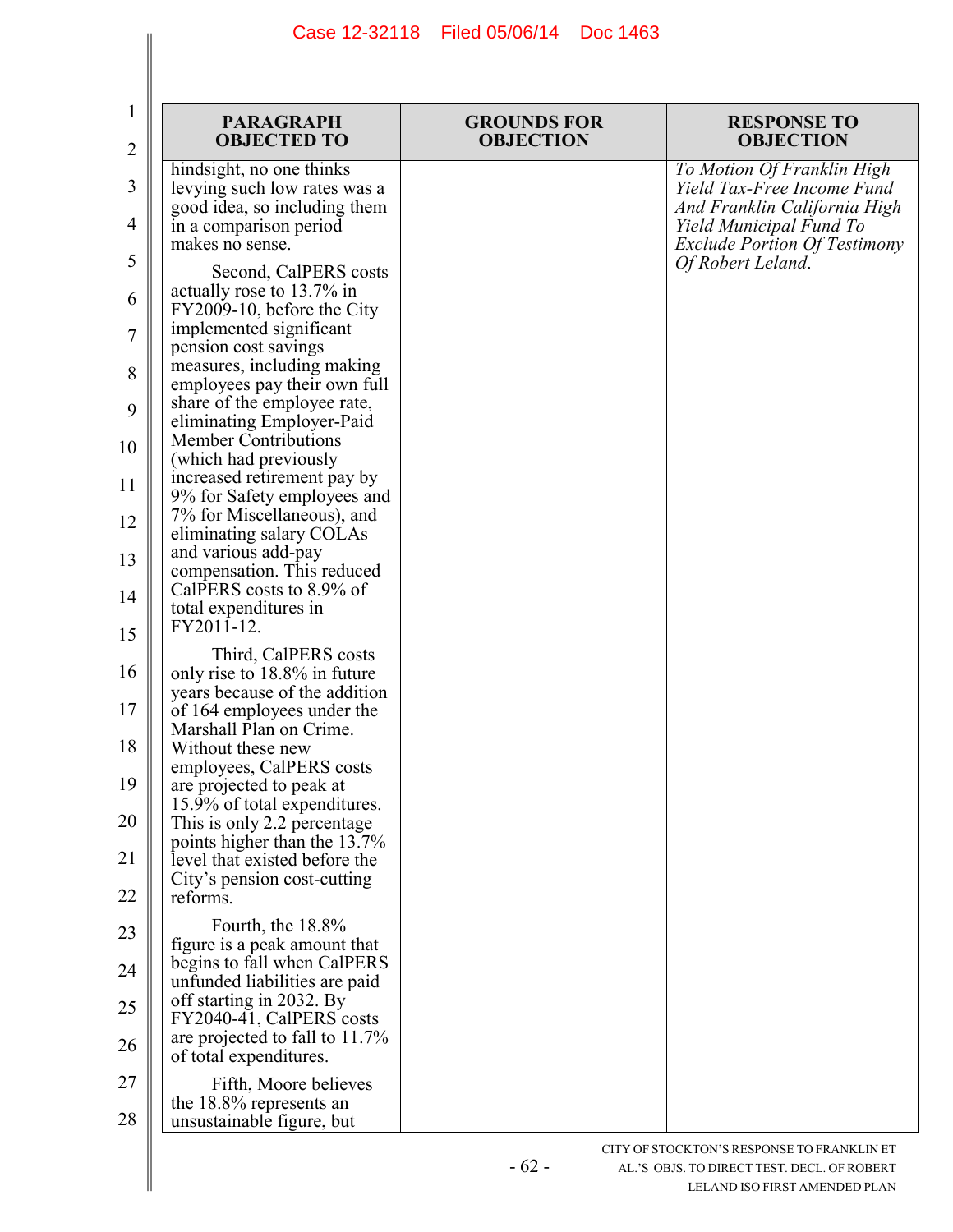| 1  | <b>PARAGRAPH</b>                                               | <b>GROUNDS FOR</b> | <b>RESPONSE TO</b> |
|----|----------------------------------------------------------------|--------------------|--------------------|
| 2  | <b>OBJECTED TO</b>                                             | <b>OBJECTION</b>   | <b>OBJECTION</b>   |
| 3  | compared to what? Each city                                    |                    |                    |
|    | pays for different costs from<br>its General Fund. The greater |                    |                    |
| 4  | the cost of items paid for                                     |                    |                    |
|    | from the General Fund, the                                     |                    |                    |
| 5  | smaller pension costs will be                                  |                    |                    |
|    | as a percentage of the total                                   |                    |                    |
| 6  | expenditures. For example,                                     |                    |                    |
|    | some cities pay for capital                                    |                    |                    |
| 7  | projects out of the General                                    |                    |                    |
|    | Fund (Stockton does not), or                                   |                    |                    |
| 8  | pay for a broader array of                                     |                    |                    |
|    | services than does Stockton,                                   |                    |                    |
| 9  | or their total expenditures are                                |                    |                    |
| 10 | swollen by significant<br>transfers out to other funds         |                    |                    |
|    | because of their budgeting                                     |                    |                    |
| 11 | and accounting practices or                                    |                    |                    |
|    | other factors unique to that                                   |                    |                    |
| 12 | city. Such cities would                                        |                    |                    |
|    | appear to have "lower"                                         |                    |                    |
| 13 | pension costs by this                                          |                    |                    |
|    | measure, simply because the                                    |                    |                    |
| 14 | total expenditures and                                         |                    |                    |
| 15 | transfers out of the fund<br>boost the base against which      |                    |                    |
|    | the pension costs are                                          |                    |                    |
| 16 | measured. Another identical                                    |                    |                    |
|    | city with the same financial                                   |                    |                    |
| 17 | commitment but different                                       |                    |                    |
|    | fund structure and budgeting                                   |                    |                    |
| 18 | practices could appear to                                      |                    |                    |
| 19 | have "higher" pension costs                                    |                    |                    |
|    | using this analysis.<br>Stockton's General Fund has            |                    |                    |
| 20 | sustained budget cuts that                                     |                    |                    |
|    | took out many non-personnel                                    |                    |                    |
| 21 | services, and the personnel                                    |                    |                    |
|    | services that are left are                                     |                    |                    |
| 22 | weighted toward Safety                                         |                    |                    |
|    | employees which have                                           |                    |                    |
| 23 | proportionately higher                                         |                    |                    |
| 24 | pension costs. Therefore,                                      |                    |                    |
|    | saying a particular<br>percentage is "unsustainable"           |                    |                    |
| 25 | is unsupportable without                                       |                    |                    |
|    | factoring in considerations of                                 |                    |                    |
| 26 | what the General Fund pays                                     |                    |                    |
|    | for versus other restricted                                    |                    |                    |
| 27 | funds. Again, the test should                                  |                    |                    |
|    | be whether or not the LRFP                                     |                    |                    |
| 28 | is projected to remain                                         |                    |                    |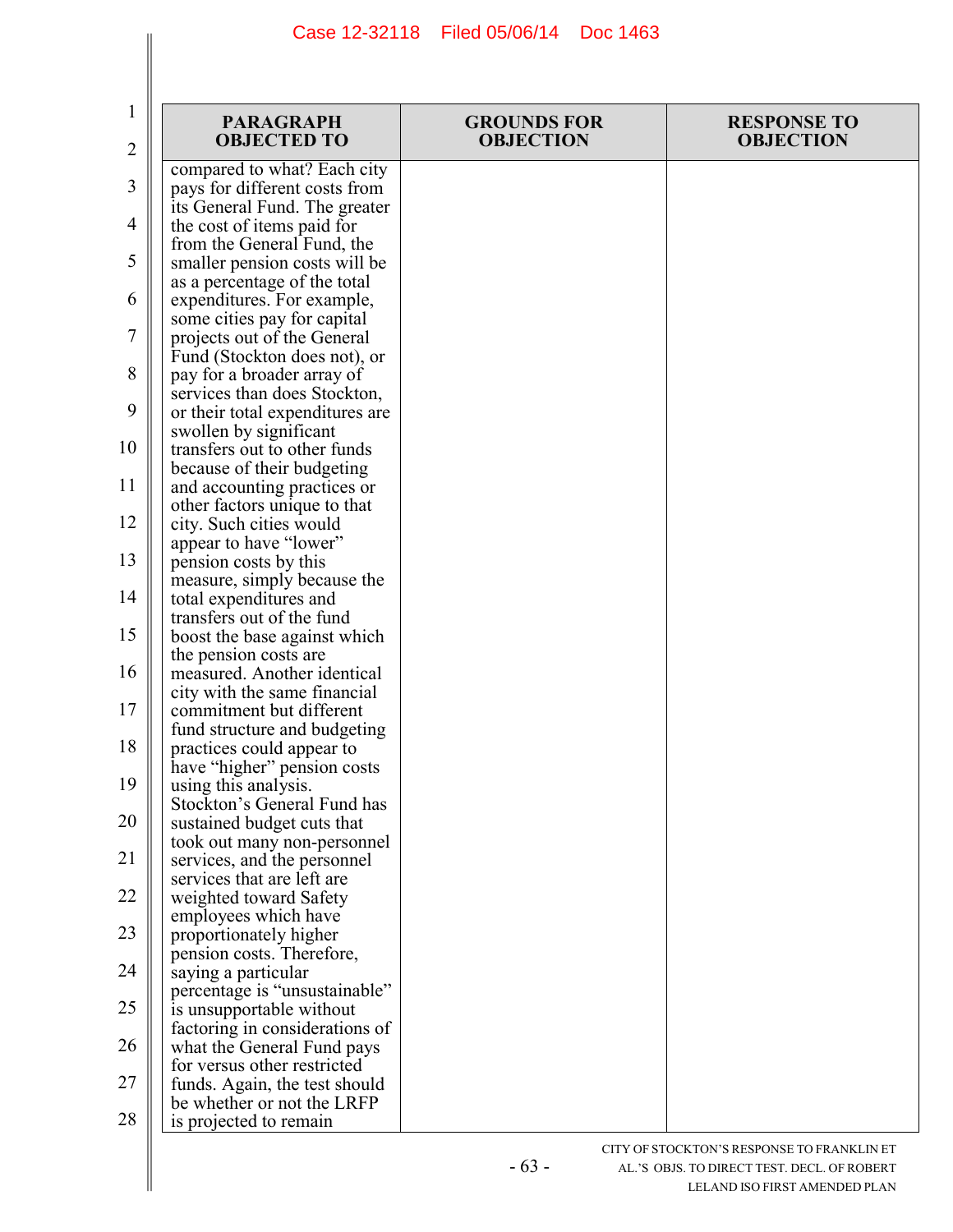|                                                                                                                                                                                                                                                                                                                                                                                                                                                                                                                                                                                                                                                                                                                                                                                                                                                                                                                                                                                                                                                                                                                                                                                                                                                                                                                                                                                                              | <b>OBJECTION</b>                                                                                                                                                                                                                                                                                                                                                                                                                                                                                                                                                                                                                                                                                                                                                                                                                                                                                                                                       | <b>OBJECTION</b>                                                                                                                                                                                                                                                                                                                                                                                                                                                                                                                                                                                                                                                                                                                                                                                                                                                                                                                                                                                                                                                                                                                                                                                                                                                                                                                                          |
|--------------------------------------------------------------------------------------------------------------------------------------------------------------------------------------------------------------------------------------------------------------------------------------------------------------------------------------------------------------------------------------------------------------------------------------------------------------------------------------------------------------------------------------------------------------------------------------------------------------------------------------------------------------------------------------------------------------------------------------------------------------------------------------------------------------------------------------------------------------------------------------------------------------------------------------------------------------------------------------------------------------------------------------------------------------------------------------------------------------------------------------------------------------------------------------------------------------------------------------------------------------------------------------------------------------------------------------------------------------------------------------------------------------|--------------------------------------------------------------------------------------------------------------------------------------------------------------------------------------------------------------------------------------------------------------------------------------------------------------------------------------------------------------------------------------------------------------------------------------------------------------------------------------------------------------------------------------------------------------------------------------------------------------------------------------------------------------------------------------------------------------------------------------------------------------------------------------------------------------------------------------------------------------------------------------------------------------------------------------------------------|-----------------------------------------------------------------------------------------------------------------------------------------------------------------------------------------------------------------------------------------------------------------------------------------------------------------------------------------------------------------------------------------------------------------------------------------------------------------------------------------------------------------------------------------------------------------------------------------------------------------------------------------------------------------------------------------------------------------------------------------------------------------------------------------------------------------------------------------------------------------------------------------------------------------------------------------------------------------------------------------------------------------------------------------------------------------------------------------------------------------------------------------------------------------------------------------------------------------------------------------------------------------------------------------------------------------------------------------------------------|
| balanced, even with the<br>anticipated increase in<br>CalPERS costs (and addition<br>of staff under the Marshall<br>Plan), and it meets this test.                                                                                                                                                                                                                                                                                                                                                                                                                                                                                                                                                                                                                                                                                                                                                                                                                                                                                                                                                                                                                                                                                                                                                                                                                                                           |                                                                                                                                                                                                                                                                                                                                                                                                                                                                                                                                                                                                                                                                                                                                                                                                                                                                                                                                                        |                                                                                                                                                                                                                                                                                                                                                                                                                                                                                                                                                                                                                                                                                                                                                                                                                                                                                                                                                                                                                                                                                                                                                                                                                                                                                                                                                           |
| 38.<br>Moore's reference to<br><i>Vallejo is irrelevant to</i><br><i>Stockton</i> : Whether Vallejo's<br>pension costs are increasing,<br>or its Safety rate and pension<br>costs as a percentage of total<br>expenditures are higher than<br>the comparable figures for<br>Stockton, are irrelevant to<br>the case at hand. Vallejo has,<br>however, taken important<br>steps to balance its budget,<br>including imposing by a<br>unanimous Council vote a<br>new Police contract last fall<br>with a 5% pay cut and higher<br>employee contributions to<br>their health insurance. In<br>March 2014, Vallejo's mid-<br>year budget review showed<br>the General Fund's built-in<br>\$5.2 million budget shortfall<br>was reduced to just under \$1<br>million. The \$12 million in<br>new annual sales tax revenue<br>from its Measure B is being<br>directed toward one-time<br>needs, although as a general<br>tax it is also available for<br>meeting any General Fund<br>shortfalls. In its revised<br>FY2013-14 Budget,<br>Vallejo's General Fund<br>reserve is 10.2% of total<br>expenditures, including<br>reserves funded with<br>Measure B. Vallejo is also<br>the first city in the nation to<br>implement participatory<br>budgeting, a citywide<br>process now in its second<br>year that promotes civic<br>engagement by allowing<br>residents to decide how to<br>spend a certain amount of | Franklin objects to the<br>statements in this paragraph<br>because they misstate the<br>opinions of Mr. Moore. Franklin<br>further objects to the statements<br>in this paragraph because they<br>consist of opinion testimony that<br>is inadmissible given that Mr.<br>Leland's knowledge, skill,<br>experience, training and<br>education do not render him<br>qualified as an expert regarding<br>the matters to which he is<br>testifying. FED. R. EVID. 702.<br>Franklin further objects to the<br>statements in this paragraph<br>because they assume facts not in<br>evidence. Franklin further<br>objects to the statements in this<br>paragraph because they lack<br>foundation. FED. R. EVID. 602.<br>Franklin incorporates by<br>reference herein the <i>Motion Of</i><br>Franklin High Yield Tax-Free<br>Income Fund And Franklin<br>California High Yield Municipal<br><b>Fund To Exclude Portions Of</b><br>Testimony Of Robert Leland. | The statements in this<br>paragraph do not misstate the<br>opinions of Mr. Moore.<br>The statements in this<br>paragraph are not expert<br>testimony under FED. R.<br>EVID. 702. To the extent<br>Mr. Leland's testimony falls<br>under FED. R. EVID. 702, he<br>is qualified to offer such<br>testimony because he was the<br>principal author of the LRFP,<br>has been the City's consultant<br>on the creation of the long-<br>range budgeting forecast<br>model since March of 2012,<br>and has 39 years of experience<br>in state and local government<br>finance as more fully<br>described in $\P$ 1-2 of his<br>declaration. To the extent<br>necessary, the City will make<br>an offer of proof at trial.<br>The statements in this<br>paragraph do not assume facts<br>not in evidence.<br>The statements in this<br>paragraph do not lack<br>foundation because they are<br>based on the fact that<br>Mr. Leland was the principal<br>author of the LRFP, has been<br>the City's consultant on the<br>creation of the long-range<br>budgeting forecast model since<br>March of 2012, and has 39<br>years of experience in state<br>and local government finance,<br>as more fully described in <b>[9]</b><br>1-2 of his declaration. To the<br>extent necessary, the City will<br>make an offer of proof at trial.<br>The City incorporates by |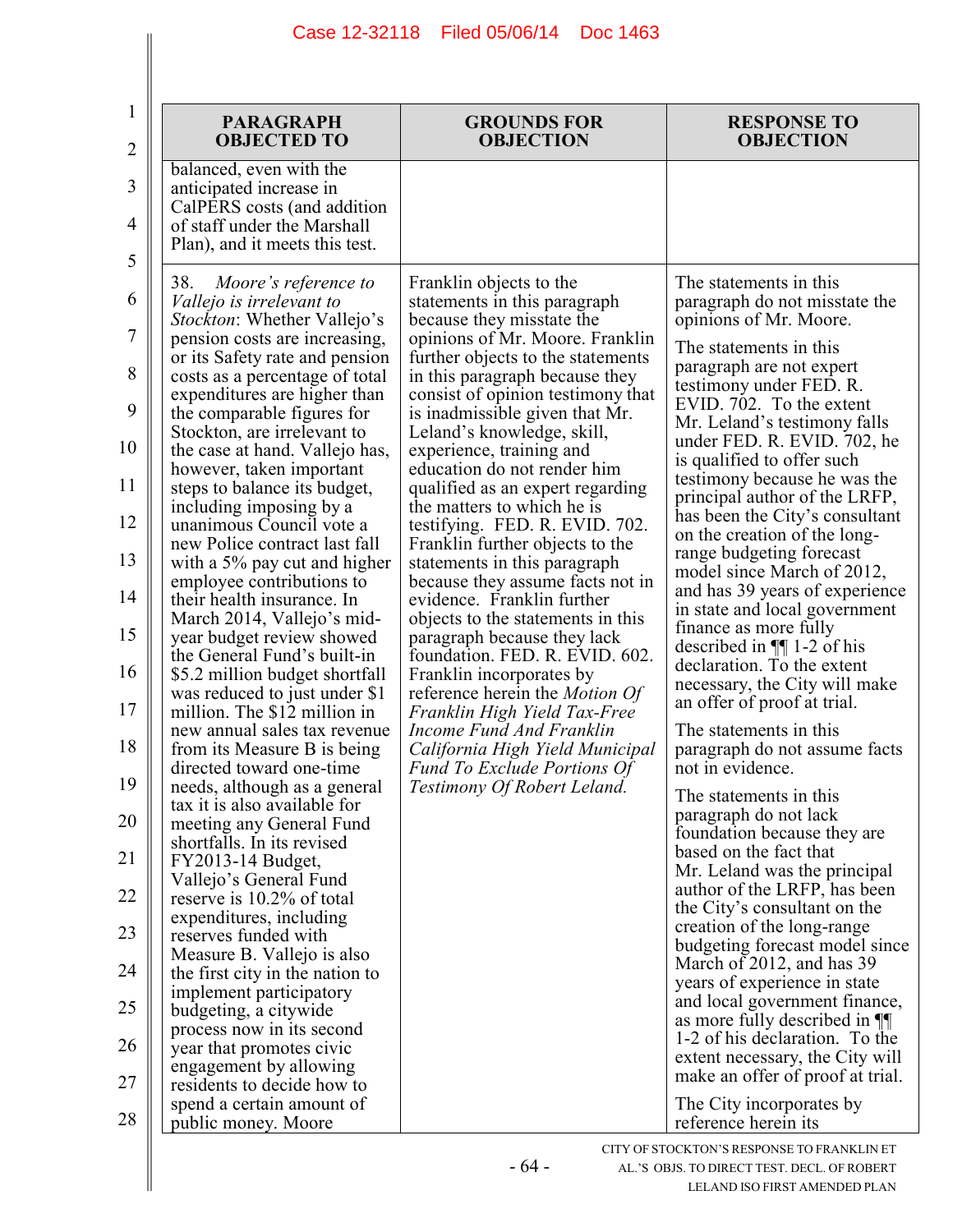| 1<br>2   | <b>PARAGRAPH</b><br><b>OBJECTED TO</b>                                                | <b>GROUNDS FOR</b><br><b>OBJECTION</b>                                    | <b>RESPONSE TO</b><br><b>OBJECTION</b>                                                         |
|----------|---------------------------------------------------------------------------------------|---------------------------------------------------------------------------|------------------------------------------------------------------------------------------------|
| 3        | mentions none of these<br>considerations in painting<br>Vallejo as "a cautionary      |                                                                           | concurrently filed Opposition<br>To Motion Of Franklin High<br>Yield Tax-Free Income Fund      |
| 4<br>5   | tale."                                                                                |                                                                           | And Franklin California High<br>Yield Municipal Fund To<br><b>Exclude Portion Of Testimony</b> |
| 6        |                                                                                       |                                                                           | Of Robert Leland.                                                                              |
| 7        | 39.<br>The City has<br>endeavored to maintain                                         | Franklin objects to the<br>statements in this paragraph                   | The statements in this<br>paragraph are not expert                                             |
| 8        | budgetary solvency through<br>forecasting a higher level of                           | because they consist of opinion<br>testimony that is inadmissible         | testimony under FED. R.<br>EVID. 702. To the extent                                            |
| 9        | pension costs that even the<br>most recent CalPERS                                    | given that Mr. Leland's<br>knowledge, skill, experience,                  | Mr. Leland's testimony falls<br>under FED. R. EVID. 702, he                                    |
| 10       | actuarial valuation<br>projections do not                                             | training and education do not<br>render him qualified as an expert        | is qualified to offer such<br>testimony because he was the                                     |
| 11       | incorporate. The City has<br>incorporated inflationary                                | regarding the matters to which<br>he is testifying. FED. R. EVID.<br>702. | principal author of the LRFP,<br>has been the City's consultant                                |
| 12       | cost increases over time,<br>including modest 2% salary<br>and health COLAs to remain |                                                                           | on the creation of the long-<br>range budgeting forecast<br>model since March of 2012,         |
| 13       | competitive within the labor<br>market. The forecast also                             |                                                                           | and has 39 years of experience<br>in state and local government                                |
| 14       | builds in higher<br>contributions to replace the                                      |                                                                           | finance as more fully<br>described in $\P$ 1-2 of his                                          |
| 15       | City's aging technology,<br>fleet and equipment,                                      |                                                                           | declaration. To the extent<br>necessary, the City will make                                    |
| 16<br>17 | undertake deferred<br>maintenance, and slowly<br>rebuild reserves in both its         |                                                                           | an offer of proof at trial.                                                                    |
| 18       | General Fund and Workers<br>Compensation Fund. Service                                |                                                                           |                                                                                                |
| 19       | level solvency is being<br>addressed through the                                      |                                                                           |                                                                                                |
| 20       | implementation of the<br>Marshall Plan on Crime,                                      |                                                                           |                                                                                                |
| 21       | made possible by voter<br>approval of Measure A. The                                  |                                                                           |                                                                                                |
| 22       | additional \$28 million in<br>annual sales tax revenue<br>from Measure A allows for   |                                                                           |                                                                                                |
| 23       | the hiring of 120 police<br>officers to achieve 1.6 sworn                             |                                                                           |                                                                                                |
| 24       | officers per 1000 residents.<br>and another 43 support staff.                         |                                                                           |                                                                                                |
| 25       | (which help offset the 98)<br>police officers and 47 police                           |                                                                           |                                                                                                |
| 26       | support staff positions<br>eliminated in earlier budget                               |                                                                           |                                                                                                |
| 27<br>28 | cuts). while building up<br>adequate reserves and<br>avoiding the need for            |                                                                           |                                                                                                |